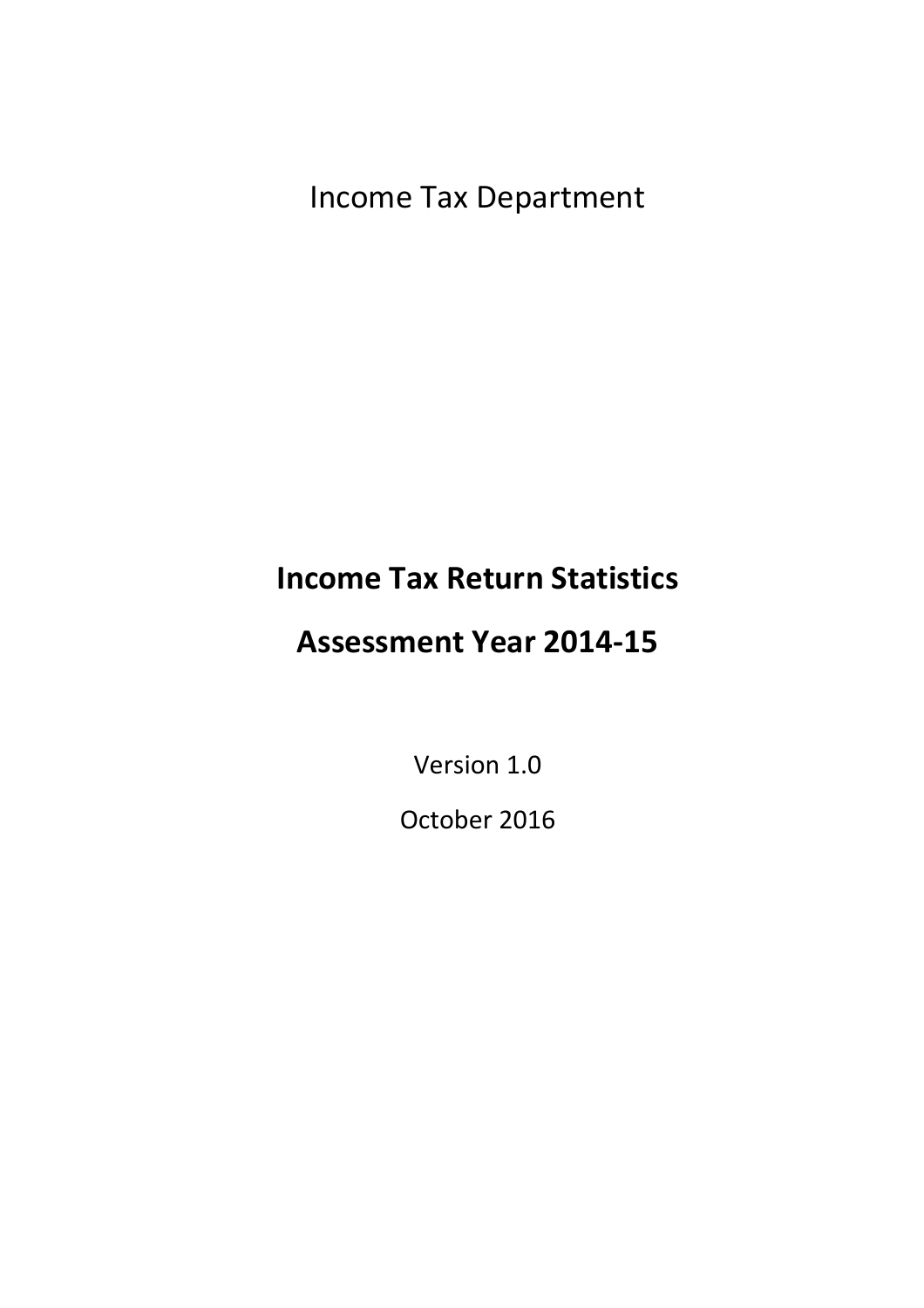### Document Version Control

| <b>Version</b> | Month    | <b>Remarks</b>                                                                                                                                                                          |
|----------------|----------|-----------------------------------------------------------------------------------------------------------------------------------------------------------------------------------------|
| 1.0            | Oct 2016 | The statistics were generated from e-filed returns (digitally signed or<br>where ITRV has been received) and paper returns captured in system<br>up to 30 <sup>th</sup> September 2016. |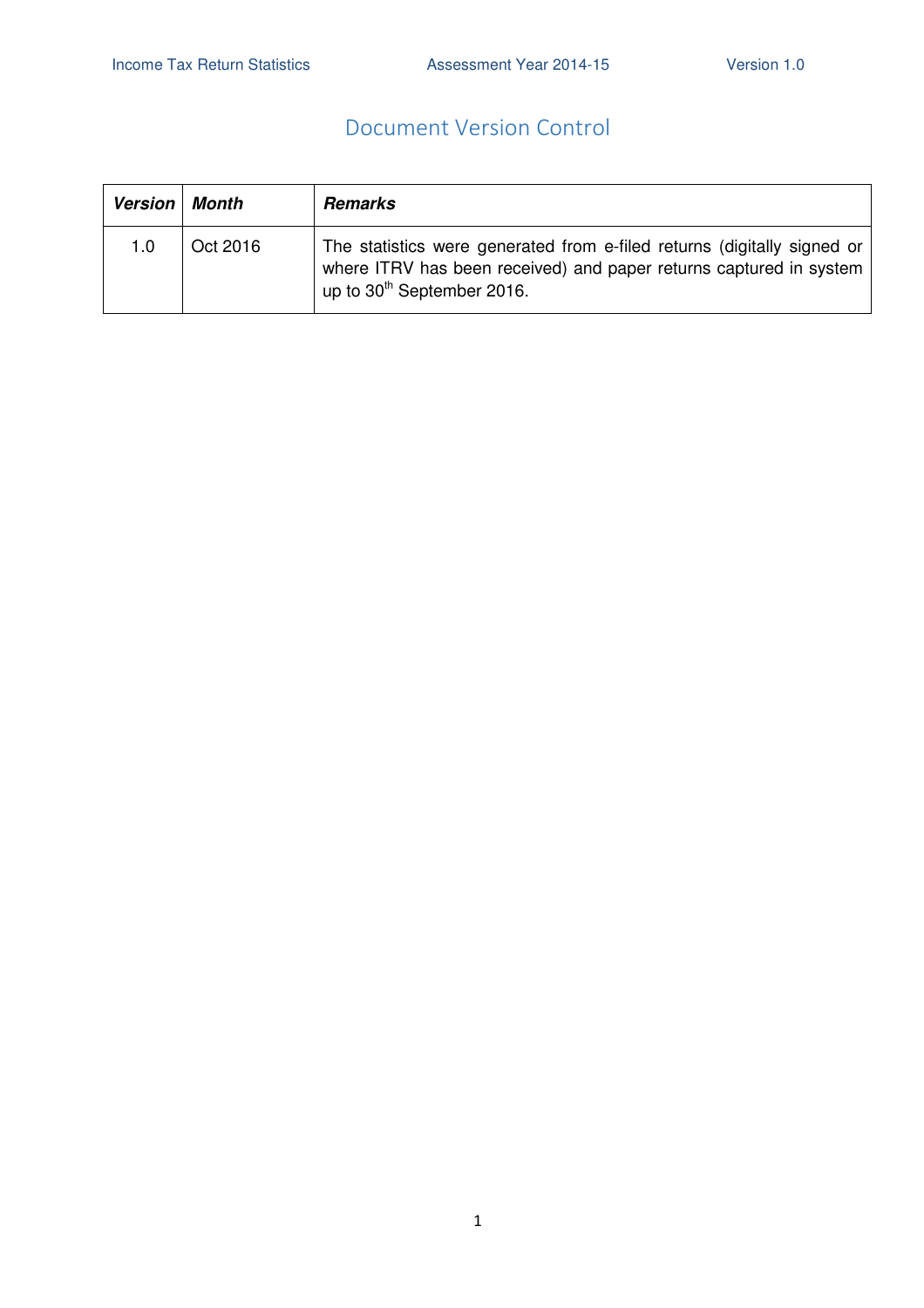# Table of Contents

| 1.1  |                                                                    |  |
|------|--------------------------------------------------------------------|--|
| 1.2  |                                                                    |  |
| 1.3  | All Taxpayers - Range of House Property Income (AY 2014-15)11      |  |
| 1.4  | All Taxpayers - Range of Business Income (AY 2014-15) 12           |  |
| 1.5  | All Taxpayers - Range of Long Term Capital Gains (AY 2014-15) 13   |  |
| 1.6  | All Taxpayers - Range of Short Term Capital Gains (AY 2014-15)14   |  |
| 1.7  | All Taxpayers - Range of Other Sources Income (AY 2014-15)15       |  |
| 1.8  | All Taxpayers - Range of Interest Income (AY 2014-15)  16          |  |
| 1.9  | All Taxpayers-Range of Brought Forward Loss Set off (AY 2014-15)17 |  |
| 1.10 | All Taxpayers - Range of Returned Income (AY 2014-15) 18           |  |
| 1.11 |                                                                    |  |
|      |                                                                    |  |
| 2.1  |                                                                    |  |
| 2.2  |                                                                    |  |
| 2.3  |                                                                    |  |
| 2.4  |                                                                    |  |
| 2.5  |                                                                    |  |
| 2.6  |                                                                    |  |
| 2.7  |                                                                    |  |
| 2.8  |                                                                    |  |
| 2.9  | Individual- Range of Brought Forward Loss Set off (AY 2014-15)29   |  |
| 2.10 |                                                                    |  |
| 2.11 |                                                                    |  |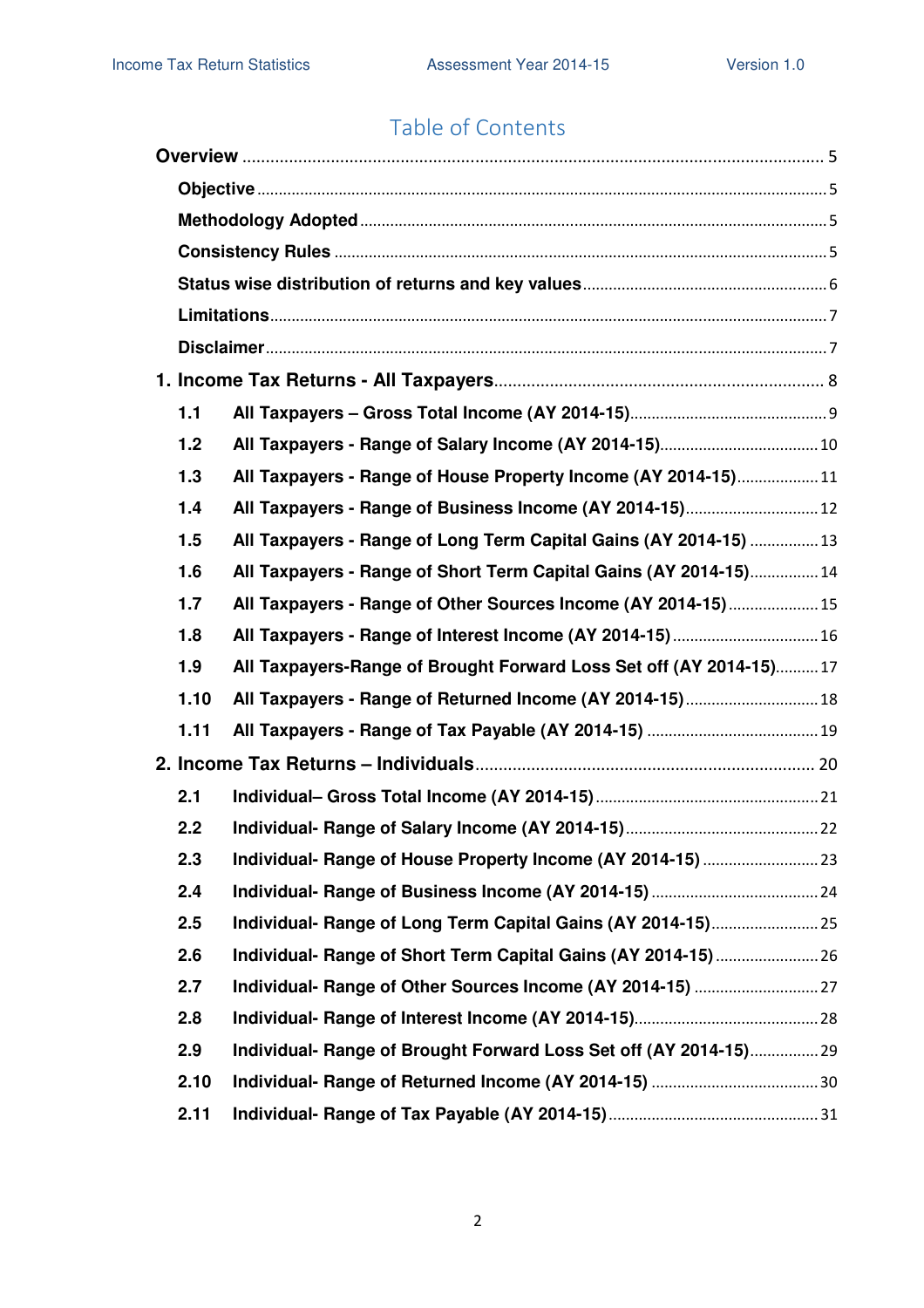| 3.1  |                                                                 |  |
|------|-----------------------------------------------------------------|--|
| 3.2  |                                                                 |  |
| 3.3  |                                                                 |  |
| 3.4  |                                                                 |  |
| 3.5  |                                                                 |  |
| 3.6  |                                                                 |  |
| 3.7  |                                                                 |  |
| 3.8  | HUF- Range of Brought Forward Loss Set off (AY 2014-15)  40     |  |
| 3.9  |                                                                 |  |
| 3.10 |                                                                 |  |
|      |                                                                 |  |
| 4.1  |                                                                 |  |
| 4.2  |                                                                 |  |
| 4.3  |                                                                 |  |
| 4.4  |                                                                 |  |
| 4.5  | Firm- Range of Short Term Capital Gains (AY 2014-15)  48        |  |
| 4.6  |                                                                 |  |
| 4.7  |                                                                 |  |
| 4.8  | Firm- Range of Brought Forward Loss Set off (AY 2014-15)51      |  |
| 4.9  |                                                                 |  |
| 4.10 |                                                                 |  |
|      |                                                                 |  |
| 5.1  |                                                                 |  |
| 5.2  | AOP/BOI- Range of House Property Income (AY 2014-15)56          |  |
| 5.3  |                                                                 |  |
| 5.4  | AOP/BOI- Range of Long Term Capital Gains (AY 2014-15)58        |  |
| 5.5  | AOP/BOI- Range of Short Term Capital Gains (AY 2014-15)59       |  |
| 5.6  |                                                                 |  |
| 5.7  |                                                                 |  |
| 5.8  | AOP/BOI- Range of Brought Forward Loss Set off (AY 2014-15)  62 |  |
| 5.9  |                                                                 |  |
| 5.10 |                                                                 |  |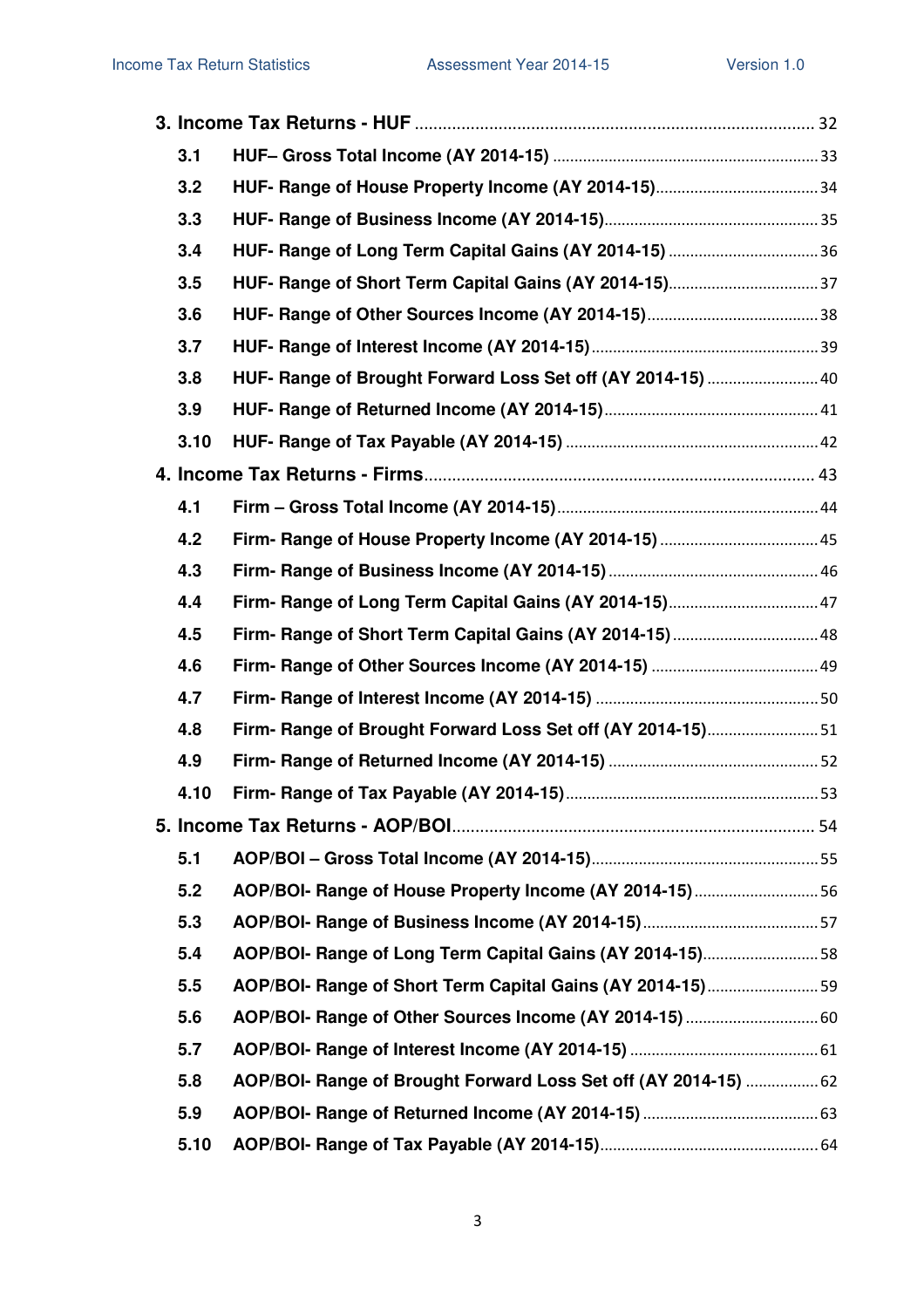| 6.1  |                                                                           |  |
|------|---------------------------------------------------------------------------|--|
| 6.2  |                                                                           |  |
| 6.3  |                                                                           |  |
| 6.4  | Company- Range of Long Term Capital Gains (AY 2014-15)  69                |  |
| 6.5  |                                                                           |  |
| 6.6  |                                                                           |  |
| 6.7  |                                                                           |  |
| 6.8  | Company- Range of Brought Forward Loss Set off (AY 2014-15)               |  |
| 6.9  |                                                                           |  |
| 6.10 |                                                                           |  |
|      |                                                                           |  |
| 7.1  | Type of Business-Corporate and Non-corporate Taxpayers (AY 2014-15)<br>77 |  |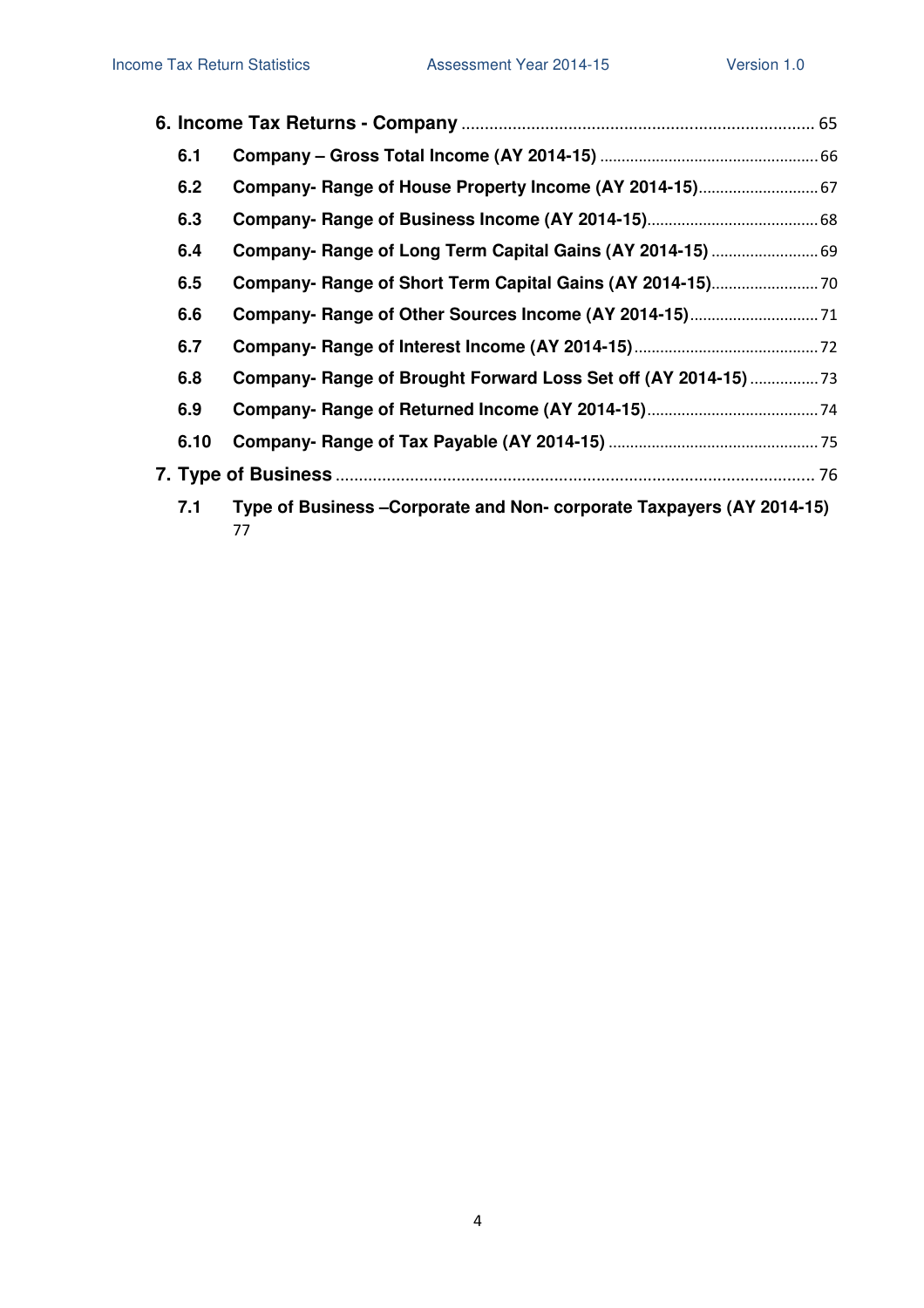# **Overview**

## **Objective**

The objective of publishing this statistics is to encourage wider use and analysis of Income-tax data by Departmental personnel and academicians.

## **Methodology Adopted**

The methodology adopted is as under:

- i. The template for statistics was prepared on the basis of previous statistics published by the Department and assessment of information available in various databases of the Income Tax Department.
- ii. The statistics have been generated from e-filed returns (digitally signed or where ITRV has been received) and paper returns captured in system.
- iii. In cases where more than one return is submitted, the values in the latest return have been considered.
- iv. Consistency Rules were defined (given below) to eliminate returns with inconsistent data. 3,96,88,804 returns were checked against consistency rules and 3,91,28,247 returns meeting the consistency rules were used for statistical analysis
- v. Certain statistics have been mentioned in lakh (100 thousand) and crore (10 million).
- vi. Various terms used in the statistics have been defined below respective tables.

### **Consistency Rules**

- i. Rule 1: Total Capital Gains in Part B TI = STCG (including negative)  $+$  LTCG (zero and positive only)
- ii. Rule 2: Income from Other Sources (Part B TI)>=Gross Interest Income (Schedule OS)
- iii. Rule 3: Salary income is shown by Individual category of assesses.
- iv. Rule 4: Gross Total Income(GTI)>=0
- v. Rule 5: Gross Total Income  $(GTI)$  = salary + income from house property + non-negative total income (or calculated) from business/profession  $+$  non-negative total capital gain  $+$ non-negative income from other sources + brought forward/current year loss setoff
- vi. Rule 6 : Return Income = Gross Total Income (GTI) Deduction u/s Chapter VIA
- vii. Rule 7: Aggregate Tax Liability >=0
- viii. Rule 8: Aggregate Tax Liability <= Return-Income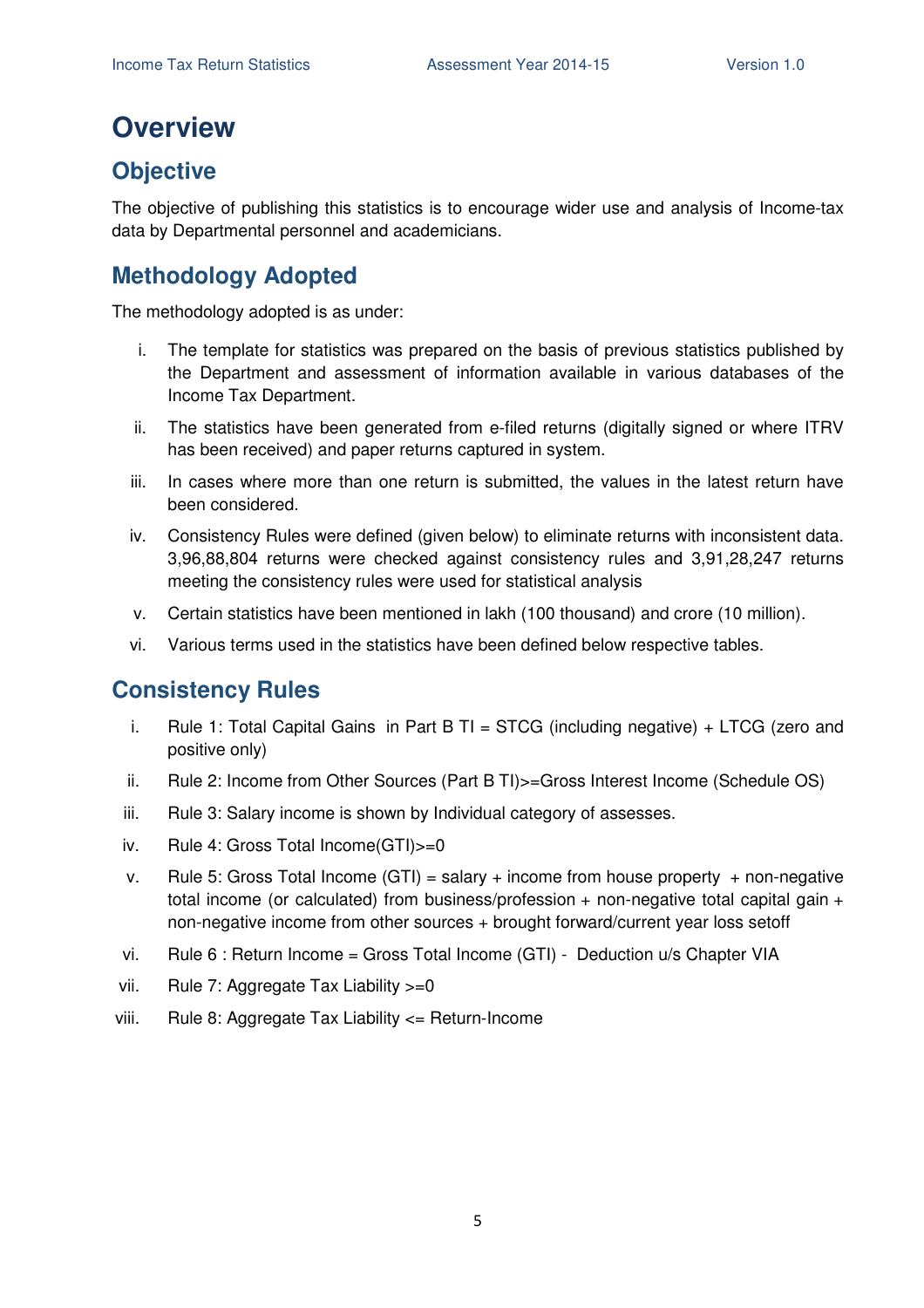### **Status wise distribution of returns and key values**

The status wise distribution of 3,91,28,247 returns selected (after applying consistency rules) for statistical analysis is as under:

| Individual    | 3,65,13,034 |
|---------------|-------------|
| <b>HUF</b>    | 9,40,061    |
| Firm          | 9,18,891    |
| AOP/BOI       | 1,017       |
| Companies     | 7,01,566    |
| <b>Others</b> | 53,678      |
| Total         | 3,91,28,247 |

Note: Others include Trusts, Cooperative Society, LLP, Local Authority and Artificial Juridical Person.

The status wise distribution of key values (In INR Crore) is as under:

|                                           | <b>Individual</b> | <b>HUF</b> | <b>Firm</b> | <b>AOP/BOI</b> | <b>Companies</b> | <b>Others</b>            | <b>Total</b> |
|-------------------------------------------|-------------------|------------|-------------|----------------|------------------|--------------------------|--------------|
| Salary<br>Income                          | 9,79,910          |            |             |                |                  | $\overline{\phantom{a}}$ | 9,79,910     |
| House<br>Property<br>Income               | 44,374            | 3,132      | 2,592       | 6              | 9,189            | 407                      | 59,700       |
| <b>Business</b><br>Income                 | 5,57,216          | 14,296     | 60,785      | 1,005          | 6,67,873         | 18,308                   | 13,19,484    |
| Long Term<br><b>Capital Gains</b>         | 31,631            | 1,317      | 1,883       | $\overline{0}$ | 28,899           | 790                      | 64,521       |
| <b>Short Term</b><br><b>Capital Gains</b> | 6,744             | 416        | 490         | 16             | 12,898           | 407                      | 20,971       |
| Other<br><b>Sources</b><br>Income         | 2,39,091          | 13,986     | 1,966       | 19             | 49,395           | 1,666                    | 3,06,123     |
| Total<br>(Addition of<br>above)           | 18,58,967         | 33,147     | 67,717      | 1,045          | 7,68,256         | 21,578                   | 27,50,710    |
| Loss Setoff                               | 17,184            | 330        | 2,647       | 58             | 35,803           | 1,655                    | 57,678       |
| <b>Gross Total</b><br>Income              | 18,41,782         | 32,818     | 65,069      | 987            | 7,32,453         | 19,922                   | 26,93,032    |
| Return<br>Income                          | 16,46,443         | 30,250     | 63,960      | 981            | 6,79,467         | 14,116                   | 24, 35, 218  |
| Aggregate<br><b>Tax Liability</b>         | 1,91,208          | 2,845      | 21,192      | 330            | 2,26,490         | 4,653                    | 4,46,719     |

Note: The difference in Gross Total Income from calculated amount is on account of difference in representation of setoff of losses. Minor difference is also on account of rounding off of values.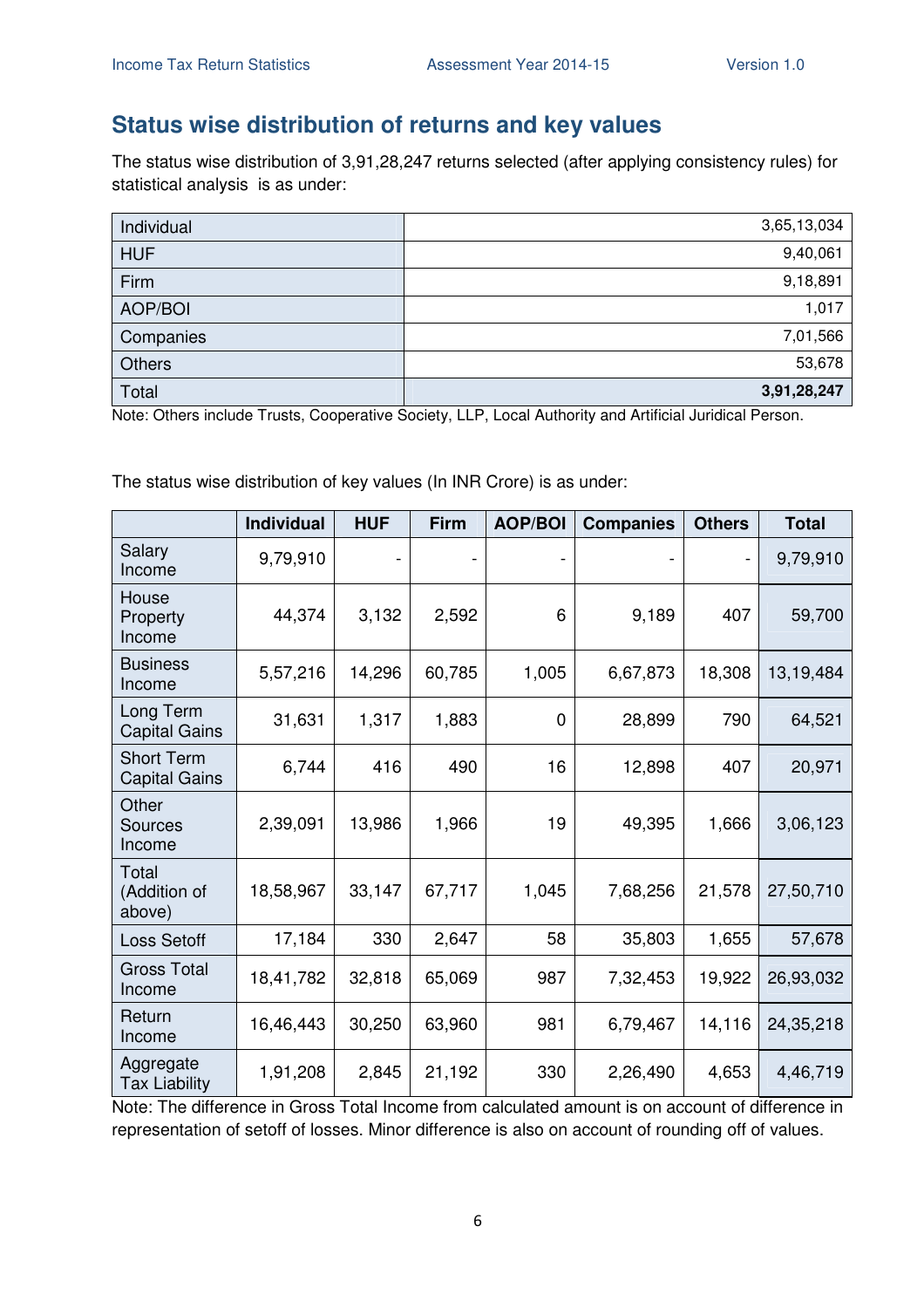### **Limitations**

The statistics relating to sources of income have been prepared on the basis of values mentioned in e-filed returns and values captured from paper returns and the same may contain data entry errors on the part of the taxpayers/ return filers. Therefore, the accuracy of the statistics is limited by the accuracy of returns.

### **Disclaimer**

Whilst the Income Tax Statistics have been prepared in good faith, it is not and does not purport to be comprehensive. Neither Income Tax Department, nor any of its officers or employees accept any liability or responsibility for the accuracy, reasonableness or completeness of, or for any errors, omissions or misstatements, negligent or otherwise, relating to the data or any representation or warranty, express or implied, with respect to the information contained in this Income Tax Statistics or on the data on which this Statistics is based and liability therefore is hereby expressly disclaimed.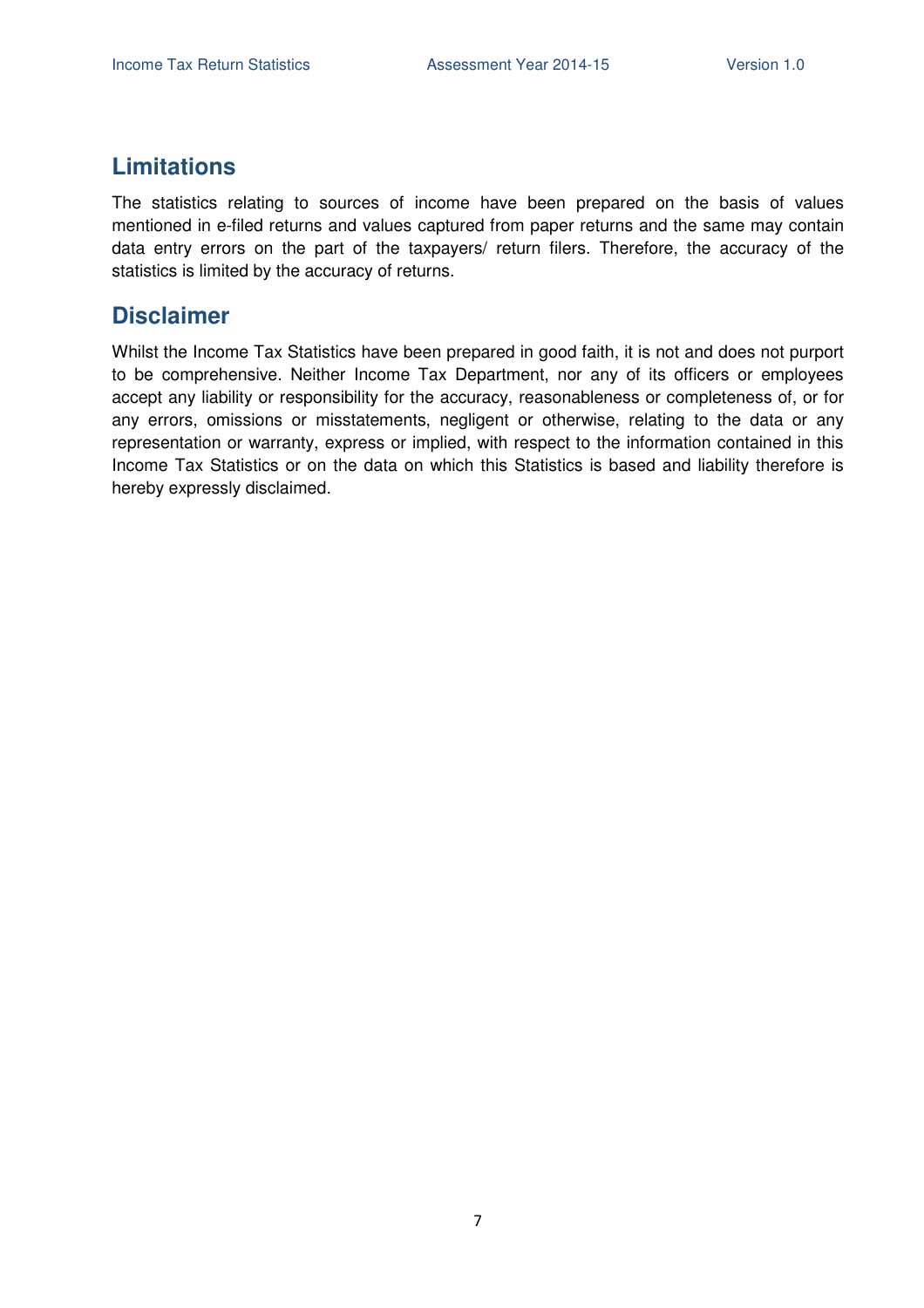# **1. Income Tax Returns - All Taxpayers**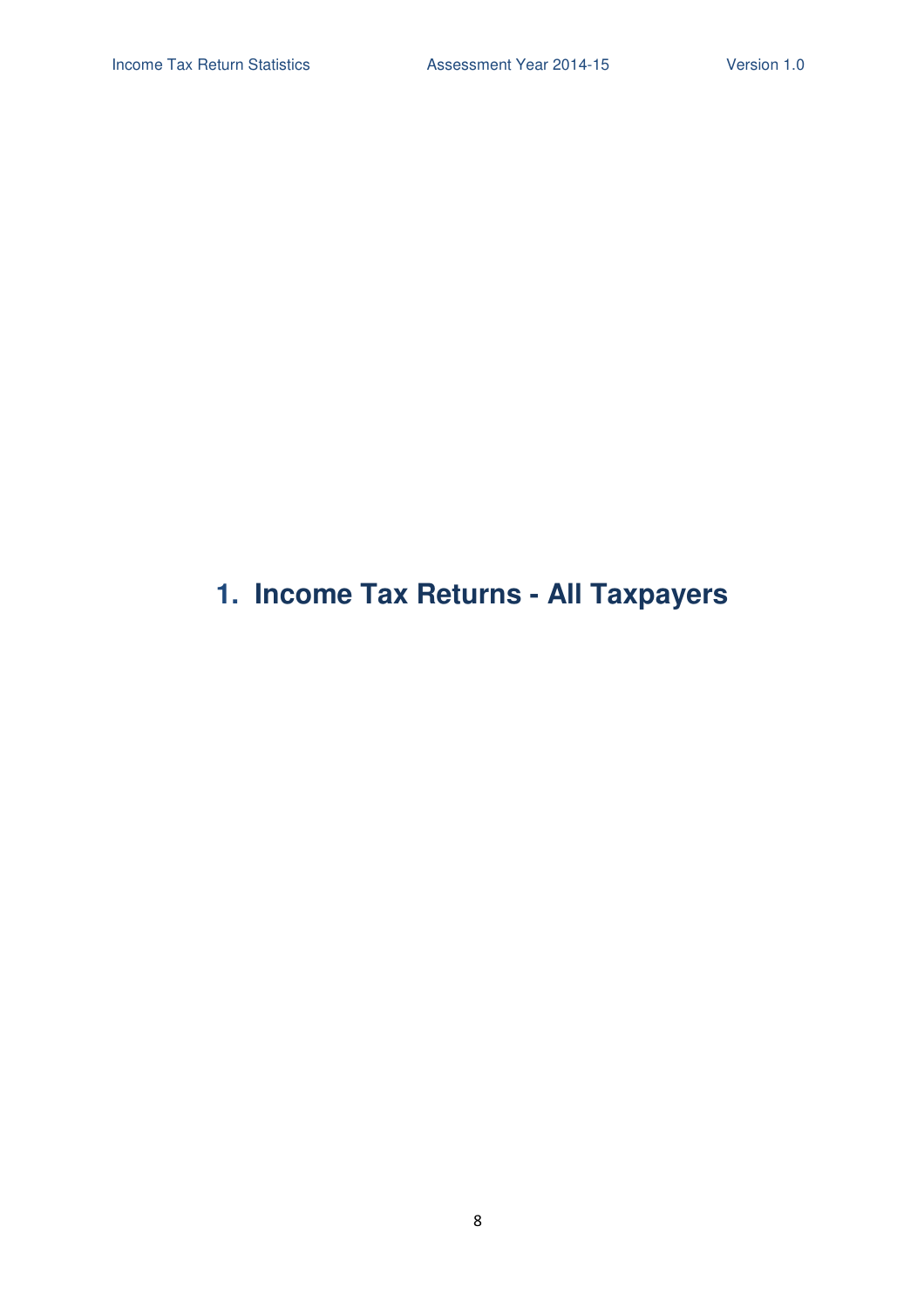## **1.1 All Taxpayers – Gross Total Income (AY 2014-15)**

| Range (in INR)                        | <b>No. of Returns</b> | <b>Sum of Gross</b><br><b>Total Income (in</b><br><b>Crore INR)</b> | <b>Average Gross</b><br><b>Total Income</b><br>(in Lakh INR) |  |
|---------------------------------------|-----------------------|---------------------------------------------------------------------|--------------------------------------------------------------|--|
| < 0                                   | 0                     |                                                                     |                                                              |  |
| $= 0$                                 | 7,94,660              |                                                                     |                                                              |  |
| $>0$ and $\lt=1,50,000$               | 31,23,947             | 23,503                                                              | 0.75                                                         |  |
| $>150,000$ and $<= 2,00,000$          | 30,40,787             | 55,802                                                              | 1.84                                                         |  |
| $>2,00,000$ and $\lt=2,50,000$        | 86,09,332             | 1,92,897                                                            | 2.24                                                         |  |
| $>2,50,000$ and $<=3,50,000$          | 82,84,920             | 2,44,837                                                            | 2.96                                                         |  |
| $>3,50,000$ and $<=4,00,000$          | 23,99,778             | 89,542                                                              | 3.73                                                         |  |
| $>4,00,000$ and $\leq 4,50,000$       | 18,71,171             | 79,279                                                              | 4.24                                                         |  |
| $>4,50,000$ and $<= 5,00,000$         | 16,28,619             | 77,346                                                              | 4.75                                                         |  |
| $>5,00,000$ and $<= 5,50,000$         | 14, 14, 217           | 74,102                                                              | 5.24                                                         |  |
| $>5,50,000$ and $<=9,50,000$          | 50,43,205             | 3,51,160                                                            | 6.96                                                         |  |
| $>9,50,000$ and $<= 10,00,000$        | 2,45,666              | 23,940                                                              | 9.74                                                         |  |
| $>10,00,000$ and $<=15,00,000$        | 12,96,330             | 1,56,133                                                            | 12.04                                                        |  |
| $>15,00,000$ and $<= 20,00,000$       | 5,27,045              | 90,554                                                              | 17.18                                                        |  |
| $>20,00,000$ and $<= 25,00,000$       | 2,61,562              | 58,169                                                              | 22.24                                                        |  |
| $>25,00,000$ and $<= 50,00,000$       | 3,68,554              | 1,24,659                                                            | 33.82                                                        |  |
| $>50,00,000$ and $<= 1,00,00,000$     | 1,29,804              | 89,412                                                              | 68.88                                                        |  |
| $>1,00,00,000$ and $\lt=5,00,00,000$  | 74,027                | 1,42,384                                                            | 192.34                                                       |  |
| $>5,00,00,000$ and $\lt=10,00,00,000$ | 7,240                 | 50,012                                                              | 690.78                                                       |  |
| $>10,00,00,000$ and $<-25,00,00,000$  | 4,288                 | 65,144                                                              | 1,519.22                                                     |  |
| >25,00,00,000 and <= 50,00,00,000     | 1,471                 | 51,006                                                              | 3,467.46                                                     |  |
| >50,00,00,000 and <=100,00,00,000     | 804                   | 55,958                                                              | 6,959.96                                                     |  |
| >100,00,00,000 and <=500,00,00,000    | 638                   | 1,31,598                                                            | 20,626.65                                                    |  |
| >500,00,00,000                        | 182                   | 4,65,593                                                            | 2,55,820.14                                                  |  |
| <b>Total</b>                          | 3,91,28,247           | 26,93,032                                                           |                                                              |  |

**Notes** 

1. Gross Total Income is the income before chapter VI-A deduction as computed in the "Computation of total income" schedule of return of income.

- 2. In cases where Gross Total Income in the "Computation of total income" schedule of return of income is 0, the amount of losses of current year to be carried forward stated in the "Computation of total income" schedule of return of income is taken as Gross Total Income.
- 3. The "Sum of Gross Total Income" is the sum of Gross Total Income of all returns within the value range slab.
- 4. The "Average Gross Total Income" is the average Gross Total Income within the value range slab i.e. "Sum of Gross Total Income" divided by total number of returns within the value range slab.
- 5. Apart from the number of taxpayers who filed return of income as above, approximately 1.61 crore taxpayers paid taxes but did not file return for AY 2014-15.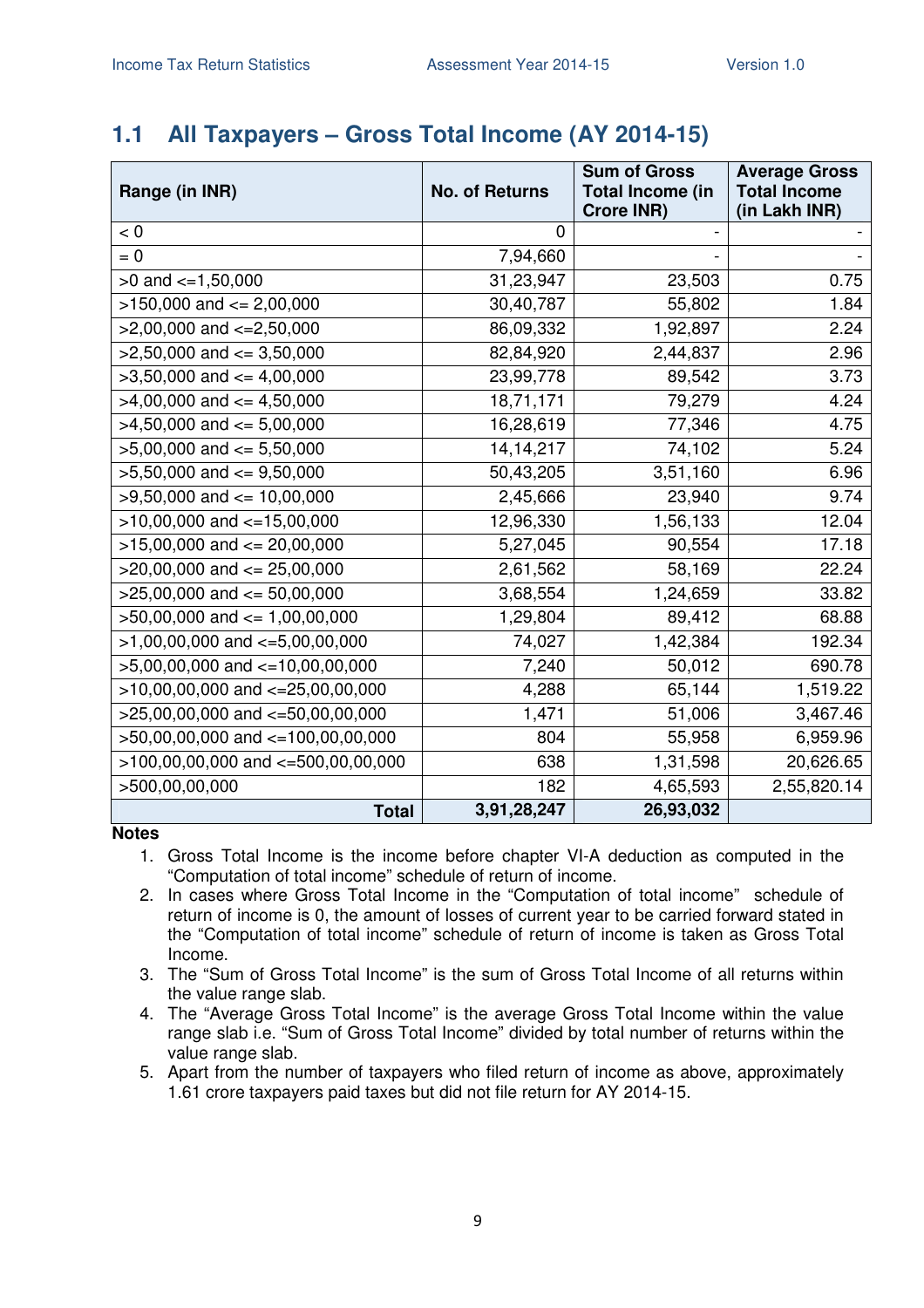# **1.2 All Taxpayers - Range of Salary Income (AY 2014-15)**

| Range (in INR)                         | <b>No. of Returns</b> | <b>Sum of Salary</b><br><b>Income (in Crore</b><br>INR) | <b>Average Salary</b><br>Income (in<br>Lakh INR) |
|----------------------------------------|-----------------------|---------------------------------------------------------|--------------------------------------------------|
| < 0                                    | 0                     |                                                         |                                                  |
| $= 0$                                  | 2,21,15,448           |                                                         |                                                  |
| $>0$ and $\lt=1,50,000$                | 16,08,633             | 15,030                                                  | 0.93                                             |
| $>150,000$ and $<= 2,00,000$           | 10,74,935             | 19,242                                                  | 1.79                                             |
| $>2,00,000$ and $\lt=2,50,000$         | 13,24,188             | 29,913                                                  | 2.26                                             |
| $>2,50,000$ and $\leq 3,50,000$        | 30,98,023             | 93,673                                                  | 3.02                                             |
| $>3,50,000$ and $<=4,00,000$           | 13,38,227             | 50,019                                                  | 3.74                                             |
| $>4,00,000$ and $\leq 4,50,000$        | 11,45,237             | 48,625                                                  | 4.25                                             |
| $>4,50,000$ and $<= 5,00,000$          | 10,97,199             | 52,123                                                  | 4.75                                             |
| $>5,00,000$ and $<= 5,50,000$          | 9,91,101              | 51,982                                                  | 5.24                                             |
| $>5,50,000$ and $<=9,50,000$           | 35,39,427             | 2,45,384                                                | 6.93                                             |
| $>9,50,000$ and $<= 10,00,000$         | 1,54,153              | 15,018                                                  | 9.74                                             |
| $>10,00,000$ and $<-15,00,000$         | 8,29,863              | 1,00,456                                                | 12.11                                            |
| $>15,00,000$ and $<= 20,00,000$        | 3,55,607              | 61,073                                                  | 17.17                                            |
| $>20,00,000$ and $\leq$ 25,00,000      | 1,69,362              | 37,658                                                  | 22.24                                            |
| $>25,00,000$ and $<= 50,00,000$        | 2,06,981              | 69,271                                                  | 33.47                                            |
| $>50,00,000$ and $\leq 1,00,00,000$    | 54,921                | 37,072                                                  | 67.50                                            |
| $>1,00,00,000$ and $\lt=5,00,00,000$   | 23,738                | 41,824                                                  | 176.19                                           |
| $>5,00,00,000$ and $\lt=10,00,00,000$  | 928                   | 6,194                                                   | 667.42                                           |
| $>10,00,00,000$ and $<=25,00,00,000$   | 232                   | 3,304                                                   | 1,424.02                                         |
| $>25,00,00,000$ and $<-50,00,00,000$   | 32                    | 1,083                                                   | 3,383.88                                         |
| >50,00,00,000 and <=100,00,00,000      | 10                    | 657                                                     | 6,574.10                                         |
| $>100,00,00,000$ and $<-500,00,00,000$ | $\overline{c}$        | 309                                                     | 15,462.83                                        |
| >500,00,00,000                         | $\Omega$              |                                                         |                                                  |
| <b>Total</b>                           | 3,91,28,247           | 9,79,910                                                |                                                  |

**Notes** 

1. Salary Income is the income under the head "Salaries" as computed in the return of income

2. The "Sum of Salary Income" is the sum of Salary Income of all returns within the value range slab.

3. The "Average Salary Income" is the average Salary Income within the value range slab i.e. "Sum of Salary Income" divided by total number of returns within the value range slab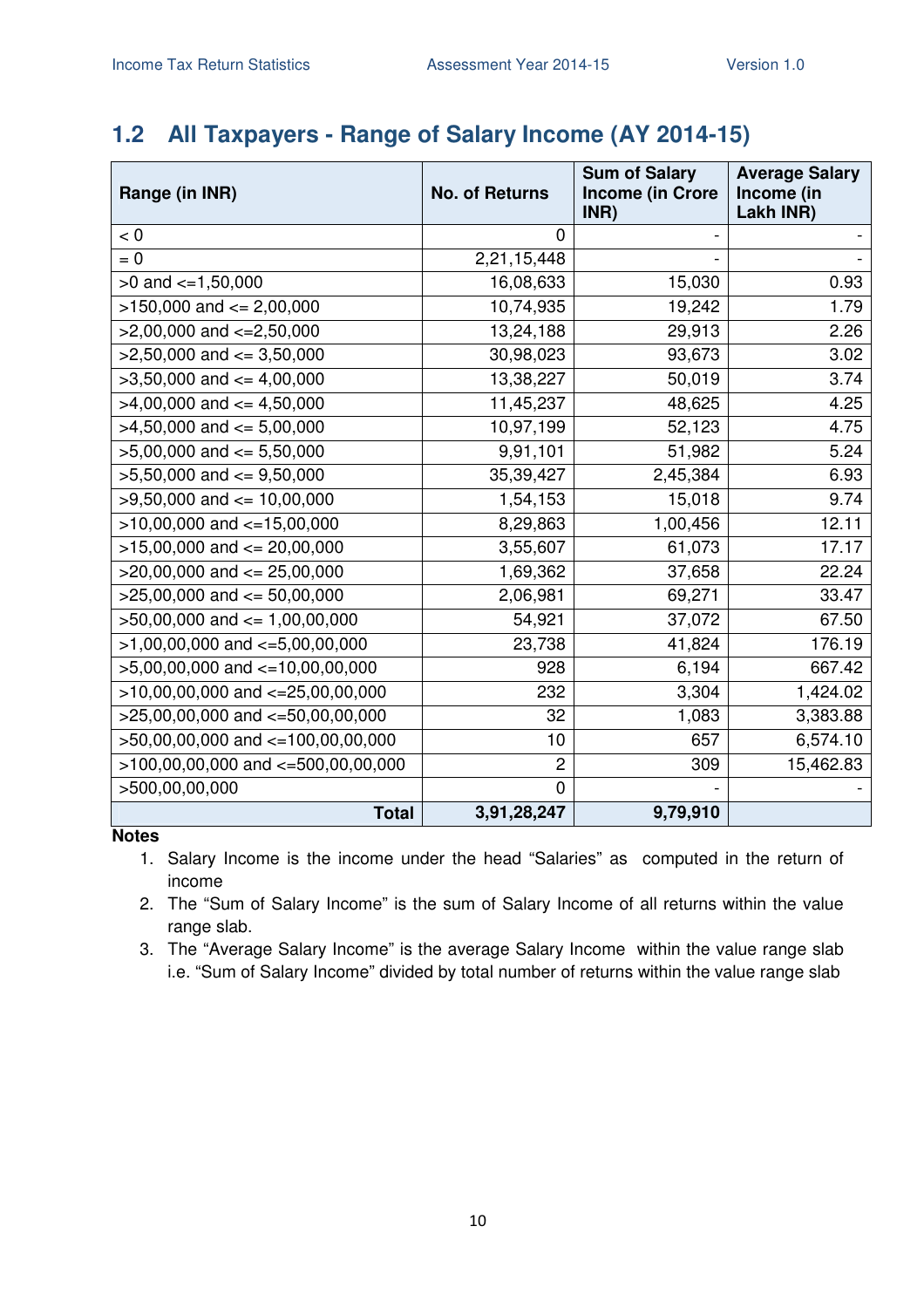### **1.3 All Taxpayers - Range of House Property Income (AY 2014-15)**

| Range (in INR)                        | No. of<br><b>Returns</b> | <b>Sum of House</b><br><b>Property</b><br>Income (in<br><b>Crore INR)</b> | <b>Average House</b><br><b>Property Income</b><br>(in Lakh INR) |
|---------------------------------------|--------------------------|---------------------------------------------------------------------------|-----------------------------------------------------------------|
| < 0                                   | 2,65,046                 | $-1,525$                                                                  | $-0.58$                                                         |
| $= 0$                                 | 3,63,16,729              |                                                                           |                                                                 |
| $>0$ and $\lt=1,50,000$               | 16,71,853                | 11,007                                                                    | 0.66                                                            |
| $>150,000$ and $<= 2,00,000$          | 2,31,480                 | 4,003                                                                     | 1.73                                                            |
| $>2,00,000$ and $<=2,50,000$          | 1,64,452                 | 3,652                                                                     | 2.22                                                            |
| $>2,50,000$ and $<=3,50,000$          | 1,79,546                 | 5,251                                                                     | 2.92                                                            |
| $>3,50,000$ and $<=4,00,000$          | 47,107                   | 1,761                                                                     | 3.74                                                            |
| $>4,00,000$ and $\leq 4,50,000$       | 38,896                   | 1,647                                                                     | 4.23                                                            |
| $>4,50,000$ and $<=5,00,000$          | 28,381                   | 1,345                                                                     | 4.74                                                            |
| $>5,00,000$ and $<= 5,50,000$         | 24,776                   | 1,297                                                                     | 5.23                                                            |
| $>5,50,000$ and $<=9,50,000$          | 85,693                   | 5,961                                                                     | 6.96                                                            |
| $>9,50,000$ and $<= 10,00,000$        | 4,460                    | 435                                                                       | 9.74                                                            |
| $>10,00,000$ and $<-15,00,000$        | 27,805                   | 3,372                                                                     | 12.13                                                           |
| $>15,00,000$ and $<= 20,00,000$       | 13,077                   | 2,255                                                                     | 17.25                                                           |
| $>20,00,000$ and $<= 25,00,000$       | 7,387                    | 1,645                                                                     | 22.27                                                           |
| $>25,00,000$ and $<= 50,00,000$       | 13,204                   | 4,526                                                                     | 34.28                                                           |
| $>50,00,000$ and $<= 1,00,00,000$     | 5,328                    | 3,642                                                                     | 68.36                                                           |
| $>1,00,00,000$ and $\lt=5,00,00,000$  | 2,727                    | 4,994                                                                     | 183.13                                                          |
| $>5,00,00,000$ and $<-10,00,00,000$   | 188                      | 1,288                                                                     | 685.28                                                          |
| $>10,00,00,000$ and $<-25,00,00,000$  | 77                       | 1,077                                                                     | 1,398.09                                                        |
| $>25,00,00,000$ and $<-50,00,00,000$  | 24                       | 827                                                                       | 3,444.43                                                        |
| $>50,00,00,000$ and $<=100,00,00,000$ | 8                        | 580                                                                       | 7,243.99                                                        |
| >100,00,00,000 and <=500,00,00,000    | 3                        | 662                                                                       | 22,075.73                                                       |
| >500,00,00,000                        | $\overline{0}$           |                                                                           |                                                                 |
| <b>Total</b>                          | 3,91,28,247              | 59,700                                                                    |                                                                 |

- 1. House Property Income is the income under the head "Income from house property" as computed in the return of income.
- 2. Loss under the head "Income from house property" is also included in the House Property Income.
- 3. The "Sum of House Property Income" is the sum of House Property Income of all returns within the value range slab.
- 4. The "Average House Property Income" is the average House Property Income within the value range slab i.e. "Sum of House Property Income" divided by total number of returns within the value range slab.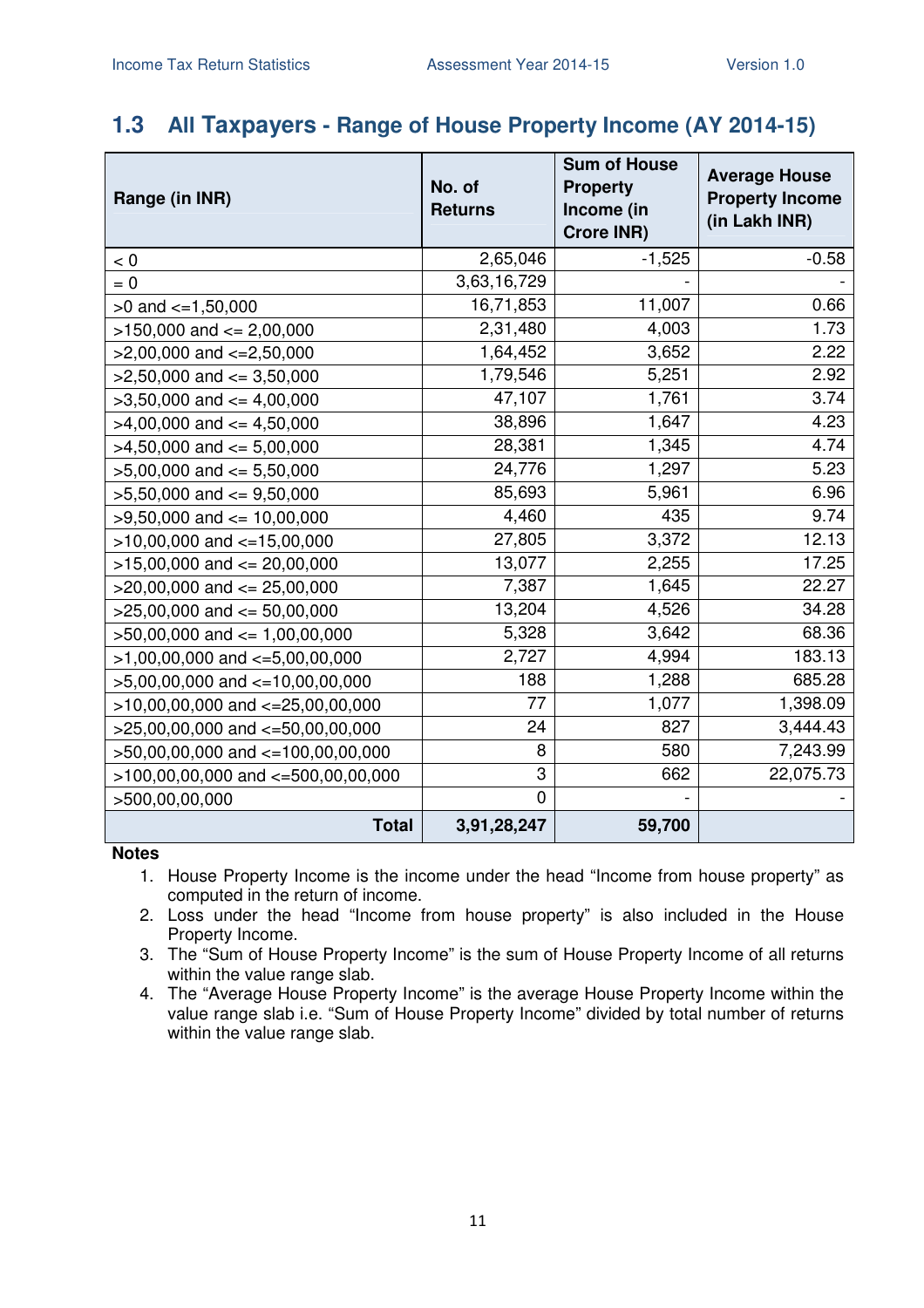### **1.4 All Taxpayers - Range of Business Income (AY 2014-15)**

|                                        |                | Sum of          | <b>Average</b>  |
|----------------------------------------|----------------|-----------------|-----------------|
| Range (in INR)                         | No. of         | <b>Business</b> | <b>Business</b> |
|                                        | <b>Returns</b> | Income (in      | Income (in Lakh |
|                                        |                | Crore INR)      | INR)            |
| < 0                                    | 0              | 0               |                 |
| $= 0$                                  | 2,02,59,505    | $\mathbf 0$     |                 |
| $>0$ and $\lt=1,50,000$                | 37,08,534      | 28,947          | 0.78            |
| $>150,000$ and $<= 2,00,000$           | 25,59,099      | 46,375          | 1.81            |
| $>2,00,000$ and $<=2,50,000$           | 55,10,171      | 1,23,051        | 2.23            |
| $>2,50,000$ and $<=3,50,000$           | 36,63,144      | 1,06,349        | 2.90            |
| $>3,50,000$ and $<=4,00,000$           | 7,18,025       | 26,728          | 3.72            |
| $>4,00,000$ and $<=4,50,000$           | 4,95,311       | 20,917          | 4.22            |
| $>4,50,000$ and $<=5,00,000$           | 3,80,566       | 18,071          | 4.75            |
| $>5,00,000$ and $<= 5,50,000$          | 2,80,928       | 14,692          | 5.23            |
| $>5,50,000$ and $<=9,50,000$           | 9,15,210       | 63,843          | 6.98            |
| $>9,50,000$ and $<= 10,00,000$         | 51,043         | 4,978           | 9.75            |
| $>10,00,000$ and $<-15,00,000$         | 2,47,241       | 29,754          | 12.03           |
| $>15,00,000$ and $<= 20,00,000$        | 97,428         | 16,760          | 17.20           |
| $>20,00,000$ and $<= 25,00,000$        | 52,854         | 11,787          | 22.30           |
| $>25,00,000$ and $<= 50,00,000$        | 95,934         | 33,127          | 34.53           |
| $>50,00,000$ and $<= 1,00,00,000$      | 47,835         | 33,578          | 70.20           |
| $>1,00,00,000$ and $\lt=5,00,00,000$   | 34,439         | 70,740          | 205.41          |
| $>5,00,00,000$ and $\lt=10,00,00,000$  | 4,959          | 34,571          | 697.13          |
| $>10,00,00,000$ and $<=25,00,00,000$   | 3,354          | 51,280          | 1,528.93        |
| $>25,00,00,000$ and $<=50,00,00,000$   | 1,241          | 43,011          | 3,465.82        |
| >50,00,00,000 and <=100,00,00,000      | 689            | 48,330          | 7,014.57        |
| $>100,00,00,000$ and $<=500,00,00,000$ | 587            | 1,22,093        | 20,799.54       |
| >500,00,00,000                         | 150            | 3,70,500        | 2,47,000.01     |
| <b>Total</b>                           | 3,91,28,247    | 13,19,484       |                 |

- 1. Business Income is the income under the head "Profits and gains of business or profession" as computed in the return of income
- 2. Loss under the head "Profits and gains of business or profession" is also included in the Business Income
- 3. The "Sum of Business Income" is the sum of Business Income of all returns within the value range slab.
- 4. The "Average Business Income" is the average Business Income within the value range slab i.e. "Sum of Business Income" divided by total number of returns within the value range slab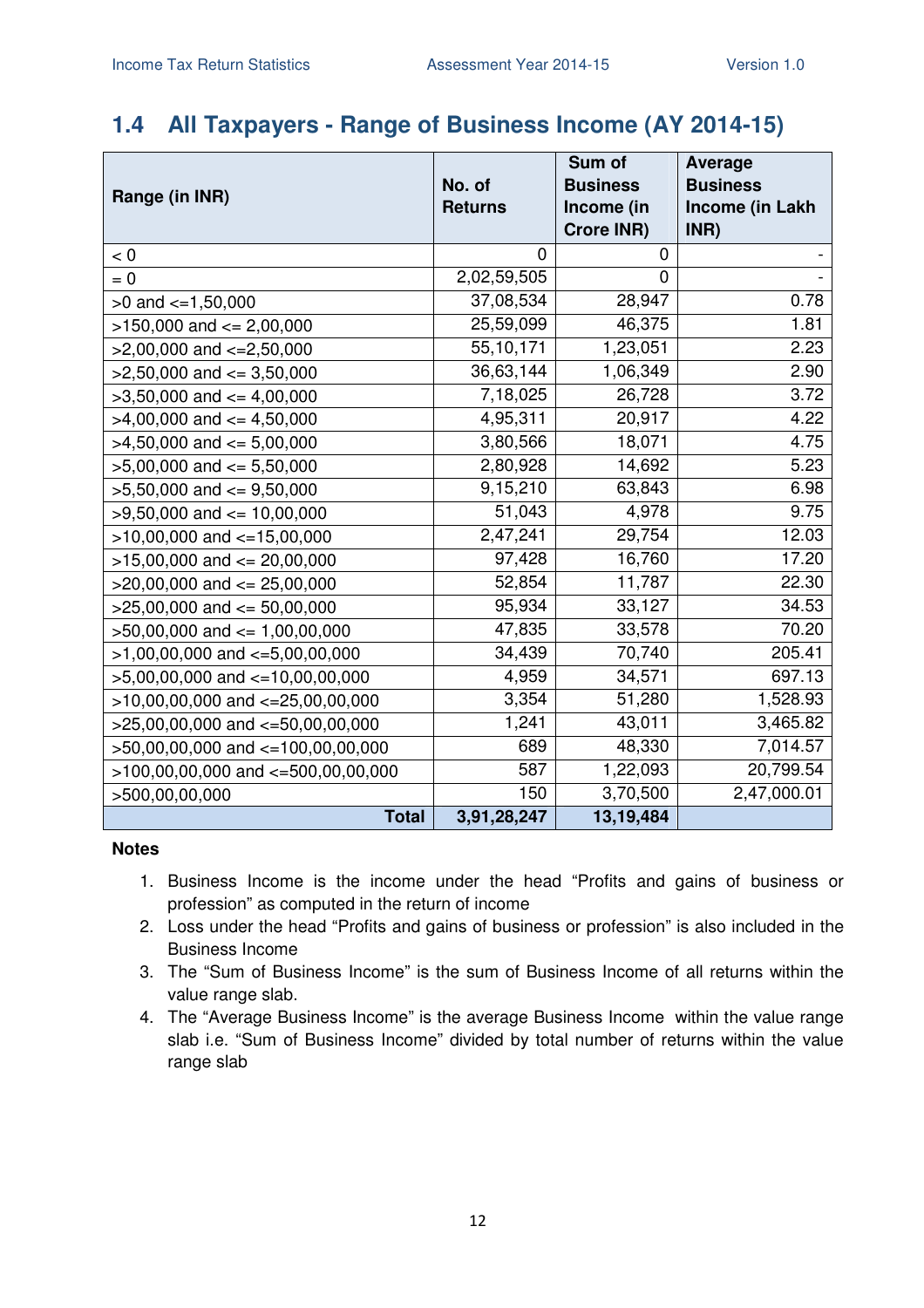### **1.5 All Taxpayers - Range of Long Term Capital Gains (AY 2014-15)**

| Range (in INR)                         | No. of         | <b>Sum of Long</b><br><b>Term Capital</b> | <b>Average Long</b><br><b>Term Capital Gains</b> |
|----------------------------------------|----------------|-------------------------------------------|--------------------------------------------------|
|                                        | <b>Returns</b> | <b>Gains Income</b><br>(in Crore INR)     | Income(in Lakh<br>INR)                           |
| < 0                                    | $\Omega$       |                                           |                                                  |
| $= 0$                                  | 3,89,04,169    |                                           |                                                  |
| $>0$ and $\lt=1,50,000$                | 98,214         | 518                                       | 0.53                                             |
| $>150,000$ and $<= 2,00,000$           | 16,022         | 281                                       | 1.75                                             |
| $>2,00,000$ and $\lt=2,50,000$         | 12,555         | 280                                       | 2.23                                             |
| $>2,50,000$ and $<=3,50,000$           | 15,122         | 446                                       | 2.95                                             |
| $>3,50,000$ and $<=4,00,000$           | 5,286          | 198                                       | 3.74                                             |
| $>4,00,000$ and $\leq 4,50,000$        | 4,477          | 190                                       | 4.24                                             |
| $>4,50,000$ and $\leq 5,00,000$        | 4,056          | 193                                       | 4.75                                             |
| $>5,00,000$ and $<= 5,50,000$          | 3,398          | 178                                       | 5.25                                             |
| $>5,50,000$ and $<=9,50,000$           | 18,023         | 1,313                                     | 7.29                                             |
| $>9,50,000$ and $\leq 10,00,000$       | 1,575          | 154                                       | 9.76                                             |
| $>10,00,000$ and $<=15,00,000$         | 11,094         | 1,362                                     | 12.27                                            |
| $>15,00,000$ and $<= 20,00,000$        | 6,817          | 1,184                                     | 17.36                                            |
| $>20,00,000$ and $<= 25,00,000$        | 4,560          | 1,021                                     | 22.40                                            |
| $>25,00,000$ and $<= 50,00,000$        | 10,637         | 3,727                                     | 35.04                                            |
| $>50,00,000$ and $\leq 1,00,00,000$    | 6,113          | 4,283                                     | 70.06                                            |
| $>1,00,00,000$ and $\lt=5,00,00,000$   | 4,931          | 9,920                                     | 201.18                                           |
| $>5,00,00,000$ and $\lt=10,00,00,000$  | 639            | 4,389                                     | 686.83                                           |
| $>10,00,00,000$ and $<=25,00,00,000$   | 348            | 5,314                                     | 1,526.90                                         |
| $>25,00,00,000$ and $<-50,00,00,000$   | 96             | 3,291                                     | 3,428.56                                         |
| >50,00,00,000 and <=100,00,00,000      | 56             | 3,810                                     | 6,804.26                                         |
| $>100,00,00,000$ and $<-500,00,00,000$ | 45             | 8,363                                     | 18,585.32                                        |
| >500,00,00,000                         | 14             | 14,105                                    | 1,00,748.01                                      |
| <b>Total</b>                           | 3,91,28,247    | 64,521                                    |                                                  |

- 1. Long Term Capital Gains Income is the income from the transfer of long-term capital asset(s)as computed in the return of income under the head "Capital Gains"
- 2. Loss from the transfer of long-term capital asset under the head "Capital Gains" is also included in the Long Term Capital Gains Income
- 3. The "Sum of Long Term Capital Gains Income" is the sum of Long Term Capital Gains Income of all returns within the value range slab.
- 4. The "Average Long Term Capital Gains Income" is the average Long Term Capital Gains Income within the value range slab i.e. "Sum of Long Term Capital Gains Income" divided by total number of returns within the value range slab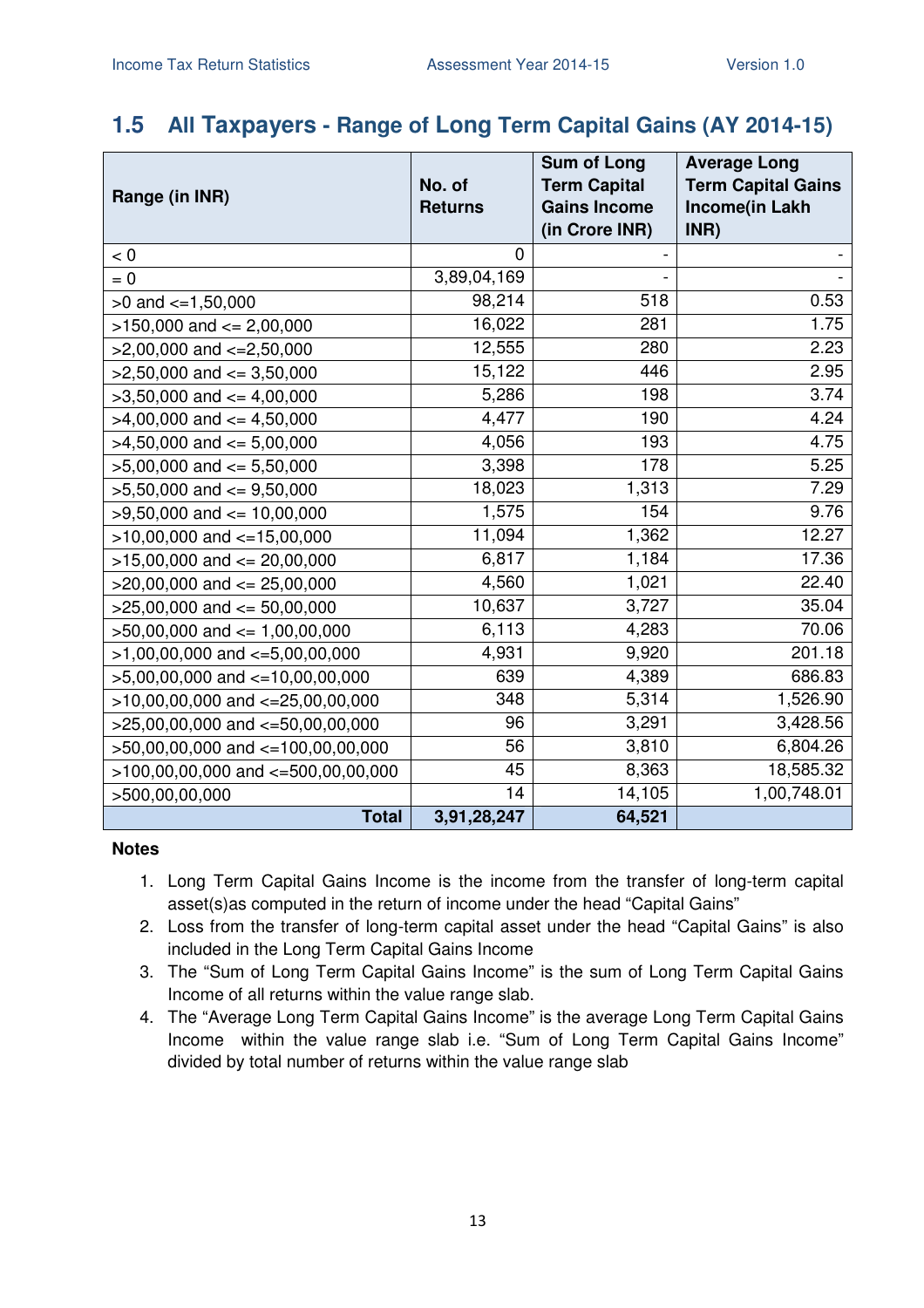### **1.6 All Taxpayers - Range of Short Term Capital Gains (AY 2014-15)**

| Range (in INR)                       | No. of<br><b>Returns</b> | <b>Sum of Short</b><br><b>Term Capital</b><br>Gains Income (in<br>Crore INR) | <b>Average Short Term</b><br><b>Capital Gains</b><br>Income (in Lakh INR) |
|--------------------------------------|--------------------------|------------------------------------------------------------------------------|---------------------------------------------------------------------------|
| $< 0$                                | 465                      | $-624$                                                                       | $-134.10$                                                                 |
| $= 0$                                | 3,85,97,129              |                                                                              |                                                                           |
| $>0$ and $\lt=1,50,000$              | 4,36,906                 | 1,167                                                                        | 0.27                                                                      |
| $>150,000$ and $<= 2,00,000$         | 18,143                   | 317                                                                          | 1.75                                                                      |
| $>2,00,000$ and $\lt=2,50,000$       | 13,327                   | 298                                                                          | 2.23                                                                      |
| $>2,50,000$ and $<=3,50,000$         | 16,209                   | 478                                                                          | 2.95                                                                      |
| $>3,50,000$ and $<=4,00,000$         | 5,480                    | 206                                                                          | 3.75                                                                      |
| $>4,00,000$ and $\leq 4,50,000$      | 4,242                    | 180                                                                          | 4.24                                                                      |
| $>4,50,000$ and $\leq 5,00,000$      | 3,642                    | 173                                                                          | 4.76                                                                      |
| $>5,00,000$ and $<= 5,50,000$        | 2,976                    | 156                                                                          | 5.23                                                                      |
| $>5,50,000$ and $<=9,50,000$         | 12,398                   | 886                                                                          | 7.15                                                                      |
| $>9,50,000$ and $<= 10,00,000$       | 927                      | 91                                                                           | 9.76                                                                      |
| $>10,00,000$ and $<-15,00,000$       | 5,296                    | 643                                                                          | 12.15                                                                     |
| $>15,00,000$ and $<= 20,00,000$      | 2,758                    | 476                                                                          | 17.26                                                                     |
| $>20,00,000$ and $<= 25,00,000$      | 1,647                    | 368                                                                          | 22.32                                                                     |
| $>25,00,000$ and $<= 50,00,000$      | 3,160                    | 1,100                                                                        | 34.81                                                                     |
| $>50,00,000$ and $\leq 1,00,00,000$  | 1,660                    | 1,159                                                                        | 69.79                                                                     |
| $>1,00,00,000$ and $\lt=5,00,00,000$ | 1,400                    | 2,961                                                                        | 211.50                                                                    |
| $>5,00,00,000$ and $<=10,00,00,000$  | 223                      | 1,552                                                                        | 695.75                                                                    |
| $>10,00,00,000$ and $<-25,00,00,000$ | 168                      | 2,573                                                                        | 1,531.82                                                                  |
| $>25,00,00,000$ and $<-50,00,00,000$ | 49                       | 1,676                                                                        | 3,421.07                                                                  |
| >50,00,00,000 and <=100,00,00,000    | 27                       | 1,931                                                                        | 7,151.01                                                                  |
| >100,00,00,000 and                   | 15                       | 3,205                                                                        | 21,368.33                                                                 |
| >500,00,00,000                       | 0                        |                                                                              |                                                                           |
| Total                                | 3,91,28,247              | 20,971                                                                       |                                                                           |

- 1. Short Term Capital Gains Income is the income from the transfer of short-term capital asset(s) as computed in the return of income under the head "Capital Gains".
- 2. Loss from the transfer of short-term capital assets under the head "Capital Gains" is also included in the Short Term Capital Gains Income.
- 3. The "Sum of Short Term Capital Gains Income" is the sum of Short Term Capital Gains Income of all returns within the value range slab.
- 4. The "Average Short Term Capital Gains Income" is the average Short Term Capital Gains Income within the value range slab i.e. "Sum of Short Term Capital Gains Income" divided by total number of returns within the value range slab.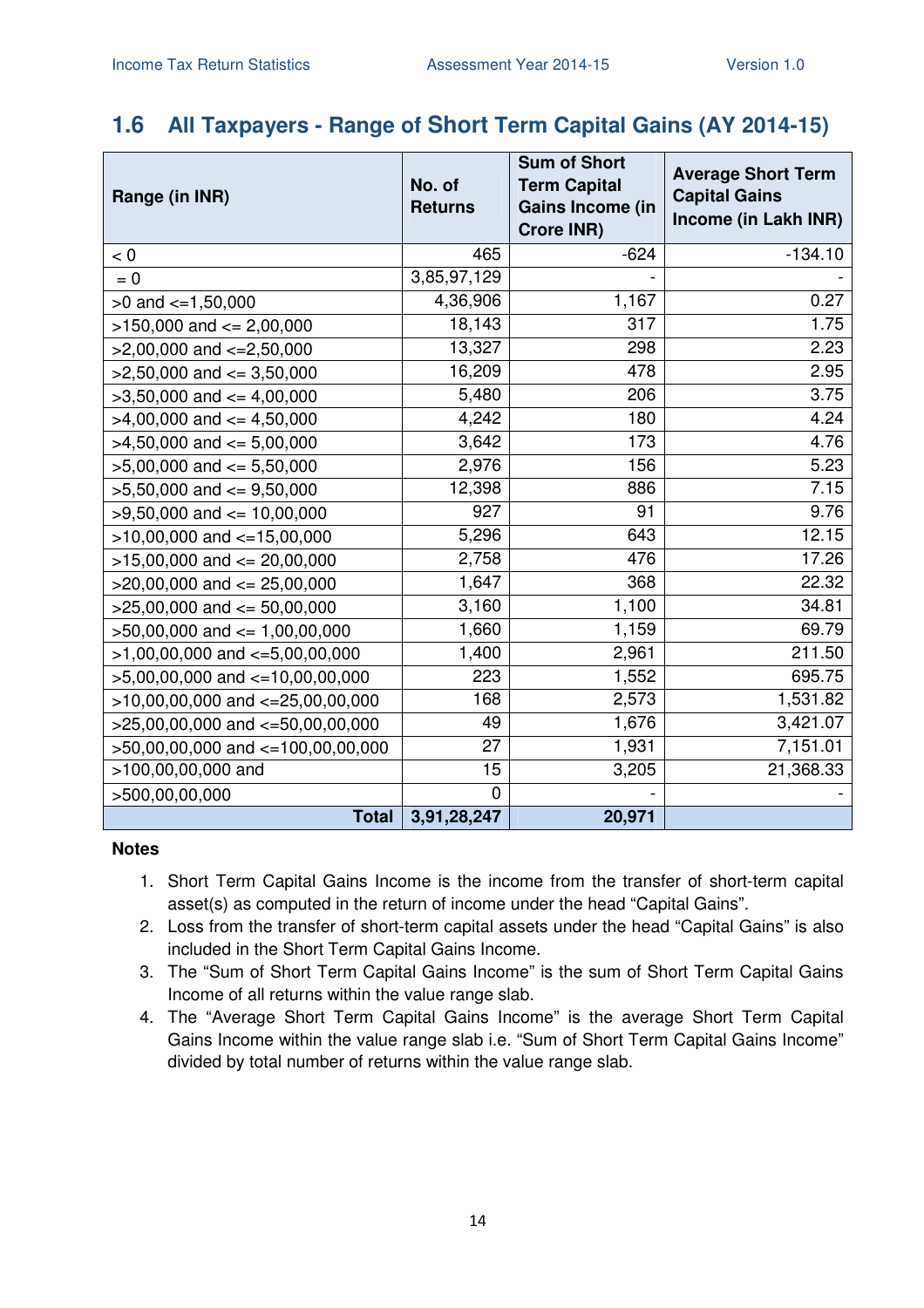### **1.7 All Taxpayers - Range of Other Sources Income (AY 2014-15)**

| Range (in INR)                         | No. of<br><b>Returns</b> | <b>Sum of Other</b><br><b>Sources</b><br>Income (in<br><b>Crore INR)</b> | <b>Average Other</b><br><b>Sources Income</b><br>(in Lakh INR) |
|----------------------------------------|--------------------------|--------------------------------------------------------------------------|----------------------------------------------------------------|
| < 0                                    | 0                        |                                                                          |                                                                |
| $= 0$                                  | 2,02,64,340              |                                                                          |                                                                |
| $>0$ and $\lt=1,50,000$                | 1,47,86,543              | 47,798                                                                   | 0.32                                                           |
| $>150,000$ and $<= 2,00,000$           | 11,84,342                | 20,942                                                                   | 1.77                                                           |
| $>2,00,000$ and $<=2,50,000$           | 11,11,806                | 24,670                                                                   | 2.22                                                           |
| $>2,50,000$ and $<=3,50,000$           | 7,94,358                 | 23,204                                                                   | 2.92                                                           |
| $>3,50,000$ and $<=4,00,000$           | 1,93,908                 | 7,240                                                                    | 3.73                                                           |
| $>4,00,000$ and $<=4,50,000$           | 1,39,193                 | 5,897                                                                    | 4.24                                                           |
| $>4,50,000$ and $<=5,00,000$           | 1,09,447                 | 5,193                                                                    | 4.74                                                           |
| $>5,00,000$ and $<= 5,50,000$          | 84,601                   | 4,428                                                                    | 5.23                                                           |
| $>5,50,000$ and $<=9,50,000$           | 2,83,768                 | 19,868                                                                   | 7.00                                                           |
| $>9,50,000$ and $<= 10,00,000$         | 15,684                   | 1,529                                                                    | 9.75                                                           |
| $>10,00,000$ and $<-15,00,000$         | 77,847                   | 9,320                                                                    | 11.97                                                          |
| $>15,00,000$ and $<= 20,00,000$        | 27,758                   | 4,765                                                                    | 17.17                                                          |
| $>20,00,000$ and $<= 25,00,000$        | 14,015                   | 3,119                                                                    | 22.26                                                          |
| $>25,00,000$ and $<= 50,00,000$        | 23,515                   | 8,024                                                                    | 34.12                                                          |
| $>50,00,000$ and $<= 1,00,00,000$      | 9,638                    | 6,603                                                                    | 68.51                                                          |
| $>1,00,00,000$ and $\lt=5,00,00,000$   | 6,131                    | 11,900                                                                   | 194.09                                                         |
| $>5,00,00,000$ and $<=10,00,00,000$    | 669                      | 4,576                                                                    | 684.00                                                         |
| $>10,00,00,000$ and $<-25,00,00,000$   | 415                      | 6,388                                                                    | 1,539.24                                                       |
| $>25,00,00,000$ and $<-50,00,00,000$   | 149                      | 5,208                                                                    | 3,495.02                                                       |
| $>50,00,00,000$ and $<=100,00,00,000$  | 54                       | 3,748                                                                    | 6,940.93                                                       |
| $>100,00,00,000$ and $<-500,00,00,000$ | 51                       | 10,568                                                                   | 20,722.38                                                      |
| >500,00,00,000                         | 15                       | 71,134                                                                   | 4,74,229.94                                                    |
| <b>Total</b>                           | 3,91,28,247              | 3,06,123                                                                 |                                                                |

- 1. Other Sources Income is the income under the head "Income from Other Sources" as computed in the return of income.
- 2. Loss under the head "Income from Other Sources" is also included in the Other Sources Income
- 3. The "Sum of Other Sources Income" is the sum of Other Sources Income of all returns within the value range slab.
- 4. The "Average Other Sources Income" is the average Other Sources Income within the value range slab i.e. "Sum of Other Sources Income" divided by total number of returns within the value range slab.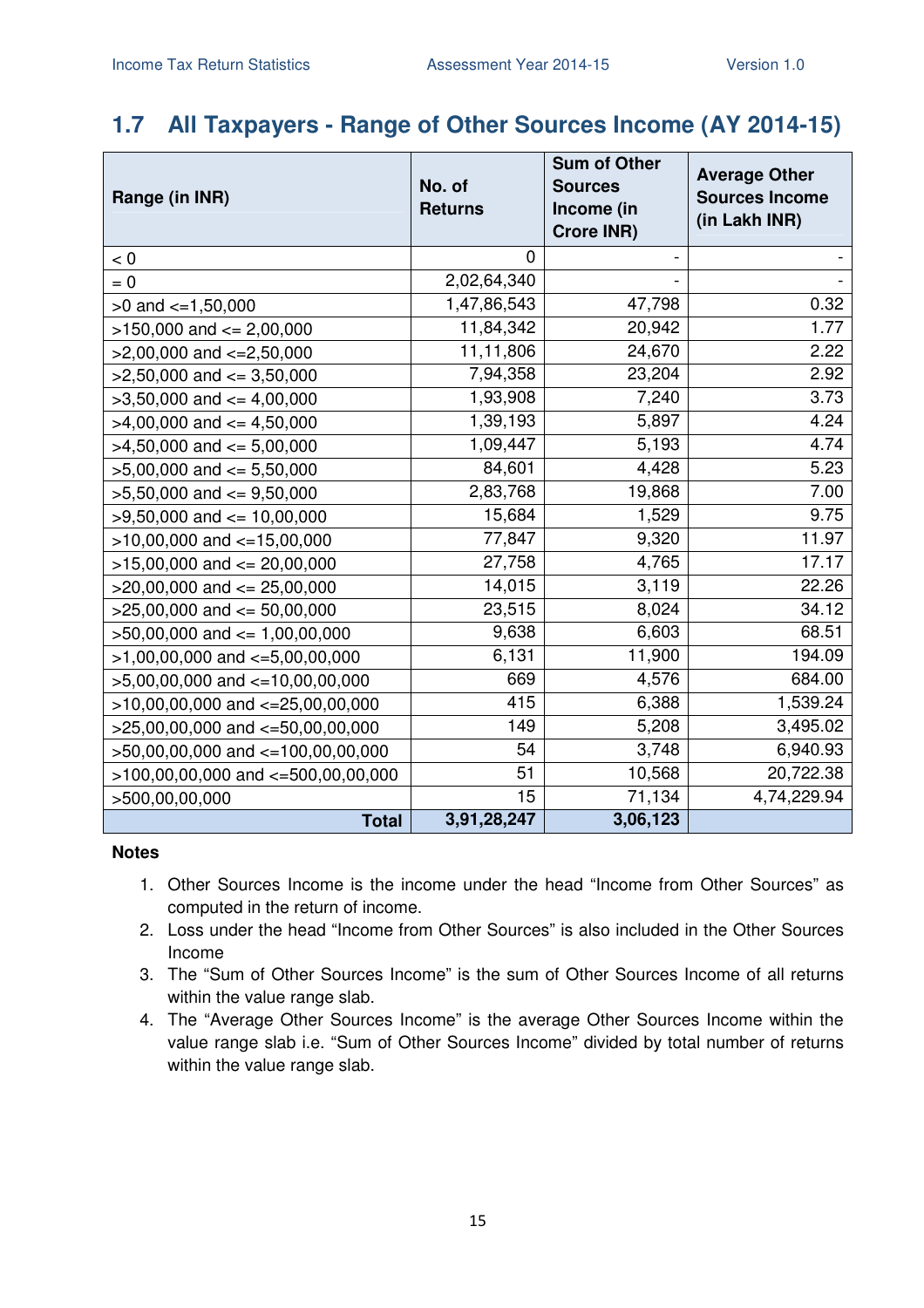### **1.8 All Taxpayers - Range of Interest Income (AY 2014-15)**

|                                      | No. of         | <b>Sum of Interest</b>          | <b>Average Interest</b> |
|--------------------------------------|----------------|---------------------------------|-------------------------|
| Range (in INR)                       | <b>Returns</b> | <b>Income (in Crore</b><br>INR) | Income (in Lakh<br>INR) |
| < 0                                  |                |                                 |                         |
| $= 0$                                | 3,07,22,362    |                                 |                         |
| $>0$ and $\leq 1,50,000$             | 71,53,825      | 18,366                          | 0.26                    |
| $>150,000$ and $<= 2,00,000$         | 3,30,544       | 5,757                           | 1.74                    |
| $>2,00,000$ and $\lt=2,50,000$       | 2,25,305       | 5,026                           | 2.23                    |
| $>2,50,000$ and $<=3,50,000$         | 2,48,797       | 7,320                           | 2.94                    |
| $>3,50,000$ and $<=4,00,000$         | 74,923         | 2,800                           | 3.74                    |
| $>4,00,000$ and $\leq 4,50,000$      | 57,015         | 2,417                           | 4.24                    |
| $>4,50,000$ and $<= 5,00,000$        | 45,042         | 2,135                           | 4.74                    |
| $>5,00,000$ and $<= 5,50,000$        | 35,618         | 1,867                           | 5.24                    |
| $>5,50,000$ and $<=9,50,000$         | 1,32,511       | 9,344                           | 7.05                    |
| $>9,50,000$ and $<= 10,00,000$       | 7,681          | 749                             | 9.75                    |
| $>10,00,000$ and $<=15,00,000$       | 42,533         | 5,124                           | 12.05                   |
| $>15,00,000$ and $<= 20,00,000$      | 16,955         | 2,913                           | 17.18                   |
| $>20,00,000$ and $<= 25,00,000$      | 8,848          | 1,970                           | 22.26                   |
| $>25,00,000$ and $<= 50,00,000$      | 15,220         | 5,206                           | 34.21                   |
| $>50,00,000$ and $<= 1,00,00,000$    | 6,278          | 4,299                           | 68.48                   |
| $>1,00,00,000$ and $\lt=5,00,00,000$ | 3,964          | 7,689                           | 193.96                  |
| $>5,00,00,000$ and $<=10,00,00,000$  | 443            | 3,037                           | 685.55                  |
| $>10,00,00,000$ and $<=25,00,00,000$ | 249            | 3,761                           | 1,510.52                |
| $>25,00,00,000$ and $<=50,00,00,000$ | 78             | 2,683                           | 3,440.24                |
| >50,00,00,000 and <=100,00,00,000    | 28             | 1,986                           | 7,091.27                |
| >100,00,00,000 and                   | 23             | 4,610                           | 20,044.86               |
| >500,00,00,000                       | 5              | 4,179                           | 83,584.18               |
| <b>Total</b>                         | 3,91,28,247    | 1,03,237                        |                         |

- 1. The Interest Income is already included in the Income from Other sources.
- 2. Interest Income is the Gross Interest Income in the "Income from other sources" Schedule of Return of Income. Interest Income data is compiled only for those returns where it is explicitly stated in the Return of Income.
- 3. The "Sum of Interest Income" is the sum of Interest Income of all returns within the value range slab.
- 4. The "Average Interest Income" is the average Interest Income within the value range slab i.e. "Sum of Interest Income" divided by total number of returns within the value range slab.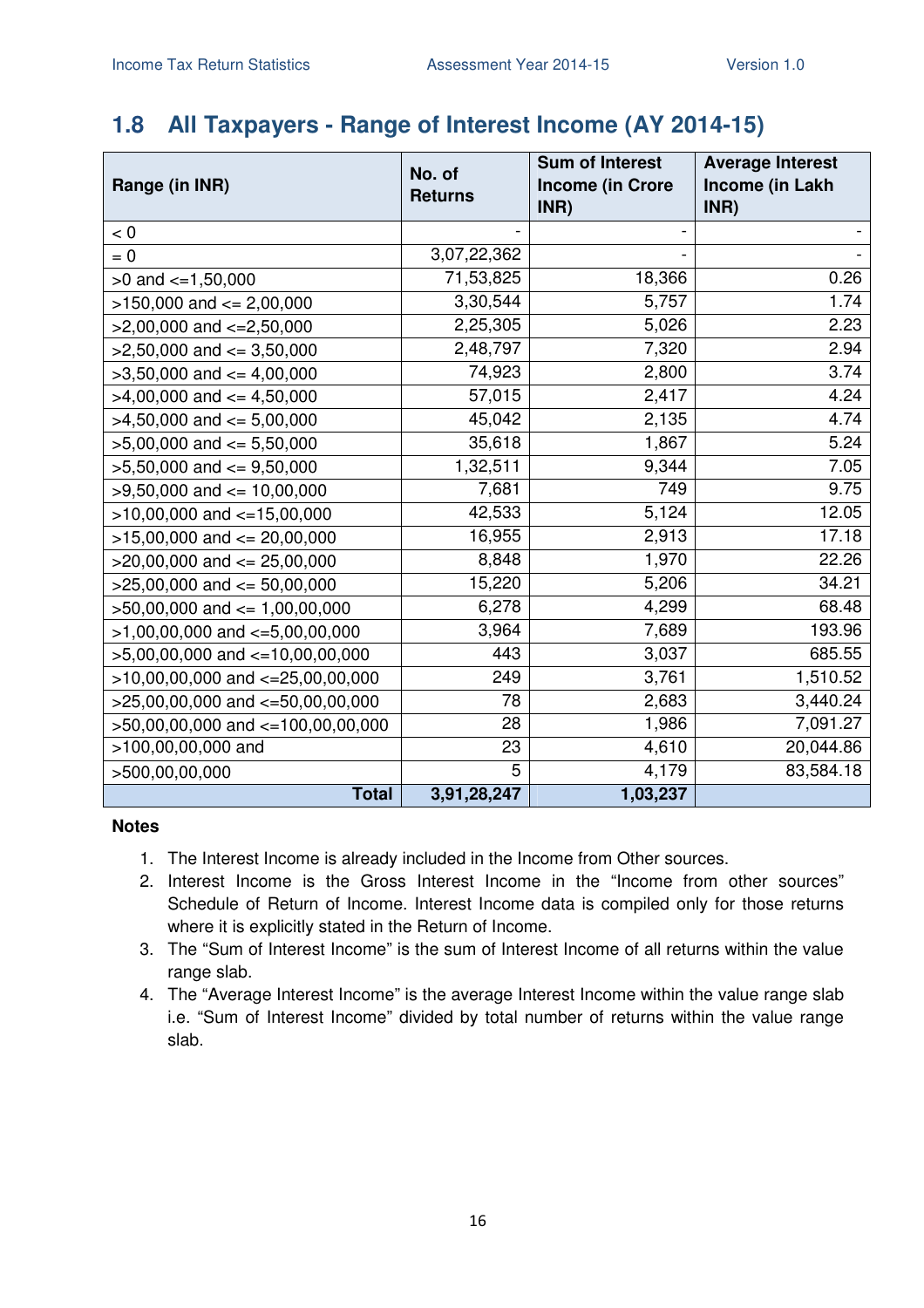### **1.9 All Taxpayers-Range of Brought Forward Loss Set off (AY 2014-15)**

|                                      |                       | <b>Sum of Brought</b>                         | <b>Average</b><br><b>Brought</b>        |
|--------------------------------------|-----------------------|-----------------------------------------------|-----------------------------------------|
| Range (in INR)                       | <b>No. of Returns</b> | <b>Forward Loss Set</b><br>Off (in Crore INR) | <b>Forward Loss</b><br>Set off (in Lakh |
|                                      |                       |                                               | INR)                                    |
| < 0                                  | $\Omega$              |                                               |                                         |
| $= 0$                                | 3,75,54,469           |                                               |                                         |
| $>0$ and $\lt=1,50,000$              | 13,82,441             | 10,051                                        | 0.73                                    |
| $>150,000$ and $<= 2,00,000$         | 40,698                | 704                                           | 1.73                                    |
| $>2,00,000$ and $<=2,50,000$         | 28,355                | 634                                           | 2.24                                    |
| $>2,50,000$ and $<=3,50,000$         | 34,986                | 1,032                                         | 2.95                                    |
| $>3,50,000$ and $<=4,00,000$         | 11,076                | 414                                           | 3.74                                    |
| $>4,00,000$ and $\leq 4,50,000$      | 8,695                 | 369                                           | 4.24                                    |
| $>4,50,000$ and $<= 5,00,000$        | 6,932                 | 329                                           | 4.74                                    |
| $>5,00,000$ and $<= 5,50,000$        | 5,447                 | 286                                           | 5.24                                    |
| $>5,50,000$ and $<=9,50,000$         | 22,420                | 1,597                                         | 7.12                                    |
| $>9,50,000$ and $<= 10,00,000$       | 1,578                 | 154                                           | 9.75                                    |
| $>10,00,000$ and $<-15,00,000$       | 9,306                 | 1,135                                         | 12.19                                   |
| $>15,00,000$ and $<= 20,00,000$      | 4,850                 | 838                                           | 17.28                                   |
| $>20,00,000$ and $<= 25,00,000$      | 3,015                 | 674                                           | 22.35                                   |
| $>25,00,000$ and $<= 50,00,000$      | 6,291                 | 2,192                                         | 34.84                                   |
| $>50,00,000$ and $<= 1,00,00,000$    | 3,460                 | 2,401                                         | 69.40                                   |
| $>1,00,00,000$ and $\lt=5,00,00,000$ | 3,222                 | 6,749                                         | 209.46                                  |
| $>5,00,00,000$ and $<=10,00,00,000$  | 524                   | 3,635                                         | 693.80                                  |
| $>10,00,00,000$ and $<=25,00,00,000$ | 305                   | 4,594                                         | 1,506.11                                |
| $>25,00,00,000$ and $<=50,00,00,000$ | 94                    | 3,328                                         | 3,540.69                                |
| >50,00,00,000 and <=100,00,00,000    | 47                    | 3,337                                         | 7,100.34                                |
| >100,00,00,000 and <=500,00,00,000   | 31                    | 7,070                                         | 22,807.03                               |
| >500,00,00,000                       | 5                     | 6,155                                         | 1,23,106.11                             |
| <b>Total</b>                         | 3,91,28,247           | 57,678                                        |                                         |

- 1. Brought Forward Loss Set Off is the amount of brought forward losses set off against current year's income in the "Computation of total income" Schedule of return of income.
- 2. The "Sum of Brought Forward Loss Set Off" is the sum of Brought Forward Loss Set Off of all returns within the value range slab.
- 3. The "Average Brought Forward Loss Set Off" is the average Brought Forward Loss Set Off within the value range slab i.e. "Sum of Brought Forward Loss Set Off" divided by total number of returns within the value range slab.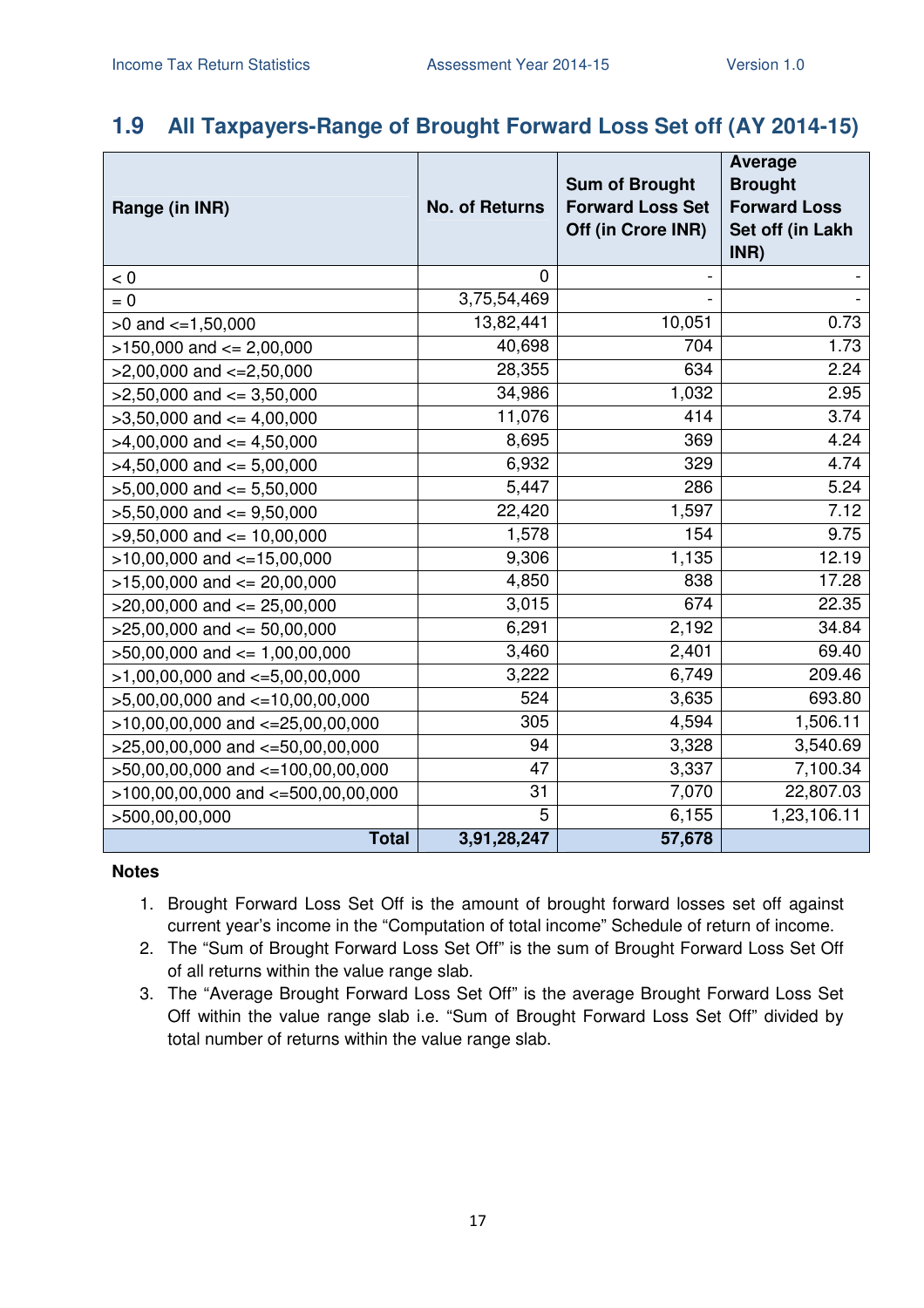### **1.10 All Taxpayers - Range of Returned Income (AY 2014-15)**

| Range (in INR)                         | No. of<br><b>Returns</b> | Sum of<br><b>Returned</b><br>Income (in<br><b>Crore INR)</b> | <b>Average Returned</b><br>Income (in Lakh<br>INR) |
|----------------------------------------|--------------------------|--------------------------------------------------------------|----------------------------------------------------|
| < 0                                    | 0                        | $\mathbf 0$                                                  | 0                                                  |
| $= 0$                                  | 8,51,112                 | 0                                                            |                                                    |
| $>0$ and $\lt=1,50,000$                | 34,84,014                | 27,743                                                       | 0.80                                               |
| $>150,000$ and $<= 2,00,000$           | 45,20,254                | 83,177                                                       | 1.84                                               |
| $>2,00,000$ and $\lt=2,50,000$         | 1,23,91,177              | 2,74,776                                                     | 2.22                                               |
| $>2,50,000$ and $<=3,50,000$           | 61,43,192                | 1,79,358                                                     | 2.92                                               |
| $>3,50,000$ and $<=4,00,000$           | 18,32,783                | 68,600                                                       | 3.74                                               |
| $>4,00,000$ and $\leq 4,50,000$        | 15,59,997                | 66,171                                                       | 4.24                                               |
| $>4,50,000$ and $<=5,00,000$           | 14,36,260                | 68,345                                                       | 4.76                                               |
| $>5,00,000$ and $<= 5,50,000$          | 10,16,360                | 53,259                                                       | 5.24                                               |
| $>5,50,000$ and $<=9,50,000$           | 34, 37, 125              | 2,40,843                                                     | 7.01                                               |
| $>9,50,000$ and $<= 10,00,000$         | 1,95,662                 | 19,079                                                       | 9.75                                               |
| $>10,00,000$ and $<-15,00,000$         | 10,40,648                | 1,25,958                                                     | 12.10                                              |
| $>15,00,000$ and $<= 20,00,000$        | 4,47,675                 | 76,993                                                       | 17.20                                              |
| $>20,00,000$ and $<= 25,00,000$        | 2,27,459                 | 50,611                                                       | 22.25                                              |
| $>25,00,000$ and $<= 50,00,000$        | 3,34,935                 | 1,13,796                                                     | 33.98                                              |
| $>50,00,000$ and $<= 1,00,00,000$      | 1,24,276                 | 85,945                                                       | 69.16                                              |
| $>1,00,00,000$ and $\lt=5,00,00,000$   | 71,113                   | 1,37,612                                                     | 193.51                                             |
| $>5,00,00,000$ and $\lt=10,00,00,000$  | 7,075                    | 48,949                                                       | 691.86                                             |
| $>10,00,00,000$ and $<-25,00,00,000$   | 4,158                    | 63,112                                                       | 1,517.85                                           |
| $>25,00,00,000$ and $<-50,00,00,000$   | 1,417                    | 48,996                                                       | 3,457.71                                           |
| >50,00,00,000 and <=100,00,00,000      | 774                      | 53,893                                                       | 6,962.89                                           |
| $>100,00,00,000$ and $<-500,00,00,000$ | 616                      | 1,28,068                                                     | 20,790.24                                          |
| >500,00,00,000                         | 165                      | 4,19,934                                                     | 2,54,505.53                                        |
| <b>Total</b>                           | 3,91,28,247              | 24,35,218                                                    |                                                    |

- 1. Returned Income is the total income after chapter VI-A deduction as computed in the "Computation of total income" schedule of return of income
- 2. In cases where Total Income in the "Computation of total income" schedule of return of income is 0, the amount of losses of current year to be carried forward stated in the "Computation of total income" schedule of return of income is taken as Returned Income.
- 3. The "Sum of Returned Income" is the sum of Returned Income of all returns within the value range slab. The "Average Returned Income" is the average Returned Income within the value range slab i.e. "Sum of Returned Income" divided by total number of returns within the value range slab.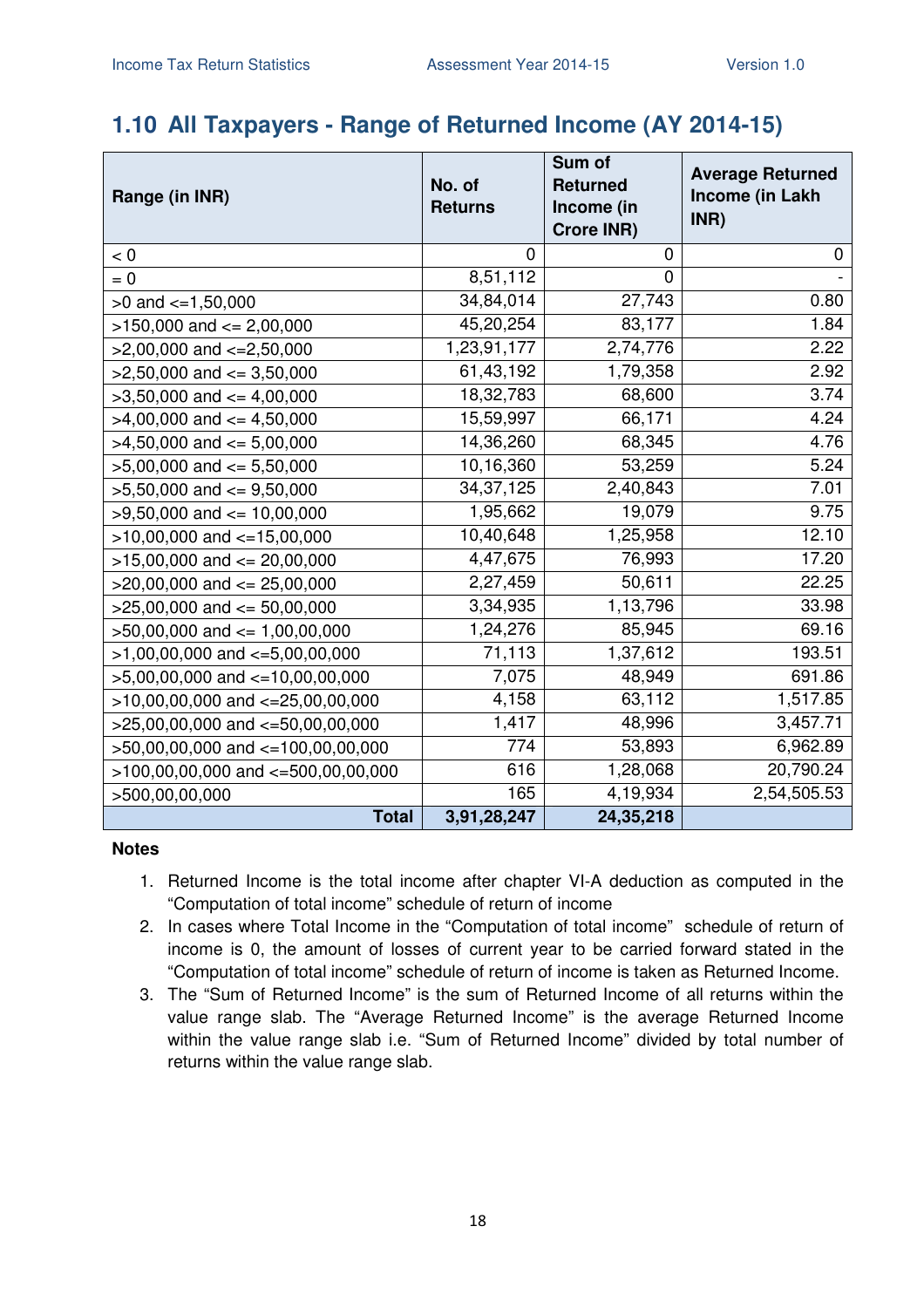## **1.11 All Taxpayers - Range of Tax Payable (AY 2014-15)**

|                                        |                       | <b>Sum of Tax</b> | <b>Average Tax</b> |
|----------------------------------------|-----------------------|-------------------|--------------------|
| Range (in INR)                         | <b>No. of Returns</b> | Payable (in       | Payable (in        |
|                                        |                       | <b>Crore INR)</b> | Lakh INR)          |
| < 0                                    | 0                     | 0                 | 0                  |
| $= 0$                                  | 1,85,34,488           | $\mathbf 0$       |                    |
| $>0$ and $\lt=1,50,000$                | 1,83,66,043           | 47,274            | 0.26               |
| $>150,000$ and $<= 2,00,000$           | 4,35,899              | 7,557             | 1.73               |
| $>2,00,000$ and $<=2,50,000$           | 3,14,451              | 7,037             | 2.24               |
| $>2,50,000$ and $<=3,50,000$           | 4,23,326              | 12,513            | 2.96               |
| $>3,50,000$ and $<=4,00,000$           | 1,42,686              | 5,336             | 3.74               |
| $>4,00,000$ and $\leq 4,50,000$        | 1,14,234              | 4,844             | 4.24               |
| $>4,50,000$ and $<= 5,00,000$          | 92,330                | 4,377             | 4.74               |
| $>5,00,000$ and $<= 5,50,000$          | 74,447                | 3,902             | 5.24               |
| $>5,50,000$ and $\leq 9,50,000$        | 2,96,761              | 21,105            | 7.11               |
| $>9,50,000$ and $<= 10,00,000$         | 19,121                | 1,864             | 9.75               |
| $>10,00,000$ and $<=15,00,000$         | 1,19,277              | 14,466            | 12.13              |
| $>15,00,000$ and $<= 20,00,000$        | 55,218                | 9,523             | 17.25              |
| $>20,00,000$ and $<= 25,00,000$        | 31,460                | 7,014             | 22.29              |
| $>25,00,000$ and $<= 50,00,000$        | 55,985                | 19,406            | 34.66              |
| $>50,00,000$ and $<= 1,00,00,000$      | 28,666                | 19,677            | 68.64              |
| $>1,00,00,000$ and $\lt=5,00,00,000$   | 19,110                | 37,510            | 196.28             |
| $>5,00,00,000$ and $\lt=10,00,00,000$  | 2,276                 | 15,770            | 692.87             |
| $>10,00,00,000$ and $<=25,00,00,000$   | 1,438                 | 21,952            | 1,526.53           |
| $>25,00,00,000$ and $<-50,00,00,000$   | 520                   | 17,988            | 3,459.21           |
| >50,00,00,000 and <=100,00,00,000      | 245                   | 17,121            | 6,988.10           |
| $>100,00,00,000$ and $<-500,00,00,000$ | 202                   | 37,415            | 18,522.21          |
| >500,00,00,000                         | 64                    | 1,13,068          | 1,76,669.37        |
| <b>Total</b>                           | 3,91,28,247           | 4,46,719          |                    |

- 1. Tax Payable is the aggregate tax liability as computed in the "Computation of tax liability on total income" schedule of return of income. Tax, surcharge, cess& interest after giving credit u/s 115JAA and relief u/s 89/90/90A/91 but before giving credit for taxes paid(advance tax/TDS/TCS/Self-Assessment Tax) constitute Tax Payable.
- 2. The "Sum of Tax Payable" is the sum of Tax Payable of all returns within the value range slab.
- 3. The "Average Tax Payable" is the average Tax Payable within the value range slab i.e. "Sum of Tax Payable" divided by total number of returns within the value range slab.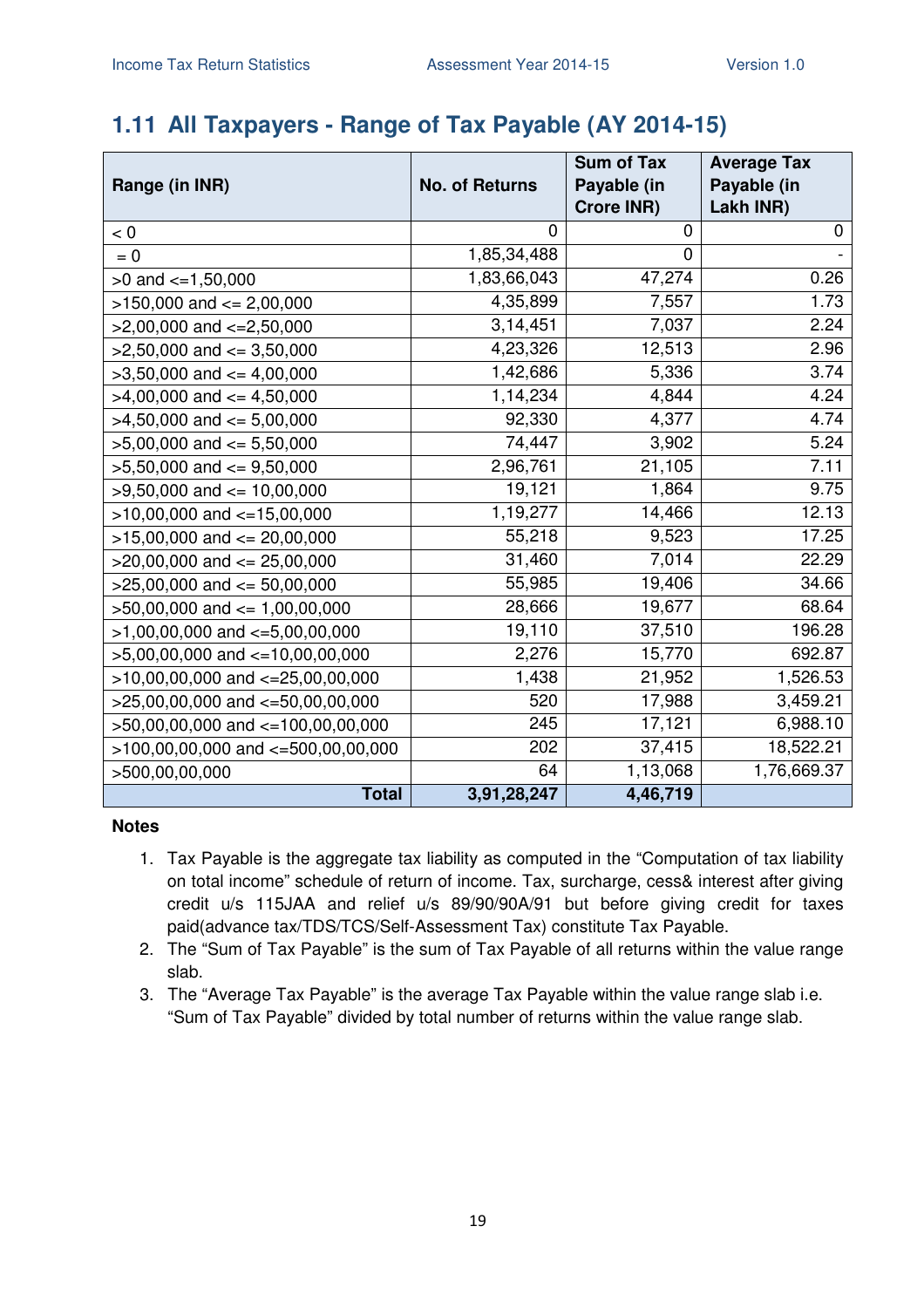# **2. Income Tax Returns – Individuals**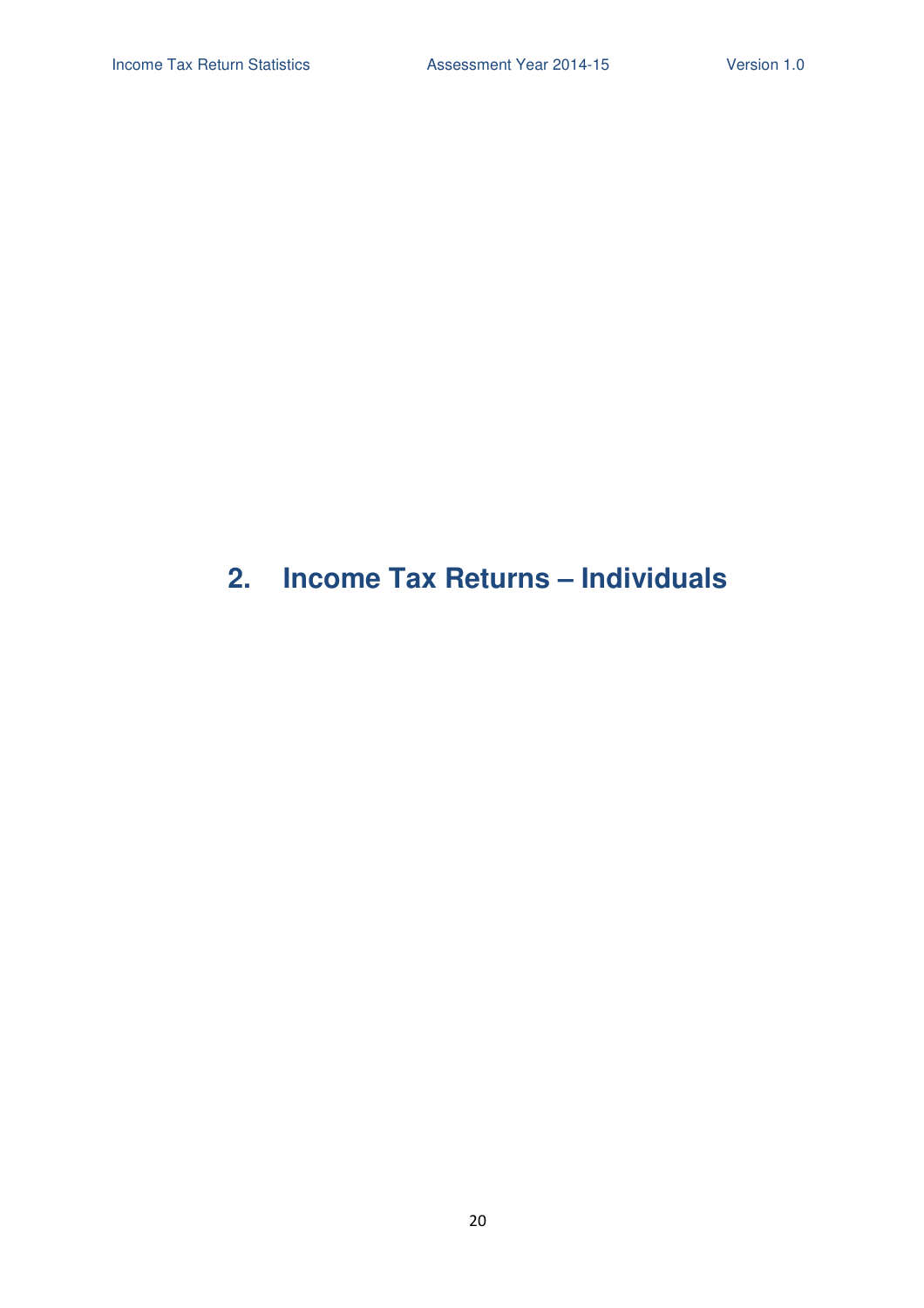# **2.1 Individual– Gross Total Income (AY 2014-15)**

| Range (in INR)                         | No. of<br><b>Returns</b> | <b>Sum of Gross</b><br><b>Total Income (in</b><br><b>Crore INR)</b> | <b>Average Gross</b><br><b>Total Income</b><br>(in Lakh INR) |
|----------------------------------------|--------------------------|---------------------------------------------------------------------|--------------------------------------------------------------|
| < 0                                    |                          |                                                                     |                                                              |
| $= 0$                                  | 1,98,216                 |                                                                     |                                                              |
| $>0$ and $\lt=1,50,000$                | 23,62,603                | 19,734                                                              | 0.84                                                         |
| $>150,000$ and $<= 2,00,000$           | 27,66,556                | 50,732                                                              | 1.83                                                         |
| $>2,00,000$ and $\lt=2,50,000$         | 83,87,786                | 1,88,032                                                            | 2.24                                                         |
| $>2,50,000$ and $<=3,50,000$           | 80,91,764                | 2,39,130                                                            | 2.96                                                         |
| $>3,50,000$ and $<=4,00,000$           | 23,43,632                | 87,442                                                              | 3.73                                                         |
| $>4,00,000$ and $\leq 4,50,000$        | 18,25,623                | 77,349                                                              | 4.24                                                         |
| $>4,50,000$ and $\leq 5,00,000$        | 15,86,383                | 75,337                                                              | 4.75                                                         |
| $>5,00,000$ and $<= 5,50,000$          | 13,78,870                | 72,252                                                              | 5.24                                                         |
| $>5,50,000$ and $<=9,50,000$           | 48,96,395                | 3,40,705                                                            | 6.96                                                         |
| $>9,50,000$ and $<= 10,00,000$         | 2,34,296                 | 22,831                                                              | 9.74                                                         |
| $>10,00,000$ and $<=15,00,000$         | 12,33,761                | 1,48,565                                                            | 12.04                                                        |
| $>15,00,000$ and $<= 20,00,000$        | 4,96,303                 | 85,237                                                              | 17.17                                                        |
| $>20,00,000$ and $<= 25,00,000$        | 2,41,680                 | 53,728                                                              | 22.23                                                        |
| $>25,00,000$ and $<= 50,00,000$        | 3,21,934                 | 1,08,253                                                            | 33.63                                                        |
| $>50,00,000$ and $<= 1,00,00,000$      | 98,815                   | 67,321                                                              | 68.13                                                        |
| $>1,00,00,000$ and $\lt=5,00,00,000$   | 45,027                   | 80,759                                                              | 179.36                                                       |
| $>5,00,00,000$ and $<=10,00,00,000$    | 2,338                    | 15,692                                                              | 671.18                                                       |
| $>10,00,00,000$ and $<=25,00,00,000$   | 829                      | 12,184                                                              | 1,469.69                                                     |
| $>25,00,00,000$ and $<=50,00,00,000$   | 143                      | 4,768                                                               | 3,334.18                                                     |
| >50,00,00,000 and <=100,00,00,000      | 56                       | 3,789                                                               | 6,766.17                                                     |
| $>100,00,00,000$ and $<=500,00,00,000$ | 17                       | 2,761                                                               | 16,240.33                                                    |
| >500,00,00,000                         | $\overline{7}$           | 85,183                                                              | 12,16,893.06                                                 |
| <b>Total</b>                           | 3,65,13,034              | 18,41,782                                                           |                                                              |

- 1. Gross Total Income is the income before chapter VI-A deduction as computed in the "Computation of total income" schedule of return of income.
- 2. In cases where Gross Total Income in the "Computation of total income" schedule of return of income is 0, the amount of losses of current year to be carried forward stated in the "Computation of total income" schedule of return of income is taken as Gross Total Income.
- 3. The "Sum of Gross Total Income" is the sum of Gross Total Income of all returns within the value range slab.
- 4. The "Average Gross Total Income" is the average Gross Total Income within the value range slab i.e. "Sum of Gross Total Income" divided by total number of returns within the value range slab.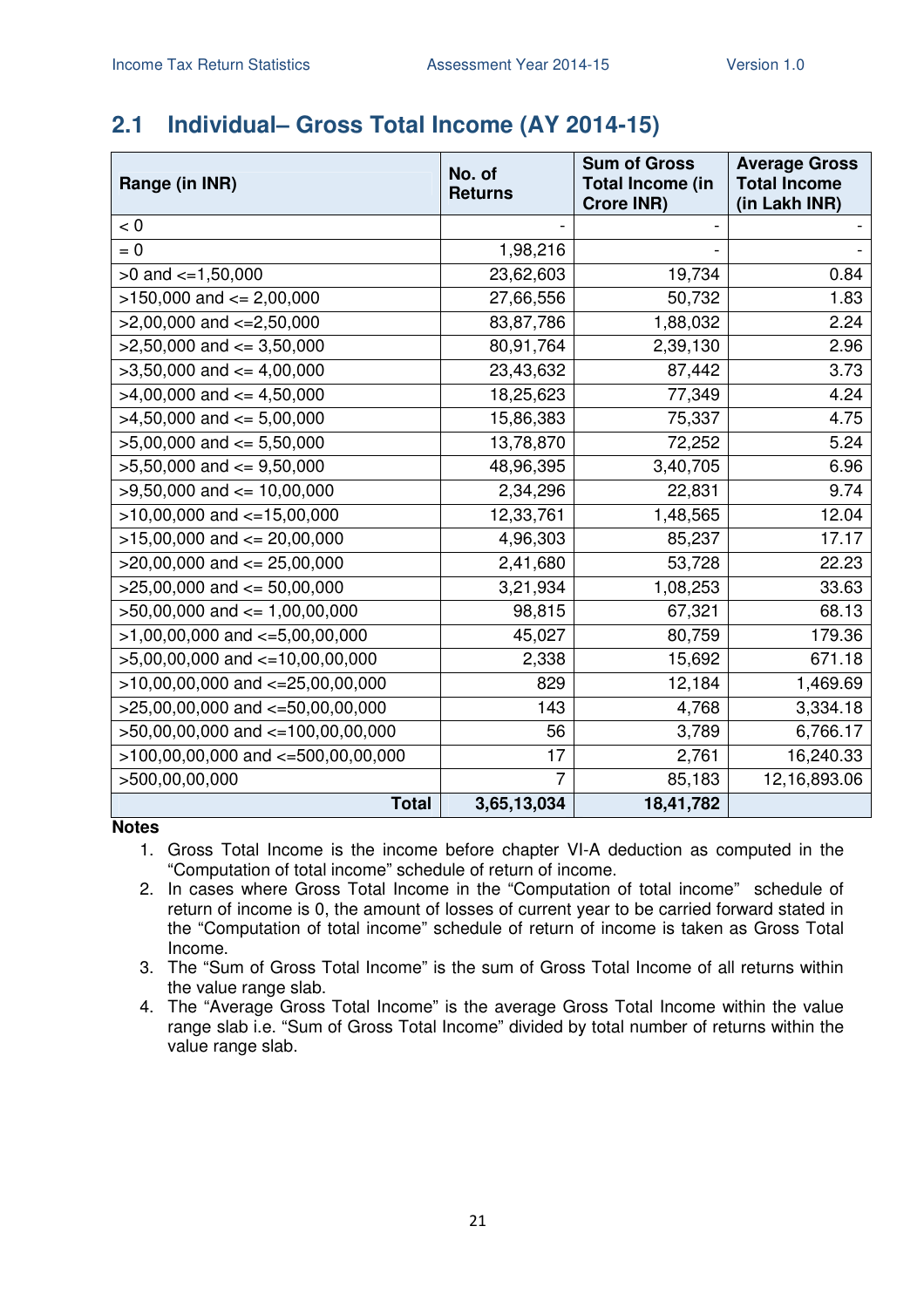# **2.2 Individual- Range of Salary Income (AY 2014-15)**

| Range (in INR)                       | No. of<br><b>Returns</b> | <b>Sum of Salary</b><br>Income (in<br><b>Crore INR)</b> | <b>Average Salary</b><br>Income (in Lakh<br>INR) |
|--------------------------------------|--------------------------|---------------------------------------------------------|--------------------------------------------------|
| < 0                                  |                          |                                                         |                                                  |
| $= 0$                                | 1,95,00,235              |                                                         |                                                  |
| $>0$ and $\lt=1,50,000$              | 16,08,633                | 15,030                                                  | 0.93                                             |
| $>150,000$ and $<= 2,00,000$         | 10,74,935                | 19,242                                                  | 1.79                                             |
| $>2,00,000$ and $\lt=2,50,000$       | 13,24,188                | 29,913                                                  | 2.26                                             |
| $>2,50,000$ and $\leq$ 3,50,000      | 30,98,023                | 93,673                                                  | 3.02                                             |
| $>3,50,000$ and $<=4,00,000$         | 13,38,227                | 50,019                                                  | 3.74                                             |
| $>4,00,000$ and $\leq 4,50,000$      | 11,45,237                | 48,625                                                  | 4.25                                             |
| $>4,50,000$ and $\leq 5,00,000$      | 10,97,199                | 52,123                                                  | 4.75                                             |
| $>5,00,000$ and $<= 5,50,000$        | 9,91,101                 | 51,982                                                  | 5.24                                             |
| $>5,50,000$ and $<=9,50,000$         | 35,39,427                | 2,45,384                                                | 6.93                                             |
| $>9,50,000$ and $<= 10,00,000$       | 1,54,153                 | 15,018                                                  | 9.74                                             |
| $>10,00,000$ and $<-15,00,000$       | 8,29,863                 | 1,00,456                                                | 12.11                                            |
| $>15,00,000$ and $<= 20,00,000$      | 3,55,607                 | 61,073                                                  | 17.17                                            |
| $>20,00,000$ and $<= 25,00,000$      | 1,69,362                 | 37,658                                                  | 22.24                                            |
| $>25,00,000$ and $<= 50,00,000$      | 2,06,981                 | 69,271                                                  | 33.47                                            |
| $>50,00,000$ and $\leq 1,00,00,000$  | 54,921                   | 37,072                                                  | 67.50                                            |
| $>1,00,00,000$ and $\lt=5,00,00,000$ | 23,738                   | 41,824                                                  | 176.19                                           |
| $>5,00,00,000$ and $<-10,00,00,000$  | 928                      | 6,194                                                   | 667.42                                           |
| $>10,00,00,000$ and $<=25,00,00,000$ | 232                      | 3,304                                                   | 1,424.02                                         |
| $>25,00,00,000$ and $<-50,00,00,000$ | 32                       | 1,083                                                   | 3,383.88                                         |
| >50,00,00,000 and <=100,00,00,000    | 10                       | 657                                                     | 6,574.10                                         |
| >100,00,00,000 and                   | $\overline{2}$           | 309                                                     | 15,462.83                                        |
| >500,00,00,000                       |                          |                                                         |                                                  |
| <b>Total</b>                         | 3,65,13,034              | 9,79,910                                                |                                                  |

- 1. Salary Income is the income under the head "Salaries" as computed in the return of income
- 2. The "Sum of Salary Income" is the sum of Salary Income of all returns within the value range slab.
- 3. The "Average Salary Income" is the average Salary Income within the value range slab i.e. "Sum of Salary Income" divided by total number of returns within the value range slab
- 4. Salary income has also been reported by some taxpayers other than individuals (e.g. HUF).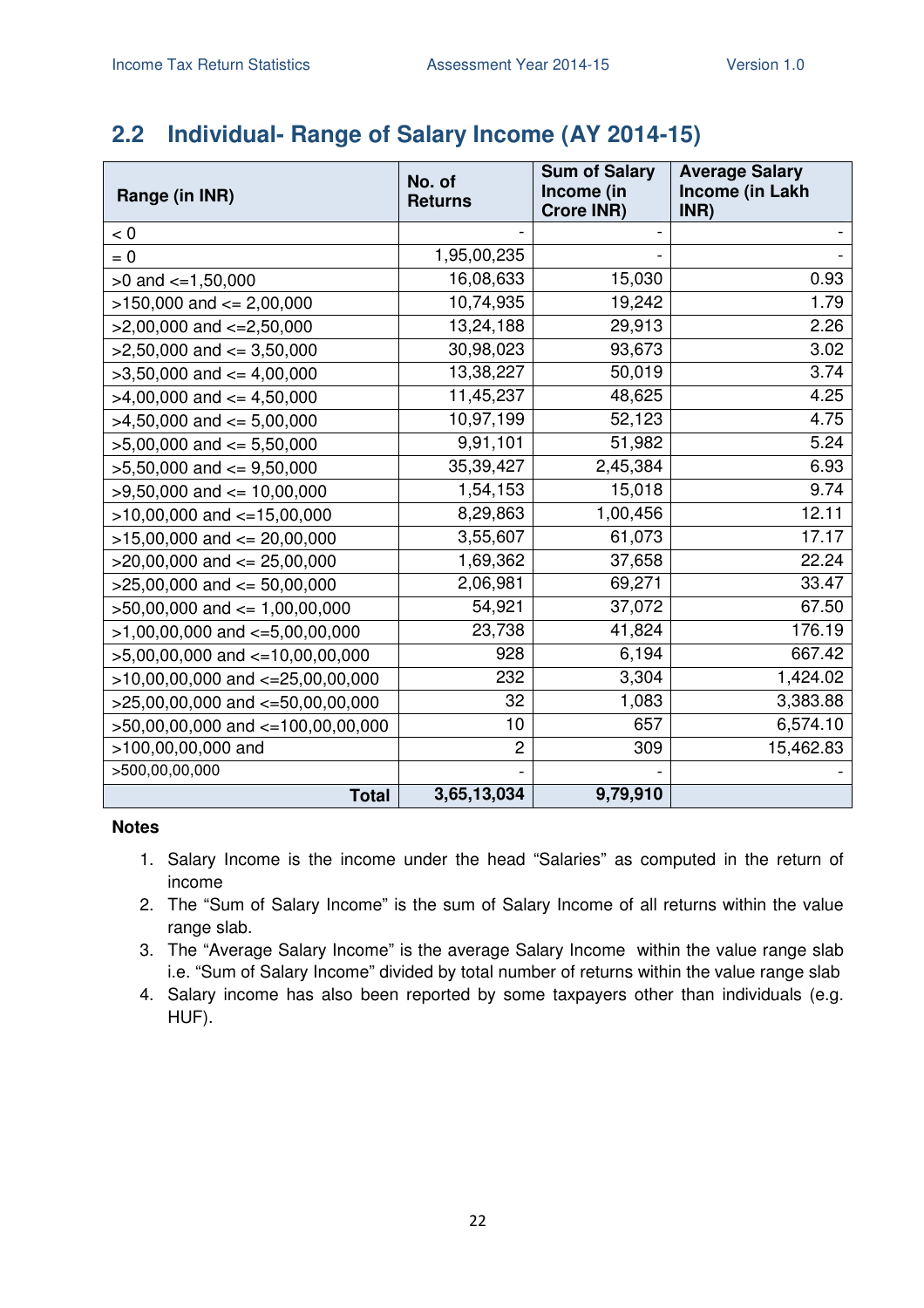### **2.3 Individual- Range of House Property Income (AY 2014-15)**

| Range (in INR)                         | No. of<br><b>Returns</b> | <b>Sum of House</b><br><b>Property</b><br>Income (in<br>Crore INR) | <b>Average House</b><br><b>Property Income(in</b><br>Lakh INR) |
|----------------------------------------|--------------------------|--------------------------------------------------------------------|----------------------------------------------------------------|
| < 0                                    | 2,65,023                 | $-1,525$                                                           | $-0.58$                                                        |
| $= 0$                                  | 3,38,81,484              |                                                                    |                                                                |
| $>0$ and $\leq$ =1,50,000              | 15,80,872                | 10,380                                                             | 0.66                                                           |
| $>150,000$ and $<= 2,00,000$           | 2,14,818                 | 3,712                                                              | 1.73                                                           |
| $>2,00,000$ and $\lt=2,50,000$         | 1,52,570                 | 3,388                                                              | 2.22                                                           |
| $>2,50,000$ and $<=3,50,000$           | 1,64,717                 | 4,815                                                              | 2.92                                                           |
| $>3,50,000$ and $\leq 4,00,000$        | 42,534                   | 1,590                                                              | 3.74                                                           |
| $>4,00,000$ and $\leq 4,50,000$        | 34,624                   | 1,466                                                              | 4.23                                                           |
| $>4,50,000$ and $\leq 5,00,000$        | 25,180                   | 1,193                                                              | 4.74                                                           |
| $>5,00,000$ and $<= 5,50,000$          | 21,741                   | 1,138                                                              | 5.23                                                           |
| $>5,50,000$ and $<=9,50,000$           | 73,870                   | 5,135                                                              | 6.95                                                           |
| $>9,50,000$ and $\leq 10,00,000$       | 3,815                    | 372                                                                | 9.74                                                           |
| $>10,00,000$ and $<-15,00,000$         | 22,947                   | 2,779                                                              | 12.11                                                          |
| $>15,00,000$ and $<= 20,00,000$        | 10,366                   | 1,787                                                              | 17.24                                                          |
| $>20,00,000$ and $<= 25,00,000$        | 5,539                    | 1,233                                                              | 22.26                                                          |
| $>25,00,000$ and $<= 50,00,000$        | 8,985                    | 3,044                                                              | 33.88                                                          |
| $>50,00,000$ and $\leq 1,00,00,000$    | 2,905                    | 1,958                                                              | 67.41                                                          |
| $>1,00,00,000$ and $\lt=5,00,00,000$   | 1015                     | 1,689                                                              | 166.42                                                         |
| $>5,00,00,000$ and $\lt=10,00,00,000$  | 25                       | 163                                                                | 650.41                                                         |
| $>10,00,00,000$ and $<=25,00,00,000$   | 4                        | 57                                                                 | 1,435.43                                                       |
| >25,00,00,000 and <=50,00,00,000       | $\mathbf 0$              |                                                                    |                                                                |
| >50,00,00,000 and <=100,00,00,000      | $\mathbf 0$              |                                                                    |                                                                |
| $>100,00,00,000$ and $<=500,00,00,000$ | $\mathbf 0$              |                                                                    |                                                                |
| >500,00,00,000                         | $\Omega$                 |                                                                    |                                                                |
| <b>Total</b>                           | 3,65,13,034              | 44,374                                                             |                                                                |

- 1. House Property Income is the income under the head "Income from house property" as computed in the return of income
- 2. Loss under the head "Income from house property" is also included in the House Property Income
- 3. The "Sum of House Property Income" is the sum of House Property Income of all returns within the value range slab.
- 4. The "Average House Property Income" is the average House Property Income within the value range slab i.e. "Sum of House Property Income" divided by total number of returns within the value range slab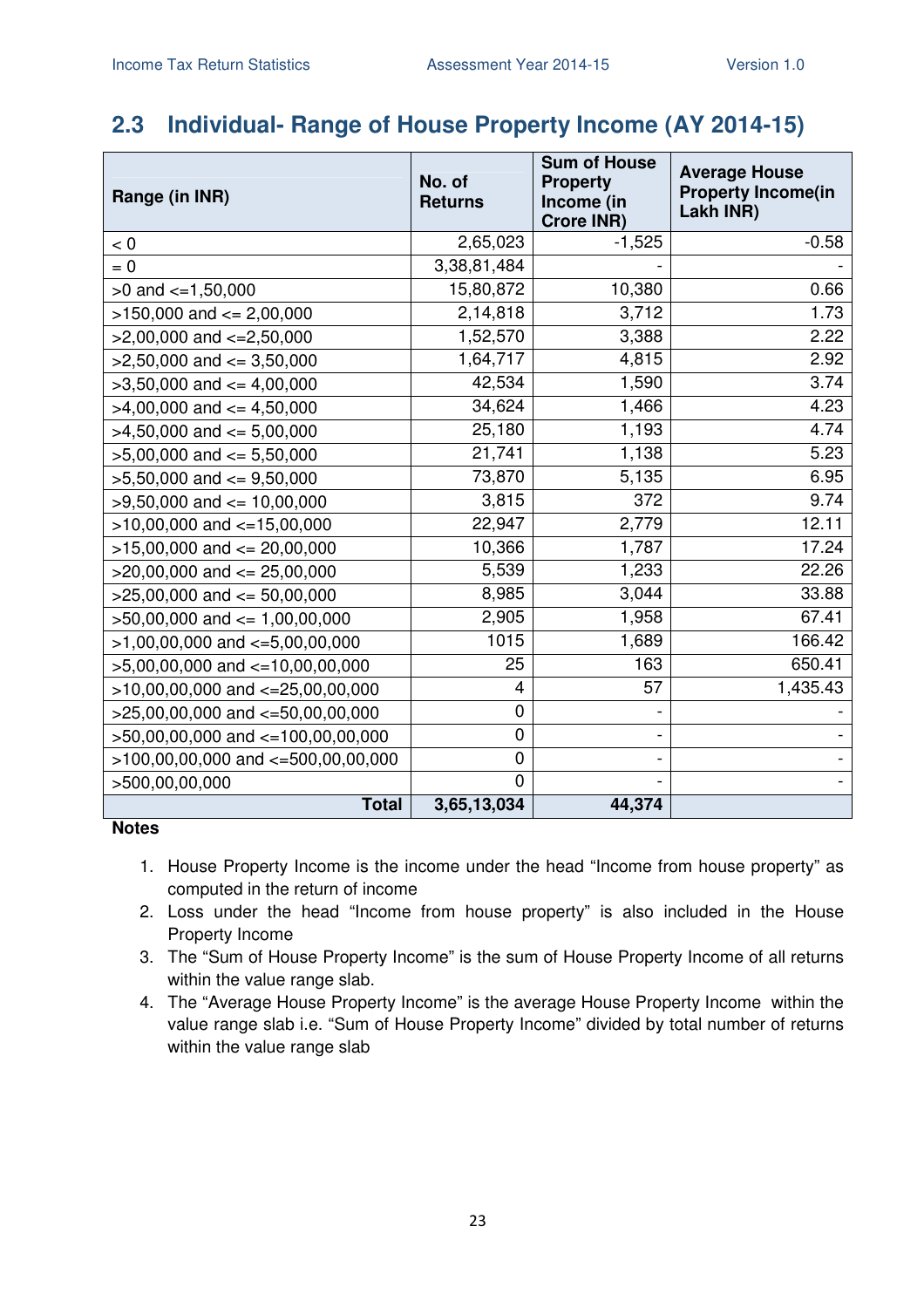### **2.4 Individual- Range of Business Income (AY 2014-15)**

| Range (in INR)                         |              | No. of<br><b>Returns</b> | Sum of<br><b>Business</b><br>Income (in<br><b>Crore INR)</b> | <b>Average Business</b><br>Income (in Lakh<br>INR) |
|----------------------------------------|--------------|--------------------------|--------------------------------------------------------------|----------------------------------------------------|
| < 0                                    |              | $\overline{0}$           |                                                              |                                                    |
| $= 0$                                  |              | 1,91,58,211              |                                                              |                                                    |
| $>0$ and $\lt=1,50,000$                |              | 30,01,067                | 25,422                                                       | 0.85                                               |
| $>150,000$ and $<= 2,00,000$           |              | 23,83,026                | 43,190                                                       | 1.81                                               |
| $>2,00,000$ and $<=2,50,000$           |              | 53,98,274                | 1,20,579                                                     | 2.23                                               |
| $>2,50,000$ and $<=3,50,000$           |              | 35,52,057                | 1,03,071                                                     | 2.90                                               |
| $>3,50,000$ and $<=4,00,000$           |              | 6,83,506                 | 25,436                                                       | 3.72                                               |
| $>4,00,000$ and $<=4,50,000$           |              | 4,66,417                 | 19,692                                                       | 4.22                                               |
| $>4,50,000$ and $<=5,00,000$           |              | 3,53,686                 | 16,793                                                       | 4.75                                               |
| $>5,00,000$ and $<= 5,50,000$          |              | 2,59,422                 | 13,566                                                       | 5.23                                               |
| $>5,50,000$ and $<=9,50,000$           |              | 8,20,062                 | 57,008                                                       | 6.95                                               |
| $>9,50,000$ and $<= 10,00,000$         |              | 43,072                   | 4,201                                                        | 9.75                                               |
| $>10,00,000$ and $<-15,00,000$         |              | 2,01,728                 | 24,193                                                       | 11.99                                              |
| $>15,00,000$ and $<= 20,00,000$        |              | 72,048                   | 12,364                                                       | 17.16                                              |
| $>20,00,000$ and $<= 25,00,000$        |              | 35,806                   | 7,978                                                        | 22.28                                              |
| $>25,00,000$ and $<= 50,00,000$        |              | 54,915                   | 18,667                                                       | 33.99                                              |
| $>50,00,000$ and $\leq 1,00,00,000$    |              | 20,237                   | 13,889                                                       | 68.63                                              |
| $>1,00,00,000$ and $\lt=5,00,00,000$   |              | 8,652                    | 15,695                                                       | 181.40                                             |
| $>5,00,00,000$ and $\lt=10,00,00,000$  |              | 548                      | 3,724                                                        | 679.65                                             |
| $>10,00,00,000$ and $<=25,00,00,000$   |              | 231                      | 3,441                                                        | 1,489.77                                           |
| $>25,00,00,000$ and $<-50,00,00,000$   |              | 44                       | 1,465                                                        | 3,329.38                                           |
| >50,00,00,000 and <=100,00,00,000      |              | 16                       | 1,098                                                        | 6,861.40                                           |
| $>100,00,00,000$ and $<-500,00,00,000$ |              | 6                        | 1,221                                                        | 20,348.34                                          |
| >500,00,00,000                         |              | 3                        | 24,523                                                       | 8,17,446.33                                        |
|                                        | <b>Total</b> | 3,65,13,034              | 5,57,216                                                     |                                                    |

- 1. Business Income is the income under the head "Profits and gains of business or profession" as computed in the return of income
- 2. Loss under the head "Profits and gains of business or profession" is also included in the Business Income
- 3. The "Sum of Business Income" is the sum of Business Income of all returns within the value range slab.
- 4. The "Average Business Income" is the average Business Income within the value range slab i.e. "Sum of Business Income" divided by total number of returns within the value range slab\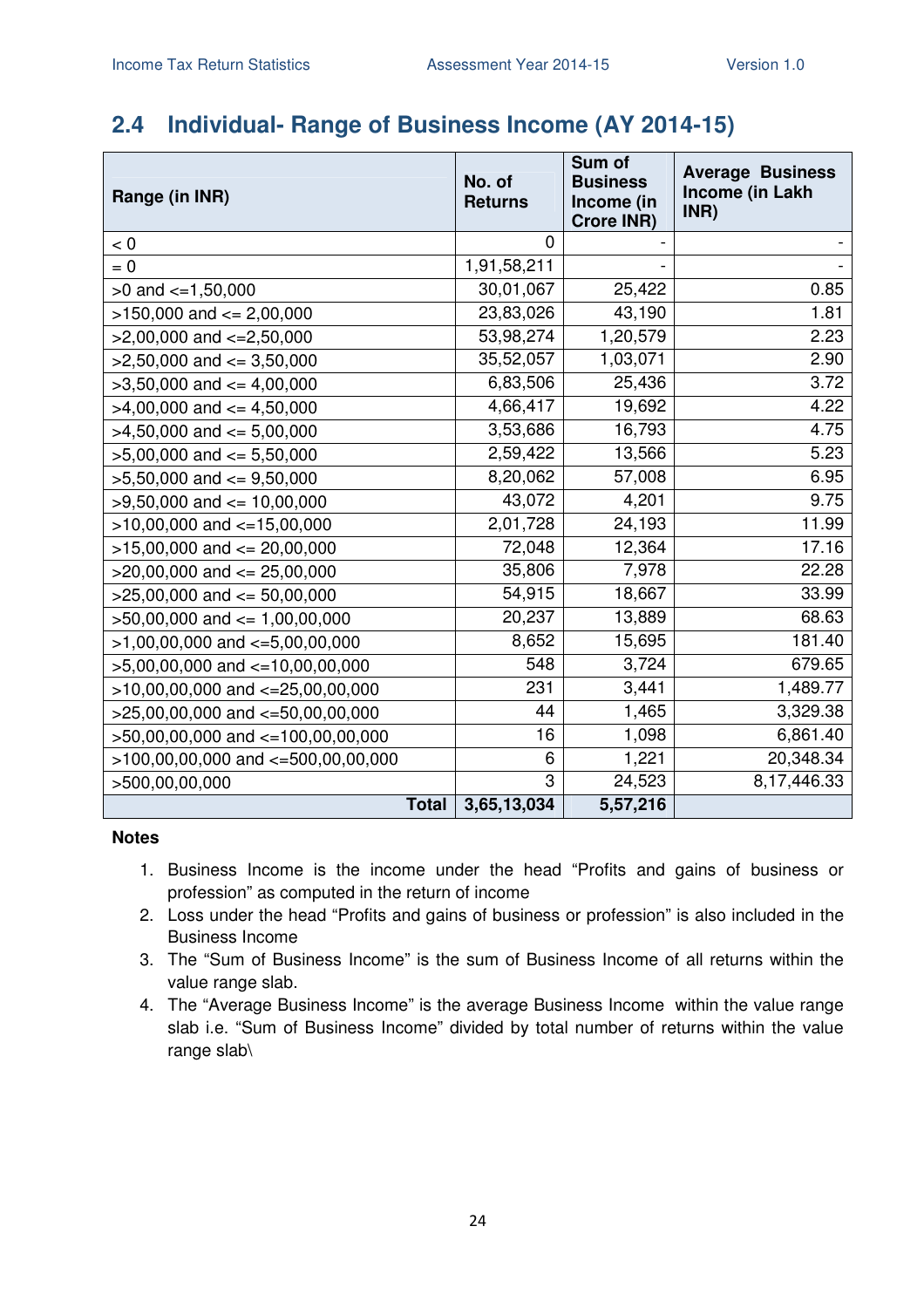## **2.5 Individual- Range of Long Term Capital Gains (AY 2014-15)**

| Range (in INR)                         | <b>No. of Returns</b> | <b>Sum of Long</b><br><b>Term Capital</b><br><b>Gains</b><br>Income (in<br><b>Crore INR)</b> | <b>Average Long</b><br><b>Term Capital</b><br><b>Gains Income</b><br>(in Lakh INR) |
|----------------------------------------|-----------------------|----------------------------------------------------------------------------------------------|------------------------------------------------------------------------------------|
| < 0                                    | $\mathbf 0$           |                                                                                              |                                                                                    |
| $= 0$                                  | 3,63,07,894           |                                                                                              |                                                                                    |
| $>0$ and $\lt=1,50,000$                | 91,072                | 481                                                                                          | 0.53                                                                               |
| $>150,000$ and $<= 2,00,000$           | 14,817                | 260                                                                                          | 1.75                                                                               |
| $>2,00,000$ and $<=2,50,000$           | 11,736                | 262                                                                                          | 2.23                                                                               |
| $>2,50,000$ and $<=3,50,000$           | 14,177                | 418                                                                                          | 2.95                                                                               |
| $>3,50,000$ and $<=4,00,000$           | 4,932                 | 185                                                                                          | 3.74                                                                               |
| $>4,00,000$ and $\leq 4,50,000$        | 4,179                 | 177                                                                                          | 4.25                                                                               |
| $>4,50,000$ and $<= 5,00,000$          | 3,748                 | 178                                                                                          | 4.75                                                                               |
| $>5,00,000$ and $<= 5,50,000$          | 3,187                 | 167                                                                                          | 5.25                                                                               |
| $>5,50,000$ and $<=9,50,000$           | 16,651                | 1,213                                                                                        | 7.28                                                                               |
| $>9,50,000$ and $<= 10,00,000$         | 1,462                 | 143                                                                                          | 9.76                                                                               |
| $>10,00,000$ and $<-15,00,000$         | 10, 197               | 1,251                                                                                        | 12.27                                                                              |
| $>15,00,000$ and $<= 20,00,000$        | 6,154                 | 1,068                                                                                        | 17.36                                                                              |
| $>20,00,000$ and $<= 25,00,000$        | 4,094                 | 917                                                                                          | 22.39                                                                              |
| $>25,00,000$ and $<= 50,00,000$        | 9,303                 | 3,253                                                                                        | 34.96                                                                              |
| $>50,00,000$ and $\leq 1,00,00,000$    | 5,097                 | 3,562                                                                                        | 69.89                                                                              |
| $>1,00,00,000$ and $\lt=5,00,00,000$   | 3,683                 | 7,223                                                                                        | 196.13                                                                             |
| >5,00,00,000 and <=10,00,00,000        | 393                   | 2,675                                                                                        | 680.63                                                                             |
| $>10,00,00,000$ and $<=25,00,00,000$   | 187                   | 2,876                                                                                        | 1,537.97                                                                           |
| >25,00,00,000 and <= 50,00,00,000      | 41                    | 1,351                                                                                        | 3,295.53                                                                           |
| >50,00,00,000 and <=100,00,00,000      | 21                    | 1,481                                                                                        | 7,053.51                                                                           |
| $>100,00,00,000$ and $<=500,00,00,000$ | 7                     | 1,102                                                                                        | 15,738.71                                                                          |
| >500,00,00,000                         | $\overline{2}$        | 1,387                                                                                        | 69,369.24                                                                          |
| <b>Total</b>                           | 3,65,13,034           | 31,631                                                                                       |                                                                                    |

- 1. Long Term Capital Gains Income is the income from the transfer of long-term capital asset(s) as computed in the return of income under the head "Capital Gains"
- 2. Loss from the transfer of long-term capital asset(s) under the head "Capital Gains" is also included in the Long Term Capital Gains Income
- 3. The "Sum of Long Term Capital Gains Income" is the sum of Long Term Capital Gains Income of all returns within the value range slab.
- 4. The "Average Long Term Capital Gains Income" is the average Long Term Capital Gains Income within the value range slab i.e. "Sum of Long Term Capital Gains Income" divided by total number of returns within the value range slab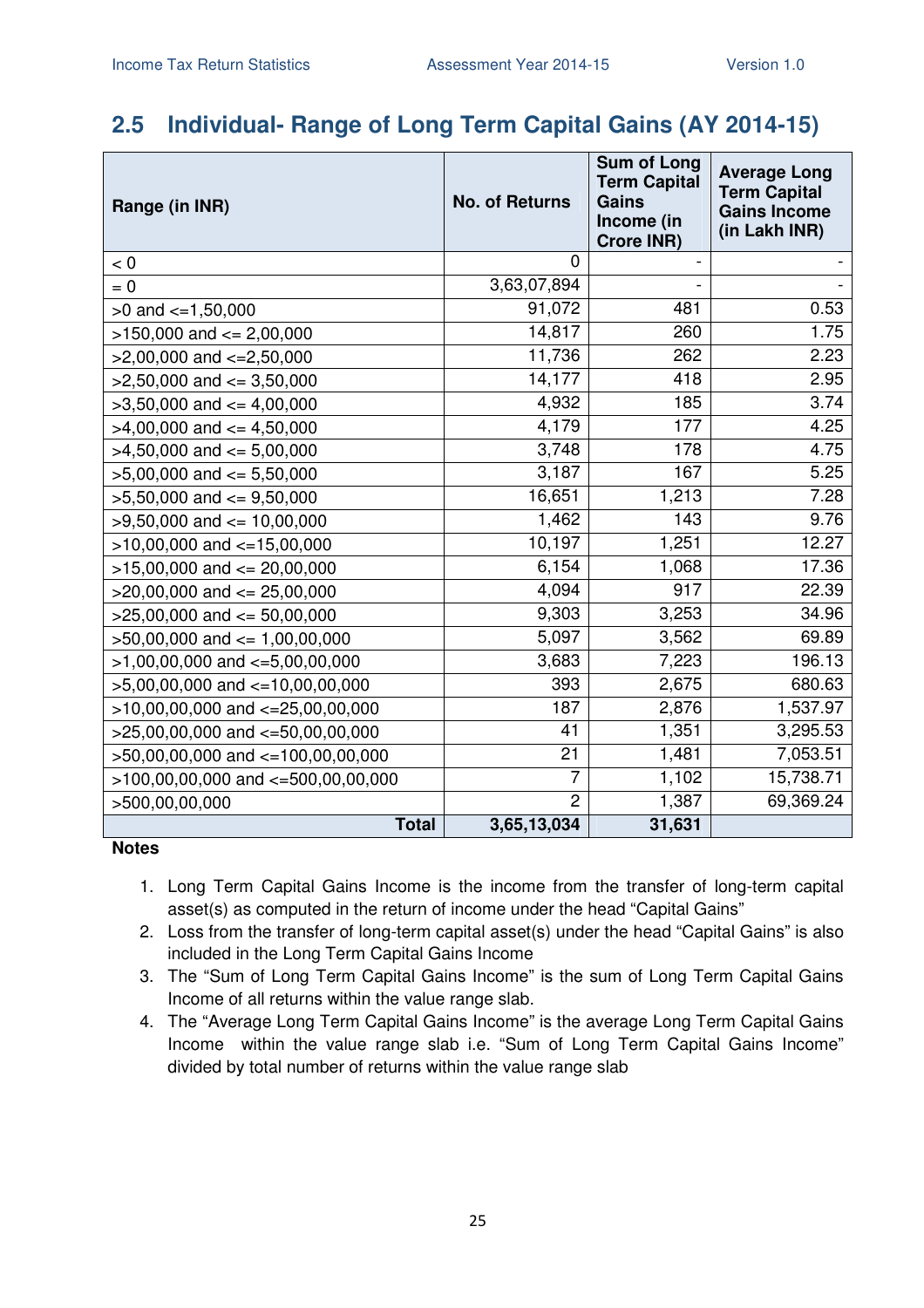# **2.6 Individual- Range of Short Term Capital Gains (AY 2014-15)**

| Range (in INR)                         | No. of<br><b>Returns</b> | <b>Sum of Short</b><br><b>Term Capital</b><br><b>Gains Income</b><br>(in Crore INR) | <b>Average Short Term</b><br><b>Capital Gains</b><br>Income(in Lakh INR) |
|----------------------------------------|--------------------------|-------------------------------------------------------------------------------------|--------------------------------------------------------------------------|
| < 0                                    | 349                      | $-344$                                                                              | $-98.71$                                                                 |
| $= 0$                                  | 3,60,40,649              |                                                                                     |                                                                          |
| $>0$ and $\lt=1,50,000$                | 3,94,211                 | 1,045                                                                               | 0.27                                                                     |
| $>150,000$ and $<= 2,00,000$           | 15,637                   | 273                                                                                 | 1.75                                                                     |
| $>2,00,000$ and $<=2,50,000$           | 11,558                   | 258                                                                                 | 2.24                                                                     |
| $>2,50,000$ and $<=3,50,000$           | 14,107                   | 416                                                                                 | 2.95                                                                     |
| $>3,50,000$ and $<=4,00,000$           | 4,835                    | 181                                                                                 | 3.75                                                                     |
| $>4,00,000$ and $\leq 4,50,000$        | 3,672                    | 156                                                                                 | 4.24                                                                     |
| $>4,50,000$ and $<=5,00,000$           | 3,117                    | 148                                                                                 | 4.76                                                                     |
| $>5,00,000$ and $<= 5,50,000$          | 2,520                    | 132                                                                                 | 5.24                                                                     |
| $>5,50,000$ and $<=9,50,000$           | 10,496                   | 749                                                                                 | 7.13                                                                     |
| $>9,50,000$ and $\leq 10,00,000$       | 761                      | 74                                                                                  | 9.76                                                                     |
| $>10,00,000$ and $<-15,00,000$         | 4,336                    | 526                                                                                 | 12.14                                                                    |
| $>15,00,000$ and $<= 20,00,000$        | 2,105                    | 363                                                                                 | 17.25                                                                    |
| $>20,00,000$ and $<= 25,00,000$        | 1217                     | 272                                                                                 | 22.32                                                                    |
| $>25,00,000$ and $<= 50,00,000$        | 2,130                    | 733                                                                                 | 34.43                                                                    |
| $>50,00,000$ and $<= 1,00,00,000$      | 882                      | 610                                                                                 | 69.19                                                                    |
| $>1,00,00,000$ and $\lt=5,00,00,000$   | 413                      | 741                                                                                 | 179.32                                                                   |
| $>5,00,00,000$ and $<=10,00,00,000$    | 26                       | 168                                                                                 | 647.06                                                                   |
| $>10,00,00,000$ and $<=25,00,00,000$   | 9                        | 122                                                                                 | 1,350.30                                                                 |
| >25,00,00,000 and <= 50,00,00,000      | 4                        | 120                                                                                 | 3,003.47                                                                 |
| $>50,00,00,000$ and $<=100,00,00,000$  | $\mathbf 0$              |                                                                                     |                                                                          |
| $>100,00,00,000$ and $<-500,00,00,000$ | $\mathbf 0$              |                                                                                     |                                                                          |
| >500,00,00,000                         | $\overline{0}$           |                                                                                     |                                                                          |
| <b>Total</b>                           | 3,65,13,034              | 6,744                                                                               |                                                                          |

- 1. Short Term Capital Gains Income is the income from the transfer of short-term capital asset(s) as computed in the return of income under the head "Capital Gains"
- 2. Loss from the transfer of short-term capital asset(s) under the head "Capital Gains" is also included in the Short Term Capital Gains Income
- 3. The "Sum of Short Term Capital Gains Income" is the sum of Short Term Capital Gains Income of all returns within the value range slab.
- 4. The "Average Short Term Capital Gains Income" is the average Short Term Capital Gains Income within the value range slab i.e. "Sum of Short Term Capital Gains Income" divided by total number of returns within the value range slab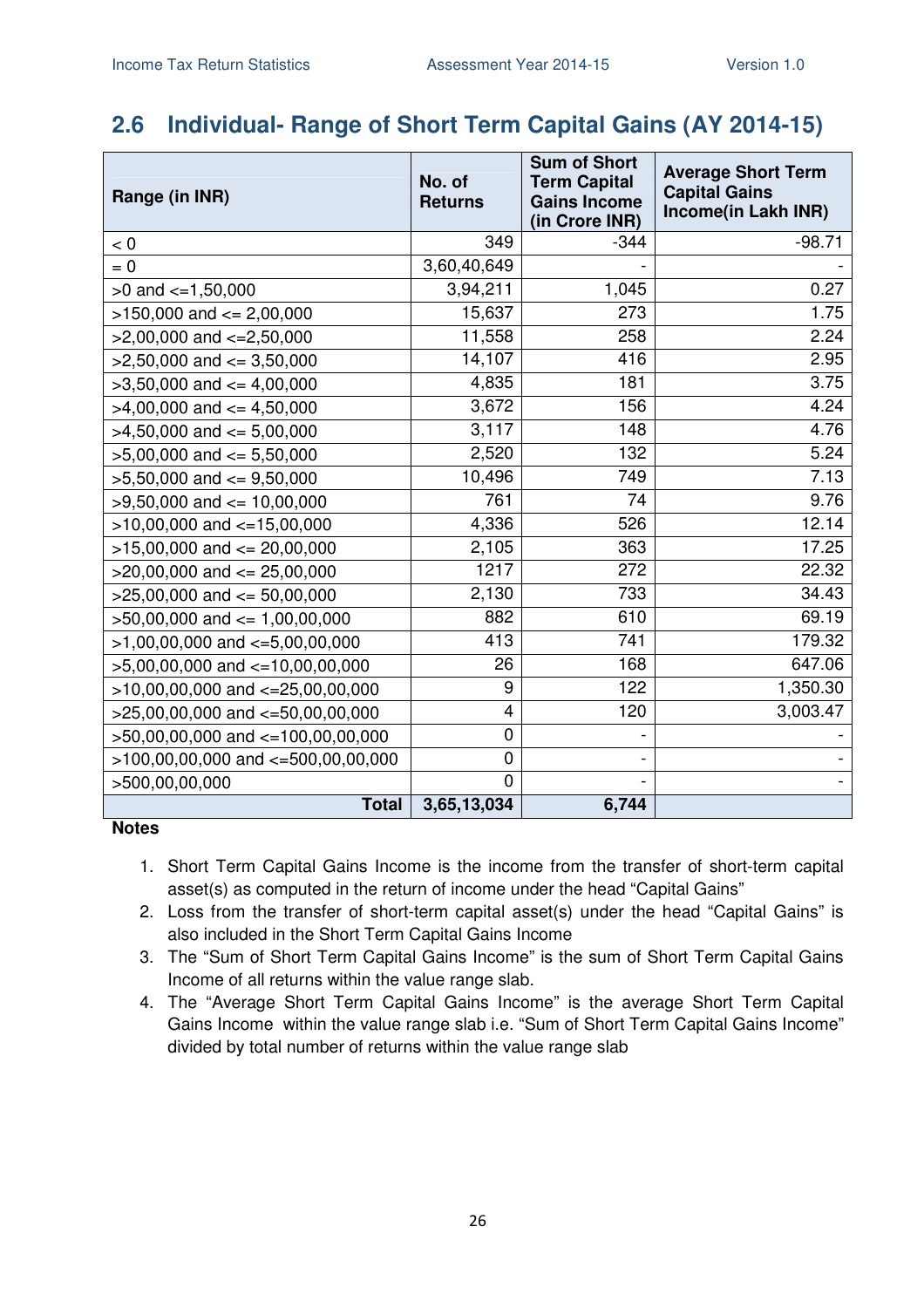## **2.7 Individual- Range of Other Sources Income (AY 2014-15)**

| Range (in INR)                         | No. of<br><b>Returns</b> | <b>Sum of Other</b><br><b>Sources</b><br>Income (in<br>Crore INR) | <b>Average Other</b><br><b>Sources Income (in</b><br>Lakh INR) |
|----------------------------------------|--------------------------|-------------------------------------------------------------------|----------------------------------------------------------------|
| < 0                                    | $\Omega$                 |                                                                   |                                                                |
| $= 0$                                  | 1,86,24,378              |                                                                   |                                                                |
| $>0$ and $\lt=1,50,000$                | 1,42,11,439              | 45,232                                                            | 0.32                                                           |
| $>150,000$ and $<= 2,00,000$           | 10,62,724                | 18,744                                                            | 1.76                                                           |
| $>2,00,000$ and $\lt=2,50,000$         | 10,31,708                | 22,906                                                            | 2.22                                                           |
| $>2,50,000$ and $<=3,50,000$           | 7,23,584                 | 21,121                                                            | 2.92                                                           |
| $>3,50,000$ and $<=4,00,000$           | 1,74,618                 | 6,519                                                             | 3.73                                                           |
| $>4,00,000$ and $<=4,50,000$           | 1,24,483                 | 5,273                                                             | 4.24                                                           |
| $>4,50,000$ and $<=5,00,000$           | 96,526                   | 4,579                                                             | 4.74                                                           |
| $>5,00,000$ and $<= 5,50,000$          | 74,195                   | 3,884                                                             | 5.23                                                           |
| $>5,50,000$ and $<=9,50,000$           | 2,46,659                 | 17,257                                                            | 7.00                                                           |
| $>9,50,000$ and $\leq 10,00,000$       | 13,334                   | 1,300                                                             | 9.75                                                           |
| $>10,00,000$ and $<=15,00,000$         | 66,205                   | 7,930                                                             | 11.98                                                          |
| $>15,00,000$ and $<= 20,00,000$        | 23,309                   | 3,999                                                             | 17.16                                                          |
| $>20,00,000$ and $<= 25,00,000$        | 11,536                   | 2,567                                                             | 22.25                                                          |
| $>25,00,000$ and $<= 50,00,000$        | 18,336                   | 6,217                                                             | 33.91                                                          |
| $>50,00,000$ and $\leq 1,00,00,000$    | 6,625                    | 4,486                                                             | 67.71                                                          |
| $>1,00,00,000$ and $\lt=5,00,00,000$   | 3,139                    | 5,643                                                             | 179.75                                                         |
| $>5,00,00,000$ and $\lt=10,00,00,000$  | 170                      | 1,117                                                             | 656.83                                                         |
| $>10,00,00,000$ and $<-25,00,00,000$   | 52                       | 816                                                               | 1,568.40                                                       |
| >25,00,00,000 and <= 50,00,00,000      | 6                        | 213                                                               | 3,542.79                                                       |
| $>50,00,00,000$ and $<=100,00,00,000$  | 5                        | 335                                                               | 6,699.53                                                       |
| $>100,00,00,000$ and $<-500,00,00,000$ | $\overline{c}$           | 301                                                               | 15,068.09                                                      |
| >500,00,00,000                         | 1                        | 58,654                                                            | 58,65,395.92                                                   |
| <b>Total</b>                           | 3,65,13,034              | 2,39,091                                                          |                                                                |

- 1. Other Sources Income is the income under the head "Income from Other Sources" as computed in the return of income
- 2. Loss under the head "Income from Other Sources" is also included in the Other Sources Income
- 3. The "Sum of Other Sources Income" is the sum of Other Sources Income of all returns within the value range slab.
- 4. The "Average Other Sources Income" is the average Other Sources Income within the value range slab i.e. "Sum of Other Sources Income" divided by total number of returns within the value range slab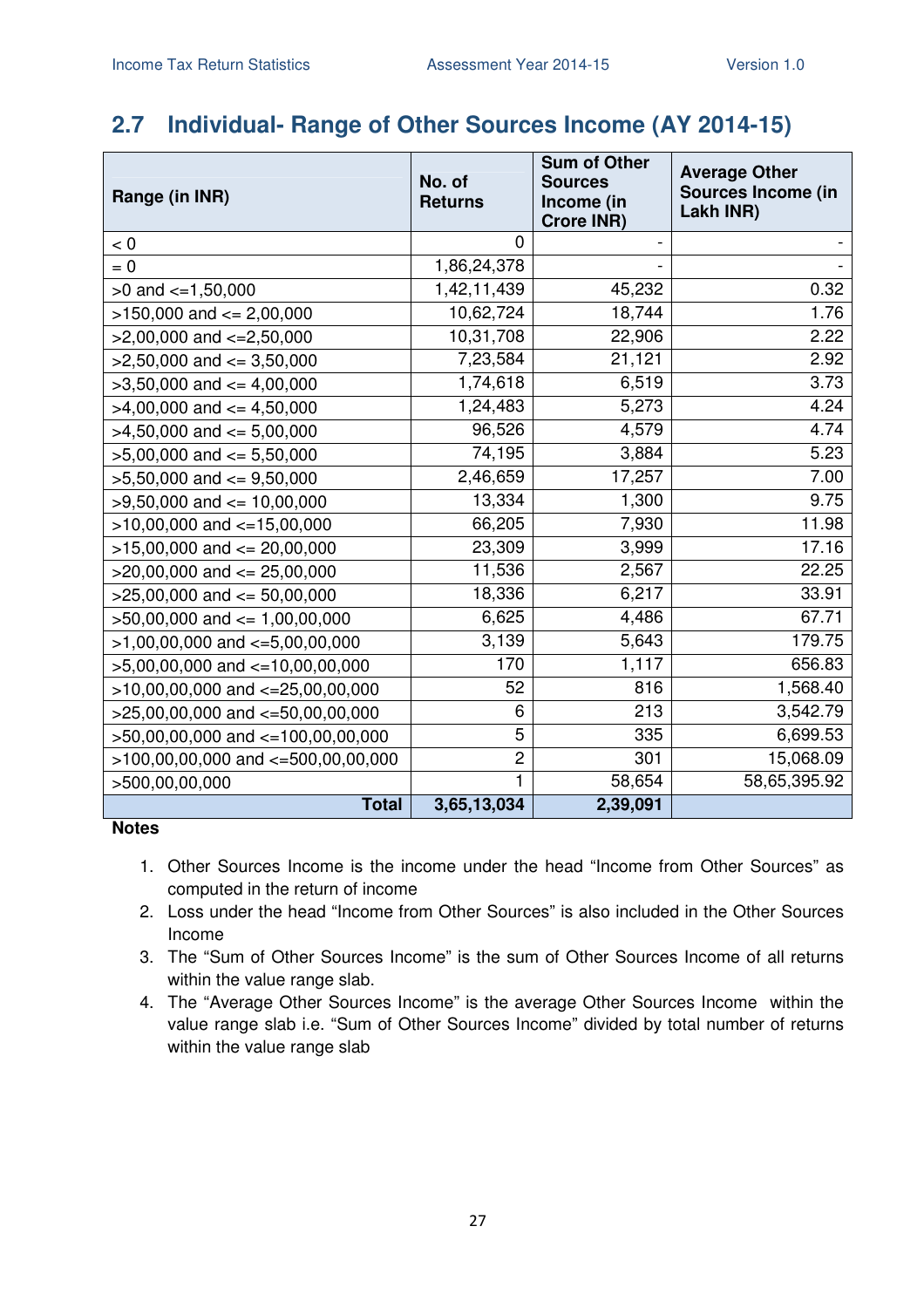### **2.8 Individual- Range of Interest Income (AY 2014-15)**

| Range (in INR)                           | No. of<br><b>Returns</b> | Sum of<br><b>Interest</b><br>Income (in<br><b>Crore INR)</b> | <b>Average Interest</b><br>Income (in Lakh<br>INR) |
|------------------------------------------|--------------------------|--------------------------------------------------------------|----------------------------------------------------|
| < 0                                      | 0                        |                                                              |                                                    |
| $= 0$                                    | 2,87,97,349              |                                                              |                                                    |
| $>0$ and $\lt=1,50,000$                  | 66,82,960                | 16,457                                                       | 0.25                                               |
| $>150,000$ and $<= 2,00,000$             | 2,67,318                 | 4,640                                                        | 1.74                                               |
| $>2,00,000$ and $<=2,50,000$             | 1,86,123                 | 4,156                                                        | 2.23                                               |
| $>2,50,000$ and $<=3,50,000$             | 2,09,278                 | 6,158                                                        | 2.94                                               |
| $>3,50,000$ and $<=4,00,000$             | 63,377                   | 2,369                                                        | 3.74                                               |
| $>4,00,000$ and $\leq 4,50,000$          | 48,317                   | 2,048                                                        | 4.24                                               |
| $>4,50,000$ and $<=5,00,000$             | 38,060                   | 1,804                                                        | 4.74                                               |
| $>5,00,000$ and $<= 5,50,000$            | 30,047                   | 1,575                                                        | 5.24                                               |
| $>5,50,000$ and $<=9,50,000$             | 1,11,370                 | 7,852                                                        | 7.05                                               |
| $>9,50,000$ and $<= 10,00,000$           | 6,426                    | 626                                                          | 9.74                                               |
| $>10,00,000$ and $<-15,00,000$           | 35,083                   | 4,223                                                        | 12.04                                              |
| $>15,00,000$ and $<= 20,00,000$          | 13,583                   | 2,331                                                        | 17.16                                              |
| $>20,00,000$ and $<= 25,00,000$          | 6,925                    | 1,541                                                        | 22.25                                              |
| $>25,00,000$ and $<= 50,00,000$          | 11,131                   | 3,781                                                        | 33.97                                              |
| $>50,00,000$ and $\leq 1,00,00,000$      | 3,874                    | 2,614                                                        | 67.48                                              |
| $>1,00,00,000$ and $\lt=5,00,00,000$     | 1,704                    | 3,031                                                        | 177.87                                             |
| $>5,00,00,000$ and $<-10,00,00,000$      | 83                       | 548                                                          | 660.84                                             |
| $>10,00,00,000$ and $<-25,00,00,000$     | 26                       | 400                                                          | 1,538.24                                           |
| $>25,00,00,000$ and $<-50,00,00,000$     | $\mathbf 0$              |                                                              |                                                    |
| $>50,00,00,000$ and $<=100,00,00,000$    | 0                        |                                                              |                                                    |
| $>100,00,00,000$ and $\lt=500,00,00,000$ | 0                        |                                                              |                                                    |
| >500,00,00,000                           | $\mathbf{0}$             |                                                              |                                                    |
| <b>Total</b>                             | 3,65,13,034              | 66,156                                                       |                                                    |

- 1. The Interest Income is already included in the Income from other sources.
- 2. Interest Income is the Gross Interest Income in the "Income from other sources" Schedule of Return of Income. Interest Income data is compiled only for those returns where it is explicitly stated in the Return of Income.
- 3. The "Sum of Interest Income" is the sum of Interest Income of all returns within the value range slab.
- 4. The "Average Interest Income" is the average Interest Income within the value range slab i.e. "Sum of Interest Income" divided by total number of returns within the value range slab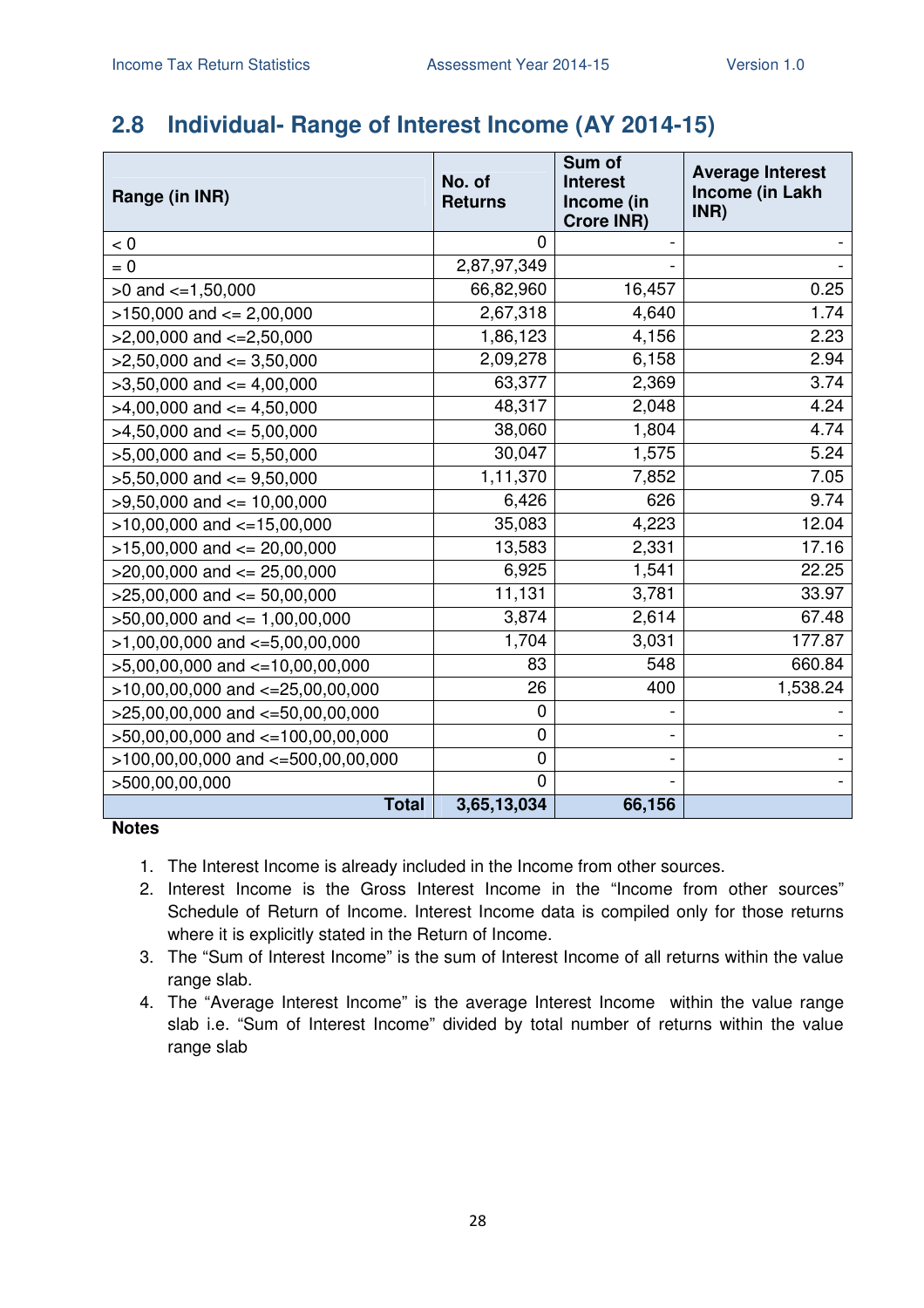### **2.9 Individual- Range of Brought Forward Loss Set off (AY 2014-15)**

| Range (in INR)                         | No. of<br><b>Returns</b> | Sum of<br><b>Brought</b><br><b>Forward Loss</b><br>Set Off (in<br><b>Crore INR)</b> | <b>Average Brought</b><br><b>Forward Loss Set off</b><br>(in Lakh INR) |
|----------------------------------------|--------------------------|-------------------------------------------------------------------------------------|------------------------------------------------------------------------|
| < 0                                    | 0                        |                                                                                     |                                                                        |
| $= 0$                                  | 3,50,85,867              |                                                                                     |                                                                        |
| $>0$ and $\lt=1,50,000$                | 12,93,738                | 9,704                                                                               | 0.75                                                                   |
| $>150,000$ and $<= 2,00,000$           | 33,957                   | 587                                                                                 | 1.73                                                                   |
| $>2,00,000$ and $<=2,50,000$           | 23,304                   | 521                                                                                 | 2.24                                                                   |
| $>2,50,000$ and $<=3,50,000$           | 27,530                   | 811                                                                                 | 2.95                                                                   |
| $>3,50,000$ and $<=4,00,000$           | 8,401                    | 314                                                                                 | 3.74                                                                   |
| $>4,00,000$ and $\leq 4,50,000$        | 6,359                    | 269                                                                                 | 4.24                                                                   |
| $>4,50,000$ and $<= 5,00,000$          | 4,882                    | 231                                                                                 | 4.74                                                                   |
| $>5,00,000$ and $<= 5,50,000$          | 3,666                    | 192                                                                                 | 5.24                                                                   |
| $>5,50,000$ and $<=9,50,000$           | 13,707                   | 968                                                                                 | 7.06                                                                   |
| $>9,50,000$ and $<= 10,00,000$         | 839                      | 82                                                                                  | 9.75                                                                   |
| $>10,00,000$ and $<-15,00,000$         | 4,468                    | 543                                                                                 | 12.16                                                                  |
| $>15,00,000$ and $<= 20,00,000$        | 2,032                    | 350                                                                                 | 17.20                                                                  |
| $>20,00,000$ and $<= 25,00,000$        | 1099                     | 246                                                                                 | 22.35                                                                  |
| $>25,00,000$ and $<= 50,00,000$        | 1,950                    | 667                                                                                 | 34.21                                                                  |
| $>50,00,000$ and $<= 1,00,00,000$      | 756                      | 516                                                                                 | 68.32                                                                  |
| $>1,00,00,000$ and $\lt=5,00,00,000$   | 440                      | 821                                                                                 | 186.53                                                                 |
| $>5,00,00,000$ and $<-10,00,00,000$    | 29                       | 190                                                                                 | 653.96                                                                 |
| $>10,00,00,000$ and $<=25,00,00,000$   | 9                        | 145                                                                                 | 1,613.80                                                               |
| $>25,00,00,000$ and $<-50,00,00,000$   | 1                        | 27                                                                                  | 2,651.59                                                               |
| >50,00,00,000 and <=100,00,00,000      | 0                        |                                                                                     |                                                                        |
| $>100,00,00,000$ and $<-500,00,00,000$ | 0                        | $\qquad \qquad \blacksquare$                                                        |                                                                        |
| >500,00,00,000                         | 0                        |                                                                                     |                                                                        |
| <b>Total</b>                           | 3,65,13,034              | 17,184                                                                              |                                                                        |

- 1. Brought Forward Loss Set Off is the amount of brought forward losses set off against current year's income in the "Computation of total income" Schedule of return of income
- 2. The "Sum of Brought Forward Loss Set Off" is the sum of Brought Forward Loss Set Off of all returns within the value range slab.
- 3. The "Average Brought Forward Loss Set Off" is the average Brought Forward Loss Set Off within the value range slab i.e. "Sum of Brought Forward Loss Set Off" divided by total number of returns within the value range slab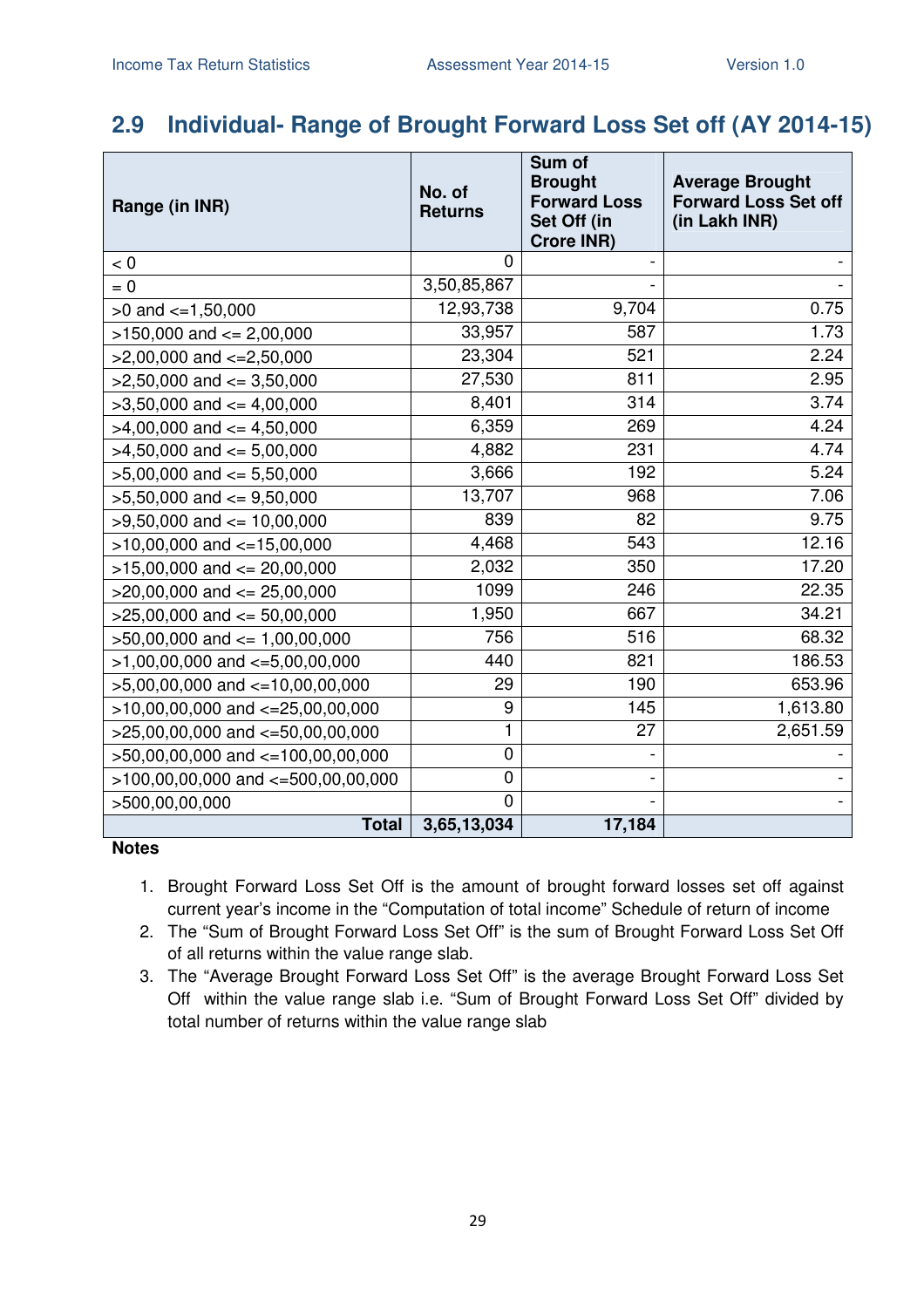### **2.10 Individual- Range of Returned Income (AY 2014-15)**

| Range (in INR)                         | No. of<br><b>Returns</b> | Sum of<br><b>Returned</b><br>Income (in<br><b>Crore INR)</b> | <b>Average Returned</b><br><b>Income (in Lakh</b><br>INR) |
|----------------------------------------|--------------------------|--------------------------------------------------------------|-----------------------------------------------------------|
| < 0                                    | 0                        | 0                                                            | 0                                                         |
| $= 0$                                  | 2,14,801                 | 0                                                            |                                                           |
| $>0$ and $\lt=1,50,000$                | 27,30,440                | 23,904                                                       | 0.88                                                      |
| $>150,000$ and $<= 2,00,000$           | 41,98,615                | 77,200                                                       | 1.84                                                      |
| $>2,00,000$ and $<=2,50,000$           | 1,21,64,871              | 2,69,804                                                     | 2.22                                                      |
| $>2,50,000$ and $<=3,50,000$           | 59,84,946                | 1,74,712                                                     | 2.92                                                      |
| $>3,50,000$ and $<=4,00,000$           | 17,83,771                | 66,764                                                       | 3.74                                                      |
| $>4,00,000$ and $<=4,50,000$           | 15,18,377                | 64,405                                                       | 4.24                                                      |
| $>4,50,000$ and $<=5,00,000$           | 13,94,071                | 66,332                                                       | 4.76                                                      |
| $>5,00,000$ and $<= 5,50,000$          | 9,84,448                 | 51,590                                                       | 5.24                                                      |
| $>5,50,000$ and $<=9,50,000$           | 33,10,195                | 2,31,723                                                     | 7.00                                                      |
| $>9,50,000$ and $\leq 10,00,000$       | 1,84,654                 | 18,005                                                       | 9.75                                                      |
| $>10,00,000$ and $<=15,00,000$         | 9,85,422                 | 1,19,244                                                     | 12.10                                                     |
| $>15,00,000$ and $<= 20,00,000$        | 4, 18, 775               | 71,989                                                       | 17.19                                                     |
| $>20,00,000$ and $<= 25,00,000$        | 2,08,496                 | 46,373                                                       | 22.24                                                     |
| $>25,00,000$ and $<= 50,00,000$        | 2,90,314                 | 98,076                                                       | 33.78                                                     |
| $>50,00,000$ and $\leq 1,00,00,000$    | 94,344                   | 64,584                                                       | 68.46                                                     |
| $>1,00,00,000$ and $\lt=5,00,00,000$   | 43,164                   | 78,042                                                       | 180.80                                                    |
| $>5,00,00,000$ and $\lt=10,00,00,000$  | 2,300                    | 15,437                                                       | 671.18                                                    |
| $>10,00,00,000$ and $<=25,00,00,000$   | 810                      | 11,879                                                       | 1,466.49                                                  |
| $>25,00,00,000$ and $<-50,00,00,000$   | 140                      | 4,666                                                        | 3,332.58                                                  |
| >50,00,00,000 and <=100,00,00,000      | 56                       | 3,783                                                        | 6,755.76                                                  |
| $>100,00,00,000$ and $<=500,00,00,000$ | 17                       | 2,751                                                        | 16,182.77                                                 |
| >500,00,00,000                         | $\overline{7}$           | 85,180                                                       | 12, 16, 854. 18                                           |
| <b>Total</b>                           | 3,65,13,034              | 16,46,443                                                    |                                                           |

- 1. Returned Income is the total income after chapter VI-A deduction as computed in the "Computation of total income" schedule of return of income
- 2. In cases where Total Income in the "Computation of total income" schedule of return of income is 0, the amount of losses of current year to be carried forward stated in the "Computation of total income" schedule of return of income is taken as Returned Income.
- 3. The "Sum of Returned Income" is the sum of Returned Income of all returns within the value range slab.
- 4. The "Average Returned Income" is the average Returned Income within the value range slab i.e. "Sum of Returned Income" divided by total number of returns within the value range slab.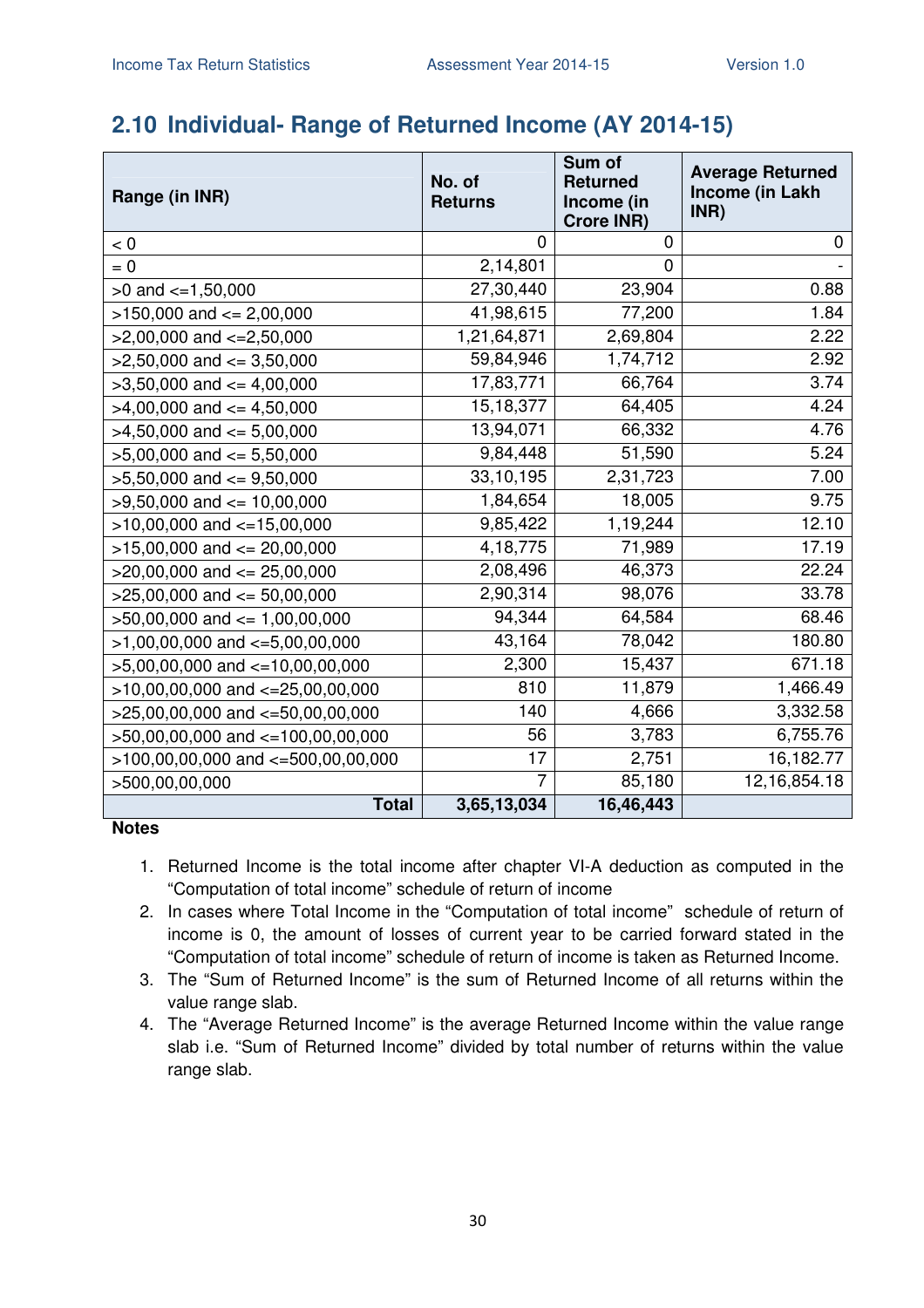# **2.11 Individual- Range of Tax Payable (AY 2014-15)**

| Range (in INR)                        | <b>No. of Returns</b> | <b>Sum of Tax</b><br><b>Payable (in Crore</b> | <b>Average Tax</b><br>Payable (in Lakh |
|---------------------------------------|-----------------------|-----------------------------------------------|----------------------------------------|
| < 0                                   | 0                     | INR)                                          | INR)                                   |
| $= 0$                                 | 1,74,15,475           |                                               |                                        |
| $>0$ and $\lt=1,50,000$               | 1,71,79,474           | 43,964                                        | 0.26                                   |
| $>150,000$ and $<= 2,00,000$          | 3,90,325              | 6,768                                         | 1.73                                   |
| $>2,00,000$ and $\lt=2,50,000$        | 2,82,930              | 6,333                                         | 2.24                                   |
| $>2,50,000$ and $<=3,50,000$          | 3,80,599              | 11,248                                        | 2.96                                   |
| $>3,50,000$ and $<=4,00,000$          | 1,27,966              | 4,785                                         | 3.74                                   |
| $>4,00,000$ and $\lt=4,50,000$        | 1,01,689              | 4,312                                         | 4.24                                   |
| $>4,50,000$ and $<= 5,00,000$         | 81,463                | 3,862                                         | 4.74                                   |
| $>5,00,000$ and $<= 5,50,000$         | 65,530                | 3,435                                         | 5.24                                   |
| $>5,50,000$ and $<=9,50,000$          | 2,52,727              | 17,926                                        | 7.09                                   |
| $>9,50,000$ and $\leq 10,00,000$      | 15,582                | 1,519                                         | 9.75                                   |
| $>10,00,000$ and $<=15,00,000$        | 95,087                | 11,508                                        | 12.10                                  |
| $>15,00,000$ and $<= 20,00,000$       | 41,330                | 7,123                                         | 17.24                                  |
| $>20,00,000$ and $<= 25,00,000$       | 22,529                | 5,018                                         | 22.27                                  |
| $>25,00,000$ and $<= 50,00,000$       | 36,396                | 12,602                                        | 34.63                                  |
| $>50,00,000$ and $<= 1,00,00,000$     | 16,432                | 11,135                                        | 67.76                                  |
| $>1,00,00,000$ and $\lt=5,00,00,000$  | 7,050                 | 12,392                                        | 175.77                                 |
| $>5,00,00,000$ and $\lt=10,00,00,000$ | 305                   | 2,038                                         | 668.18                                 |
| $>10,00,00,000$ and $<=25,00,00,000$  | 110                   | 1,597                                         | 1,451.46                               |
| $>25,00,00,000$ and $<=50,00,00,000$  | 25                    | 846                                           | 3,384.32                               |
| >50,00,00,000 and <=100,00,00,000     | 6                     | 380                                           | 6,332.46                               |
| >100,00,00,000 and                    | 3                     | 547                                           | 18,241.91                              |
| >500,00,00,000                        | 1                     | 21,870                                        | 21,87,029.44                           |
| <b>Total</b>                          | 3,65,13,034           | $\overline{1,}91,208$                         |                                        |

- 1. Tax Payable is the aggregate tax liability as computed in the "Computation of tax liability on total income" schedule of return of income. Tax, surcharge, cess& interest after giving credit u/s 115JAA and relief u/s 89/90/90A/91 but before giving credit for taxes paid(advance tax/TDS/TCS/Self-Assessment Tax) constitute Tax Payable.
- 2. The "Sum of Tax Payable" is the sum of Tax Payable of all returns within the value range slab.
- 3. The "Average Tax Payable" is the average Tax Payable within the value range slab i.e. "Sum of Tax Payable" divided by total number of returns within the value range slab.
- 4. For AY 2014-15, there were the following exemption thresholds for different classes of taxpayers- (i) For individuals below 60 years of age- Rs.2,00,000/- (ii) For individuals of 60 years of age or more but below 80 years of age- Rs.2,50,000/- and (iv) For individuals of 80 years of age or more- Rs.5,00,000/-.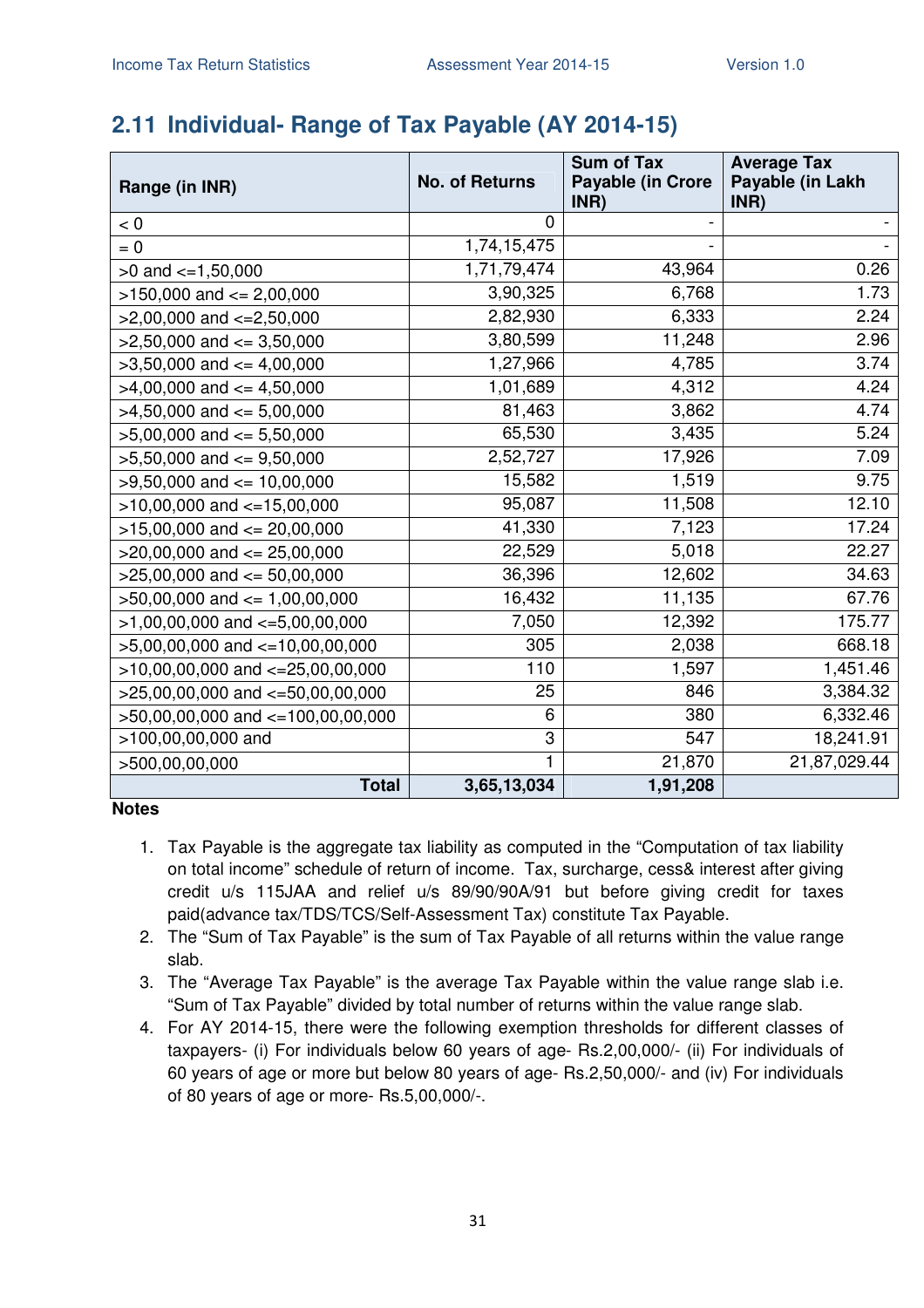# **3. Income Tax Returns - HUF**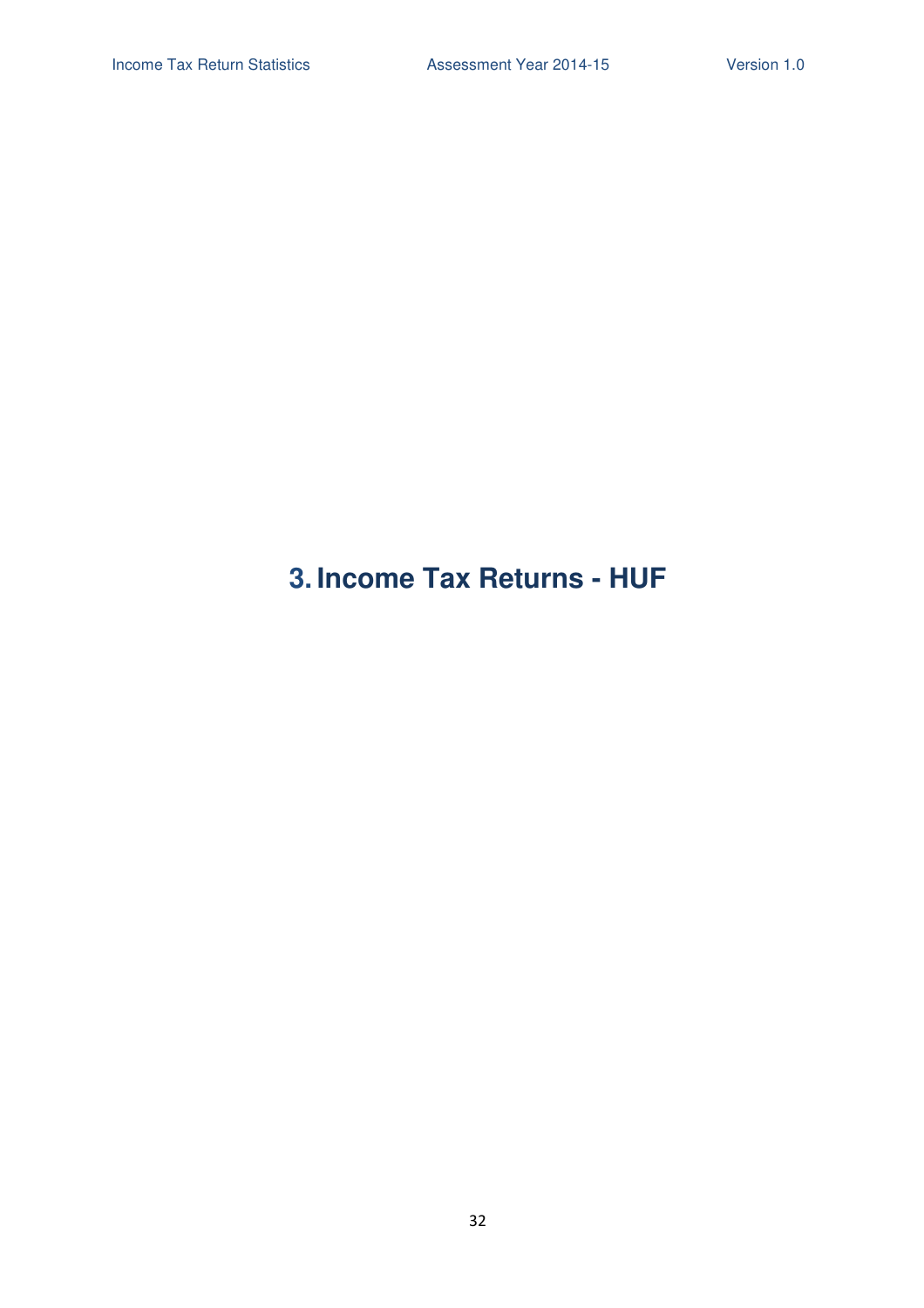### **3.1 HUF– Gross Total Income (AY 2014-15)**

| Range (in INR)                         | No. of<br><b>Returns</b> | <b>Sum of Gross</b><br><b>Total Income (in</b><br><b>Crore INR)</b> | <b>Average Gross</b><br><b>Total Income</b><br>(in Lakh INR) |
|----------------------------------------|--------------------------|---------------------------------------------------------------------|--------------------------------------------------------------|
| < 0                                    | 0                        |                                                                     |                                                              |
| $= 0$                                  | 9,547                    |                                                                     |                                                              |
| $>0$ and $\lt=1,50,000$                | 1,61,900                 | 1,225                                                               | 0.76                                                         |
| $>150,000$ and $<= 2,00,000$           | 2,19,528                 | 4,117                                                               | 1.88                                                         |
| $>2,00,000$ and $\lt=2,50,000$         | 1,82,327                 | 3,989                                                               | 2.19                                                         |
| $>2,50,000$ and $\leq$ 3,50,000        | 1,38,232                 | 4,077                                                               | 2.95                                                         |
| $>3,50,000$ and $<=4,00,000$           | 36,131                   | 1,351                                                               | 3.74                                                         |
| $>4,00,000$ and $\leq 4,50,000$        | 28,038                   | 1,188                                                               | 4.24                                                         |
| $>4,50,000$ and $<= 5,00,000$          | 26,489                   | 1,262                                                               | 4.76                                                         |
| $>5,00,000$ and $<= 5,50,000$          | 21,550                   | 1,127                                                               | 5.23                                                         |
| $>5,50,000$ and $\leq$ 9,50,000        | 77,051                   | 5,391                                                               | 7.00                                                         |
| $>9,50,000$ and $\leq 10,00,000$       | 4,957                    | 483                                                                 | 9.75                                                         |
| $>10,00,000$ and $<-15,00,000$         | 20,759                   | 2,435                                                               | 11.73                                                        |
| $>15,00,000$ and $<= 20,00,000$        | 5,272                    | 904                                                                 | 17.14                                                        |
| $>20,00,000$ and $<= 25,00,000$        | 2,413                    | 537                                                                 | 22.25                                                        |
| $>25,00,000$ and $<= 50,00,000$        | 3,778                    | 1,283                                                               | 33.97                                                        |
| $>50,00,000$ and $\leq 1,00,00,000$    | 1,390                    | 947                                                                 | 68.14                                                        |
| $>1,00,00,000$ and $\lt=5,00,00,000$   | 628                      | 1,161                                                               | 184.85                                                       |
| $>5,00,00,000$ and $\lt=10,00,00,000$  | 40                       | 295                                                                 | 736.34                                                       |
| $>10,00,00,000$ and $<=25,00,00,000$   | 21                       | 284                                                                 | 1,350.78                                                     |
| $>25,00,00,000$ and $<=50,00,00,000$   | 5                        | 180                                                                 | 3,605.77                                                     |
| >50,00,00,000 and <=100,00,00,000      | 1                        | 55                                                                  | 5,477.64                                                     |
| $>100,00,00,000$ and $<-500,00,00,000$ | 4                        | 528                                                                 | 13,203.23                                                    |
| >500,00,00,000                         | $\overline{0}$           |                                                                     |                                                              |
| <b>Total</b>                           | 9,40,061                 | 32,818                                                              |                                                              |

- 1. Gross Total Income is the income before chapter VI-A deduction as computed in the "Computation of total income" schedule of return of income.
- 2. In cases where Gross Total Income in the "Computation of total income" schedule of return of income is 0, the amount of losses of current year to be carried forward stated in the "Computation of total income" schedule of return of income is taken as Gross Total Income.
- 3. The "Sum of Gross Total Income" is the sum of Gross Total Income of all returns within the value range slab.
- 4. The "Average Gross Total Income" is the average Gross Total Income within the value range slab i.e. "Sum of Gross Total Income" divided by total number of returns within the value range slab.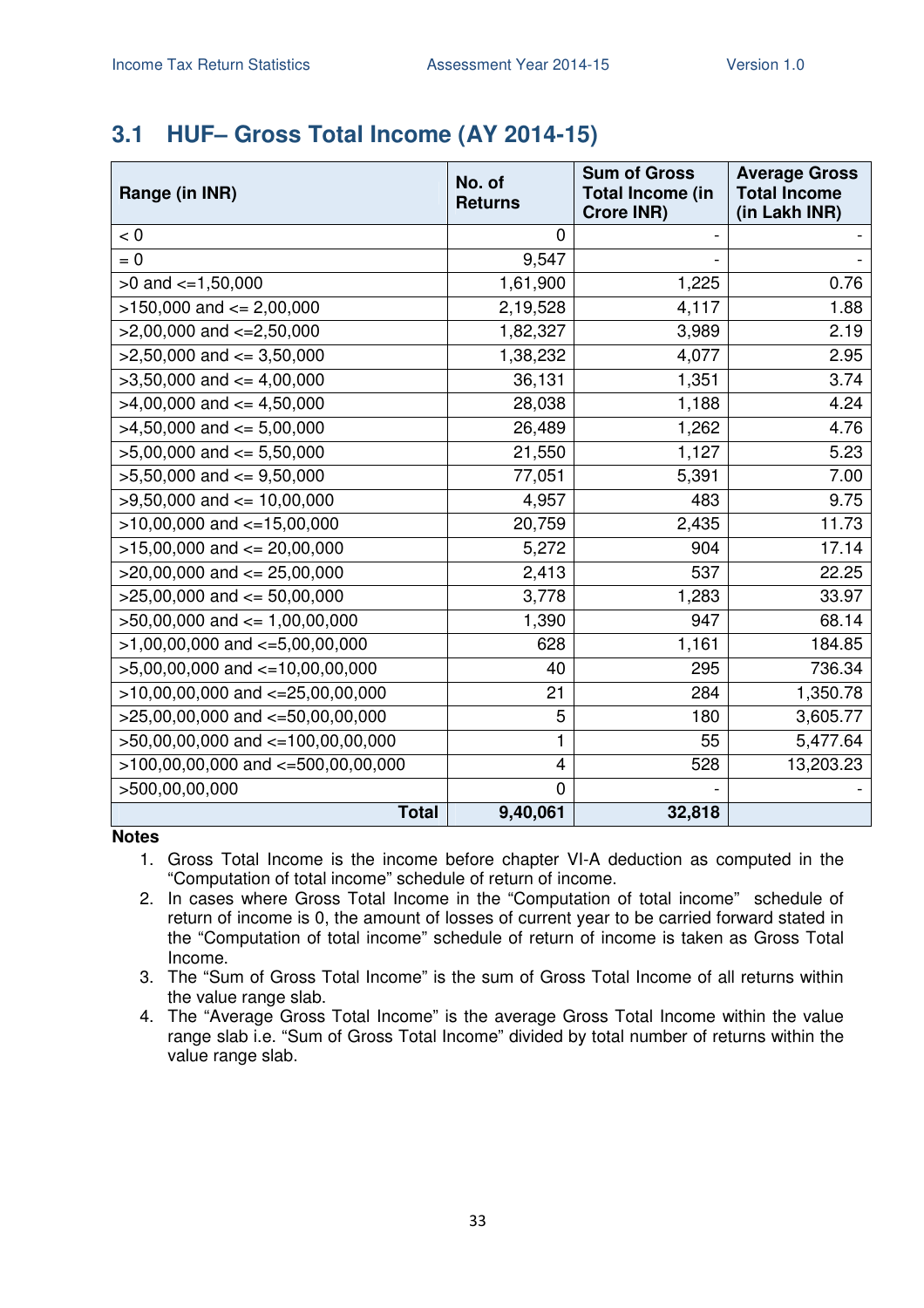### **3.2 HUF- Range of House Property Income (AY 2014-15)**

| Range (in INR)                         | No. of<br><b>Returns</b> | <b>Sum of House</b><br><b>Property</b><br>Income (in<br><b>Crore INR)</b> | <b>Average House</b><br><b>Property</b><br>Income(in Lakh<br>INR) |
|----------------------------------------|--------------------------|---------------------------------------------------------------------------|-------------------------------------------------------------------|
| < 0                                    | 23                       | -0                                                                        | $-0.64$                                                           |
| $= 0$                                  | 8,10,982                 |                                                                           |                                                                   |
| $>0$ and $<=1,50,000$                  | 75,214                   | 523                                                                       | 0.70                                                              |
| $>150,000$ and $<= 2,00,000$           | 13,996                   | 245                                                                       | 1.75                                                              |
| $>2,00,000$ and $\lt=2,50,000$         | 9,453                    | 209                                                                       | 2.22                                                              |
| $>2,50,000$ and $<=3,50,000$           | 10,875                   | 318                                                                       | 2.93                                                              |
| $>3,50,000$ and $\lt=4,00,000$         | 3,051                    | 114                                                                       | 3.74                                                              |
| $>4,00,000$ and $<= 4,50,000$          | 2,661                    | 113                                                                       | 4.23                                                              |
| $>4,50,000$ and $\leq 5,00,000$        | 2,007                    | 95                                                                        | 4.74                                                              |
| $>5,00,000$ and $<= 5,50,000$          | 1,782                    | 93                                                                        | 5.23                                                              |
| $>5,50,000$ and $<=9,50,000$           | 6,095                    | 420                                                                       | 6.89                                                              |
| $>9,50,000$ and $\leq 10,00,000$       | 264                      | 26                                                                        | 9.74                                                              |
| $>10,00,000$ and $<=15,00,000$         | 1,655                    | 200                                                                       | 12.06                                                             |
| $>15,00,000$ and $<= 20,00,000$        | 691                      | 119                                                                       | 17.18                                                             |
| $>20,00,000$ and $<= 25,00,000$        | 354                      | 78                                                                        | 22.17                                                             |
| $>25,00,000$ and $<= 50,00,000$        | 646                      | 219                                                                       | 33.85                                                             |
| $>50,00,000$ and $<= 1,00,00,000$      | 217                      | 145                                                                       | 66.95                                                             |
| $>1,00,00,000$ and $\lt=5,00,00,000$   | 88                       | 163                                                                       | 184.81                                                            |
| >5,00,00,000 and <=10,00,00,000        | $\overline{7}$           | 52                                                                        | 738.88                                                            |
| $>10,00,00,000$ and $<=25,00,00,000$   |                          |                                                                           |                                                                   |
| $>25,00,00,000$ and $<-50,00,00,000$   |                          |                                                                           |                                                                   |
| $>50,00,00,000$ and $<=100,00,00,000$  |                          |                                                                           |                                                                   |
| $>100,00,00,000$ and $<=500,00,00,000$ |                          |                                                                           |                                                                   |
| >500,00,00,000                         |                          |                                                                           |                                                                   |
| <b>Total</b>                           | 9,40,061                 | 3,132                                                                     |                                                                   |

- 1. House Property Income is the income under the head "Income from house property" as computed in the return of income
- 2. Loss under the head "Income from house property" is also included in the House Property Income
- 3. The "Sum of House Property Income" is the sum of House Property Income of all returns within the value range slab.
- 4. The "Average House Property Income" is the average House Property Income within the value range slab i.e. "Sum of House Property Income" divided by total number of returns within the value range slab.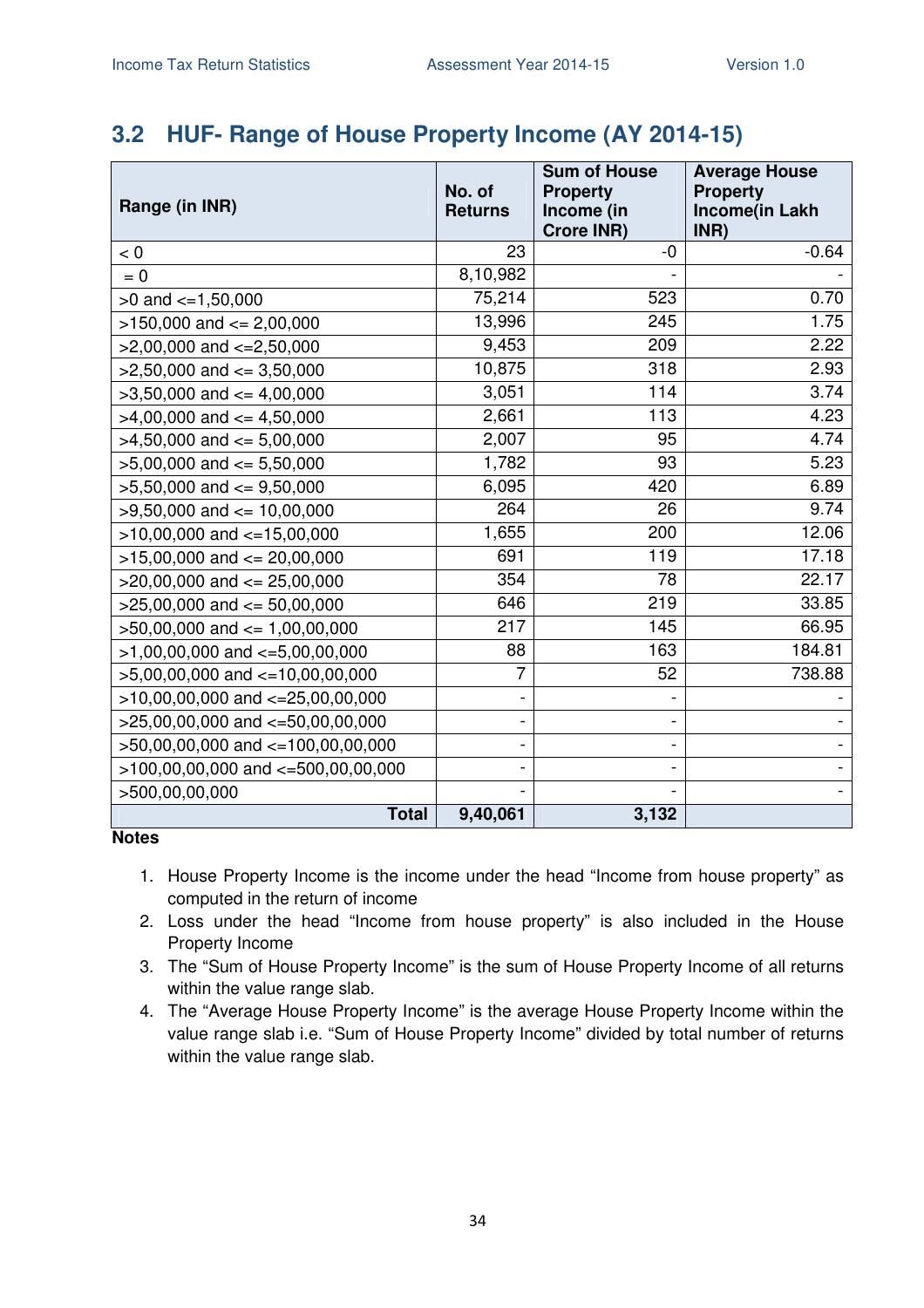# **3.3 HUF- Range of Business Income (AY 2014-15)**

| Range (in INR)                        | No. of<br><b>Returns</b>  | <b>Sum of Business</b><br><b>Income (in Crore</b><br>INR) | <b>Average Business</b><br>Income (in Lakh<br>INR) |
|---------------------------------------|---------------------------|-----------------------------------------------------------|----------------------------------------------------|
| < 0                                   | 0                         |                                                           |                                                    |
| $= 0$                                 | 4,79,968                  |                                                           |                                                    |
| $>0$ and $\lt=1,50,000$               | 1,11,386                  | 1,033                                                     | 0.93                                               |
| $>150,000$ and $<= 2,00,000$          | 1,25,301                  | 2,302                                                     | 1.84                                               |
| $>2,00,000$ and $\lt=2,50,000$        | 74,832                    | 1,644                                                     | 2.20                                               |
| $>2,50,000$ and $\leq$ 3,50,000       | 58,485                    | 1,717                                                     | 2.93                                               |
| $>3,50,000$ and $<=4,00,000$          | 15,468                    | 580                                                       | 3.75                                               |
| $>4,00,000$ and $\leq 4,50,000$       | 12,277                    | 520                                                       | 4.24                                               |
| $>4,50,000$ and $<=5,00,000$          | 11,977                    | 571                                                       | 4.77                                               |
| $>5,00,000$ and $<= 5,50,000$         | 8,451                     | 442                                                       | 5.22                                               |
| $>5,50,000$ and $<=9,50,000$          | 29,298                    | 2,055                                                     | 7.01                                               |
| $>9,50,000$ and $\leq 10,00,000$      | 1,796                     | 175                                                       | 9.76                                               |
| $>10,00,000$ and $<-15,00,000$        | 6,087                     | 720                                                       | 11.83                                              |
| $>15,00,000$ and $<= 20,00,000$       | 1,706                     | 294                                                       | 17.26                                              |
| $>20,00,000$ and $\leq$ 25,00,000     | 900                       | 201                                                       | 22.34                                              |
| $>25,00,000$ and $\leq 50,00,000$     | 1,408                     | 477                                                       | 33.91                                              |
| $>50,00,000$ and $<= 1,00,00,000$     | 491                       | 337                                                       | 68.58                                              |
| $>1,00,00,000$ and $\lt=5,00,00,000$  | 200                       | 387                                                       | 193.54                                             |
| $>5,00,00,000$ and $\lt=10,00,00,000$ | 14                        | 99                                                        | 707.38                                             |
| $>10,00,00,000$ and $<-25,00,00,000$  | 10                        | 144                                                       | 1,440.17                                           |
| $>25,00,00,000$ and $<=50,00,00,000$  | $\overline{c}$            | 77                                                        | 3,839.46                                           |
| >50,00,00,000 and <=100,00,00,000     | 1                         | 98                                                        | 9,762.54                                           |
| >100,00,00,000 and                    | $\ensuremath{\mathsf{3}}$ | 423                                                       | 14,099.86                                          |
| >500,00,00,000                        | $\mathbf 0$               |                                                           |                                                    |
| <b>Total</b>                          | 9,40,061                  | 14,296                                                    |                                                    |

- 1. Business Income is the income under the head "Profits and gains of business or profession" as computed in the return of income
- 2. Loss under the head "Profits and gains of business or profession" is also included in the Business Income
- 3. The "Sum of Business Income" is the sum of Business Income of all returns within the value range slab.
- 4. The "Average Business Income" is the average Business Income within the value range slab i.e. "Sum of Business Income" divided by total number of returns within the value range slab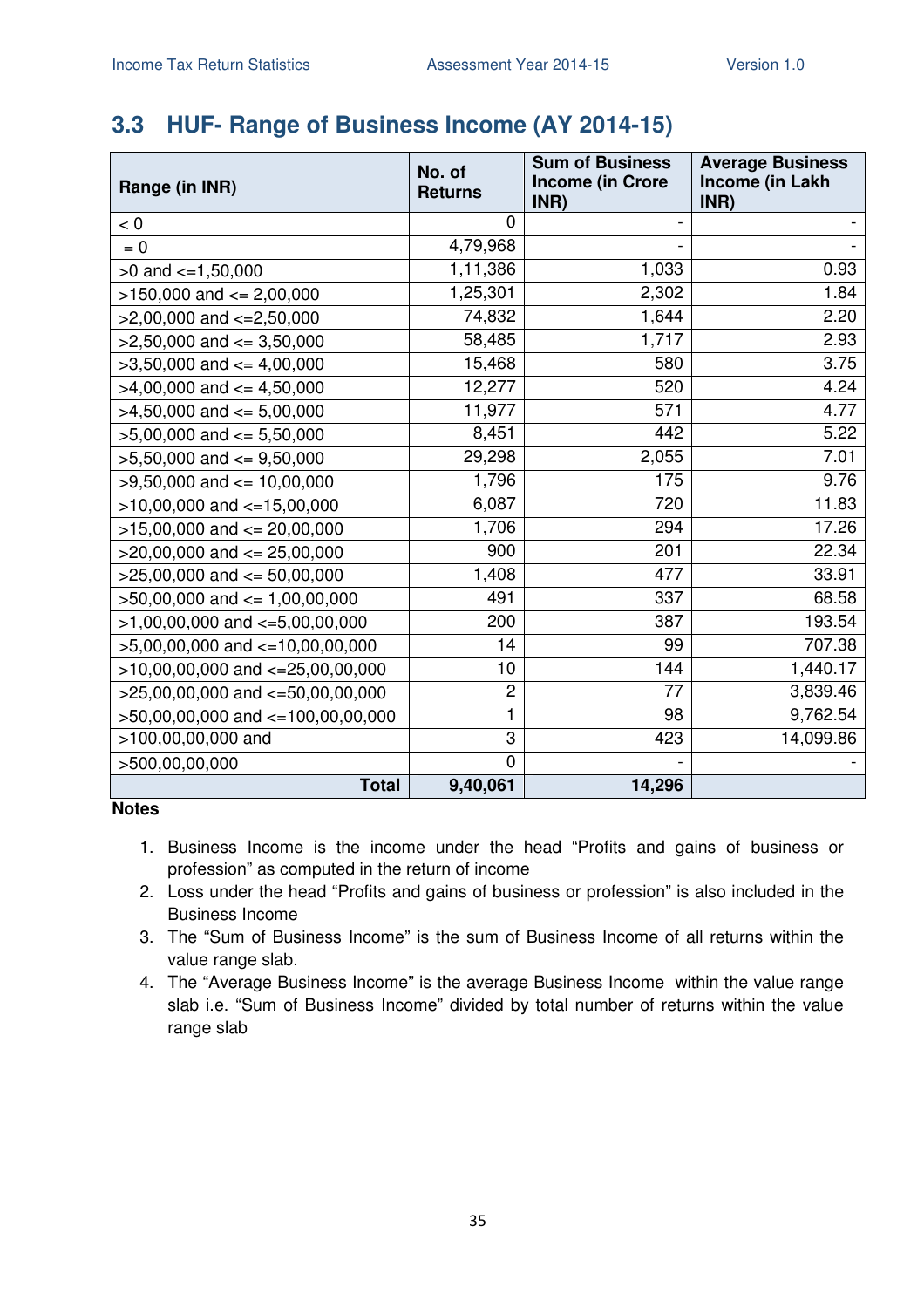# **3.4 HUF- Range of Long Term Capital Gains (AY 2014-15)**

| Range (in INR)                         | No. of<br><b>Returns</b> | <b>Sum of Long</b><br><b>Term Capital</b><br>Gains Income (in<br><b>Crore INR)</b> | <b>Average Long Term</b><br><b>Capital Gains</b><br>Income(in Lakh INR) |
|----------------------------------------|--------------------------|------------------------------------------------------------------------------------|-------------------------------------------------------------------------|
| < 0                                    | $\overline{0}$           |                                                                                    |                                                                         |
| $= 0$                                  | 9,29,090                 |                                                                                    |                                                                         |
| $>0$ and $\lt=1,50,000$                | 5,388                    | 28                                                                                 | 0.52                                                                    |
| $>150,000$ and $<= 2,00,000$           | 993                      | 17                                                                                 | 1.76                                                                    |
| $>2,00,000$ and $\lt=2,50,000$         | 643                      | 14                                                                                 | 2.23                                                                    |
| $>2,50,000$ and $\leq$ 3,50,000        | 663                      | 20                                                                                 | 2.96                                                                    |
| $>3,50,000$ and $<=4,00,000$           | 240                      | 9                                                                                  | 3.76                                                                    |
| $>4,00,000$ and $<=4,50,000$           | 202                      | 9                                                                                  | 4.23                                                                    |
| $>4,50,000$ and $<=5,00,000$           | 201                      | 10                                                                                 | 4.75                                                                    |
| $>5,00,000$ and $<= 5,50,000$          | 136                      | 7                                                                                  | 5.25                                                                    |
| $>5,50,000$ and $<=9,50,000$           | 764                      | 56                                                                                 | 7.29                                                                    |
| $>9,50,000$ and $<= 10,00,000$         | 61                       | 6                                                                                  | 9.73                                                                    |
| $>10,00,000$ and $<=15,00,000$         | 404                      | 49                                                                                 | 12.25                                                                   |
| $>15,00,000$ and $<= 20,00,000$        | 272                      | 48                                                                                 | 17.47                                                                   |
| $>20,00,000$ and $<= 25,00,000$        | 146                      | 33                                                                                 | 22.36                                                                   |
| $>25,00,000$ and $<= 50,00,000$        | 419                      | 146                                                                                | 34.82                                                                   |
| $>50,00,000$ and $<= 1,00,00,000$      | 236                      | 165                                                                                | 69.75                                                                   |
| $>1,00,00,000$ and $\lt=5,00,00,000$   | 172                      | 336                                                                                | 195.63                                                                  |
| $>5,00,00,000$ and $<=10,00,00,000$    | 17                       | 124                                                                                | 729.63                                                                  |
| $>10,00,00,000$ and $<=25,00,00,000$   | 12                       | 153                                                                                | 1,272.97                                                                |
| $>25,00,00,000$ and $<=50,00,00,000$   | $\overline{2}$           | 88                                                                                 | 4,419.46                                                                |
| >50,00,00,000 and <=100,00,00,000      | $\mathbf 0$              |                                                                                    |                                                                         |
| $>100,00,00,000$ and $<=500,00,00,000$ | $\mathbf 0$              |                                                                                    |                                                                         |
| >500,00,00,000                         | $\overline{0}$           |                                                                                    |                                                                         |
| <b>Total</b>                           | 9,40,061                 | 1,317                                                                              |                                                                         |

- 1. Long Term Capital Gains Income is the income from the transfer of long-term capital asset(s) as computed in the return of income under the head "Capital Gains"
- 2. Loss from the transfer of long-term capital asset(s) under the head "Capital Gains" is also included in the Long Term Capital Gains Income
- 3. The "Sum of Long Term Capital Gains Income" is the sum of Long Term Capital Gains Income of all returns within the value range slab.
- 4. The "Average Long Term Capital Gains Income" is the average Long Term Capital Gains Income within the value range slab i.e. "Sum of Long Term Capital Gains Income" divided by total number of returns within the value range slab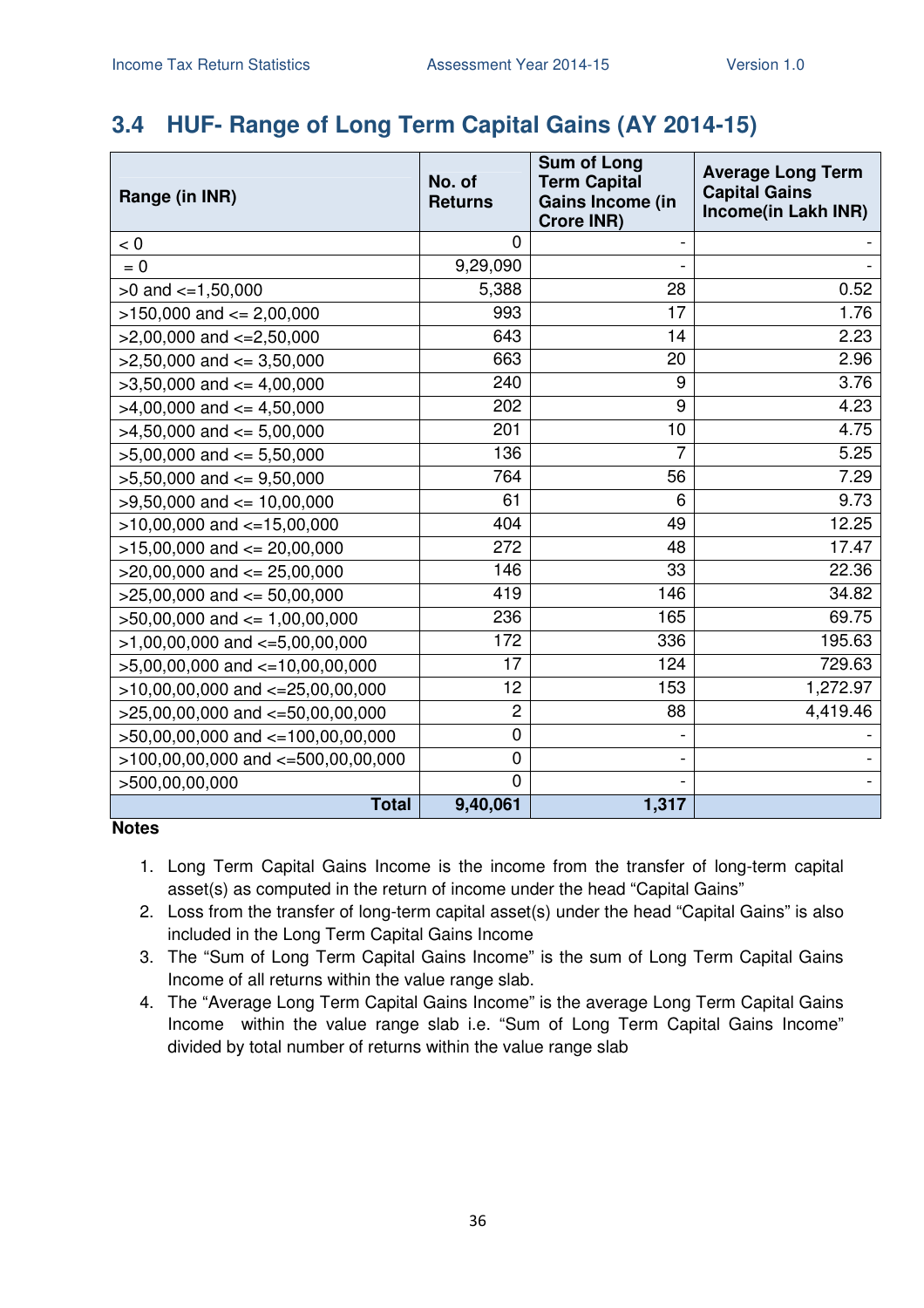### **3.5 HUF- Range of Short Term Capital Gains (AY 2014-15)**

| Range (in INR)                       | No. of<br><b>Returns</b> | <b>Sum of Short</b><br><b>Term Capital</b><br><b>Gains Income</b><br>(in Crore INR) | <b>Average Short</b><br><b>Term Capital</b><br><b>Gains Income</b><br>(in Lakh INR) |
|--------------------------------------|--------------------------|-------------------------------------------------------------------------------------|-------------------------------------------------------------------------------------|
| < 0                                  | 11                       | -3                                                                                  | $-28.10$                                                                            |
| $= 0$                                | 9,00,746                 |                                                                                     |                                                                                     |
| $>0$ and $\lt=1,50,000$              | 33,007                   | 85                                                                                  | 0.26                                                                                |
| $>150,000$ and $<= 2,00,000$         | 1,705                    | 30                                                                                  | 1.77                                                                                |
| $>2,00,000$ and $<=2,50,000$         | 1,148                    | 25                                                                                  | 2.21                                                                                |
| $>2,50,000$ and $\leq 3,50,000$      | 1,162                    | 34                                                                                  | 2.93                                                                                |
| $>3,50,000$ and $\leq 4,00,000$      | 306                      | 11                                                                                  | 3.75                                                                                |
| $>4,00,000$ and $\leq 4,50,000$      | 286                      | 12                                                                                  | 4.22                                                                                |
| $>4,50,000$ and $<=5,00,000$         | 264                      | 13                                                                                  | 4.78                                                                                |
| $>5,00,000$ and $<= 5,50,000$        | 214                      | 11                                                                                  | 5.18                                                                                |
| $>5,50,000$ and $<=9,50,000$         | 632                      | 45                                                                                  | 7.16                                                                                |
| $>9,50,000$ and $<= 10,00,000$       | 49                       | 5                                                                                   | 9.80                                                                                |
| $>10,00,000$ and $<-15,00,000$       | 217                      | 26                                                                                  | 11.91                                                                               |
| $>15,00,000$ and $<= 20,00,000$      | 102                      | 17                                                                                  | 17.00                                                                               |
| $>20,00,000$ and $<= 25,00,000$      | 66                       | 15                                                                                  | 22.08                                                                               |
| $>25,00,000$ and $<= 50,00,000$      | 84                       | 30                                                                                  | 35.15                                                                               |
| $>50,00,000$ and $\leq 1,00,00,000$  | 50                       | 31                                                                                  | 62.67                                                                               |
| $>1,00,00,000$ and $\lt=5,00,00,000$ | $\overline{11}$          | 24                                                                                  | 219.94                                                                              |
| $>5,00,00,000$ and $<=10,00,00,000$  | 1                        | 5                                                                                   | 502.00                                                                              |
| $>10,00,00,000$ and $<=25,00,00,000$ | $\mathbf 0$              | $\overline{\phantom{0}}$                                                            |                                                                                     |
| $>25,00,00,000$ and $<-50,00,00,000$ | 0                        | -                                                                                   |                                                                                     |
| >50,00,00,000 and <=100,00,00,000    | 0                        | $\overline{a}$                                                                      |                                                                                     |
| >100,00,00,000 and <=500,00,00,000   | 0                        | $\overline{\phantom{0}}$                                                            |                                                                                     |
| >500,00,00,000                       | 0                        |                                                                                     |                                                                                     |
| <b>Total</b>                         | 9,40,061                 | 416                                                                                 |                                                                                     |

- 1. Short Term Capital Gains Income is the income from the transfer of short-term capital asset(s) as computed in the return of income under the head "Capital Gains"
- 2. Loss from the transfer of short-term capital asset(s) under the head "Capital Gains" is also included in the Short Term Capital Gains Income
- 3. The "Sum of Short Term Capital Gains Income" is the sum of Short Term Capital Gains Income of all returns within the value range slab.
- 4. The "Average Short Term Capital Gains Income" is the average Short Term Capital Gains Income within the value range slab i.e. "Sum of Short Term Capital Gains Income" divided by total number of returns within the value range slab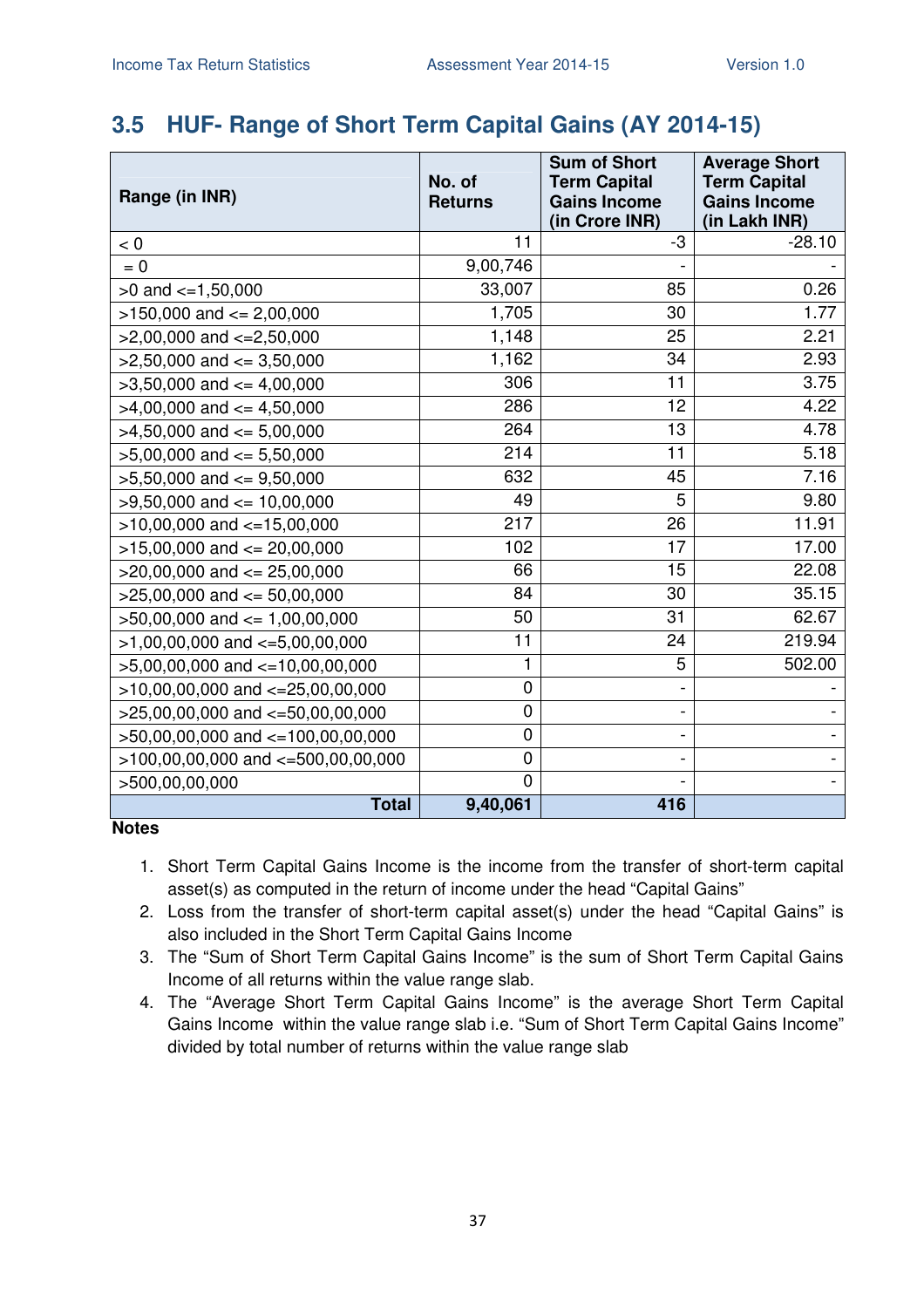### **3.6 HUF- Range of Other Sources Income (AY 2014-15)**

| Range (in INR)                         | No. of<br><b>Returns</b> | <b>Sum of Other</b><br><b>Sources</b><br>Income (in<br><b>Crore INR)</b> | <b>Average Other</b><br>Sources Income (in<br>Lakh INR) |
|----------------------------------------|--------------------------|--------------------------------------------------------------------------|---------------------------------------------------------|
| < 0                                    | 0                        |                                                                          |                                                         |
| $= 0$                                  | 1,34,274                 |                                                                          |                                                         |
| $>0$ and $\lt=1,50,000$                | 4,67,181                 | 2,193                                                                    | 0.47                                                    |
| $>150,000$ and $<= 2,00,000$           | 1,12,207                 | 2,032                                                                    | 1.81                                                    |
| $>2,00,000$ and $<=2,50,000$           | 73,858                   | 1,625                                                                    | 2.20                                                    |
| $>2,50,000$ and $\leq$ 3,50,000        | 63,081                   | 1,855                                                                    | 2.94                                                    |
| $>3,50,000$ and $<=4,00,000$           | 16,464                   | 615                                                                      | 3.74                                                    |
| $>4,00,000$ and $\lt=4,50,000$         | 12,474                   | 528                                                                      | 4.24                                                    |
| $>4,50,000$ and $\leq 5,00,000$        | 10,883                   | 517                                                                      | 4.75                                                    |
| $>5,00,000$ and $<= 5,50,000$          | 8,759                    | 458                                                                      | 5.23                                                    |
| $>5,50,000$ and $<=9,50,000$           | 28,615                   | 1,998                                                                    | 6.98                                                    |
| $>9,50,000$ and $<= 10,00,000$         | 1634                     | 159                                                                      | 9.76                                                    |
| $>10,00,000$ and $<-15,00,000$         | 6,943                    | 814                                                                      | 11.72                                                   |
| $>15,00,000$ and $<= 20,00,000$        | 1627                     | 278                                                                      | 17.06                                                   |
| $>20,00,000$ and $<= 25,00,000$        | 681                      | 151                                                                      | 22.18                                                   |
| $>25,00,000$ and $<= 50,00,000$        | 978                      | 333                                                                      | 34.05                                                   |
| $>50,00,000$ and $<= 1,00,00,000$      | 294                      | 203                                                                      | 69.12                                                   |
| $>1,00,00,000$ and $\lt=5,00,00,000$   | 103                      | 175                                                                      | 169.61                                                  |
| $>5,00,00,000$ and $<-10,00,00,000$    | 3                        | 25                                                                       | 820.20                                                  |
| $>10,00,00,000$ and $<=25,00,00,000$   | $\overline{c}$           | 25                                                                       | 1,252.05                                                |
| $>25,00,00,000$ and $<=50,00,00,000$   | $\mathbf 0$              |                                                                          |                                                         |
| >50,00,00,000 and <=100,00,00,000      | 0                        |                                                                          |                                                         |
| $>100,00,00,000$ and $<=500,00,00,000$ | $\pmb{0}$                |                                                                          |                                                         |
| >500,00,00,000                         | $\mathbf 0$              |                                                                          |                                                         |
| <b>Total</b>                           | 9,40,061                 | 13,986                                                                   |                                                         |

- 1. Other Sources Income is the income under the head "Income from Other Sources" as computed in the return of income
- 2. Loss under the head "Income from Other Sources" is also included in the Other Sources Income
- 3. The "Sum of Other Sources Income" is the sum of Other Sources Income of all returns within the value range slab.
- 4. The "Average Other Sources Income" is the average Other Sources Income within the value range slab i.e. "Sum of Other Sources Income" divided by total number of returns within the value range slab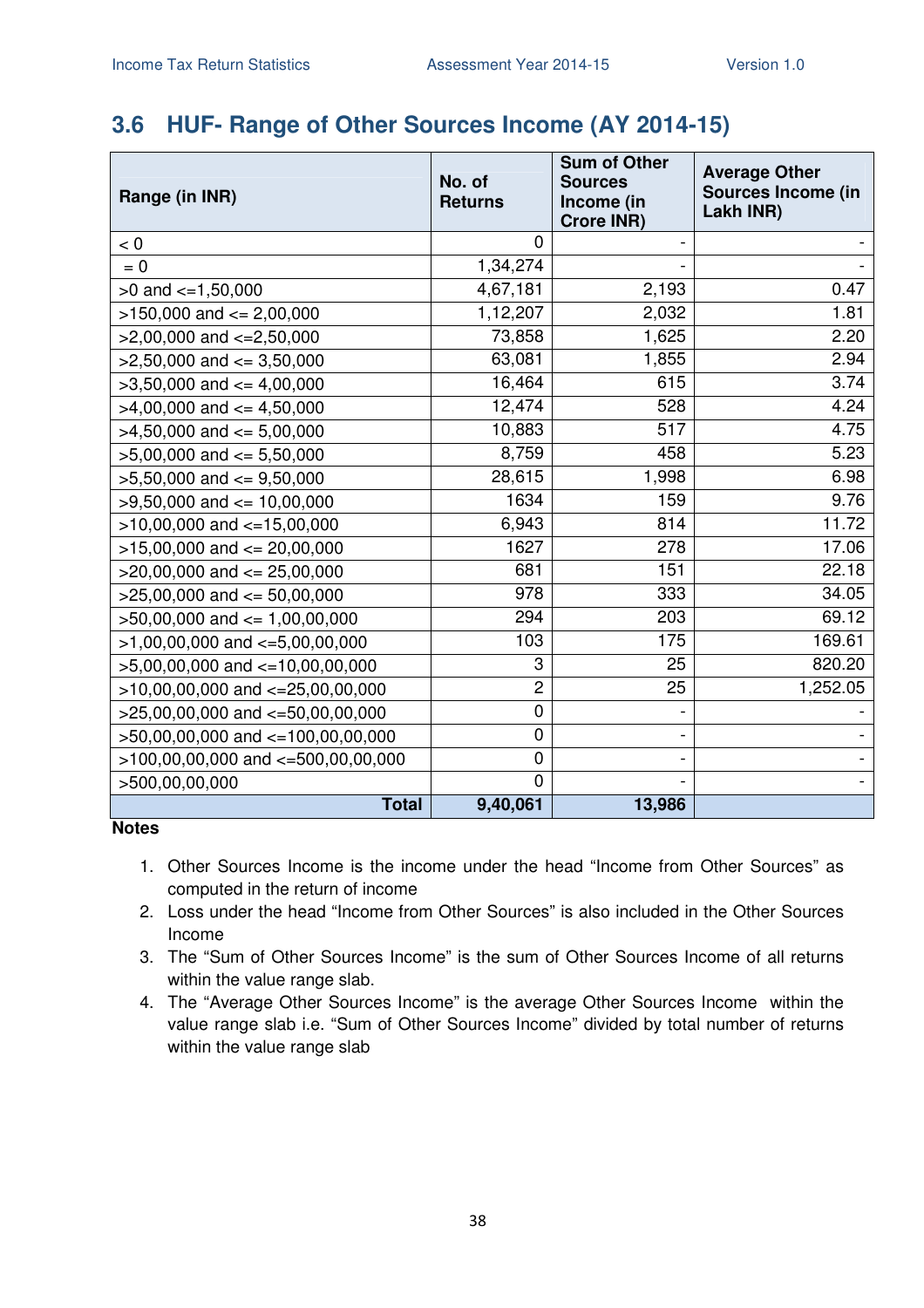# **3.7 HUF- Range of Interest Income (AY 2014-15)**

| Range (in INR)                           | No. of<br><b>Returns</b> | Sum of<br><b>Interest</b><br>Income (in<br><b>Crore INR)</b> | <b>Average Interest</b><br>Income (in Lakh<br>INR) |
|------------------------------------------|--------------------------|--------------------------------------------------------------|----------------------------------------------------|
| < 0                                      | $\Omega$                 |                                                              |                                                    |
| $= 0$                                    | 3,92,204                 |                                                              |                                                    |
| $>0$ and $<=1,50,000$                    | 3,78,566                 | 1,582                                                        | 0.42                                               |
| $>150,000$ and $<= 2,00,000$             | 55,906                   | 989                                                          | 1.77                                               |
| $>2,00,000$ and $<=2,50,000$             | 34,281                   | 760                                                          | 2.22                                               |
| $>2,50,000$ and $<=3,50,000$             | 33,138                   | 973                                                          | 2.94                                               |
| $>3,50,000$ and $<=4,00,000$             | 9,234                    | 345                                                          | 3.74                                               |
| $>4,00,000$ and $\leq 4,50,000$          | 6,826                    | 289                                                          | 4.24                                               |
| $>4,50,000$ and $<=5,00,000$             | 5,357                    | 254                                                          | 4.74                                               |
| $>5,00,000$ and $<= 5,50,000$            | 4,226                    | 221                                                          | 5.24                                               |
| $>5,50,000$ and $<=9,50,000$             | 13,992                   | 977                                                          | 6.98                                               |
| $>9,50,000$ and $<= 10,00,000$           | 714                      | 70                                                           | 9.75                                               |
| $>10,00,000$ and $<=15,00,000$           | 3,374                    | 401                                                          | 11.89                                              |
| $>15,00,000$ and $<= 20,00,000$          | 983                      | 168                                                          | 17.07                                              |
| $>20,00,000$ and $\leq$ 25,00,000        | 406                      | 90                                                           | 22.17                                              |
| $>25,00,000$ and $<= 50,00,000$          | 622                      | 213                                                          | 34.22                                              |
| $>50,00,000$ and $<= 1,00,00,000$        | 176                      | 122                                                          | 69.51                                              |
| $>1,00,00,000$ and $\lt=5,00,00,000$     | 52                       | 89                                                           | 171.61                                             |
| $>5,00,00,000$ and $<=10,00,00,000$      | $\overline{2}$           | 19                                                           | 974.27                                             |
| $>10,00,00,000$ and $<-25,00,00,000$     | $\overline{c}$           | 25                                                           | 1,252.05                                           |
| $>25,00,00,000$ and $<=50,00,00,000$     | $\mathbf 0$              |                                                              |                                                    |
| >50,00,00,000 and <=100,00,00,000        | $\mathbf 0$              |                                                              |                                                    |
| $>100,00,00,000$ and $\lt=500,00,00,000$ | $\pmb{0}$                |                                                              |                                                    |
| >500,00,00,000                           | $\mathbf 0$              |                                                              |                                                    |
| <b>Total</b>                             | 9,40,061                 | 7,588                                                        |                                                    |

- 1. The Interest Income is already included in the Income from other sources.
- 2. Interest Income is the Gross Interest Income in the "Income from other sources" Schedule of Return of Income. Interest Income data is compiled only for those returns where it is explicitly stated in the Return of Income.
- 3. The "Sum of Interest Income" is the sum of Interest Income of all returns within the value range slab.
- 4. The "Average Interest Income" is the average Interest Income within the value range slab i.e. "Sum of Interest Income" divided by total number of returns within the value range slab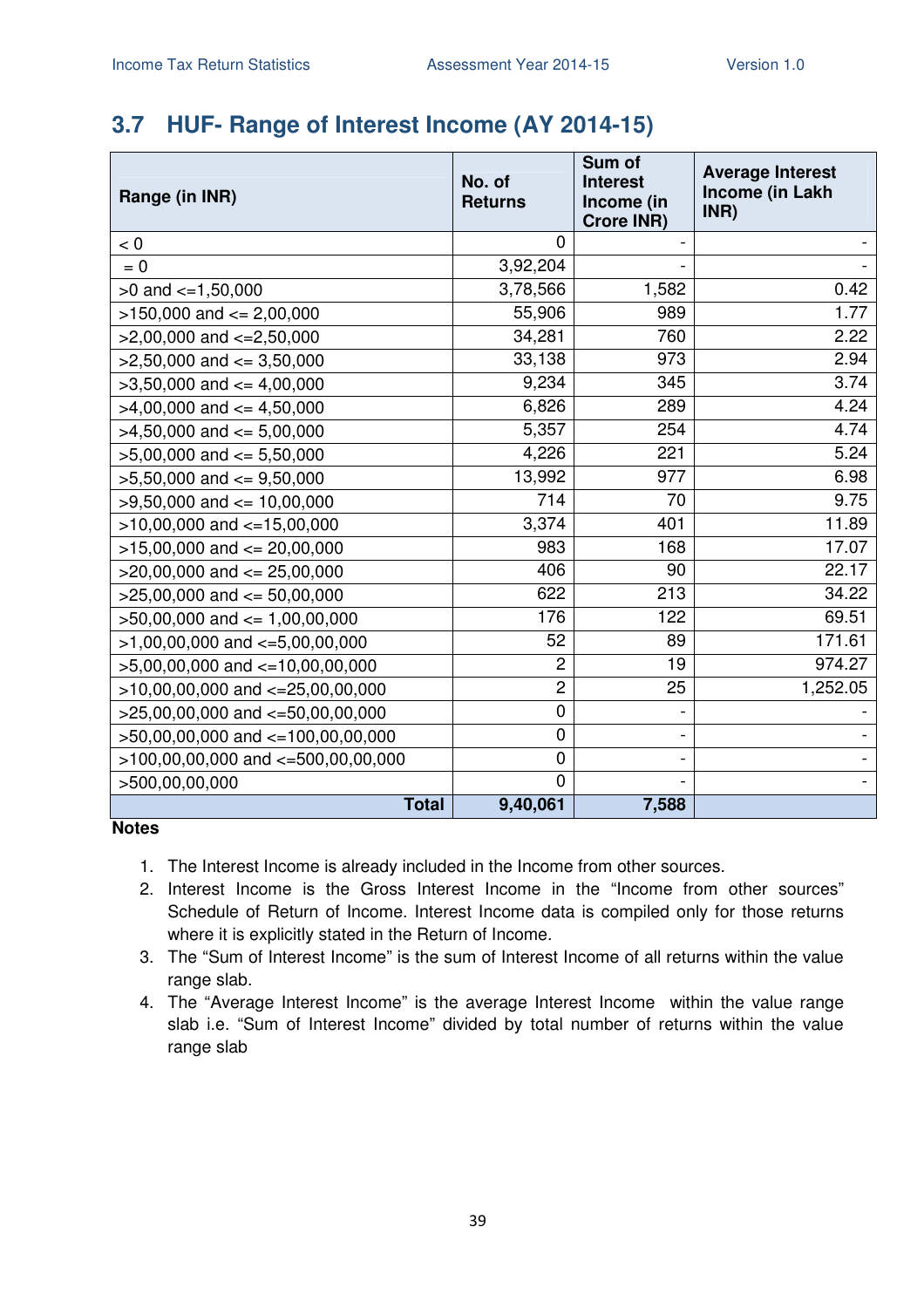## **3.8 HUF- Range of Brought Forward Loss Set off (AY 2014-15)**

| Range (in INR)                         | No. of<br><b>Returns</b> | <b>Brought</b><br><b>Forward Loss</b><br><b>Set Off(in Crore</b><br>INR) | <b>Average Brought</b><br><b>Forward Loss Set off</b><br>(in Lakh INR) |
|----------------------------------------|--------------------------|--------------------------------------------------------------------------|------------------------------------------------------------------------|
| < 0                                    | $\overline{0}$           |                                                                          |                                                                        |
| $= 0$                                  | 9,25,495                 |                                                                          |                                                                        |
| $>0$ and $\lt=1,50,000$                | 11,694                   | 44                                                                       | 0.37                                                                   |
| $>150,000$ and $<= 2,00,000$           | 571                      | 10                                                                       | 1.74                                                                   |
| $>2,00,000$ and $\lt=2,50,000$         | 356                      | 8                                                                        | 2.24                                                                   |
| $>2,50,000$ and $<=3,50,000$           | 549                      | 16                                                                       | 2.95                                                                   |
| $>3,50,000$ and $<=4,00,000$           | 162                      | 6                                                                        | 3.73                                                                   |
| $>4,00,000$ and $\leq 4,50,000$        | 136                      | 6                                                                        | 4.25                                                                   |
| $>4,50,000$ and $<=5,00,000$           | 136                      | 6                                                                        | 4.76                                                                   |
| $>5,00,000$ and $<= 5,50,000$          | 73                       | 4                                                                        | 5.20                                                                   |
| $>5,50,000$ and $<=9,50,000$           | 381                      | 27                                                                       | 7.16                                                                   |
| $>9,50,000$ and $<= 10,00,000$         | 34                       | 3                                                                        | 9.76                                                                   |
| $>10,00,000$ and $<=15,00,000$         | 167                      | 21                                                                       | 12.32                                                                  |
| $>15,00,000$ and $<= 20,00,000$        | 87                       | 15                                                                       | 17.44                                                                  |
| $>20,00,000$ and $<= 25,00,000$        | 37                       | 8                                                                        | 21.69                                                                  |
| $>25,00,000$ and $<= 50,00,000$        | 112                      | 39                                                                       | 34.39                                                                  |
| $>50,00,000$ and $\leq 1,00,00,000$    | 42                       | 28                                                                       | 65.83                                                                  |
| $>1,00,00,000$ and $<=5,00,00,000$     | 26                       | 52                                                                       | 199.05                                                                 |
| $>5,00,00,000$ and $<-10,00,00,000$    | 0                        |                                                                          |                                                                        |
| $>10,00,00,000$ and $<-25,00,00,000$   | 3                        | 38                                                                       | 1,252.31                                                               |
| $>25,00,00,000$ and $<=50,00,00,000$   | $\mathbf 0$              |                                                                          |                                                                        |
| >50,00,00,000 and <=100,00,00,000      | $\mathbf 0$              |                                                                          |                                                                        |
| $>100,00,00,000$ and $<=500,00,00,000$ | $\mathbf 0$              |                                                                          |                                                                        |
| >500,00,00,000                         | $\overline{0}$           |                                                                          |                                                                        |
| <b>Total</b>                           | 9,40,061                 | 330                                                                      |                                                                        |

- 1. Brought Forward Loss Set Off is the amount of brought forward losses set off against current year's income in the "Computation of total income" Schedule of return of income
- 2. The "Sum of Brought Forward Loss Set Off" is the sum of Brought Forward Loss Set Off of all returns within the value range slab.
- 3. The "Average Brought Forward Loss Set Off" is the average Brought Forward Loss Set Off within the value range slab i.e. "Sum of Brought Forward Loss Set Off" divided by total number of returns within the value range slab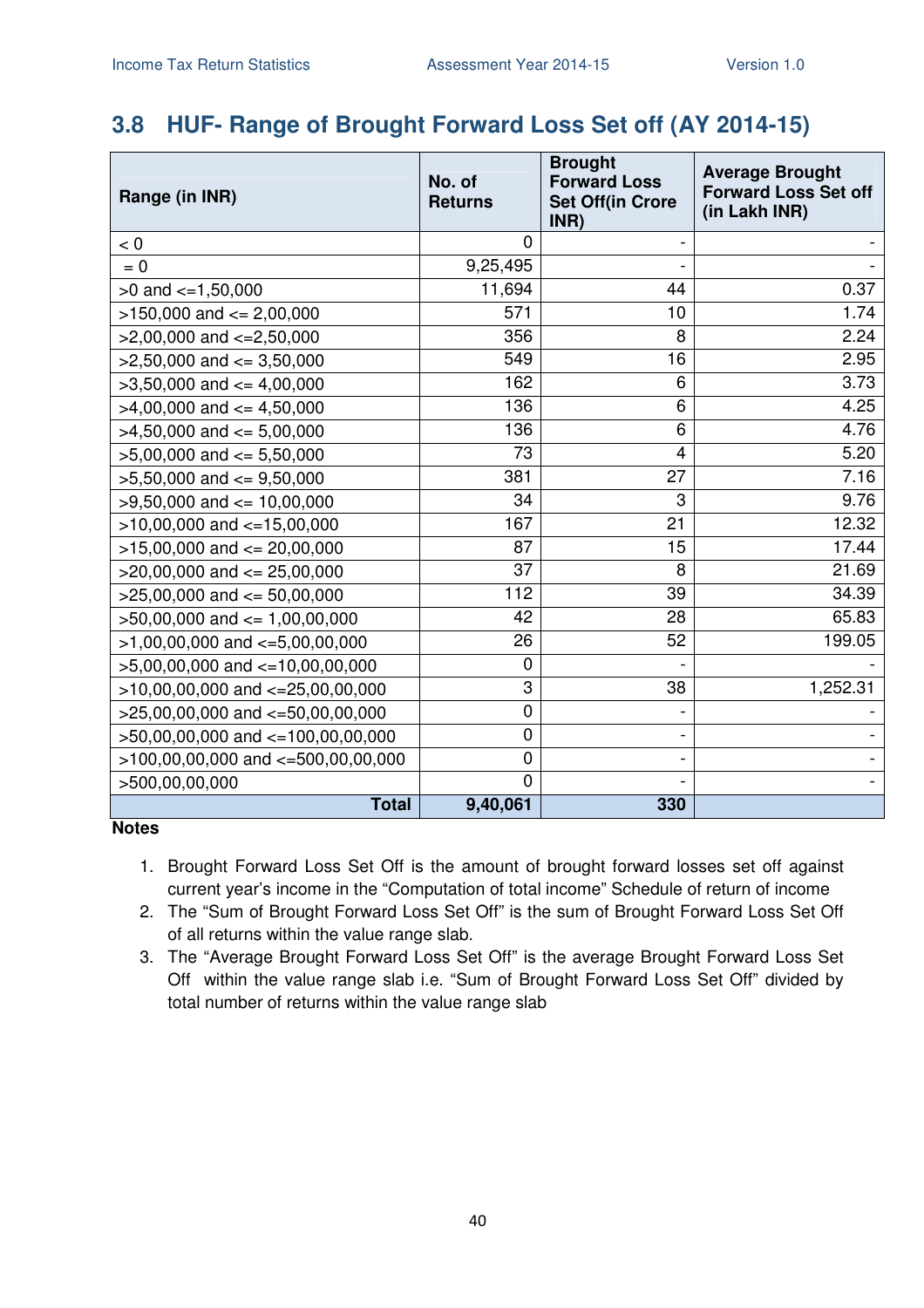# **3.9 HUF- Range of Returned Income (AY 2014-15)**

| Range (in INR)                        | No. of<br><b>Returns</b> | <b>Sum of Returned</b><br><b>Income (in Crore</b> | <b>Average Returned</b><br>Income (in Lakh |
|---------------------------------------|--------------------------|---------------------------------------------------|--------------------------------------------|
| < 0                                   | 0                        | INR)                                              | INR)                                       |
| $= 0$                                 | 25,666                   |                                                   |                                            |
| $>0$ and $\lt=1,50,000$               | 1,61,171                 | 1,333                                             | 0.83                                       |
| $>150,000$ and $<= 2,00,000$          | 2,68,209                 | 5,046                                             | 1.88                                       |
| $>2,00,000$ and $<=2,50,000$          | 1,88,156                 | 4,120                                             | 2.19                                       |
| $>2,50,000$ and $\leq$ 3,50,000       | 1,05,150                 | 3,070                                             | 2.92                                       |
| $>3,50,000$ and $<=4,00,000$          | 29,715                   | 1,114                                             | 3.75                                       |
| $>4,00,000$ and $\leq 4,50,000$       | 24,792                   | 1,052                                             | 4.24                                       |
| $>4,50,000$ and $<=5,00,000$          | 27,086                   | 1,296                                             | 4.78                                       |
| $>5,00,000$ and $<= 5,50,000$         | 18,597                   | 972                                               | 5.22                                       |
| $>5,50,000$ and $<=9,50,000$          | 59,633                   | 4,233                                             | 7.10                                       |
| $>9,50,000$ and $<= 10,00,000$        | 4,793                    | 468                                               | 9.77                                       |
| $>10,00,000$ and $<-15,00,000$        | 14,976                   | 1,769                                             | 11.82                                      |
| $>15,00,000$ and $<= 20,00,000$       | 4,460                    | 767                                               | 17.20                                      |
| $>20,00,000$ and $<= 25,00,000$       | 2,181                    | 487                                               | 22.34                                      |
| $>25,00,000$ and $<= 50,00,000$       | 3,462                    | 1,183                                             | 34.18                                      |
| $>50,00,000$ and $<= 1,00,00,000$     | 1,343                    | 917                                               | 68.27                                      |
| $>1,00,00,000$ and $\lt=5,00,00,000$  | 602                      | 1,121                                             | 186.18                                     |
| $>5,00,00,000$ and $\lt=10,00,00,000$ | 40                       | 293                                               | 732.23                                     |
| $>10,00,00,000$ and $<=25,00,00,000$  | 19                       | 250                                               | 1,313.20                                   |
| $>25,00,00,000$ and $<=50,00,00,000$  | 5                        | 180                                               | 3,605.33                                   |
| >50,00,00,000 and <=100,00,00,000     | 1                        | 55                                                | 5,476.64                                   |
| >100,00,00,000 and <=500,00,00,000    | $\overline{\mathbf{4}}$  | 524                                               | 13,105.83                                  |
| >500,00,00,000                        | $\overline{0}$           |                                                   |                                            |
| <b>Total</b>                          | 9,40,061                 | 30,250                                            |                                            |

- 1. Returned Income is the total income after chapter VI-A deduction as computed in the "Computation of total income" schedule of return of income
- 2. In cases where Total Income in the "Computation of total income" schedule of return of income is 0, the amount of losses of current year to be carried forward stated in the "Computation of total income" schedule of return of income is taken as Returned Income.
- 3. The "Sum of Returned Income" is the sum of Returned Income of all returns within the value range slab.
- 4. The "Average Returned Income" is the average Returned Income within the value range slab i.e. "Sum of Returned Income" divided by total number of returns within the value range slab.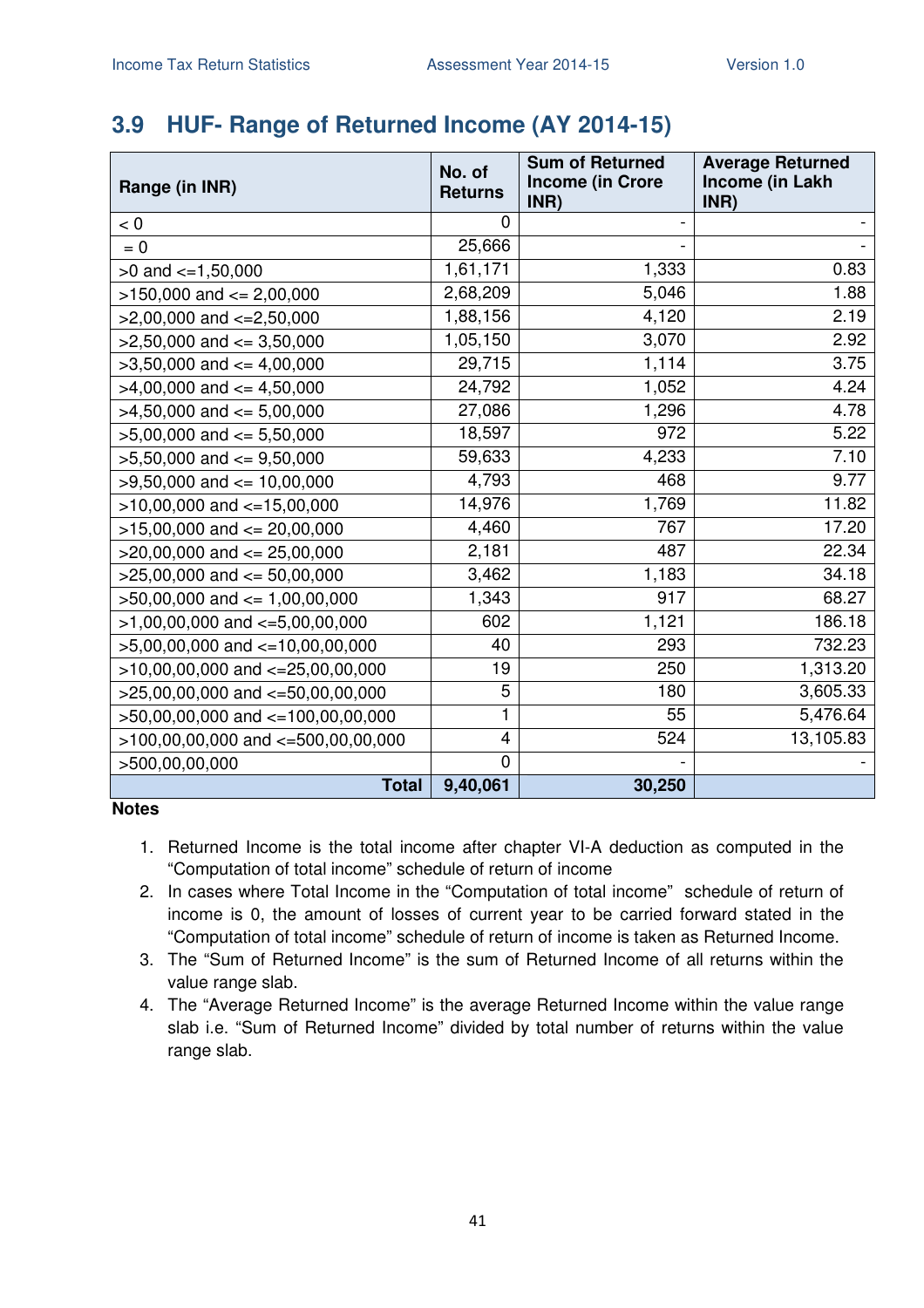# **3.10 HUF- Range of Tax Payable (AY 2014-15)**

| Range (in INR)                        | No. of<br><b>Returns</b> | <b>Sum of Tax</b><br><b>Payable(in Crore</b><br>INR) | <b>Average Tax</b><br>Payable (in Lakh<br>INR) |
|---------------------------------------|--------------------------|------------------------------------------------------|------------------------------------------------|
| < 0                                   | 0                        |                                                      |                                                |
| $= 0$                                 | 4,88,545                 |                                                      |                                                |
| $>0$ and $\leq$ =1,50,000             | 4,25,780                 | 957                                                  | 0.22                                           |
| $>150,000$ and $<= 2,00,000$          | 6,840                    | 118                                                  | 1.72                                           |
| $>2,00,000$ and $\lt=2,50,000$        | 3,930                    | 88                                                   | 2.23                                           |
| $>2,50,000$ and $<=3,50,000$          | 4,555                    | 134                                                  | 2.94                                           |
| $>3,50,000$ and $<=4,00,000$          | 1,423                    | 53                                                   | 3.74                                           |
| $>4,00,000$ and $\lt=4,50,000$        | 1165                     | 49                                                   | 4.24                                           |
| $>4,50,000$ and $<=5,00,000$          | 874                      | 41                                                   | 4.74                                           |
| $>5,00,000$ and $<= 5,50,000$         | 705                      | 37                                                   | 5.23                                           |
| $>5,50,000$ and $<=9,50,000$          | 3,066                    | 219                                                  | 7.15                                           |
| $>9,50,000$ and $\leq 10,00,000$      | 195                      | 19                                                   | 9.75                                           |
| $>10,00,000$ and $<=15,00,000$        | 1257                     | 153                                                  | 12.18                                          |
| $>15,00,000$ and $<= 20,00,000$       | 576                      | 99                                                   | 17.17                                          |
| $>20,00,000$ and $<= 25,00,000$       | 294                      | 65                                                   | 22.18                                          |
| $>25,00,000$ and $<= 50,00,000$       | 516                      | 178                                                  | 34.47                                          |
| $>50,00,000$ and $\leq 1,00,00,000$   | 211                      | 144                                                  | 68.16                                          |
| $>1,00,00,000$ and $\lt=5,00,00,000$  | 116                      | 224                                                  | 193.32                                         |
| $>5,00,00,000$ and $\lt=10,00,00,000$ | 6                        | 43                                                   | 718.14                                         |
| $>10,00,00,000$ and $<-25,00,00,000$  | 3                        | 42                                                   | 1,416.18                                       |
| $>25,00,00,000$ and $<-50,00,00,000$  | 3                        | 119                                                  | 3,964.00                                       |
| >50,00,00,000 and <=100,00,00,000     | 1                        | 62                                                   | 6,198.65                                       |
| >100,00,00,000 and <=500,00,00,000    | 0                        |                                                      |                                                |
| >500,00,00,000                        | 0                        |                                                      |                                                |
| <b>Total</b>                          | 9,40,061                 | 2,845                                                |                                                |

- 1. Tax Payable is the aggregate tax liability as computed in the "Computation of tax liability on total income" schedule of return of income. Tax, surcharge, cess& interest after giving credit u/s 115JAA and relief u/s 89/90/90A/91 but before giving credit for taxes paid (advance tax/TDS/TCS/Self-Assessment Tax) constitute Tax Payable.
- 2. The "Sum of Tax Payable" is the sum of Tax Payable of all returns within the value range slab.
- 3. The "Average Tax Payable" is the average Tax Payable within the value range slab i.e. "Sum of Tax Payable" divided by total number of returns within the value range slab.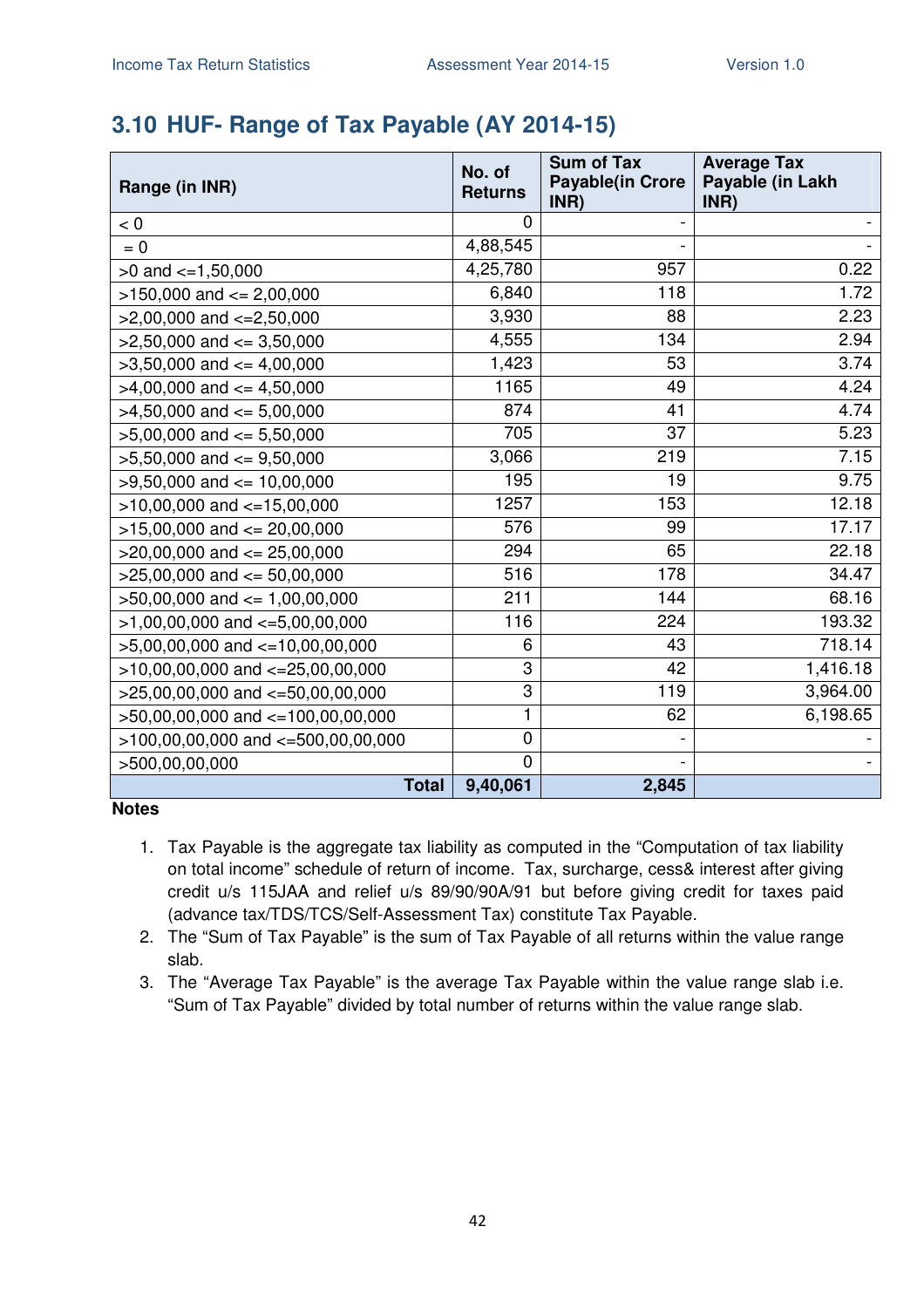# **4. Income Tax Returns - Firms**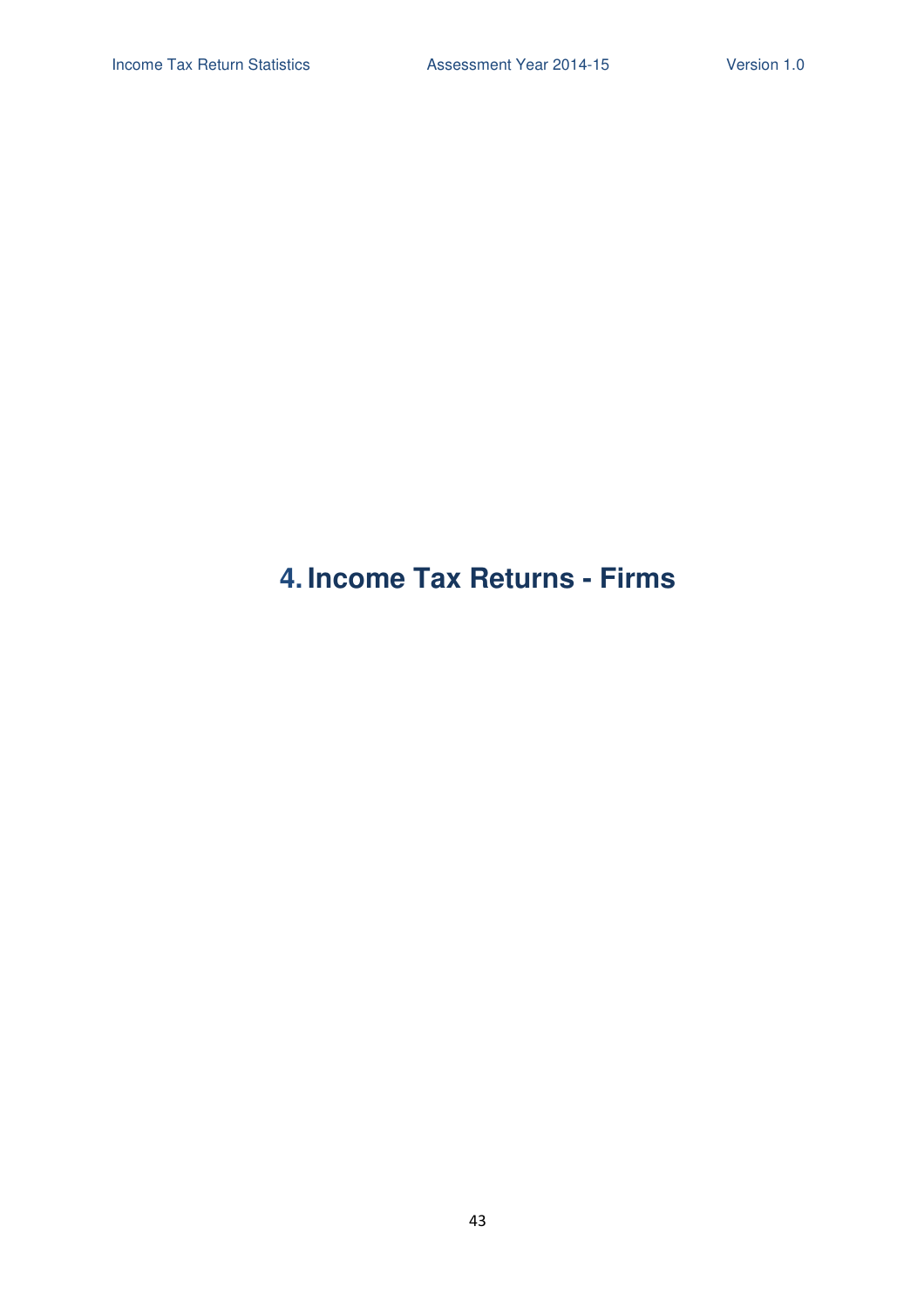### **4.1 Firm – Gross Total Income (AY 2014-15)**

| Range (in INR)                         | No. of<br><b>Returns</b> | <b>Sum of Gross</b><br><b>Total Income (in</b><br><b>Crore INR)</b> | <b>Average Gross</b><br><b>Total Income</b><br>(in Lakh INR) |
|----------------------------------------|--------------------------|---------------------------------------------------------------------|--------------------------------------------------------------|
| < 0                                    | 0                        |                                                                     |                                                              |
| $= 0$                                  | 2,27,362                 |                                                                     |                                                              |
| $>0$ and $\lt=1,50,000$                | 4,41,749                 | 1,855                                                               | 0.42                                                         |
| $>150,000$ and $<= 2,00,000$           | 34,576                   | 599                                                                 | 1.73                                                         |
| $>2,00,000$ and $\lt=2,50,000$         | 24,446                   | 546                                                                 | 2.23                                                         |
| $>2,50,000$ and $<=3,50,000$           | 33,880                   | 1,005                                                               | 2.97                                                         |
| $>3,50,000$ and $<=4,00,000$           | 11,936                   | 446                                                                 | 3.74                                                         |
| $>4,00,000$ and $\leq 4,50,000$        | 10,237                   | 434                                                                 | 4.24                                                         |
| $>4,50,000$ and $\leq 5,00,000$        | 9,027                    | 428                                                                 | 4.75                                                         |
| $>5,00,000$ and $<= 5,50,000$          | 7,877                    | 413                                                                 | 5.24                                                         |
| $>5,50,000$ and $<=9,50,000$           | 37,799                   | 2,730                                                               | 7.22                                                         |
| $>9,50,000$ and $\leq 10,00,000$       | 3,409                    | 332                                                                 | 9.75                                                         |
| $>10,00,000$ and $\lt=15,00,000$       | 20,547                   | 2,520                                                               | 12.26                                                        |
| $>15,00,000$ and $<= 20,00,000$        | 11,679                   | 2,024                                                               | 17.33                                                        |
| $>20,00,000$ and $<= 25,00,000$        | 7,568                    | 1,690                                                               | 22.34                                                        |
| $>25,00,000$ and $<= 50,00,000$        | 17,131                   | 6,005                                                               | 35.05                                                        |
| $>50,00,000$ and $\leq 1,00,00,000$    | 10,510                   | 7,529                                                               | 71.63                                                        |
| $>1,00,00,000$ and $\lt=5,00,00,000$   | 7,668                    | 15,489                                                              | 201.99                                                       |
| $>5,00,00,000$ and $<=10,00,00,000$    | 885                      | 6,068                                                               | 685.68                                                       |
| $>10,00,00,000$ and $<=25,00,00,000$   | 470                      | 7,038                                                               | 1,497.38                                                     |
| $>25,00,00,000$ and $<=50,00,00,000$   | 85                       | 2,862                                                               | 3,367.32                                                     |
| >50,00,00,000 and <=100,00,00,000      | 35                       | 2,379                                                               | 6,796.75                                                     |
| $>100,00,00,000$ and $<-500,00,00,000$ | 15                       | 2,678                                                               | 17,851.30                                                    |
| >500,00,00,000                         | $\Omega$                 |                                                                     |                                                              |
| <b>Total</b>                           | 9,18,891                 | 65,069                                                              |                                                              |

**Notes** 

1. Gross Total Income is the income before chapter VI-A deduction as computed in the "Computation of total income" schedule of return of income.

2. In cases where Gross Total Income in the "Computation of total income" schedule of return of income is 0, the amount of losses of current year to be carried forward stated in the "Computation of total income" schedule of return of income is taken as Gross Total Income.

3. The "Sum of Gross Total Income" is the sum of Gross Total Income of all returns within the value range slab.

4. The "Average Gross Total Income" is the average Gross Total Income within the value range slab i.e. "Sum of Gross Total Income" divided by total number of returns within the value range slab.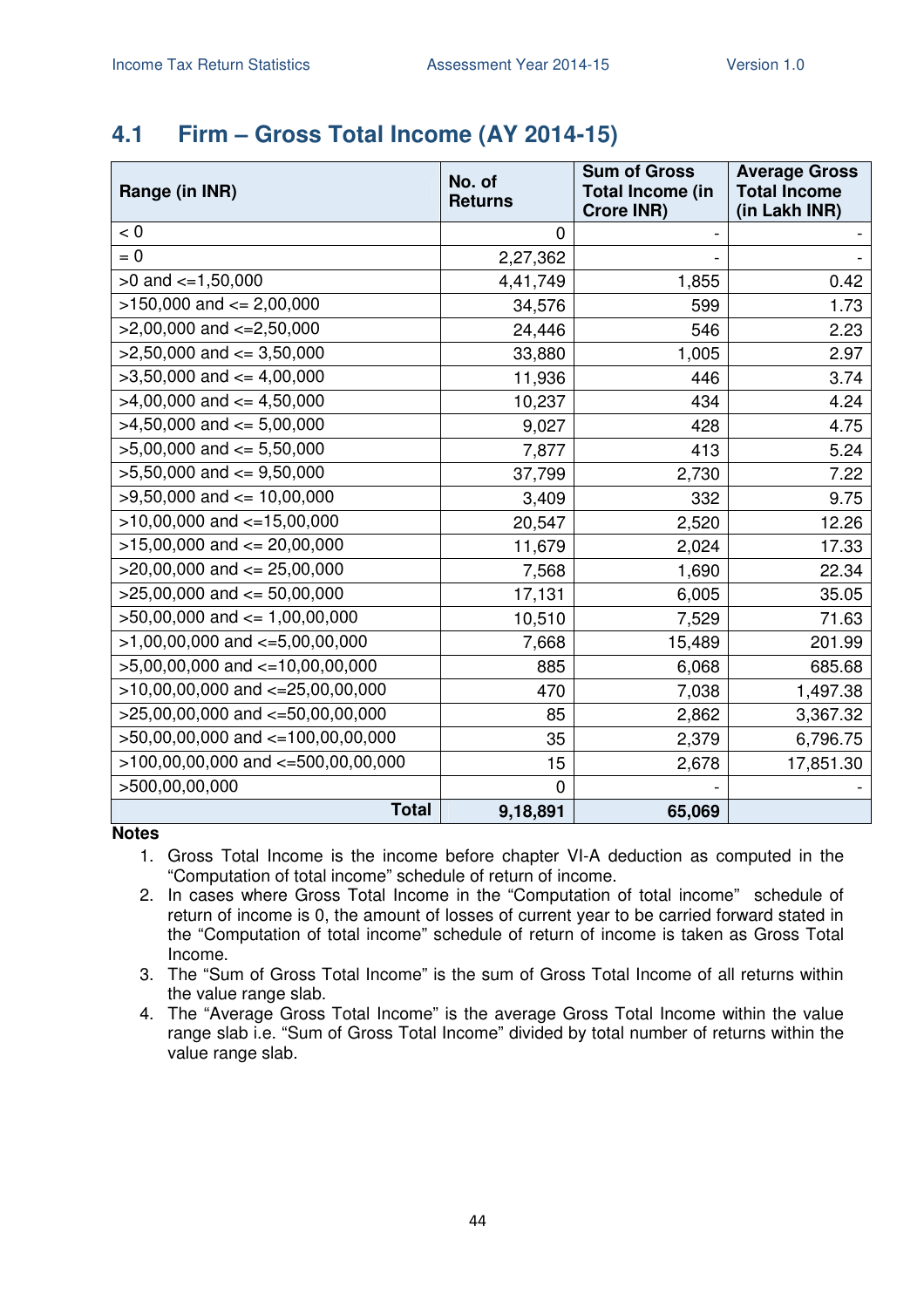### **4.2 Firm- Range of House Property Income (AY 2014-15)**

| Range (in INR)                         | No. of<br><b>Returns</b> | <b>Sum of House</b><br><b>Property</b><br>Income (in<br><b>Crore INR)</b> | <b>Average House</b><br><b>Property</b><br>Income(in Lakh<br>INR) |
|----------------------------------------|--------------------------|---------------------------------------------------------------------------|-------------------------------------------------------------------|
| < 0                                    |                          |                                                                           |                                                                   |
| $= 0$                                  | 9,00,770                 |                                                                           |                                                                   |
| $>0$ and $\lt=1,50,000$                | 6,663                    | 44                                                                        | 0.66                                                              |
| $>150,000$ and $<= 2,00,000$           | 1,016                    | 18                                                                        | 1.73                                                              |
| $>2,00,000$ and $\lt=2,50,000$         | 894                      | 20                                                                        | 2.23                                                              |
| $>2,50,000$ and $<=3,50,000$           | 1,476                    | 44                                                                        | 2.96                                                              |
| $>3,50,000$ and $<=4,00,000$           | 547                      | 20                                                                        | 3.75                                                              |
| $>4,00,000$ and $\leq 4,50,000$        | 575                      | 24                                                                        | 4.24                                                              |
| $>4,50,000$ and $\leq 5,00,000$        | 410                      | 19                                                                        | 4.74                                                              |
| $>5,00,000$ and $<= 5,50,000$          | 439                      | 23                                                                        | 5.24                                                              |
| $>5,50,000$ and $<=9,50,000$           | 1,843                    | 130                                                                       | 7.03                                                              |
| $>9,50,000$ and $\leq 10,00,000$       | 132                      | 13                                                                        | 9.76                                                              |
| $>10,00,000$ and $<-15,00,000$         | 1,027                    | 126                                                                       | 12.29                                                             |
| $>15,00,000$ and $<= 20,00,000$        | 621                      | 107                                                                       | 17.28                                                             |
| $>20,00,000$ and $<= 25,00,000$        | 453                      | 101                                                                       | 22.32                                                             |
| $>25,00,000$ and $<= 50,00,000$        | 1,032                    | 366                                                                       | 35.42                                                             |
| $>50,00,000$ and $<= 1,00,00,000$      | 586                      | 411                                                                       | 70.05                                                             |
| $>1,00,00,000$ and $\lt=5,00,00,000$   | 375                      | 666                                                                       | 177.54                                                            |
| $>5,00,00,000$ and $\lt=10,00,00,000$  | 17                       | 110                                                                       | 647.28                                                            |
| $>10,00,00,000$ and $<=25,00,00,000$   | 11                       | 150                                                                       | 1,362.88                                                          |
| $>25,00,00,000$ and $<=50,00,00,000$   | 3                        | 102                                                                       | 3,412.39                                                          |
| >50,00,00,000 and <=100,00,00,000      | 1                        | 98                                                                        | 9,836.21                                                          |
| $>100,00,00,000$ and $<=500,00,00,000$ |                          |                                                                           |                                                                   |
| >500,00,00,000                         |                          |                                                                           |                                                                   |
| <b>Total</b>                           | 9,18,891                 | 2,592                                                                     |                                                                   |

- 1. House Property Income is the income under the head "Income from house property" as computed in the return of income
- 2. Loss under the head "Income from house property" is also included in the House Property Income
- 3. The "Sum of House Property Income" is the sum of House Property Income of all returns within the value range slab.
- 4. The "Average House Property Income" is the average House Property Income within the value range slab i.e. "Sum of House Property Income" divided by total number of returns within the value range slab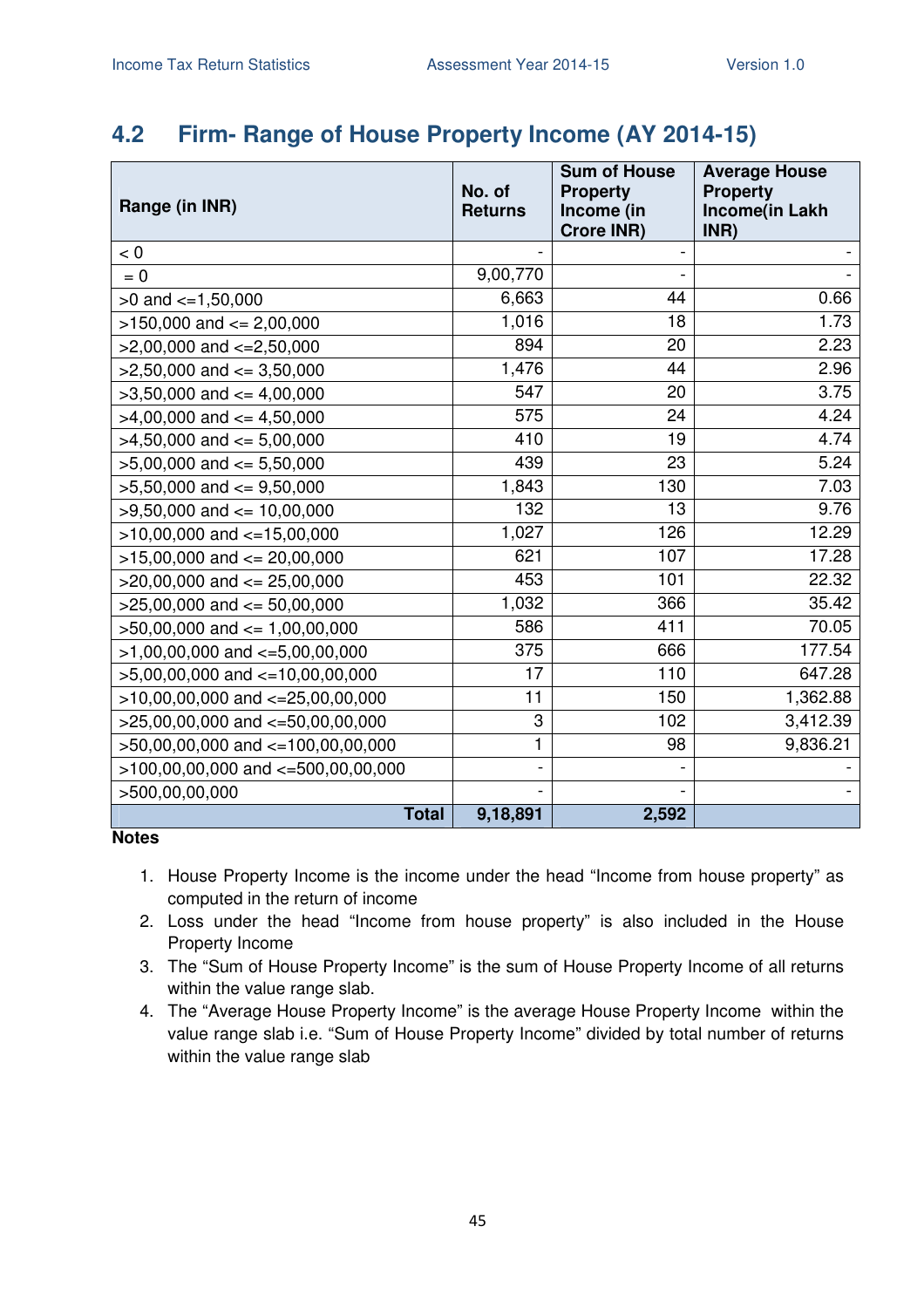## **4.3 Firm- Range of Business Income (AY 2014-15)**

| Range (in INR)                         | No. of<br><b>Returns</b> | Sum of<br><b>Business</b><br><b>Income (in Crore</b><br>INR) | <b>Average</b><br><b>Business Income</b><br>(in Lakh INR) |
|----------------------------------------|--------------------------|--------------------------------------------------------------|-----------------------------------------------------------|
| < 0                                    | $\Omega$                 |                                                              |                                                           |
| $= 0$                                  | 2,21,139                 |                                                              |                                                           |
| $>0$ and $\lt=1,50,000$                | 4,51,089                 | 1,881                                                        | 0.42                                                      |
| $>150,000$ and $<= 2,00,000$           | 34,929                   | 605                                                          | 1.73                                                      |
| $>2,00,000$ and $\lt=2,50,000$         | 24,742                   | 553                                                          | 2.23                                                      |
| $>2,50,000$ and $<=3,50,000$           | 34,129                   | 1,012                                                        | 2.97                                                      |
| $>3,50,000$ and $<=4,00,000$           | 11,972                   | 448                                                          | 3.74                                                      |
| $>4,00,000$ and $<=4,50,000$           | 10,250                   | 435                                                          | 4.24                                                      |
| $>4,50,000$ and $<=5,00,000$           | 9,024                    | 428                                                          | 4.75                                                      |
| $>5,00,000$ and $<= 5,50,000$          | 7,830                    | 410                                                          | 5.24                                                      |
| $>5,50,000$ and $<=9,50,000$           | 37,475                   | 2,707                                                        | 7.22                                                      |
| $>9,50,000$ and $<= 10,00,000$         | 3,399                    | 332                                                          | 9.75                                                      |
| $>10,00,000$ and $<-15,00,000$         | 20,127                   | 2,468                                                        | 12.26                                                     |
| $>15,00,000$ and $<= 20,00,000$        | 11,275                   | 1,952                                                        | 17.31                                                     |
| $>20,00,000$ and $<= 25,00,000$        | 7,199                    | 1,608                                                        | 22.34                                                     |
| $>25,00,000$ and $<= 50,00,000$        | 16,224                   | 5,682                                                        | 35.02                                                     |
| $>50,00,000$ and $\leq 1,00,00,000$    | 9,759                    | 6,978                                                        | 71.51                                                     |
| $>1,00,00,000$ and $\lt=5,00,00,000$   | 6,980                    | 14,133                                                       | 202.48                                                    |
| $>5,00,00,000$ and $\lt=10,00,00,000$  | 807                      | 5,542                                                        | 686.69                                                    |
| $>10,00,00,000$ and $<-25,00,00,000$   | 420                      | 6,267                                                        | 1,492.17                                                  |
| $>25,00,00,000$ and $<=50,00,00,000$   | 77                       | 2,619                                                        | 3,400.72                                                  |
| >50,00,00,000 and <=100,00,00,000      | 29                       | 1,962                                                        | 6,764.05                                                  |
| $>100,00,00,000$ and $<=500,00,00,000$ | 16                       | 2,765                                                        | 17,278.97                                                 |
| >500,00,00,000                         | $\Omega$                 |                                                              |                                                           |
| <b>Total</b>                           | 9,18,891                 | 60,785                                                       |                                                           |

- 1. Business Income is the income under the head "Profits and gains of business or profession" as computed in the return of income
- 2. Loss under the head "Profits and gains of business or profession" is also included in the Business Income
- 3. The "Sum of Business Income" is the sum of Business Income of all returns within the value range slab.
- 4. The "Average Business Income" is the average Business Income within the value range slab i.e. "Sum of Business Income" divided by total number of returns within the value range slab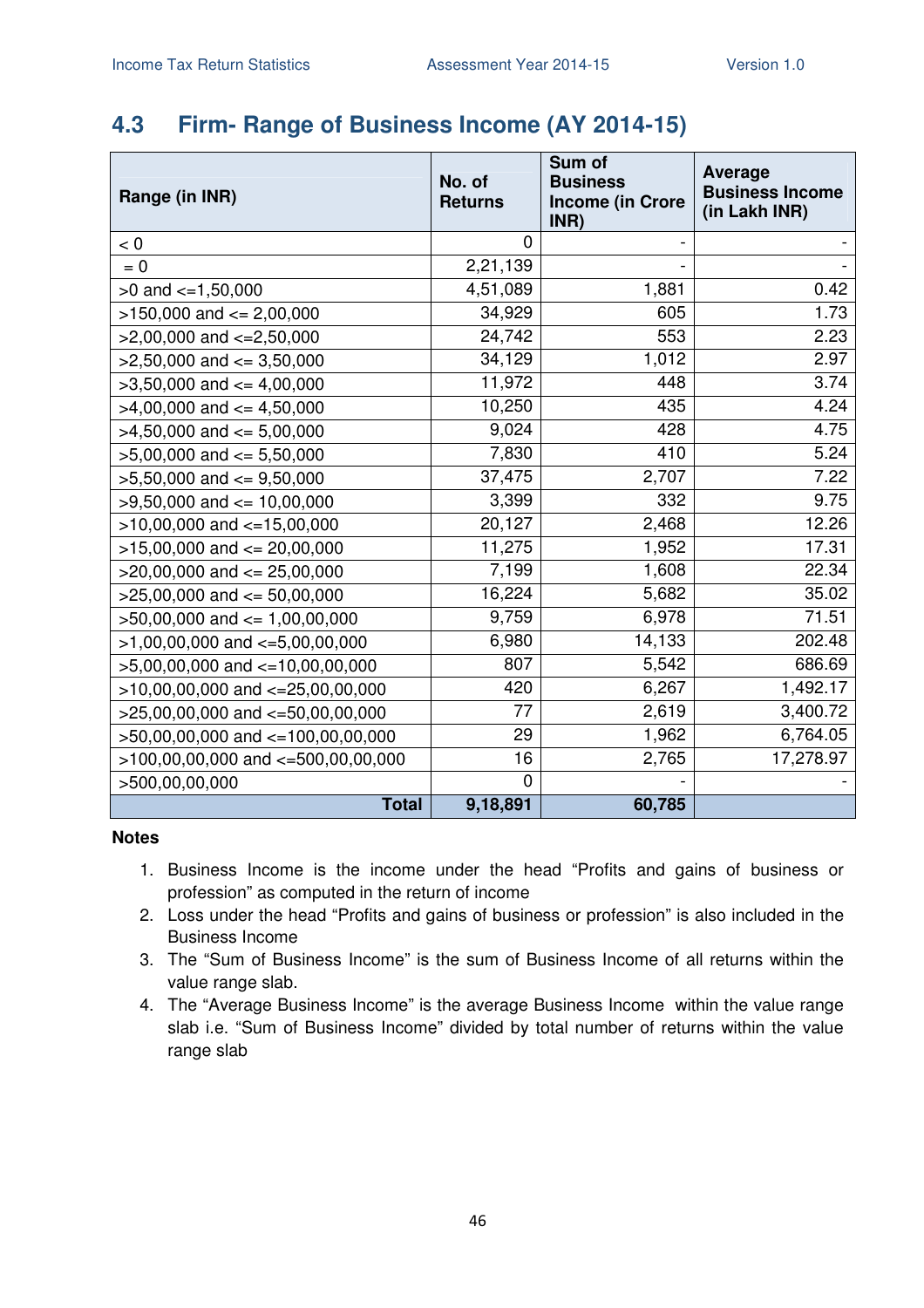### **4.4 Firm- Range of Long Term Capital Gains (AY 2014-15)**

| Range (in INR)                       | No. of<br><b>Returns</b> | <b>Sum of Long</b><br><b>Term Capital</b><br><b>Gains Income</b><br>(in Crore INR) | <b>Average Long</b><br><b>Term Capital</b><br><b>Gains Income (in</b><br>Lakh INR) |
|--------------------------------------|--------------------------|------------------------------------------------------------------------------------|------------------------------------------------------------------------------------|
| < 0                                  | $\overline{0}$           |                                                                                    |                                                                                    |
| $= 0$                                | 9,16,812                 |                                                                                    |                                                                                    |
| $>0$ and $\lt=1,50,000$              | 341                      | $\overline{c}$                                                                     | 0.53                                                                               |
| $>150,000$ and $<= 2,00,000$         | 56                       | 1                                                                                  | 1.78                                                                               |
| $>2,00,000$ and $<=2,50,000$         | 47                       | 1                                                                                  | 2.24                                                                               |
| $>2,50,000$ and $\leq$ 3,50,000      | 68                       | $\overline{c}$                                                                     | 2.98                                                                               |
| $>3,50,000$ and $<=4,00,000$         | 35                       | 1                                                                                  | 3.72                                                                               |
| $>4,00,000$ and $\leq 4,50,000$      | 19                       | 1                                                                                  | 4.23                                                                               |
| $>4,50,000$ and $<=5,00,000$         | 38                       | $\overline{c}$                                                                     | 4.76                                                                               |
| $>5,00,000$ and $<= 5,50,000$        | 18                       | 1                                                                                  | 5.25                                                                               |
| $>5,50,000$ and $<=9,50,000$         | 176                      | 13                                                                                 | 7.40                                                                               |
| $>9,50,000$ and $<= 10,00,000$       | 20                       | $\overline{2}$                                                                     | 9.76                                                                               |
| $>10,00,000$ and $<=15,00,000$       | 152                      | 19                                                                                 | 12.31                                                                              |
| $>15,00,000$ and $<= 20,00,000$      | 114                      | 20                                                                                 | 17.31                                                                              |
| $>$ 20,00,000 and $\leq$ 25,00,000   | 107                      | 24                                                                                 | 22.57                                                                              |
| $>25,00,000$ and $<= 50,00,000$      | 290                      | 104                                                                                | 35.79                                                                              |
| $>50,00,000$ and $<= 1,00,00,000$    | 236                      | 167                                                                                | 70.93                                                                              |
| $>1,00,00,000$ and $\lt=5,00,00,000$ | 286                      | 578                                                                                | 202.15                                                                             |
| $>5,00,00,000$ and $<=10,00,00,000$  | 47                       | 339                                                                                | 720.58                                                                             |
| $>10,00,00,000$ and $<=25,00,00,000$ | 23                       | 364                                                                                | 1,580.82                                                                           |
| $>25,00,00,000$ and $<=50,00,00,000$ | 5                        | 159                                                                                | 3,189.90                                                                           |
| >50,00,00,000 and <=100,00,00,000    | 1                        | 84                                                                                 | 8,392.36                                                                           |
| >100,00,00,000 and <=500,00,00,000   | $\mathbf 0$              |                                                                                    |                                                                                    |
| >500,00,00,000                       | $\overline{0}$           |                                                                                    |                                                                                    |
| <b>Total</b>                         | 9,18,891                 | 1,883                                                                              |                                                                                    |

- 1. Long Term Capital Gains Income is the income from the transfer of long-term capital asset(s) as computed in the return of income under the head "Capital Gains"
- 2. Loss from the transfer of long-term capital asset(s) under the head "Capital Gains" is also included in the Long Term Capital Gains Income
- 3. The "Sum of Long Term Capital Gains Income" is the sum of Long Term Capital Gains Income of all returns within the value range slab.
- 4. The "Average Long Term Capital Gains Income" is the average Long Term Capital Gains Income within the value range slab i.e. "Sum of Long Term Capital Gains Income" divided by total number of returns within the value range slab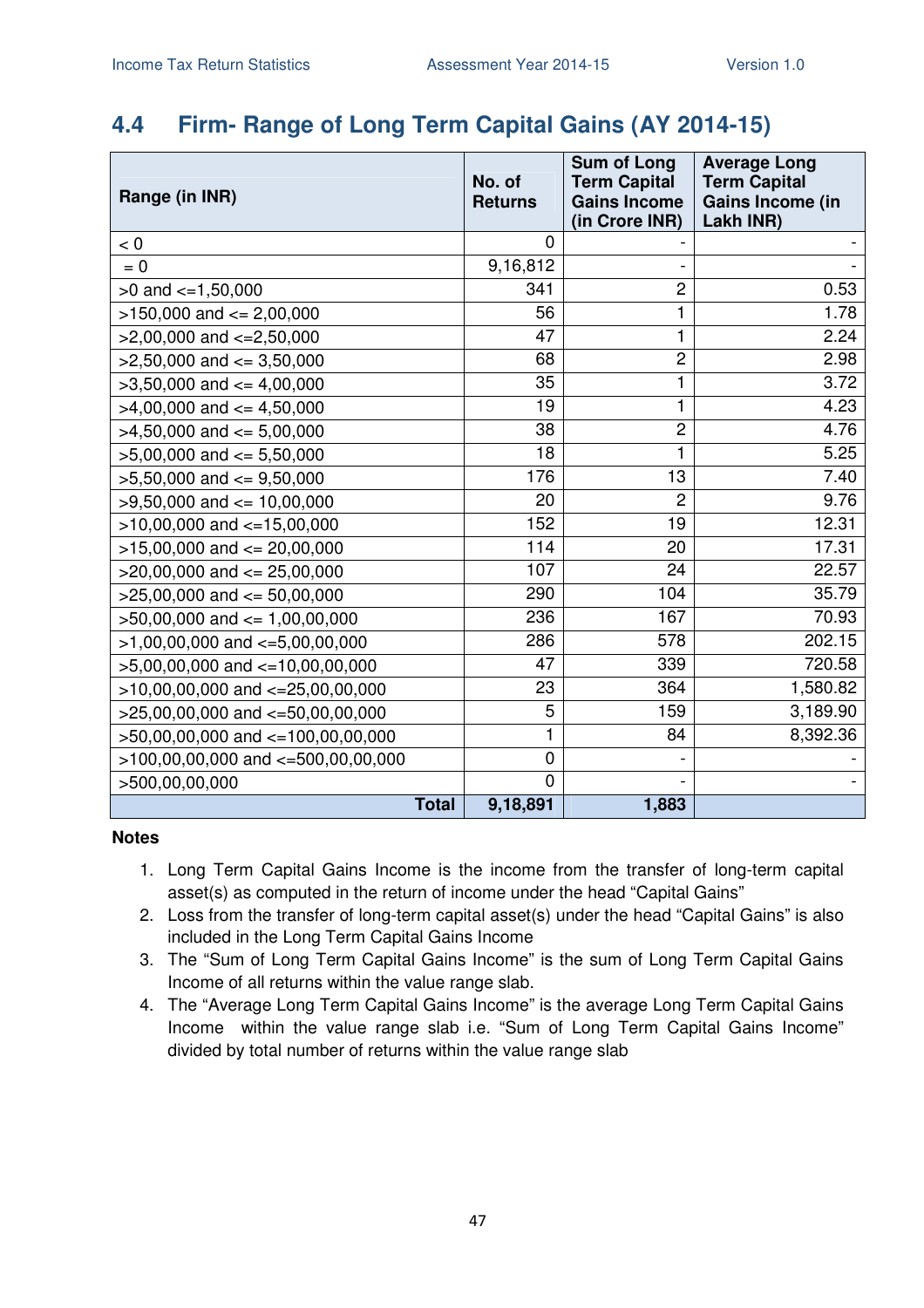### **4.5 Firm- Range of Short Term Capital Gains (AY 2014-15)**

| Range (in INR)                           | No. of<br><b>Returns</b> | <b>Sum of Short</b><br><b>Term Capital</b><br>Gains Income (in<br><b>Crore INR)</b> | <b>Average Short</b><br><b>Term Capital</b><br><b>Gains Income</b><br>(in Lakh INR) |
|------------------------------------------|--------------------------|-------------------------------------------------------------------------------------|-------------------------------------------------------------------------------------|
| < 0                                      | 17                       | $-12$                                                                               | $-71.67$                                                                            |
| $= 0$                                    | 9,14,775                 |                                                                                     |                                                                                     |
| $>0$ and $\lt=1,50,000$                  | 2,505                    | 9                                                                                   | 0.35                                                                                |
| $>150,000$ and $<= 2,00,000$             | 157                      | 3                                                                                   | 1.73                                                                                |
| $>2,00,000$ and $<=2,50,000$             | 128                      | 3                                                                                   | 2.26                                                                                |
| $>2,50,000$ and $\leq$ 3,50,000          | 193                      | 6                                                                                   | 2.98                                                                                |
| $>3,50,000$ and $\leq 4,00,000$          | 70                       | 3                                                                                   | 3.75                                                                                |
| $>4,00,000$ and $<=4,50,000$             | 58                       | $\overline{c}$                                                                      | 4.25                                                                                |
| $>4,50,000$ and $\leq 5,00,000$          | 46                       | $\overline{c}$                                                                      | 4.73                                                                                |
| $>5,00,000$ and $<= 5,50,000$            | 43                       | $\overline{2}$                                                                      | 5.23                                                                                |
| $>5,50,000$ and $<=9,50,000$             | 247                      | 18                                                                                  | 7.19                                                                                |
| $>9,50,000$ and $<= 10,00,000$           | 16                       | $\overline{2}$                                                                      | 9.82                                                                                |
| $>10,00,000$ and $<-15,00,000$           | 147                      | 18                                                                                  | 12.30                                                                               |
| $>15,00,000$ and $<= 20,00,000$          | 102                      | 18                                                                                  | 17.42                                                                               |
| $>20,00,000$ and $<= 25,00,000$          | 64                       | 14                                                                                  | 22.28                                                                               |
| $>25,00,000$ and $<= 50,00,000$          | 157                      | 56                                                                                  | 35.89                                                                               |
| $>50,00,000$ and $<= 1,00,00,000$        | 86                       | 61                                                                                  | 70.95                                                                               |
| $>1,00,00,000$ and $\lt=5,00,00,000$     | 67                       | 133                                                                                 | 198.96                                                                              |
| $>5,00,00,000$ and $<=10,00,00,000$      | $\overline{7}$           | 45                                                                                  | 649.37                                                                              |
| $>10,00,00,000$ and $<=25,00,00,000$     | 6                        | 107                                                                                 | 1,779.57                                                                            |
| >25,00,00,000 and <= 50,00,00,000        | 0                        |                                                                                     |                                                                                     |
| >50,00,00,000 and <=100,00,00,000        | $\mathbf 0$              |                                                                                     |                                                                                     |
| $>100,00,00,000$ and $\lt=500,00,00,000$ | 0                        |                                                                                     |                                                                                     |
| >500,00,00,000                           | $\overline{0}$           |                                                                                     |                                                                                     |
| <b>Total</b>                             | 9,18,891                 | 490                                                                                 |                                                                                     |

- 1. Short Term Capital Gains Income is the income from the transfer of short-term capital asset(s) as computed in the return of income under the head "Capital Gains"
- 2. Loss from the transfer of short-term capital asset(s) under the head "Capital Gains" is also included in the Short Term Capital Gains Income
- 3. The "Sum of Short Term Capital Gains Income" is the sum of Short Term Capital Gains Income of all returns within the value range slab.
- 4. The "Average Short Term Capital Gains Income" is the average Short Term Capital Gains Income within the value range slab i.e. "Sum of Short Term Capital Gains Income" divided by total number of returns within the value range slab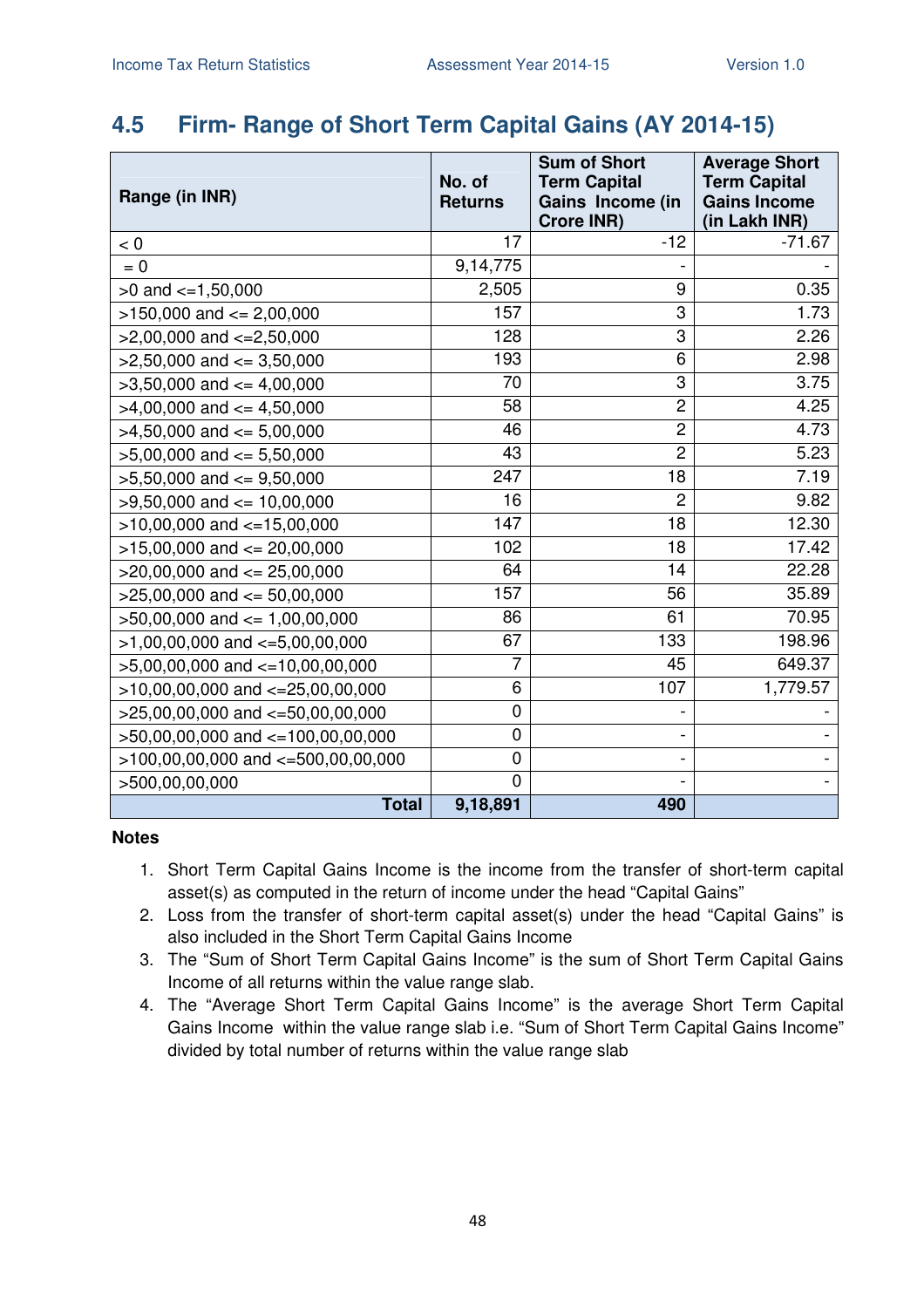### **4.6 Firm- Range of Other Sources Income (AY 2014-15)**

| Range (in INR)                         | No. of<br><b>Returns</b> | <b>Sum of Other</b><br><b>Sources Income (in</b> | <b>Average Other</b><br><b>Sources Income</b> |
|----------------------------------------|--------------------------|--------------------------------------------------|-----------------------------------------------|
|                                        |                          | Crore INR)                                       | (in Lakh INR)                                 |
| < 0                                    | 0                        |                                                  |                                               |
| $= 0$                                  | 8,50,765                 |                                                  |                                               |
| $>0$ and $\lt=1,50,000$                | 54,960                   | 149                                              | 0.27                                          |
| $>150,000$ and $<= 2,00,000$           | 2,316                    | 40                                               | 1.73                                          |
| $>2,00,000$ and $\lt=2,50,000$         | 1,662                    | 37                                               | 2.23                                          |
| $>2,50,000$ and $\leq$ 3,50,000        | 2,094                    | 62                                               | 2.95                                          |
| $>3,50,000$ and $<=4,00,000$           | 767                      | 29                                               | 3.74                                          |
| $>4,00,000$ and $\leq 4,50,000$        | 580                      | 25                                               | 4.25                                          |
| $>4,50,000$ and $\leq 5,00,000$        | 454                      | 22                                               | 4.76                                          |
| $>5,00,000$ and $<= 5,50,000$          | 386                      | 20                                               | 5.24                                          |
| $>5,50,000$ and $<=9,50,000$           | 1,936                    | 139                                              | 7.19                                          |
| $>9,50,000$ and $\leq 10,00,000$       | 148                      | 14                                               | 9.76                                          |
| $>10,00,000$ and $<-15,00,000$         | 890                      | 109                                              | 12.21                                         |
| $>15,00,000$ and $<= 20,00,000$        | 474                      | 82                                               | 17.20                                         |
| $>20,00,000$ and $\leq$ 25,00,000      | 308                      | 69                                               | 22.31                                         |
| $>25,00,000$ and $<= 50,00,000$        | 612                      | 213                                              | 34.80                                         |
| $>50,00,000$ and $<= 1,00,00,000$      | 299                      | 208                                              | 69.47                                         |
| $>1,00,00,000$ and $\lt=5,00,00,000$   | 206                      | 368                                              | 178.54                                        |
| $>5,00,00,000$ and $\lt=10,00,00,000$  | 19                       | 125                                              | 659.20                                        |
| $>10,00,00,000$ and $<=25,00,00,000$   | 13                       | 191                                              | 1,469.70                                      |
| $>25,00,00,000$ and $<-50,00,00,000$   | $\overline{2}$           | 66                                               |                                               |
| $>50,00,00,000$ and $<=100,00,00,000$  | $\mathbf 0$              |                                                  |                                               |
| $>100,00,00,000$ and $<=500,00,00,000$ | $\mathbf 0$              |                                                  |                                               |
| >500,00,00,000                         | $\mathbf{0}$             |                                                  |                                               |
| <b>Total</b>                           | 9,18,891                 | 1,966                                            |                                               |

- 1. Other Sources Income is the income under the head "Income from Other Sources" as computed in the return of income
- 2. Loss under the head "Income from Other Sources" is also included in the Other Sources Income
- 3. The "Sum of Other Sources Income" is the sum of Other Sources Income of all returns within the value range slab.
- 4. The "Average Other Sources Income" is the average Other Sources Income within the value range slab i.e. "Sum of Other Sources Income" divided by total number of returns within the value range slab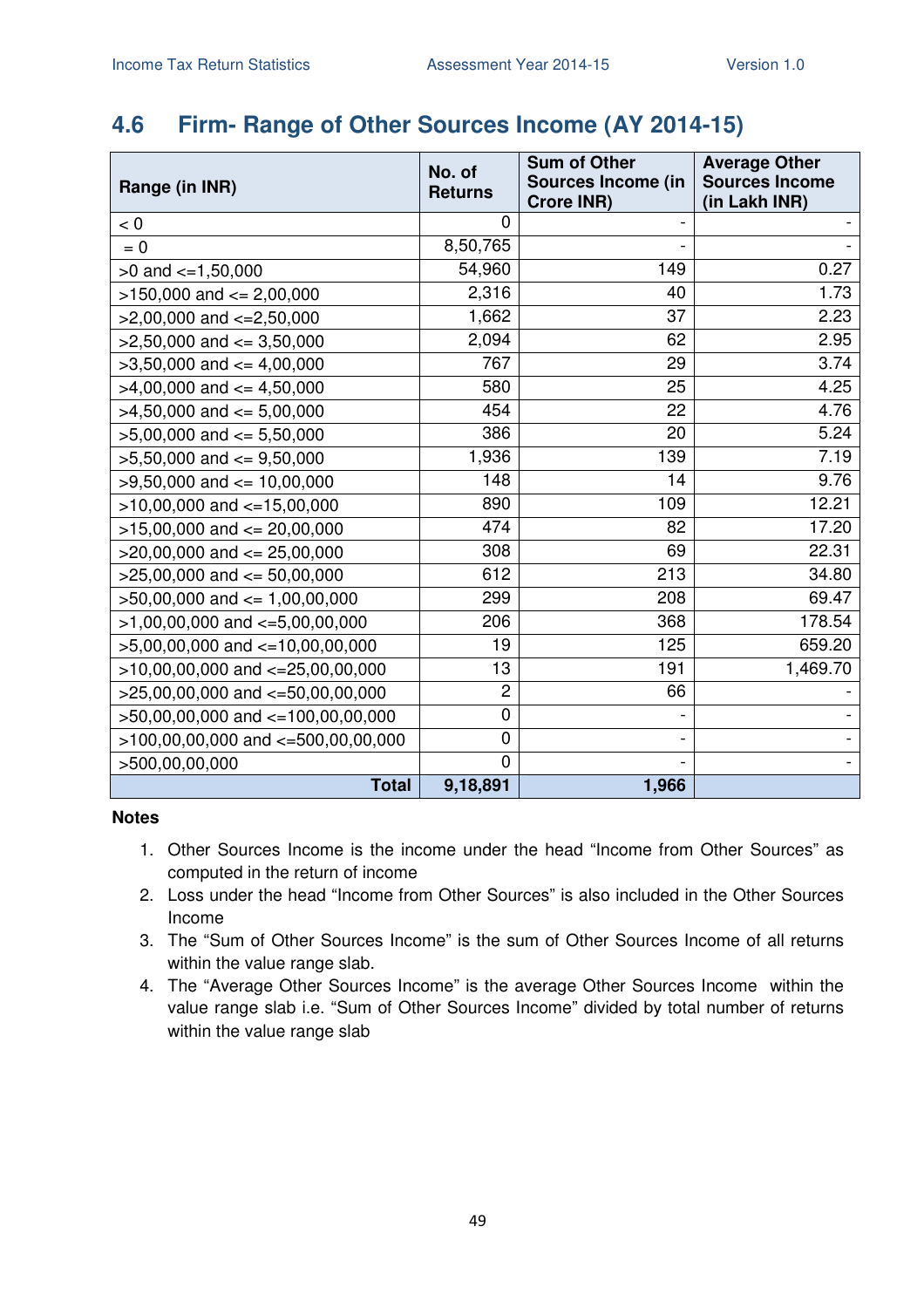# **4.7 Firm- Range of Interest Income (AY 2014-15)**

| Range (in INR)                         | No. of<br><b>Returns</b> | Sum of<br><b>Interest</b><br>Income (in<br><b>Crore INR)</b> | <b>Average Interest</b><br>Income (in Lakh<br>INR) |
|----------------------------------------|--------------------------|--------------------------------------------------------------|----------------------------------------------------|
| < 0                                    | $\Omega$                 |                                                              |                                                    |
| $= 0$                                  | 8,61,824                 |                                                              |                                                    |
| $>0$ and $\lt=1,50,000$                | 45,924                   | 129                                                          | 0.28                                               |
| $>150,000$ and $<= 2,00,000$           | 2,030                    | 35                                                           | 1.73                                               |
| $>2,00,000$ and $<=2,50,000$           | 1450                     | 32                                                           | 2.24                                               |
| $>2,50,000$ and $<=3,50,000$           | 1,827                    | 54                                                           | 2.95                                               |
| $>3,50,000$ and $<=4,00,000$           | 661                      | 25                                                           | 3.74                                               |
| $>4,00,000$ and $<=4,50,000$           | 502                      | 21                                                           | 4.25                                               |
| $>4,50,000$ and $<=5,00,000$           | 393                      | 19                                                           | 4.76                                               |
| $>5,00,000$ and $<= 5,50,000$          | 335                      | 18                                                           | $\overline{5.24}$                                  |
| $>5,50,000$ and $<=9,50,000$           | 1,641                    | 118                                                          | 7.16                                               |
| $>9,50,000$ and $<= 10,00,000$         | 119                      | 12                                                           | 9.75                                               |
| $>10,00,000$ and $<=15,00,000$         | 759                      | 93                                                           | 12.19                                              |
| $>15,00,000$ and $<= 20,00,000$        | 385                      | 66                                                           | 17.14                                              |
| $>20,00,000$ and $<= 25,00,000$        | 249                      | 55                                                           | 22.28                                              |
| $>25,00,000$ and $<= 50,00,000$        | 474                      | 162                                                          | 34.24                                              |
| $>50,00,000$ and $\leq 1,00,00,000$    | 200                      | 136                                                          | 67.91                                              |
| $>1,00,00,000$ and $\lt=5,00,00,000$   | 101                      | 178                                                          | 176.27                                             |
| $>5,00,00,000$ and $\lt=10,00,00,000$  | 11                       | 74                                                           | 676.67                                             |
| $>10,00,00,000$ and $<=25,00,00,000$   | 6                        | 93                                                           | 1,555.51                                           |
| >25,00,00,000 and <=50,00,00,000       | 0                        |                                                              |                                                    |
| >50,00,00,000 and <=100,00,00,000      | 0                        |                                                              |                                                    |
| $>100,00,00,000$ and $<=500,00,00,000$ | $\mathsf 0$              |                                                              |                                                    |
| >500,00,00,000                         | $\overline{0}$           |                                                              |                                                    |
| <b>Total</b>                           | 9,18,891                 | 1,320                                                        |                                                    |

- 1. The Interest Income is already included in the Income from other sources.
- 2. Interest Income is the Gross Interest Income in the "Income from other sources" Schedule of Return of Income. Interest Income data is compiled only for those returns where it is explicitly stated in the Return of Income.
- 3. The "Sum of Interest Income" is the sum of Interest Income of all returns within the value range slab.
- 4. The "Average Interest Income" is the average Interest Income within the value range slab i.e. "Sum of Interest Income" divided by total number of returns within the value range slab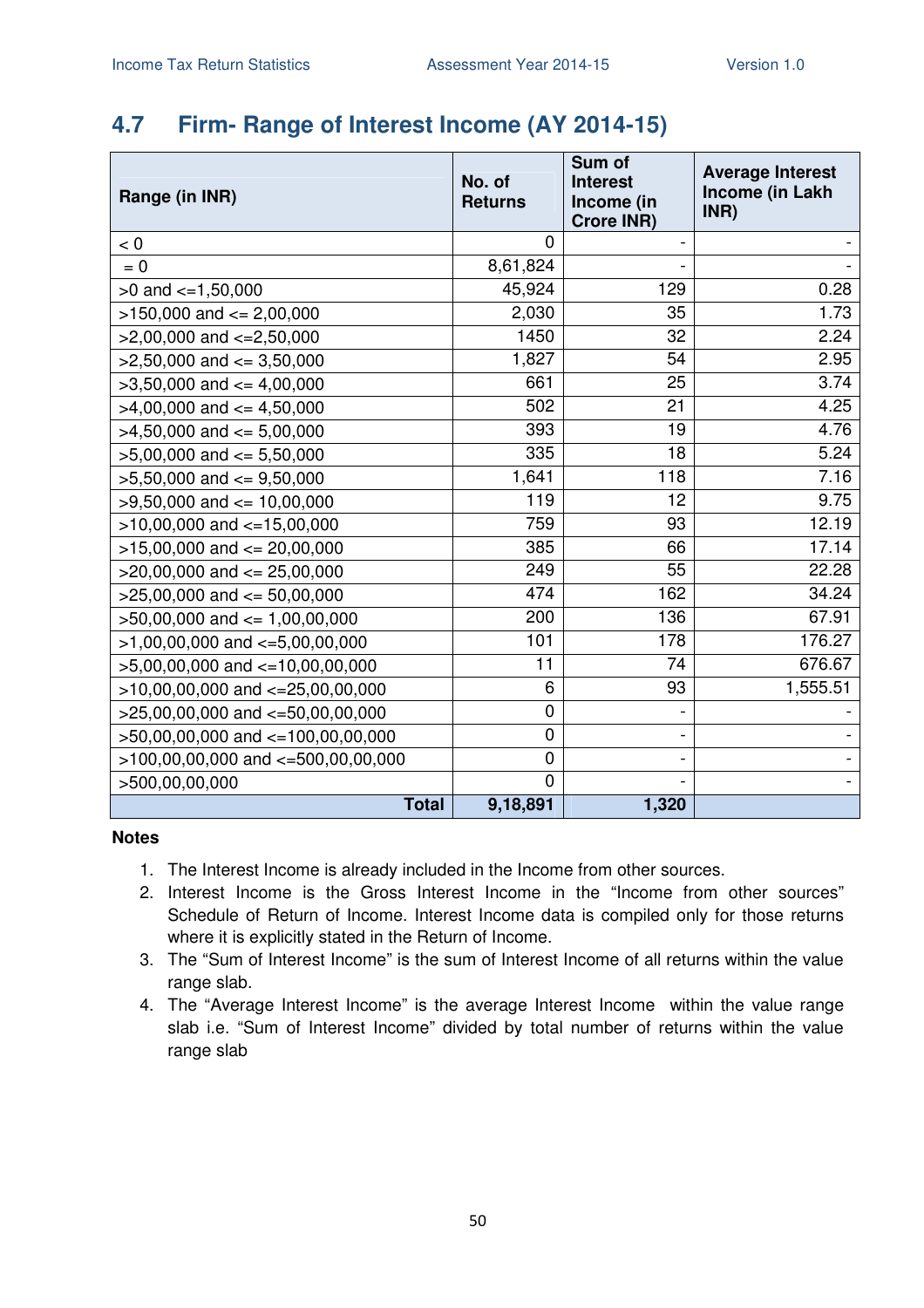### **4.8 Firm- Range of Brought Forward Loss Set off (AY 2014-15)**

| Range (in INR)                           | No. of<br><b>Returns</b> | <b>Sum of Brought</b><br><b>Forward Loss</b><br><b>Set Off(in Crore</b><br>INR) | <b>Average</b><br><b>Brought</b><br><b>Forward Loss</b><br>Set off (in Lakh<br>INR) |
|------------------------------------------|--------------------------|---------------------------------------------------------------------------------|-------------------------------------------------------------------------------------|
| < 0                                      | 0                        |                                                                                 |                                                                                     |
| $= 0$                                    | 8,68,016                 |                                                                                 |                                                                                     |
| $>0$ and $\lt=1,50,000$                  | 34,021                   | 128                                                                             | 0.38                                                                                |
| $>150,000$ and $<= 2,00,000$             | 2,499                    | 43                                                                              | 1.73                                                                                |
| $>2,00,000$ and $\lt=2,50,000$           | 1,889                    | 42                                                                              | 2.23                                                                                |
| $>2,50,000$ and $<=3,50,000$             | 2,664                    | 79                                                                              | 2.96                                                                                |
| $>3,50,000$ and $<=4,00,000$             | 955                      | 36                                                                              | 3.74                                                                                |
| $>4,00,000$ and $\leq 4,50,000$          | 807                      | 34                                                                              | 4.24                                                                                |
| $>4,50,000$ and $<=5,00,000$             | 663                      | 31                                                                              | 4.75                                                                                |
| $>5,00,000$ and $<= 5,50,000$            | 594                      | 31                                                                              | 5.25                                                                                |
| $>5,50,000$ and $<=9,50,000$             | 2,607                    | 188                                                                             | 7.22                                                                                |
| $>9,50,000$ and $<= 10,00,000$           | 189                      | 18                                                                              | 9.77                                                                                |
| $>10,00,000$ and $<=15,00,000$           | 1,306                    | 159                                                                             | 12.18                                                                               |
| $>15,00,000$ and $<= 20,00,000$          | 672                      | 116                                                                             | 17.21                                                                               |
| $>20,00,000$ and $<= 25,00,000$          | 416                      | 93                                                                              | 22.24                                                                               |
| $>25,00,000$ and $<= 50,00,000$          | 859                      | 299                                                                             | 34.75                                                                               |
| $>50,00,000$ and $<= 1,00,00,000$        | 419                      | 289                                                                             | 68.99                                                                               |
| $>1,00,00,000$ and $\lt=5,00,00,000$     | 270                      | 538                                                                             | 199.36                                                                              |
| $>5,00,00,000$ and $\lt=10,00,00,000$    | 30                       | 205                                                                             | 683.21                                                                              |
| $>10,00,00,000$ and $<=25,00,00,000$     | 13                       | 197                                                                             | 1,517.45                                                                            |
| $>25,00,00,000$ and $<-50,00,00,000$     | 1                        | 31                                                                              | 3,147.98                                                                            |
| >50,00,00,000 and <=100,00,00,000        | 1                        | 89                                                                              | 8,887.71                                                                            |
| $>100,00,00,000$ and $\lt=500,00,00,000$ | 0                        |                                                                                 |                                                                                     |
| >500,00,00,000                           | $\overline{0}$           |                                                                                 |                                                                                     |
| <b>Total</b>                             | 9,18,891                 | 2,647                                                                           |                                                                                     |

- 1. Brought Forward Loss Set Off is the amount of brought forward losses set off against current year's income in the "Computation of total income" Schedule of return of income
- 2. The "Sum of Brought Forward Loss Set Off" is the sum of Brought Forward Loss Set Off of all returns within the value range slab.
- 3. The "Average Brought Forward Loss Set Off" is the average Brought Forward Loss Set Off within the value range slab i.e. "Sum of Brought Forward Loss Set Off" divided by total number of returns within the value range slab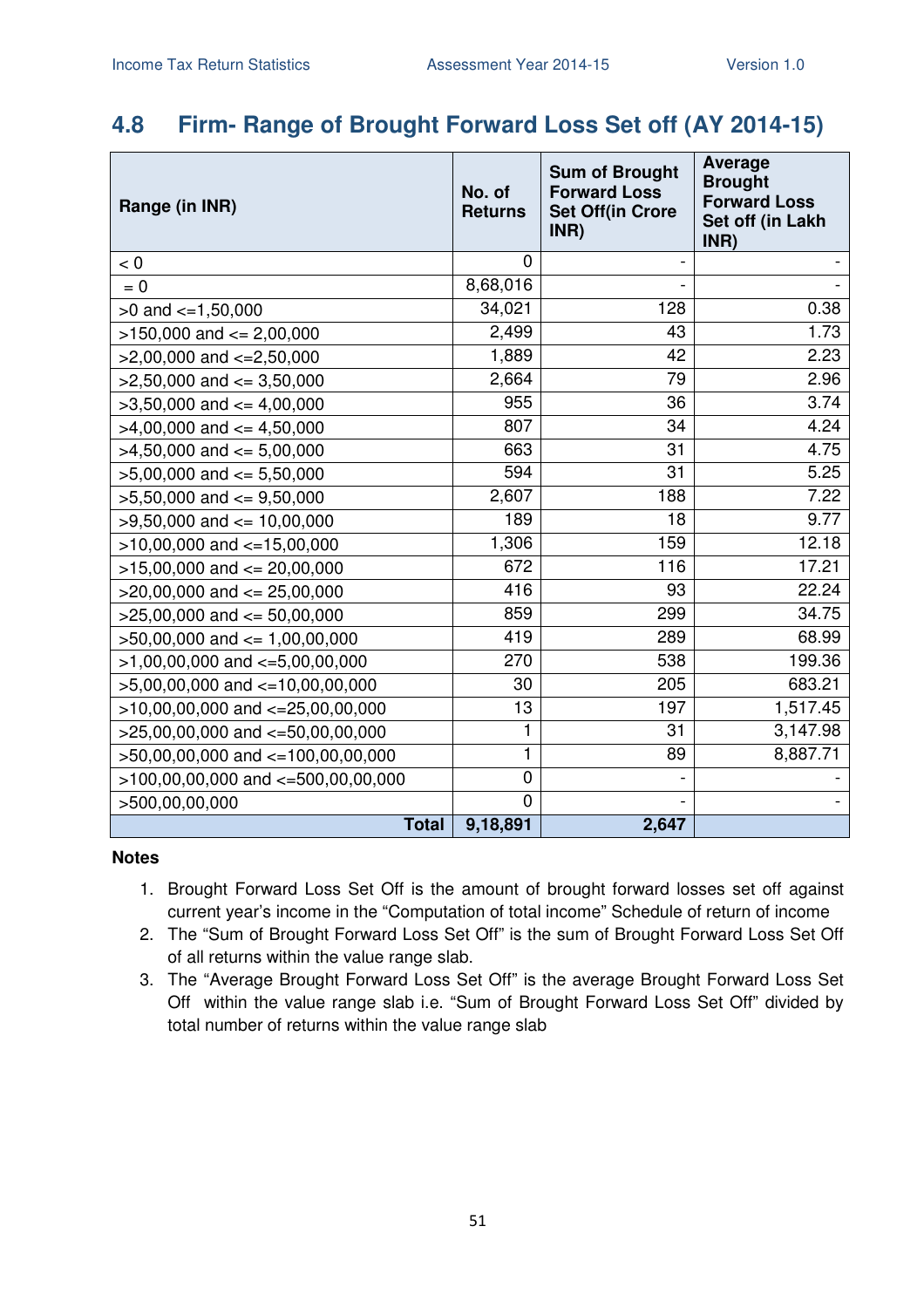# **4.9 Firm- Range of Returned Income (AY 2014-15)**

| Range (in INR)                         | No. of<br><b>Returns</b> | <b>Sum of Returned</b><br><b>Income (in Crore</b><br>INR) | <b>Average Returned</b><br>Income (in Lakh INR) |
|----------------------------------------|--------------------------|-----------------------------------------------------------|-------------------------------------------------|
| < 0                                    | 0                        |                                                           |                                                 |
| $= 0$                                  | 2,28,810                 |                                                           |                                                 |
| $>0$ and $\leq 1,50,000$               | 4,40,951                 | 1,856                                                     | 0.42                                            |
| $>150,000$ and $<= 2,00,000$           | 34,488                   | 597                                                       | 1.73                                            |
| $>2,00,000$ and $\lt=2,50,000$         | 24,423                   | 545                                                       | 2.23                                            |
| $>2,50,000$ and $<=3,50,000$           | 33,837                   | 1,003                                                     | 2.96                                            |
| $>3,50,000$ and $<=4,00,000$           | 11,936                   | 447                                                       | 3.74                                            |
| $>4,00,000$ and $\leq 4,50,000$        | 10,207                   | 433                                                       | 4.24                                            |
| $>4,50,000$ and $<=5,00,000$           | 9,023                    | 428                                                       | 4.75                                            |
| $>5,00,000$ and $<= 5,50,000$          | 7,859                    | 412                                                       | 5.24                                            |
| $>5,50,000$ and $<=9,50,000$           | 37,759                   | 2,728                                                     | 7.22                                            |
| $>9,50,000$ and $<= 10,00,000$         | 3,412                    | 333                                                       | 9.75                                            |
| $>10,00,000$ and $<-15,00,000$         | 20,500                   | 2,515                                                     | 12.27                                           |
| $>15,00,000$ and $<= 20,00,000$        | 11,616                   | 2,013                                                     | 17.33                                           |
| $>20,00,000$ and $\leq$ 25,00,000      | 7,566                    | 1,691                                                     | 22.34                                           |
| $>25,00,000$ and $<= 50,00,000$        | 17,015                   | 5,966                                                     | 35.06                                           |
| $>50,00,000$ and $<= 1,00,00,000$      | 10,494                   | 7,521                                                     | 71.67                                           |
| $>1,00,00,000$ and $\lt=5,00,00,000$   | 7,548                    | 15,238                                                    | 201.89                                          |
| $>5,00,00,000$ and $\lt=10,00,00,000$  | 871                      | 5,963                                                     | 684.62                                          |
| $>10,00,00,000$ and $<=25,00,00,000$   | 447                      | 6,708                                                     | 1,500.65                                        |
| $>25,00,00,000$ and $<=50,00,00,000$   | 81                       | 2,707                                                     | 3,342.45                                        |
| >50,00,00,000 and <=100,00,00,000      | 34                       | 2,311                                                     | 6,798.51                                        |
| $>100,00,00,000$ and $<-500,00,00,000$ | 14                       | 2,544                                                     | 18,169.49                                       |
| >500,00,00,000                         | $\overline{0}$           |                                                           |                                                 |
| <b>Total</b>                           | 9,18,891                 | 63,960                                                    |                                                 |

- 1. Returned Income is the total income after chapter VI-A deduction as computed in the "Computation of total income" schedule of return of income
- 2. In cases where Total Income in the "Computation of total income" schedule of return of income is 0, the amount of losses of current year to be carried forward stated in the "Computation of total income" schedule of return of income is taken as Returned Income.
- 3. The "Sum of Returned Income" is the sum of Returned Income of all returns within the value range slab.
- 4. The "Average Returned Income" is the average Returned Income within the value range slab i.e. "Sum of Returned Income" divided by total number of returns within the value range slab.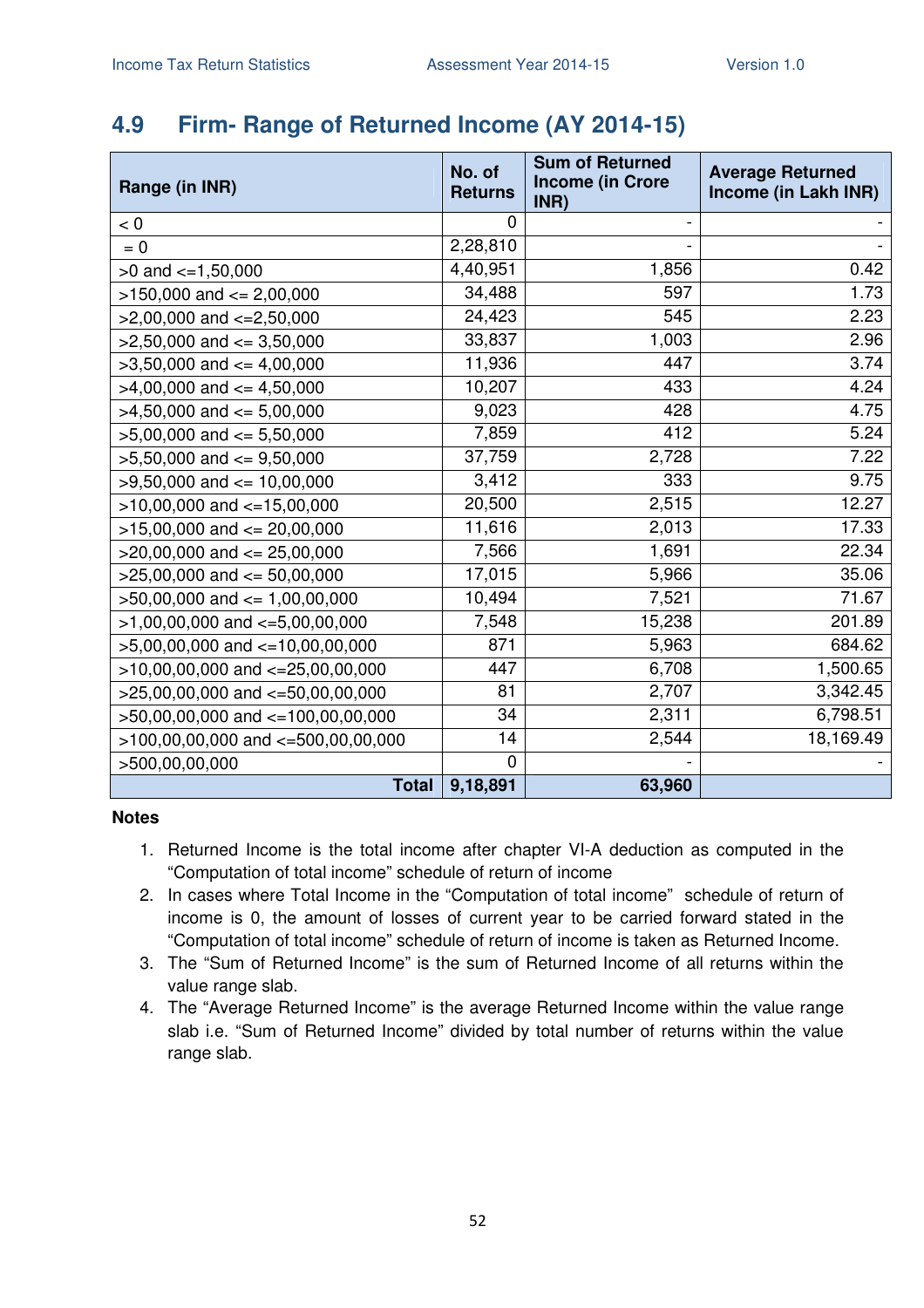# **4.10 Firm- Range of Tax Payable (AY 2014-15)**

| Range (in INR)                        | No. of<br><b>Returns</b> | <b>Sum of Tax</b><br><b>Payable(in Crore</b><br>INR) | <b>Average Tax</b><br>Payable (in Lakh<br>INR) |
|---------------------------------------|--------------------------|------------------------------------------------------|------------------------------------------------|
| < 0                                   | 0                        |                                                      |                                                |
| $= 0$                                 | 2,29,521                 |                                                      |                                                |
| $>0$ and $\lt=1,50,000$               | 5,58,515                 | 1,626                                                | 0.29                                           |
| $>150,000$ and $<= 2,00,000$          | 23,232                   | 402                                                  | 1.73                                           |
| $>2,00,000$ and $\lt=2,50,000$        | 15,918                   | 355                                                  | 2.23                                           |
| $>2,50,000$ and $<=3,50,000$          | 20,532                   | 607                                                  | 2.96                                           |
| $>3,50,000$ and $<=4,00,000$          | 6,838                    | 256                                                  | 3.74                                           |
| $>4,00,000$ and $\leq 4,50,000$       | 5,714                    | 243                                                  | 4.24                                           |
| $>4,50,000$ and $<=5,00,000$          | 4,906                    | 233                                                  | 4.74                                           |
| $>5,00,000$ and $<= 5,50,000$         | 3,921                    | 205                                                  | 5.24                                           |
| $>5,50,000$ and $<=9,50,000$          | 18,497                   | 1,329                                                | 7.18                                           |
| $>9,50,000$ and $\leq 10,00,000$      | 1,431                    | 140                                                  | 9.75                                           |
| $>10,00,000$ and $<=15,00,000$        | 9,275                    | 1,131                                                | 12.20                                          |
| $>15,00,000$ and $<= 20,00,000$       | 5,038                    | 869                                                  | 17.24                                          |
| $>20,00,000$ and $\leq$ 25,00,000     | 3,059                    | 683                                                  | 22.34                                          |
| $>25,00,000$ and $<= 50,00,000$       | 6,237                    | 2,126                                                | 34.09                                          |
| $>50,00,000$ and $<= 1,00,00,000$     | 3,449                    | 2,390                                                | 69.28                                          |
| $>1,00,00,000$ and $\lt=5,00,00,000$  | 2,485                    | 4,839                                                | 194.73                                         |
| $>5,00,00,000$ and $\lt=10,00,00,000$ | 224                      | 1,544                                                | 689.38                                         |
| $>10,00,00,000$ and $<-25,00,00,000$  | 74                       | 1,095                                                | 1,479.42                                       |
| $>25,00,00,000$ and $<=50,00,00,000$  | 18                       | 609                                                  | 3,381.79                                       |
| >50,00,00,000 and <=100,00,00,000     | 7                        | 511                                                  | 7,304.32                                       |
| >100,00,00,000 and <=500,00,00,000    | $\pmb{0}$                |                                                      |                                                |
| >500,00,00,000                        | $\mathbf 0$              |                                                      |                                                |
| <b>Total</b>                          | 9,18,891                 | 21,192                                               |                                                |

- 1. Tax Payable is the aggregate tax liability as computed in the "Computation of tax liability on total income" schedule of return of income. Tax, surcharge, cess& interest after giving credit u/s 115JAA and relief u/s 89/90/90A/91 but before giving credit for taxes paid(advance tax/TDS/TCS/Self-Assessment Tax) constitute Tax Payable.
- 2. The "Sum of Tax Payable" is the sum of Tax Payable of all returns within the value range slab.
- 3. The "Average Tax Payable" is the average Tax Payable within the value range slab i.e. "Sum of Tax Payable" divided by total number of returns within the value range slab.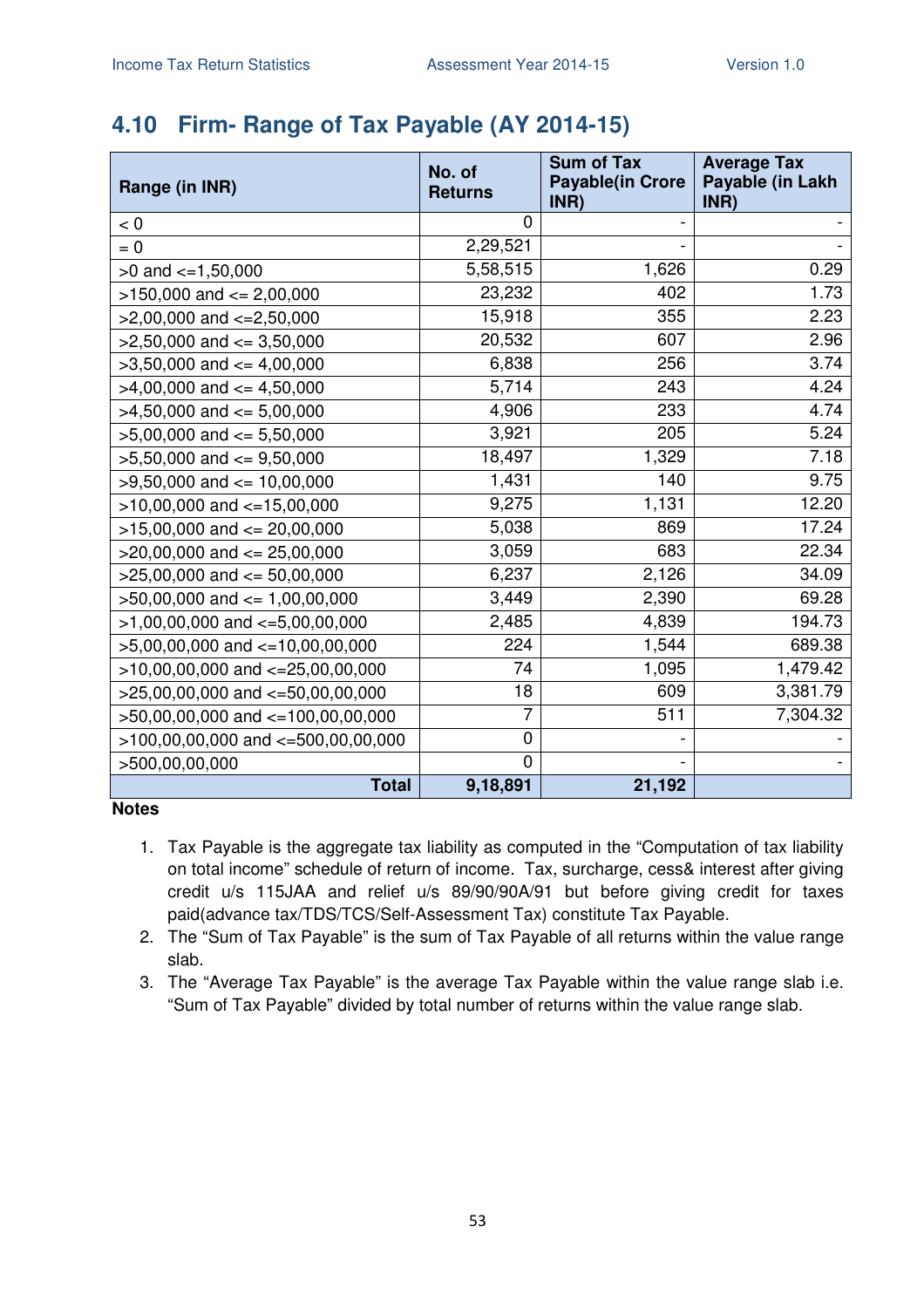# **5. Income Tax Returns - AOP/BOI**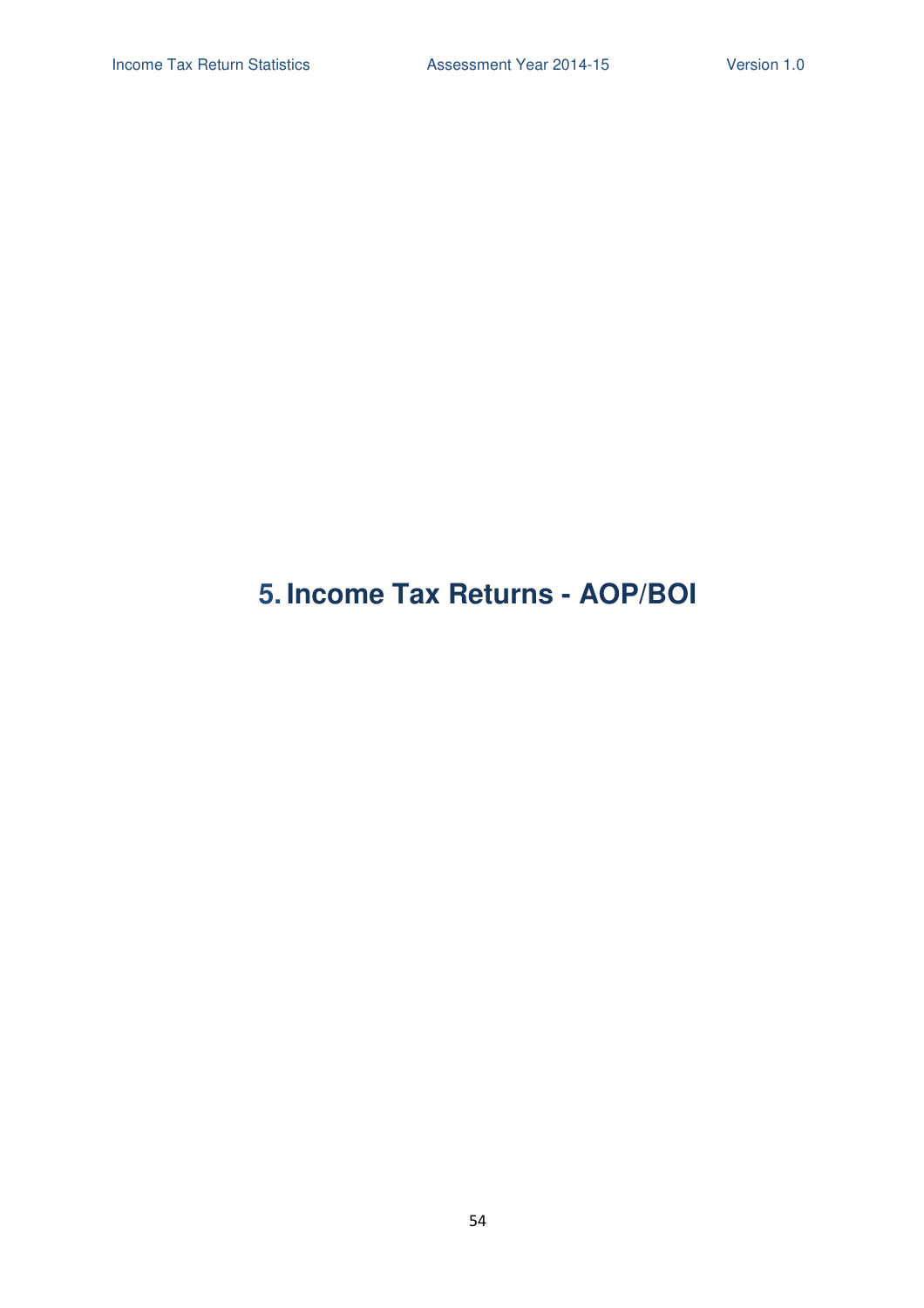# **5.1 AOP/BOI – Gross Total Income (AY 2014-15)**

| Range (in INR)                         | No. of<br><b>Returns</b> | <b>Sum of Gross</b><br><b>Total Income (in</b><br><b>Crore INR)</b> | <b>Average Gross</b><br><b>Total Income</b><br>(in Lakh INR) |
|----------------------------------------|--------------------------|---------------------------------------------------------------------|--------------------------------------------------------------|
| < 0                                    | 0                        |                                                                     |                                                              |
| $= 0$                                  | 345                      |                                                                     |                                                              |
| $>0$ and $\lt=1,50,000$                | 458                      | $\overline{2}$                                                      | 0.53                                                         |
| $>150,000$ and $<= 2,00,000$           | 103                      | $\overline{2}$                                                      | 1.86                                                         |
| $>2,00,000$ and $\lt=2,50,000$         | 18                       | $\mathbf 0$                                                         | 2.14                                                         |
| $>2,50,000$ and $\leq$ 3,50,000        | 9                        | $\mathbf 0$                                                         | 3.03                                                         |
| $>3,50,000$ and $<=4,00,000$           | $\overline{c}$           | $\mathbf 0$                                                         | 3.76                                                         |
| $>4,00,000$ and $\leq 4,50,000$        | $\overline{7}$           | $\mathbf 0$                                                         | 4.15                                                         |
| $>4,50,000$ and $\leq 5,00,000$        | 3                        | $\mathbf 0$                                                         | 4.83                                                         |
| $>5,00,000$ and $<= 5,50,000$          | 3                        | $\mathbf 0$                                                         | 5.29                                                         |
| $>5,50,000$ and $\leq 9,50,000$        | 6                        | $\mathbf 0$                                                         | 7.03                                                         |
| $>9,50,000$ and $\leq 10,00,000$       | 1                        | $\overline{0}$                                                      | 9.77                                                         |
| $>10,00,000$ and $<=15,00,000$         | 1                        | 0                                                                   | 10.86                                                        |
| $>15,00,000$ and $<= 20,00,000$        | 8                        | 1                                                                   | 17.56                                                        |
| $>20,00,000$ and $\leq$ 25,00,000      | $\overline{c}$           | $\mathbf 0$                                                         | 23.23                                                        |
| $>25,00,000$ and $<= 50,00,000$        | 17                       | 6                                                                   | 34.14                                                        |
| $>50,00,000$ and $<= 1,00,00,000$      | $\overline{7}$           | 5                                                                   | 74.63                                                        |
| $>1,00,00,000$ and $\lt=5,00,00,000$   | 16                       | 32                                                                  | 199.49                                                       |
| $>5,00,00,000$ and $<-10,00,00,000$    | $\overline{2}$           | 12                                                                  | 589.49                                                       |
| $>10,00,00,000$ and $<=25,00,00,000$   | 3                        | 58                                                                  | 1,942.43                                                     |
| $>25,00,00,000$ and $<-50,00,00,000$   | 1                        | 40                                                                  | 3,994.50                                                     |
| >50,00,00,000 and <=100,00,00,000      | 3                        | 218                                                                 | 7,267.11                                                     |
| $>100,00,00,000$ and $<=500,00,00,000$ | $\overline{c}$           | 608                                                                 | 30,404.61                                                    |
| >500,00,00,000                         | 0                        |                                                                     |                                                              |
| <b>Total</b>                           | 1,017                    | 987                                                                 |                                                              |

- 1. Gross Total Income is the income before chapter VI-A deduction as computed in the "Computation of total income" schedule of return of income.
- 2. In cases where Gross Total Income in the "Computation of total income" schedule of return of income is 0, the amount of losses of current year to be carried forward stated in the "Computation of total income" schedule of return of income is taken as Gross Total Income.
- 3. The "Sum of Gross Total Income" is the sum of Gross Total Income of all returns within the value range slab.
- 4. The "Average Gross Total Income" is the average Gross Total Income within the value range slab i.e. "Sum of Gross Total Income" divided by total number of returns within the value range slab.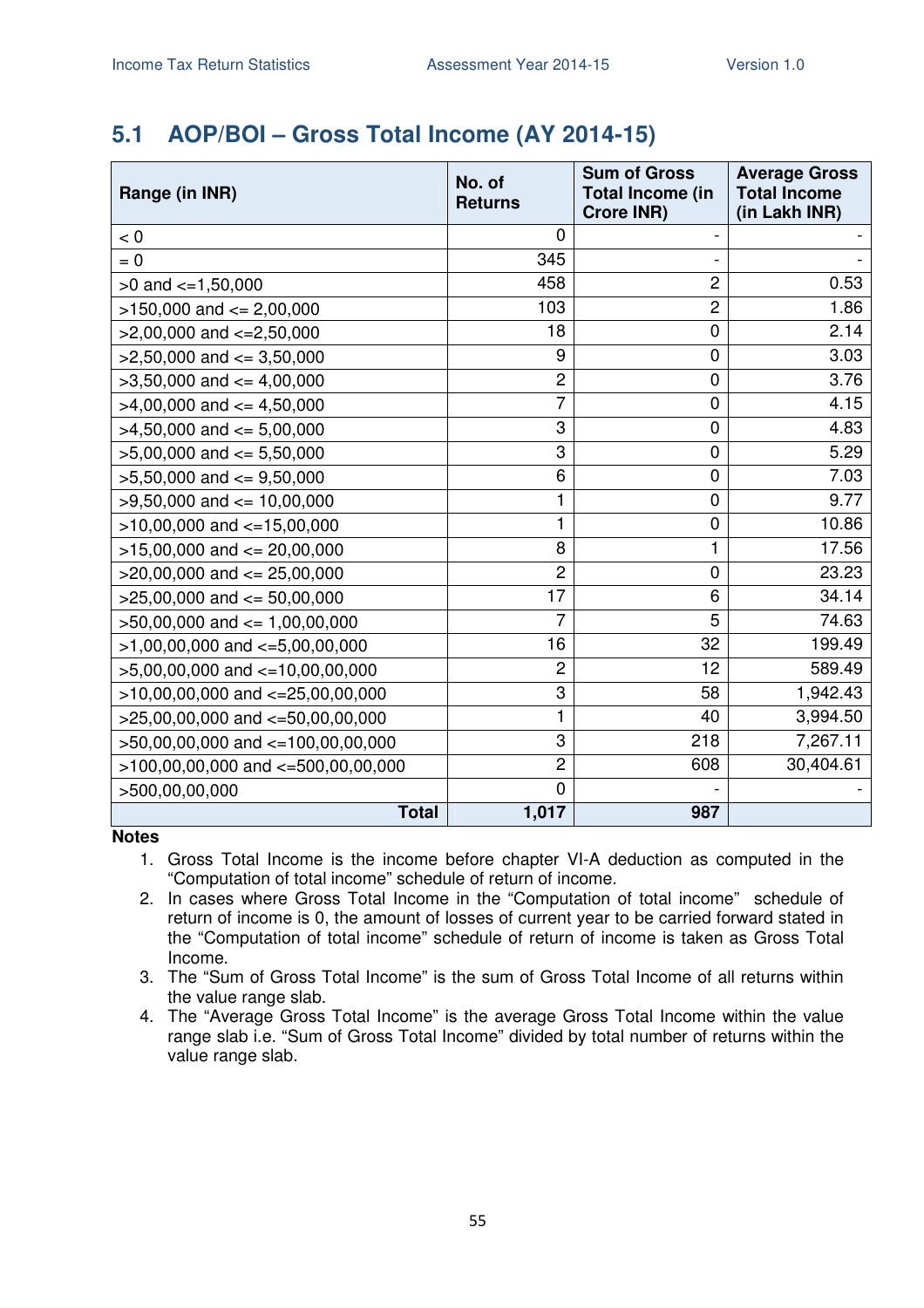### **5.2 AOP/BOI- Range of House Property Income (AY 2014-15)**

| Range (in INR)                        | No. of<br><b>Returns</b> | <b>Sum of House</b><br><b>Property</b><br>Income (in<br><b>Crore INR)</b> | <b>Average House</b><br><b>Property</b><br>Income(in Lakh<br>INR) |
|---------------------------------------|--------------------------|---------------------------------------------------------------------------|-------------------------------------------------------------------|
| < 0                                   | 0                        |                                                                           |                                                                   |
| $= 0$                                 | 986                      |                                                                           |                                                                   |
| $>0$ and $\lt=1,50,000$               | 11                       | 0                                                                         | 0.79                                                              |
| $>150,000$ and $<= 2,00,000$          | 4                        | 0                                                                         | 1.82                                                              |
| $>2,00,000$ and $<=2,50,000$          | 1                        | 0                                                                         | 2.09                                                              |
| $>2,50,000$ and $\leq 3,50,000$       | 3                        | $\mathbf 0$                                                               | 2.86                                                              |
| $>3,50,000$ and $\lt=4,00,000$        | 1                        | 0                                                                         | 3.82                                                              |
| $>4,00,000$ and $\leq 4,50,000$       | $\mathbf 0$              |                                                                           |                                                                   |
| $>4,50,000$ and $\leq 5,00,000$       | 1                        | $\mathbf 0$                                                               | 4.67                                                              |
| $>5,00,000$ and $<= 5,50,000$         | $\mathbf 0$              |                                                                           |                                                                   |
| $>5,50,000$ and $<=9,50,000$          | $\mathbf 0$              |                                                                           |                                                                   |
| $>9,50,000$ and $\leq 10,00,000$      | 1                        | 0                                                                         | 9.80                                                              |
| $>10,00,000$ and $<-15,00,000$        | $\overline{c}$           | $\overline{0}$                                                            | 13.30                                                             |
| $>15,00,000$ and $<= 20,00,000$       | 1                        | 0                                                                         | 19.60                                                             |
| $>20,00,000$ and $\leq$ 25,00,000     | $\mathbf 0$              |                                                                           |                                                                   |
| $>25,00,000$ and $<= 50,00,000$       | 3                        | 1                                                                         | 37.73                                                             |
| $>50,00,000$ and $\leq 1,00,00,000$   | $\overline{c}$           | $\overline{c}$                                                            | 79.87                                                             |
| $>1,00,00,000$ and $\lt=5,00,00,000$  | 1                        | $\overline{2}$                                                            | 188.42                                                            |
| $>5,00,00,000$ and $\lt=10,00,00,000$ | 0                        |                                                                           |                                                                   |
| $>10,00,00,000$ and $<-25,00,00,000$  | $\mathbf 0$              |                                                                           |                                                                   |
| $>25,00,00,000$ and $<=50,00,00,000$  | $\mathbf 0$              |                                                                           |                                                                   |
| >50,00,00,000 and <=100,00,00,000     | $\mathbf 0$              |                                                                           |                                                                   |
| >100,00,00,000 and <=500,00,00,000    | $\mathbf 0$              |                                                                           |                                                                   |
| >500,00,00,000                        | $\overline{0}$           |                                                                           |                                                                   |
| <b>Total</b>                          | 1,017                    | 6                                                                         |                                                                   |

- 1. House Property Income is the income under the head "Income from house property" as computed in the return of income
- 2. Loss under the head "Income from house property" is also included in the House Property Income
- 3. The "Sum of House Property Income" is the sum of House Property Income of all returns within the value range slab.
- 4. The "Average House Property Income" is the average House Property Income within the value range slab i.e. "Sum of House Property Income" divided by total number of returns within the value range slab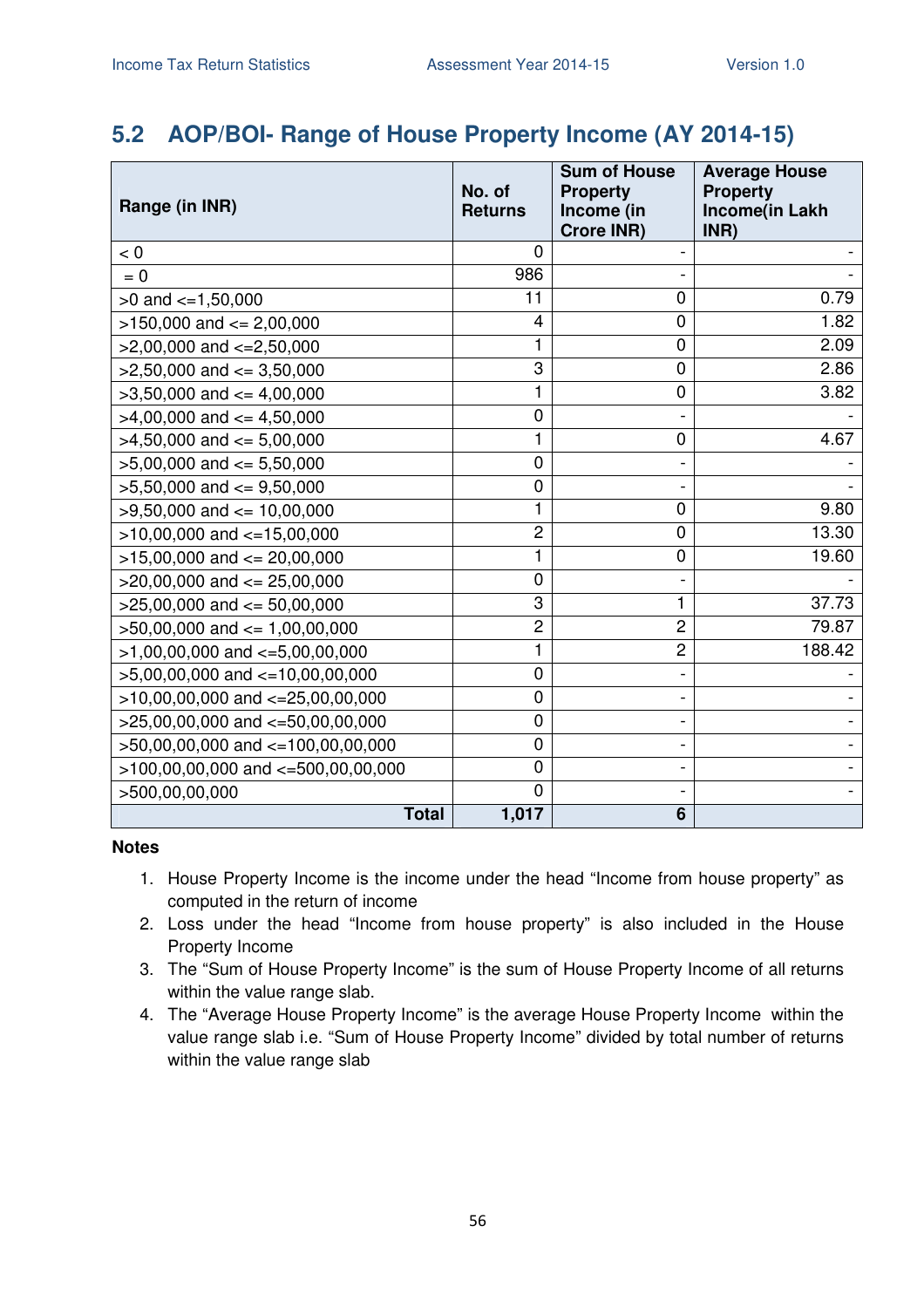# **5.3 AOP/BOI- Range of Business Income (AY 2014-15)**

| Range (in INR)                        | No. of<br><b>Returns</b> | <b>Sum of Business</b><br><b>Income (in Crore</b><br>INR) | <b>Average Business</b><br>Income (in Lakh<br>INR) |
|---------------------------------------|--------------------------|-----------------------------------------------------------|----------------------------------------------------|
| < 0                                   | 0                        |                                                           |                                                    |
| $= 0$                                 | 578                      |                                                           |                                                    |
| $>0$ and $\lt=1,50,000$               | 286                      | 1                                                         | 0.48                                               |
| $>150,000$ and $<= 2,00,000$          | 49                       | 1                                                         | 1.80                                               |
| $>2,00,000$ and $<=2,50,000$          | 15                       | $\overline{0}$                                            | 2.14                                               |
| $>2,50,000$ and $<=3,50,000$          | 9                        | $\mathbf 0$                                               | 3.01                                               |
| $>3,50,000$ and $<=4,00,000$          | $\overline{c}$           | 0                                                         | 3.76                                               |
| $>4,00,000$ and $\leq 4,50,000$       | 5                        | $\mathbf 0$                                               | 4.13                                               |
| $>4,50,000$ and $\leq 5,00,000$       | 4                        | $\mathbf 0$                                               | 4.82                                               |
| $>5,00,000$ and $<= 5,50,000$         | 4                        | 0                                                         | 5.30                                               |
| $>5,50,000$ and $<=9,50,000$          | 6                        | $\mathbf 0$                                               | 7.11                                               |
| $>9,50,000$ and $<= 10,00,000$        | 1                        | $\mathbf 0$                                               | 9.51                                               |
| $>10,00,000$ and $<-15,00,000$        | $\overline{0}$           |                                                           |                                                    |
| $>15,00,000$ and $<= 20,00,000$       | 4                        | 1                                                         | 17.56                                              |
| $>20,00,000$ and $<= 25,00,000$       | 3                        | 1                                                         | 22.69                                              |
| $>25,00,000$ and $<= 50,00,000$       | 13                       | $\overline{5}$                                            | 34.73                                              |
| $>50,00,000$ and $\leq 1,00,00,000$   | 8                        | $\overline{5}$                                            | 67.37                                              |
| $>1,00,00,000$ and $\lt=5,00,00,000$  | 18                       | 36                                                        | 201.99                                             |
| $>5,00,00,000$ and $\lt=10,00,00,000$ | $\overline{c}$           | 12                                                        | 588.56                                             |
| $>10,00,00,000$ and $<=25,00,00,000$  | 4                        | 75                                                        | 1,885.87                                           |
| >25,00,00,000 and <= 50,00,00,000     | 1                        | 40                                                        | 3,994.50                                           |
| $>50,00,00,000$ and $<=100,00,00,000$ | 3                        | 218                                                       | 7,263.34                                           |
| >100,00,00,000 and                    | $\overline{c}$           | 608                                                       | 30,404.61                                          |
| >500,00,00,000                        | $\overline{0}$           |                                                           |                                                    |
| <b>Total</b>                          | 1,017                    | 1,005                                                     |                                                    |

- 1. Business Income is the income under the head "Profits and gains of business or profession" as computed in the return of income
- 2. Loss under the head "Profits and gains of business or profession" is also included in the Business Income
- 3. The "Sum of Business Income" is the sum of Business Income of all returns within the value range slab.
- 4. The "Average Business Income" is the average Business Income within the value range slab i.e. "Sum of Business Income" divided by total number of returns within the value range slab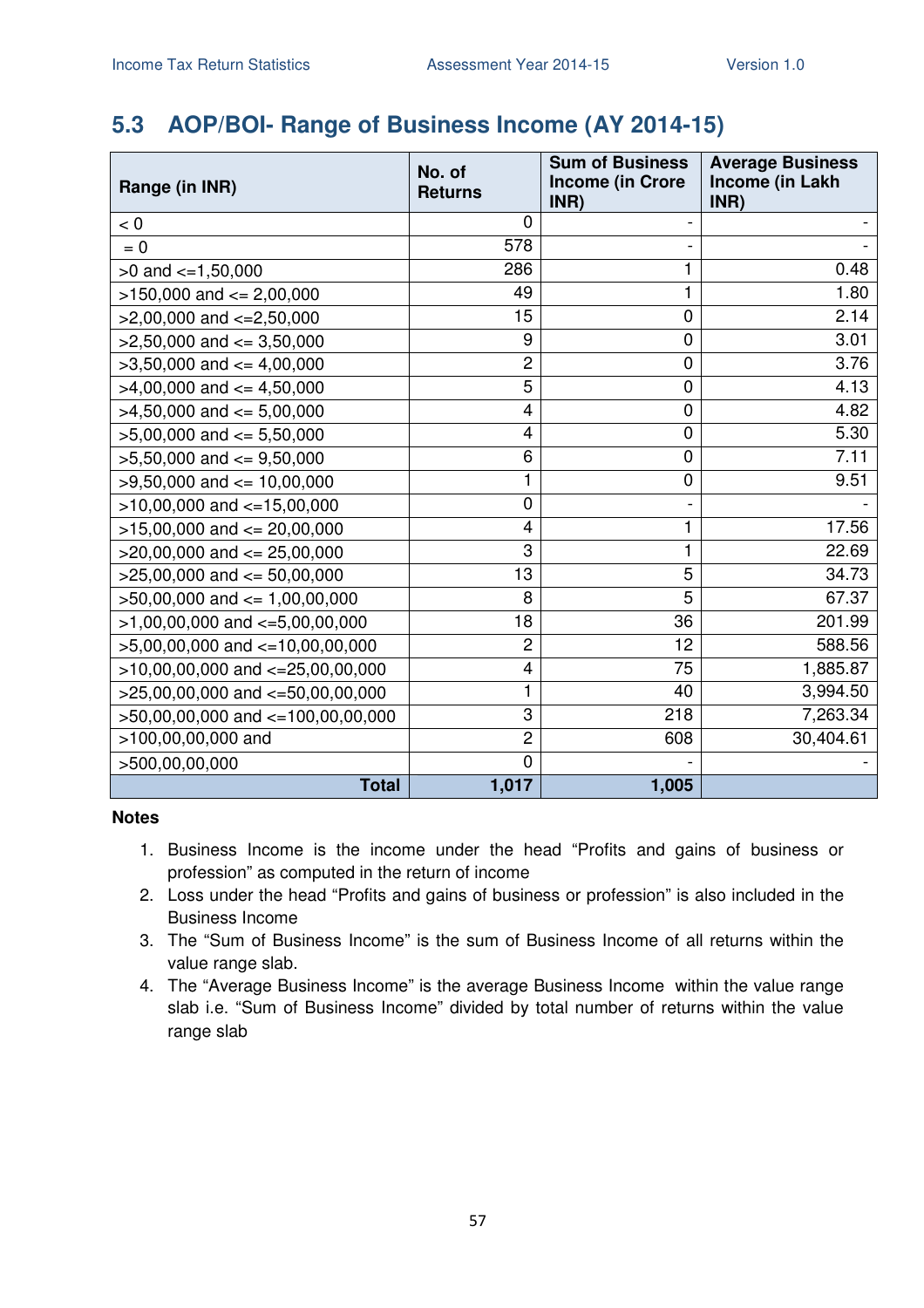# **5.4 AOP/BOI- Range of Long Term Capital Gains (AY 2014-15)**

| Range (in INR)                           | No. of<br><b>Returns</b> | <b>Long Term</b><br><b>Capital Gains</b><br>Income (in<br><b>Crore INR)</b> | <b>Average Long Term</b><br><b>Capital Gains</b><br>Income(in Lakh INR) |
|------------------------------------------|--------------------------|-----------------------------------------------------------------------------|-------------------------------------------------------------------------|
| $< 0$                                    | $\mathbf{0}$             |                                                                             |                                                                         |
| $= 0$                                    | 1,014                    |                                                                             |                                                                         |
| $>0$ and $\lt=1,50,000$                  |                          | $\overline{0}$                                                              | 0.53                                                                    |
| $>150,000$ and $<= 2,00,000$             | 1                        | $\mathbf 0$                                                                 | 1.82                                                                    |
| $>2,00,000$ and $<=2,50,000$             | $\mathbf 0$              |                                                                             |                                                                         |
| $>2,50,000$ and $<=3,50,000$             | 0                        |                                                                             |                                                                         |
| $>3,50,000$ and $<= 4,00,000$            | 0                        |                                                                             |                                                                         |
| $>4,00,000$ and $\leq 4,50,000$          | 0                        |                                                                             |                                                                         |
| $>4,50,000$ and $\leq 5,00,000$          | $\mathbf 0$              |                                                                             |                                                                         |
| $>5,00,000$ and $<= 5,50,000$            | 0                        |                                                                             |                                                                         |
| $>5,50,000$ and $<=9,50,000$             | $\mathbf 0$              |                                                                             |                                                                         |
| $>9,50,000$ and $<= 10,00,000$           | $\mathbf 0$              |                                                                             |                                                                         |
| $>10,00,000$ and $<=15,00,000$           | 0                        |                                                                             |                                                                         |
| $>15,00,000$ and $<= 20,00,000$          | 0                        |                                                                             |                                                                         |
| $>20,00,000$ and $<= 25,00,000$          | $\mathbf 0$              |                                                                             |                                                                         |
| $>25,00,000$ and $<= 50,00,000$          | 1                        | 0                                                                           | 37.06                                                                   |
| $>50,00,000$ and $<= 1,00,00,000$        | 0                        |                                                                             |                                                                         |
| $>1,00,00,000$ and $\lt=5,00,00,000$     | $\mathbf 0$              |                                                                             |                                                                         |
| >5,00,00,000 and <=10,00,00,000          | 0                        |                                                                             |                                                                         |
| $>10,00,00,000$ and $<=25,00,00,000$     | 0                        |                                                                             |                                                                         |
| $>25,00,00,000$ and $<=50,00,00,000$     | $\mathbf 0$              |                                                                             |                                                                         |
| >50,00,00,000 and <=100,00,00,000        | 0                        |                                                                             |                                                                         |
| $>100,00,00,000$ and $\lt=500,00,00,000$ | 0                        |                                                                             |                                                                         |
| >500,00,00,000                           | $\overline{0}$           |                                                                             |                                                                         |
| <b>Total</b>                             | 1,017                    | $\bf{0}$                                                                    |                                                                         |

- 1. Long Term Capital Gains Income is the income from the transfer of long-term capital asset(s) as computed in the return of income under the head "Capital Gains"
- 2. Loss from the transfer of long-term capital asset(s) under the head "Capital Gains" is also included in the Long Term Capital Gains Income
- 3. The "Sum of Long Term Capital Gains Income" is the sum of Long Term Capital Gains Income of all returns within the value range slab.
- 4. The "Average Long Term Capital Gains Income" is the average Long Term Capital Gains Income within the value range slab i.e. "Sum of Long Term Capital Gains Income" divided by total number of returns within the value range slab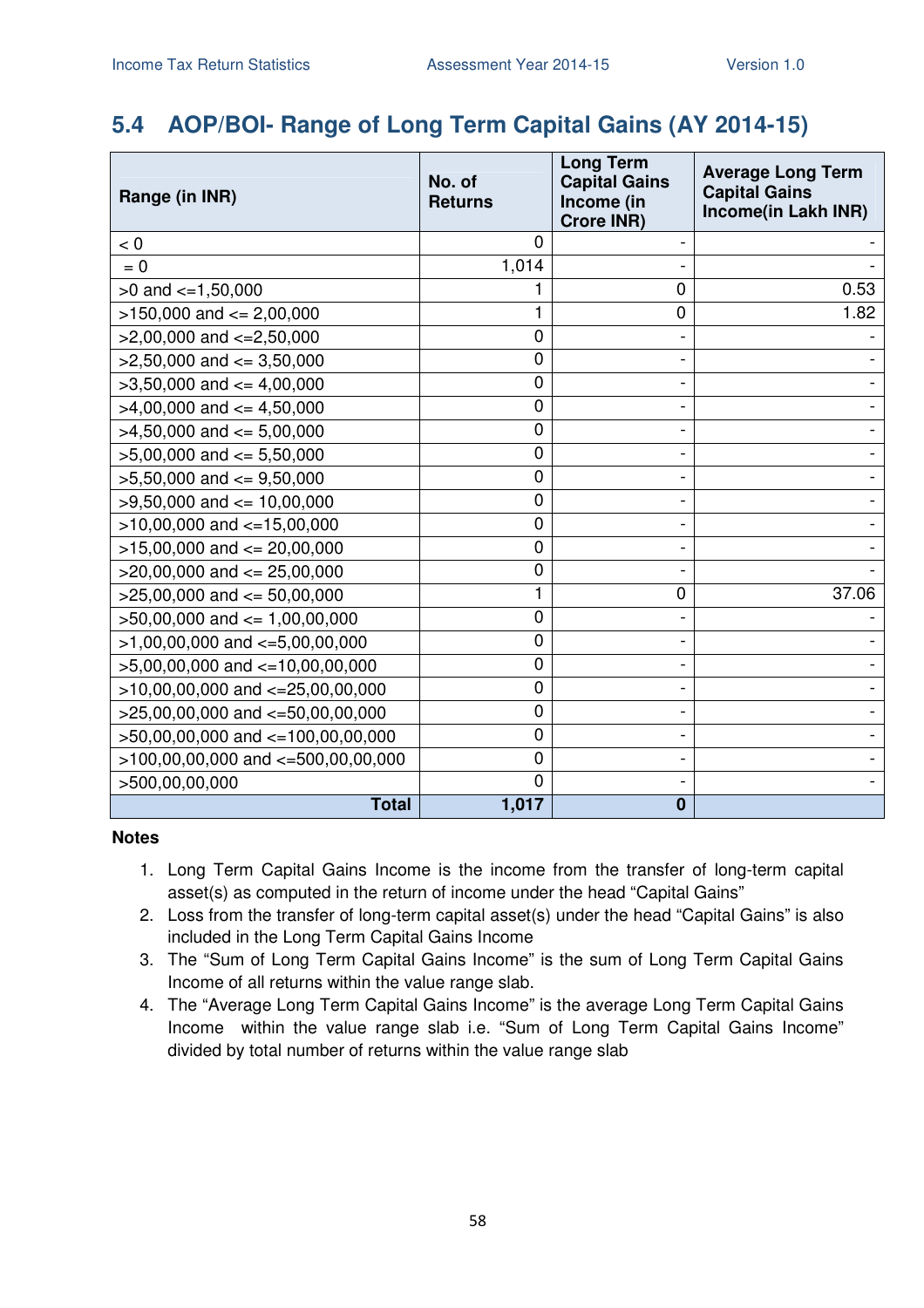# **5.5 AOP/BOI- Range of Short Term Capital Gains (AY 2014-15)**

| Range (in INR)                           | No. of<br><b>Returns</b> | <b>Sum of Short</b><br><b>Term Capital</b><br>Gains Income (in<br><b>Crore INR)</b> | <b>Average Short Term</b><br><b>Capital Gains</b><br>Income(in Lakh INR) |
|------------------------------------------|--------------------------|-------------------------------------------------------------------------------------|--------------------------------------------------------------------------|
| < 0                                      | 0                        |                                                                                     |                                                                          |
| $= 0$                                    | 1,007                    |                                                                                     |                                                                          |
| $>0$ and $\lt=1,50,000$                  | 6                        | $\overline{0}$                                                                      | 0.23                                                                     |
| $>150,000$ and $<= 2,00,000$             | $\overline{0}$           |                                                                                     |                                                                          |
| $>2,00,000$ and $\lt=2,50,000$           | 0                        |                                                                                     |                                                                          |
| $>2,50,000$ and $<=3,50,000$             | 1                        | 0                                                                                   | 3.33                                                                     |
| $>3,50,000$ and $<=4,00,000$             | $\mathbf 0$              |                                                                                     |                                                                          |
| $>4,00,000$ and $<=4,50,000$             | $\overline{0}$           |                                                                                     |                                                                          |
| $>4,50,000$ and $<=5,00,000$             | 0                        |                                                                                     |                                                                          |
| $>5,00,000$ and $<= 5,50,000$            | $\mathbf 0$              |                                                                                     |                                                                          |
| $>5,50,000$ and $<=9,50,000$             | 1                        | $\overline{0}$                                                                      | 7.89                                                                     |
| $>9,50,000$ and $<= 10,00,000$           | $\overline{0}$           |                                                                                     |                                                                          |
| $>10,00,000$ and $<-15,00,000$           | 0                        |                                                                                     |                                                                          |
| $>15,00,000$ and $<= 20,00,000$          | $\overline{0}$           |                                                                                     |                                                                          |
| $>$ 20,00,000 and $\leq$ 25,00,000       | $\mathbf 0$              |                                                                                     |                                                                          |
| $>25,00,000$ and $<= 50,00,000$          | 1                        | $\mathbf 0$                                                                         | 29.54                                                                    |
| $>50,00,000$ and $<= 1,00,00,000$        | 0                        |                                                                                     |                                                                          |
| $>1,00,00,000$ and $\lt=5,00,00,000$     | $\overline{0}$           |                                                                                     |                                                                          |
| $>5,00,00,000$ and $<-10,00,00,000$      | 0                        |                                                                                     |                                                                          |
| $>10,00,00,000$ and $<=25,00,00,000$     | 1                        | 16                                                                                  | 1,562.41                                                                 |
| $>$ 25,00,00,000 and $\lt$ =50,00,00,000 | $\mathbf 0$              |                                                                                     |                                                                          |
| >50,00,00,000 and <=100,00,00,000        | $\mathbf{0}$             |                                                                                     |                                                                          |
| >100,00,00,000 and                       | $\overline{0}$           |                                                                                     |                                                                          |
| >500,00,00,000                           | $\overline{0}$           |                                                                                     |                                                                          |
| <b>Total</b>                             | 1,017                    | 16                                                                                  |                                                                          |

- 1. Short Term Capital Gains Income is the income from the transfer of short-term capital asset(s) as computed in the return of income under the head "Capital Gains"
- 2. Loss from the transfer of short-term capital asset(s) under the head "Capital Gains" is also included in the Short Term Capital Gains Income
- 3. The "Sum of Short Term Capital Gains Income" is the sum of Short Term Capital Gains Income of all returns within the value range slab.
- 4. The "Average Short Term Capital Gains Income" is the average Short Term Capital Gains Income within the value range slab i.e. "Sum of Short Term Capital Gains Income" divided by total number of returns within the value range slab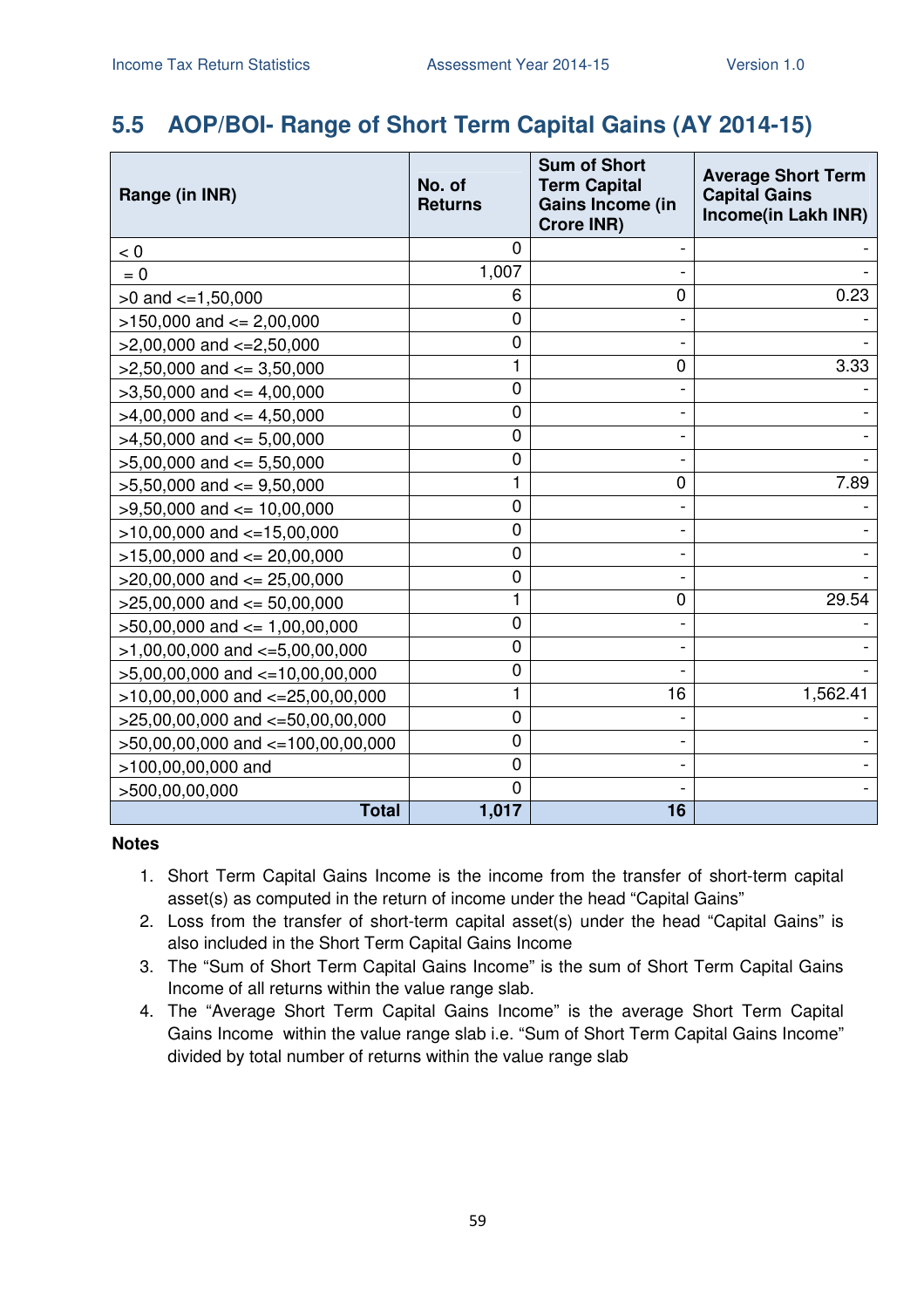# **5.6 AOP/BOI- Range of Other Sources Income (AY 2014-15)**

| Range (in INR)                       | No. of<br><b>Returns</b> | <b>Other Sources</b><br><b>Income (in Crore</b><br>INR) | <b>Average Other</b><br><b>Sources Income</b><br>(in Lakh INR) |
|--------------------------------------|--------------------------|---------------------------------------------------------|----------------------------------------------------------------|
| < 0                                  | 0                        |                                                         |                                                                |
| $= 0$                                | 714                      |                                                         |                                                                |
| $>0$ and $\leq$ =1,50,000            | 219                      | 1                                                       | 0.49                                                           |
| $>150,000$ and $<= 2,00,000$         | 53                       | 1                                                       | 1.91                                                           |
| $>2,00,000$ and $\lt=2,50,000$       | 6                        | 0                                                       | 2.15                                                           |
| $>2,50,000$ and $<=3,50,000$         | 3                        | 0                                                       | 2.88                                                           |
| $>3,50,000$ and $<=4,00,000$         | 1                        | 0                                                       | 3.95                                                           |
| $>4,00,000$ and $\leq 4,50,000$      | $\overline{c}$           | 0                                                       | 4.16                                                           |
| $>4,50,000$ and $<= 5,00,000$        | $\overline{c}$           | 0                                                       | 4.80                                                           |
| $>5,00,000$ and $<= 5,50,000$        | 0                        |                                                         |                                                                |
| $>5,50,000$ and $\leq 9,50,000$      | 5                        | 0                                                       | 7.21                                                           |
| $>9,50,000$ and $<= 10,00,000$       | 0                        |                                                         |                                                                |
| $>10,00,000$ and $<-15,00,000$       | $\overline{c}$           | 0                                                       | 11.17                                                          |
| $>15,00,000$ and $<= 20,00,000$      | 1                        | 0                                                       | 17.70                                                          |
| $>20,00,000$ and $<= 25,00,000$      | 0                        |                                                         |                                                                |
| $>25,00,000$ and $<= 50,00,000$      | 4                        | 1                                                       | 30.33                                                          |
| $>50,00,000$ and $<= 1,00,00,000$    | 0                        |                                                         |                                                                |
| $>1,00,00,000$ and $\lt=5,00,00,000$ | 5                        | 14                                                      | 280.73                                                         |
| $>5,00,00,000$ and $<-10,00,00,000$  | 0                        |                                                         |                                                                |
| $>10,00,00,000$ and $<=25,00,00,000$ | 0                        |                                                         |                                                                |
| $>25,00,00,000$ and $<-50,00,00,000$ | 0                        |                                                         |                                                                |
| >50,00,00,000 and <=100,00,00,000    | 0                        |                                                         |                                                                |
| >100,00,00,000 and <=500,00,00,000   | 0                        |                                                         |                                                                |
| >500,00,00,000                       | 0                        |                                                         |                                                                |
| <b>Total</b>                         | 1,017                    | 19                                                      |                                                                |

- 1. Other Sources Income is the income under the head "Income from Other Sources" as computed in the return of income
- 2. Loss under the head "Income from Other Sources" is also included in the Other Sources Income
- 3. The "Sum of Other Sources Income" is the sum of Other Sources Income of all returns within the value range slab.
- 4. The "Average Other Sources Income" is the average Other Sources Income within the value range slab i.e. "Sum of Other Sources Income" divided by total number of returns within the value range slab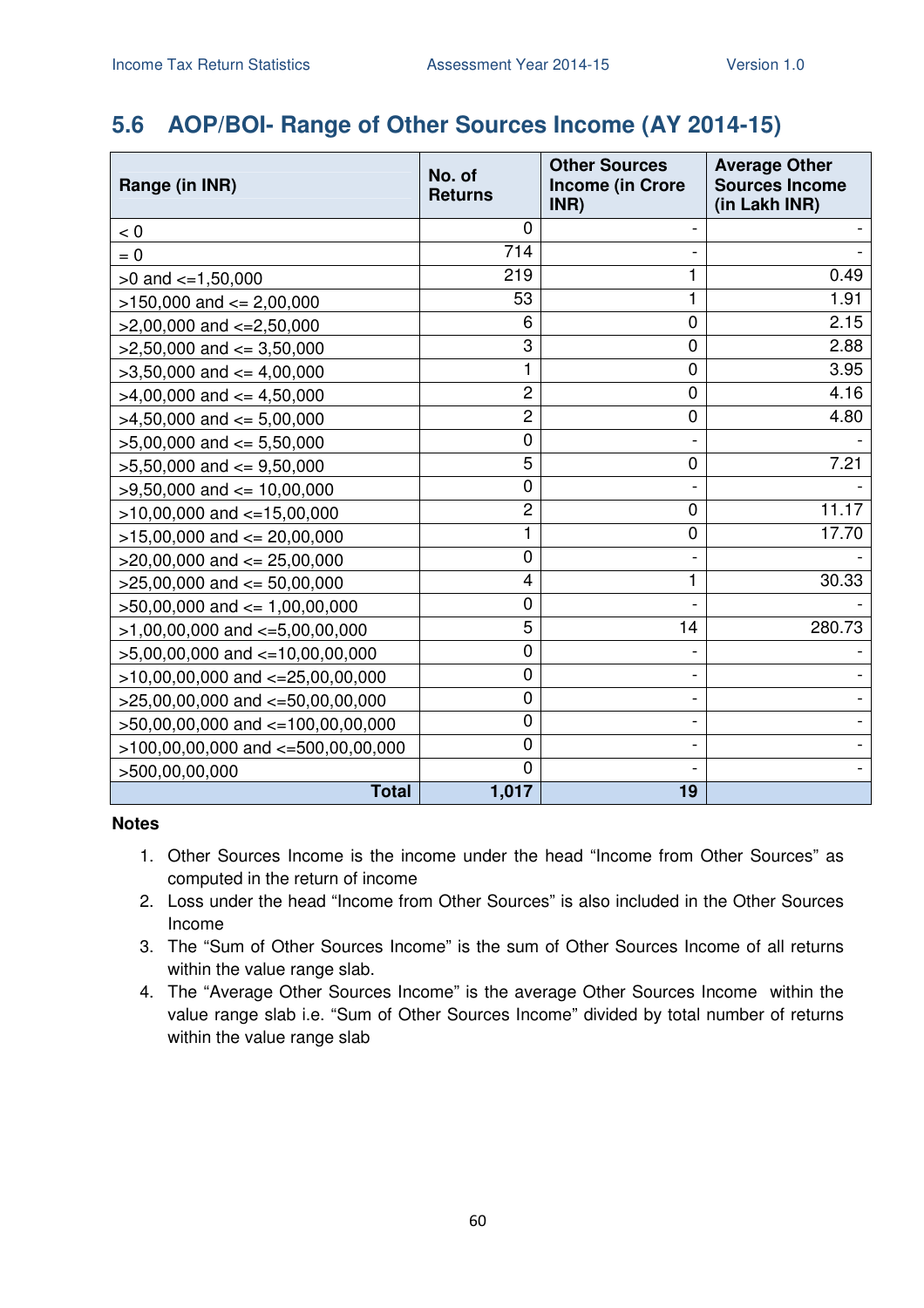# **5.7 AOP/BOI- Range of Interest Income (AY 2014-15)**

| Range (in INR)                        | No. of<br><b>Returns</b> | <b>Sum of Interest</b><br><b>Income (in Crore</b><br>INR) | <b>Average Interest</b><br>Income (in Lakh<br>INR) |
|---------------------------------------|--------------------------|-----------------------------------------------------------|----------------------------------------------------|
| < 0                                   | $\Omega$                 |                                                           |                                                    |
| $= 0$                                 | 819                      |                                                           |                                                    |
| $>0$ and $<=1,50,000$                 | 139                      |                                                           | 0.62                                               |
| $>150,000$ and $<= 2,00,000$          | 35                       |                                                           | 1.96                                               |
| $>2,00,000$ and $\lt=2,50,000$        | 4                        | $\mathbf 0$                                               | 2.22                                               |
| $>2,50,000$ and $<=3,50,000$          | $\overline{c}$           | 0                                                         | 2.56                                               |
| $>3,50,000$ and $<=4,00,000$          | 1                        | 0                                                         | 3.95                                               |
| $>4,00,000$ and $<=4,50,000$          | 3                        | 0                                                         | 4.22                                               |
| $>4,50,000$ and $\leq 5,00,000$       | $\overline{2}$           | $\mathbf 0$                                               | 4.80                                               |
| $>5,00,000$ and $<= 5,50,000$         | $\mathbf 0$              |                                                           |                                                    |
| $>5,50,000$ and $<=9,50,000$          | 4                        | 0                                                         | 7.30                                               |
| $>9,50,000$ and $\leq 10,00,000$      | $\mathbf 0$              |                                                           |                                                    |
| $>10,00,000$ and $<=15,00,000$        |                          | 0                                                         | 11.03                                              |
| $>15,00,000$ and $<= 20,00,000$       |                          | 0                                                         | 17.70                                              |
| $>20,00,000$ and $<= 25,00,000$       | 1                        | 0                                                         | 23.97                                              |
| $>25,00,000$ and $<= 50,00,000$       | $\overline{c}$           | 1                                                         | 29.35                                              |
| $>50,00,000$ and $\leq 1,00,00,000$   | 0                        |                                                           |                                                    |
| $>1,00,00,000$ and $\lt=5,00,00,000$  | 3                        | 6                                                         | 201.48                                             |
| $>5,00,00,000$ and $\lt=10,00,00,000$ | $\mathbf 0$              |                                                           |                                                    |
| $>10,00,00,000$ and $<-25,00,00,000$  | $\mathbf 0$              |                                                           |                                                    |
| $>25,00,00,000$ and $<-50,00,00,000$  | $\mathbf 0$              |                                                           |                                                    |
| >50,00,00,000 and <=100,00,00,000     | $\mathbf 0$              |                                                           |                                                    |
| >100,00,00,000 and                    | $\mathbf 0$              |                                                           |                                                    |
| >500,00,00,000                        | $\mathbf 0$              |                                                           |                                                    |
| <b>Total</b>                          | 1,017                    | 9                                                         |                                                    |

- 1. The Interest Income is already included in the Income from other sources.
- 2. Interest Income is the Gross Interest Income in the "Income from other sources" Schedule of Return of Income. Interest Income data is compiled only for those returns where it is explicitly stated in the Return of Income.
- 3. The "Sum of Interest Income" is the sum of Interest Income of all returns within the value range slab.
- 4. The "Average Interest Income" is the average Interest Income within the value range slab i.e. "Sum of Interest Income" divided by total number of returns within the value range slab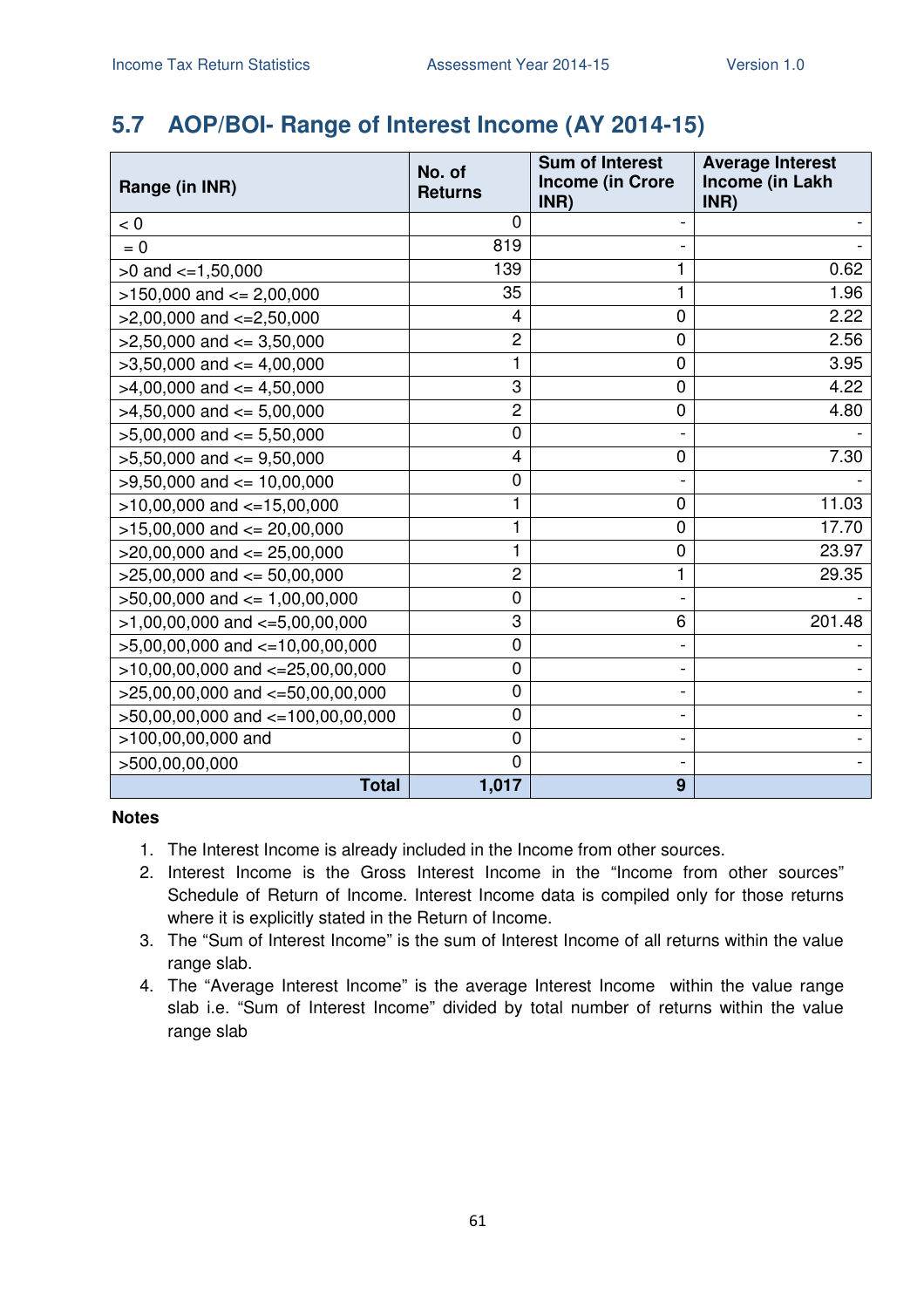# **5.8 AOP/BOI- Range of Brought Forward Loss Set off (AY 2014-15)**

| Range (in INR)                         | No. of<br><b>Returns</b> | <b>Sum of Brought</b><br><b>Forward Loss Set</b><br>Off(in Crore INR) | <b>Average Brought</b><br><b>Forward Loss Set</b><br>off (in Lakh INR) |
|----------------------------------------|--------------------------|-----------------------------------------------------------------------|------------------------------------------------------------------------|
| < 0                                    | 0                        |                                                                       |                                                                        |
| $= 0$                                  | 953                      |                                                                       |                                                                        |
| $>0$ and $\lt=1,50,000$                | 30                       | 0                                                                     | 0.41                                                                   |
| $>150,000$ and $<= 2,00,000$           | 3                        | 0                                                                     | 1.87                                                                   |
| $>2,00,000$ and $\lt=2,50,000$         | 1                        | 0                                                                     | 2.09                                                                   |
| $>2,50,000$ and $<=3,50,000$           | 5                        | 0                                                                     | 3.00                                                                   |
| $>3,50,000$ and $<=4,00,000$           | 0                        |                                                                       |                                                                        |
| $>4,00,000$ and $\leq 4,50,000$        | $\mathbf 0$              |                                                                       |                                                                        |
| $>4,50,000$ and $\leq 5,00,000$        | 3                        | 0                                                                     | 4.75                                                                   |
| $>5,00,000$ and $<= 5,50,000$          | 1                        | 0                                                                     | 5.16                                                                   |
| $>5,50,000$ and $<=9,50,000$           | $\overline{c}$           | 0                                                                     | 7.43                                                                   |
| $>9,50,000$ and $\leq 10,00,000$       | 0                        |                                                                       |                                                                        |
| $>10,00,000$ and $<-15,00,000$         | 1                        | 0                                                                     | 13.28                                                                  |
| $>15,00,000$ and $<= 20,00,000$        | 2                        | 0                                                                     | 18.64                                                                  |
| $>20,00,000$ and $<= 25,00,000$        | $\overline{c}$           | 0                                                                     | 23.21                                                                  |
| $>25,00,000$ and $<= 50,00,000$        | $\overline{c}$           |                                                                       | 32.87                                                                  |
| $>50,00,000$ and $<= 1,00,00,000$      | 2                        |                                                                       | 63.95                                                                  |
| $>1,00,00,000$ and $\lt=5,00,00,000$   | 8                        | 18                                                                    | 225.55                                                                 |
| $>5,00,00,000$ and $<-10,00,00,000$    | 0                        |                                                                       |                                                                        |
| $>10,00,00,000$ and $<-25,00,00,000$   | 2                        | 37                                                                    | 1,825.04                                                               |
| $>25,00,00,000$ and $<-50,00,00,000$   | 0                        |                                                                       |                                                                        |
| $>50,00,00,000$ and $<=100,00,00,000$  | 0                        |                                                                       |                                                                        |
| $>100,00,00,000$ and $<=500,00,00,000$ | 0                        |                                                                       |                                                                        |
| >500,00,00,000                         | 0                        |                                                                       |                                                                        |
| <b>Total</b>                           | 1,017                    | 58                                                                    |                                                                        |

- 1. Brought Forward Loss Set Off is the amount of brought forward losses set off against current year's income in the "Computation of total income" Schedule of return of income
- 2. The "Sum of Brought Forward Loss Set Off" is the sum of Brought Forward Loss Set Off of all returns within the value range slab.
- 3. The "Average Brought Forward Loss Set Off" is the average Brought Forward Loss Set Off within the value range slab i.e. "Sum of Brought Forward Loss Set Off" divided by total number of returns within the value range slab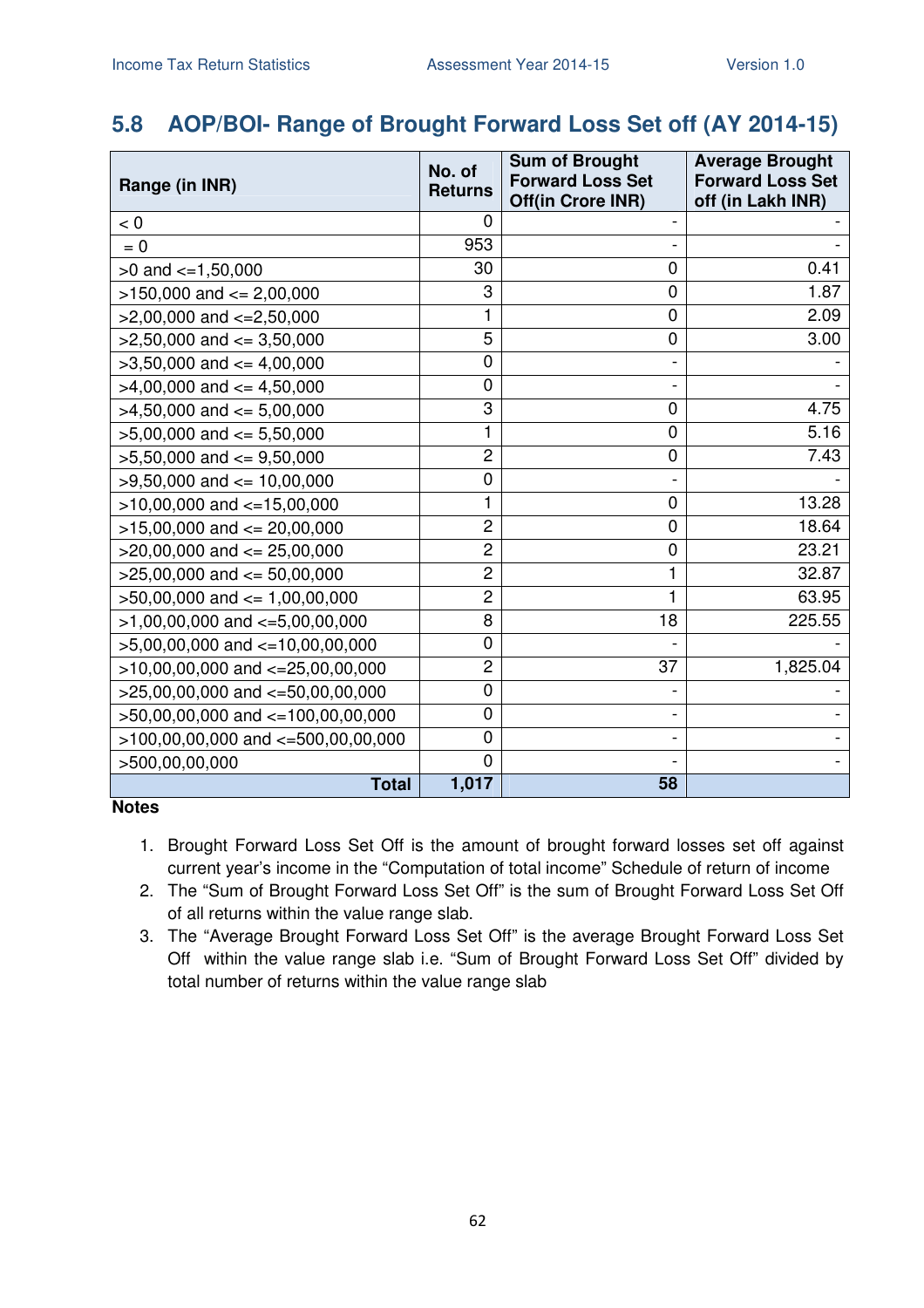# **5.9 AOP/BOI- Range of Returned Income (AY 2014-15)**

| Range (in INR)                         | No. of<br><b>Returns</b> | <b>Sum of Returned</b><br><b>Income (in Crore</b><br>INR) | <b>Average Returned</b><br>Income (in Lakh<br>INR) |
|----------------------------------------|--------------------------|-----------------------------------------------------------|----------------------------------------------------|
| < 0                                    | 0                        |                                                           |                                                    |
| $= 0$                                  | 365                      |                                                           |                                                    |
| $>0$ and $\lt=1,50,000$                | 454                      | $\overline{2}$                                            | 0.52                                               |
| $>150,000$ and $<= 2,00,000$           | 103                      | $\overline{c}$                                            | 1.87                                               |
| $>2,00,000$ and $\lt=2,50,000$         | 15                       | 0                                                         | 2.11                                               |
| $>2,50,000$ and $\leq$ 3,50,000        | 8                        | $\mathbf 0$                                               | 3.03                                               |
| $>3,50,000$ and $<=4,00,000$           | $\overline{c}$           | $\mathbf 0$                                               | 3.76                                               |
| $>4,00,000$ and $\leq 4,50,000$        | 5                        | 0                                                         | 4.17                                               |
| $>4,50,000$ and $\leq 5,00,000$        | 3                        | $\boldsymbol{0}$                                          | 4.83                                               |
| $>5,00,000$ and $<= 5,50,000$          | $\overline{2}$           | 0                                                         | 5.42                                               |
| $>5,50,000$ and $<=9,50,000$           | 7                        |                                                           | 7.26                                               |
| $>9,50,000$ and $\leq 10,00,000$       | 0                        |                                                           |                                                    |
| $>10,00,000$ and $<=15,00,000$         | 1                        | 0                                                         | 10.86                                              |
| $>15,00,000$ and $<= 20,00,000$        | 6                        | 1                                                         | 17.76                                              |
| $>$ 20,00,000 and $\leq$ 25,00,000     | $\overline{2}$           | 0                                                         | 23.23                                              |
| $>25,00,000$ and $<= 50,00,000$        | 14                       | 5                                                         | 33.73                                              |
| $>50,00,000$ and $<= 1,00,00,000$      | 5                        | $\overline{4}$                                            | 77.09                                              |
| $>1,00,00,000$ and $\lt=5,00,00,000$   | 14                       | 29                                                        | 206.85                                             |
| $>5,00,00,000$ and $\lt=10,00,00,000$  | $\overline{c}$           | 12                                                        | 589.49                                             |
| $>10,00,00,000$ and $<=25,00,00,000$   | 3                        | 58                                                        | 1,942.43                                           |
| $>25,00,00,000$ and $<=50,00,00,000$   | 1                        | 40                                                        | 3,994.50                                           |
| >50,00,00,000 and <=100,00,00,000      | 3                        | 218                                                       | 7,267.11                                           |
| $>100,00,00,000$ and $<=500,00,00,000$ | $\overline{c}$           | 608                                                       | 30,404.61                                          |
| >500,00,00,000                         | $\mathbf 0$              |                                                           |                                                    |
| <b>Total</b>                           | 1,017                    | 981                                                       |                                                    |

- 1. Returned Income is the total income after chapter VI-A deduction as computed in the "Computation of total income" schedule of return of income
- 2. In cases where Total Income in the "Computation of total income" schedule of return of income is 0, the amount of losses of current year to be carried forward stated in the "Computation of total income" schedule of return of income is taken as Returned Income.
- 3. The "Sum of Returned Income" is the sum of Returned Income of all returns within the value range slab.
- 4. The "Average Returned Income" is the average Returned Income within the value range slab i.e. "Sum of Returned Income" divided by total number of returns within the value range slab.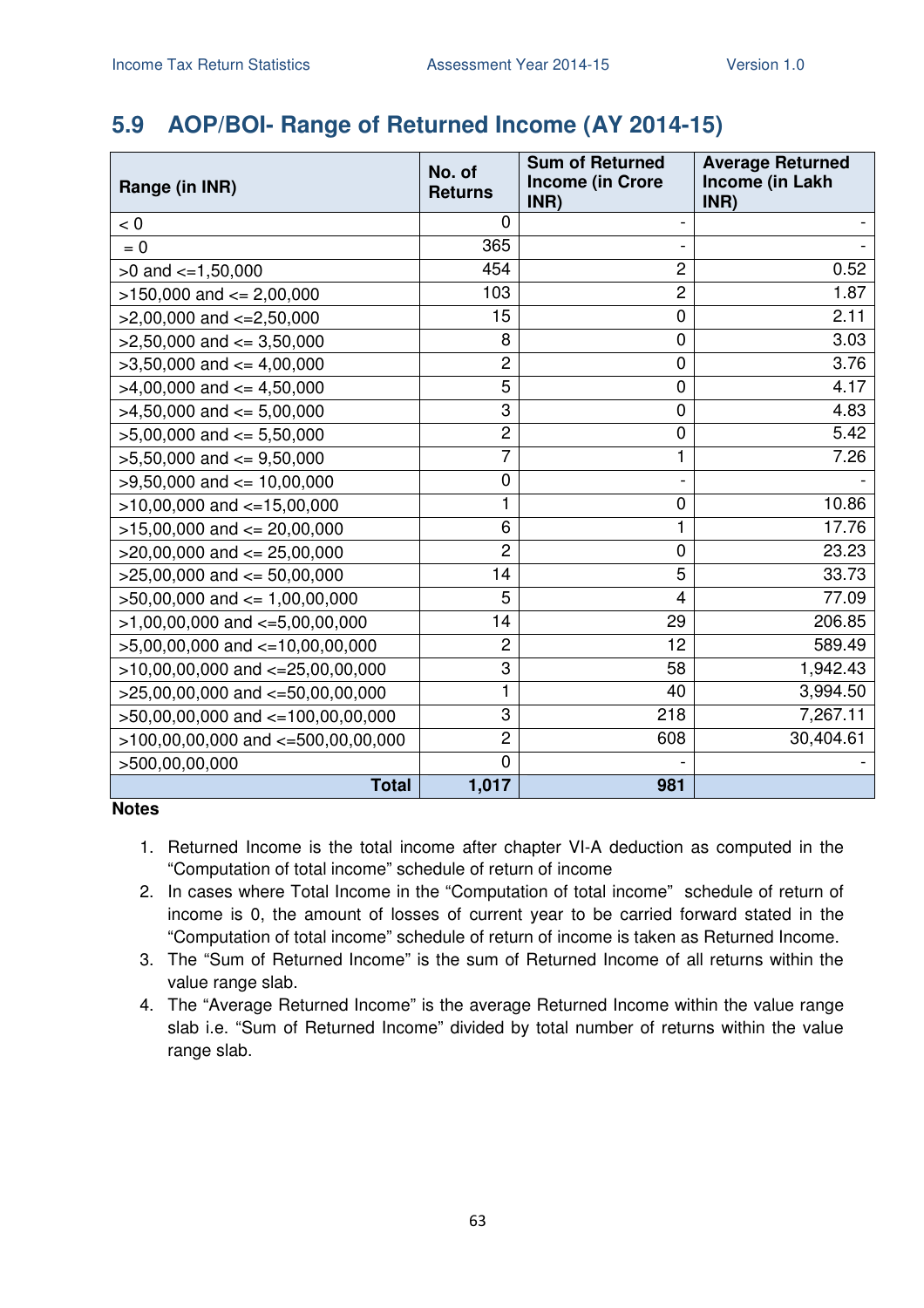# **5.10 AOP/BOI- Range of Tax Payable (AY 2014-15)**

| Range (in INR)                       | No. of<br><b>Returns</b> | <b>Sum of Tax</b><br>Payable(in<br><b>Crore INR)</b> | <b>Average Tax</b><br>Payable (in Lakh<br>INR) |
|--------------------------------------|--------------------------|------------------------------------------------------|------------------------------------------------|
| < 0                                  | $\mathbf 0$              |                                                      |                                                |
| $= 0$                                | 947                      |                                                      |                                                |
| $>0$ and $\lt=1,50,000$              | 21                       | $\mathbf 0$                                          | 0.47                                           |
| $>150,000$ and $<= 2,00,000$         |                          | 0                                                    | 1.61                                           |
| $>2,00,000$ and $\lt=2,50,000$       | 0                        |                                                      |                                                |
| $>2,50,000$ and $<=3,50,000$         | 0                        |                                                      |                                                |
| $>3,50,000$ and $<=4,00,000$         | 3                        | $\mathbf 0$                                          | 3.65                                           |
| $>4,00,000$ and $\leq 4,50,000$      | 0                        |                                                      |                                                |
| $>4,50,000$ and $\leq 5,00,000$      | 1                        | 0                                                    | 4.61                                           |
| $>5,00,000$ and $<= 5,50,000$        | 1                        | $\mathbf 0$                                          | 5.11                                           |
| $>5,50,000$ and $<=9,50,000$         | 8                        |                                                      | 7.21                                           |
| $>9,50,000$ and $\leq 10,00,000$     | $\overline{2}$           | $\mathbf 0$                                          | 9.72                                           |
| $>10,00,000$ and $<-15,00,000$       | 5                        | 1                                                    | 11.46                                          |
| $>15,00,000$ and $<= 20,00,000$      | $\overline{2}$           | $\mathbf 0$                                          | 17.36                                          |
| $>20,00,000$ and $<= 25,00,000$      | 1                        | $\mathbf 0$                                          | 20.56                                          |
| $>25,00,000$ and $\leq 50,00,000$    | 7                        | $\overline{2}$                                       | 35.63                                          |
| $>50,00,000$ and $<= 1,00,00,000$    | 5                        | 3                                                    | 66.79                                          |
| $>1,00,00,000$ and $\lt=5,00,00,000$ | 4                        | 6                                                    | 143.80                                         |
| $>5,00,00,000$ and $<-10,00,00,000$  | 3                        | 20                                                   | 668.16                                         |
| $>10,00,00,000$ and $<=25,00,00,000$ | $\overline{c}$           | 31                                                   | 1,560.70                                       |
| $>25,00,00,000$ and $<-50,00,00,000$ | 2                        | 57                                                   | 2,868.15                                       |
| >50,00,00,000 and <=100,00,00,000    | 1                        | 77                                                   | 7,693.78                                       |
| >100,00,00,000 and <=500,00,00,000   | 1                        | 130                                                  | 13,020.60                                      |
| >500,00,00,000                       | $\mathbf 0$              |                                                      |                                                |
| <b>Total</b>                         | 1,017                    | 330                                                  |                                                |

- 1. Tax Payable is the aggregate tax liability as computed in the "Computation of tax liability on total income" schedule of return of income. Tax, surcharge, cess& interest after giving credit u/s 115JAA and relief u/s 89/90/90A/91 but before giving credit for taxes paid(advance tax/TDS/TCS/Self-Assessment Tax) constitute Tax Payable.
- 2. The "Sum of Tax Payable" is the sum of Tax Payable of all returns within the value range slab.
- 3. The "Average Tax Payable" is the average Tax Payable within the value range slab i.e. "Sum of Tax Payable" divided by total number of returns within the value range slab.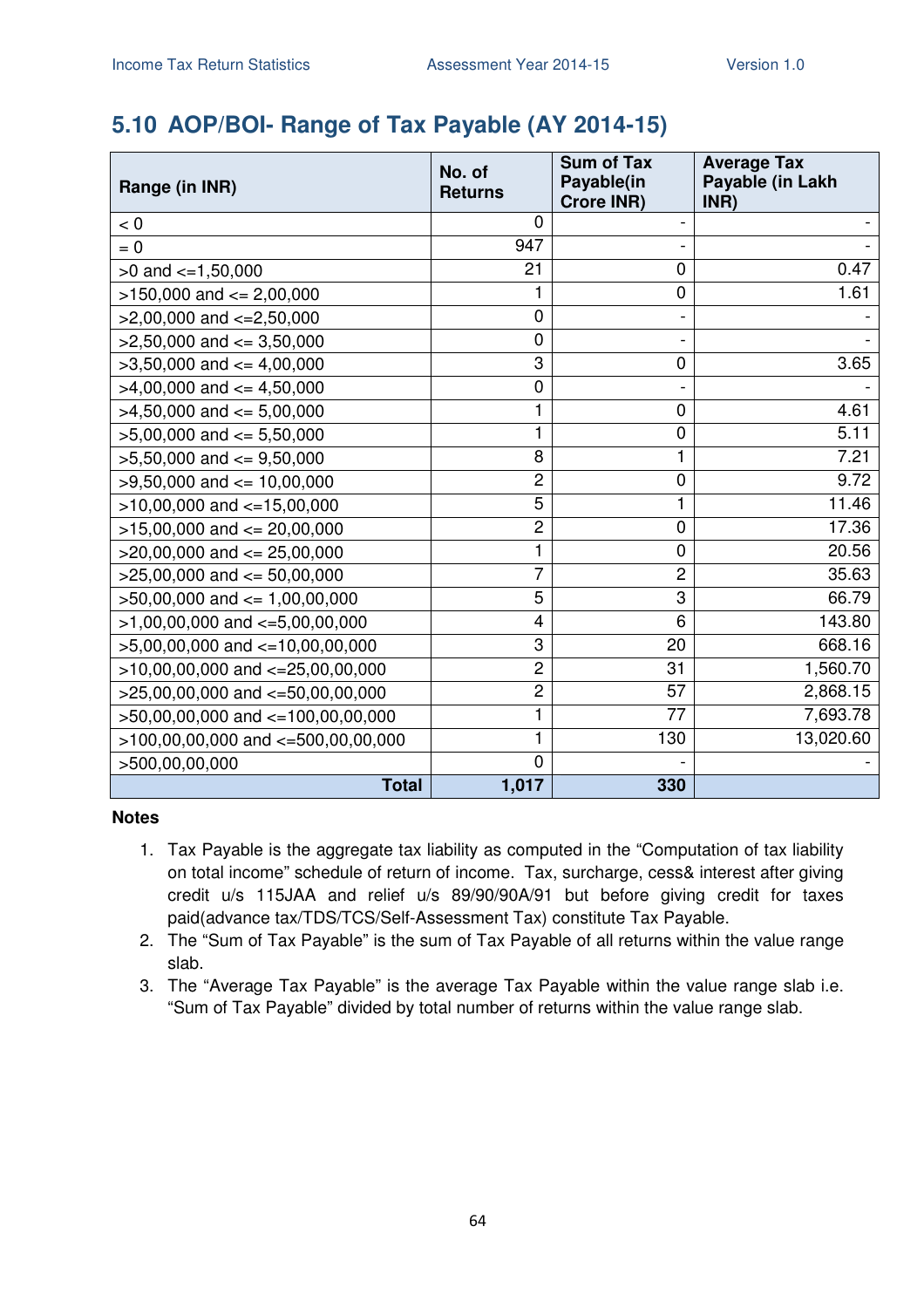# **6. Income Tax Returns - Company**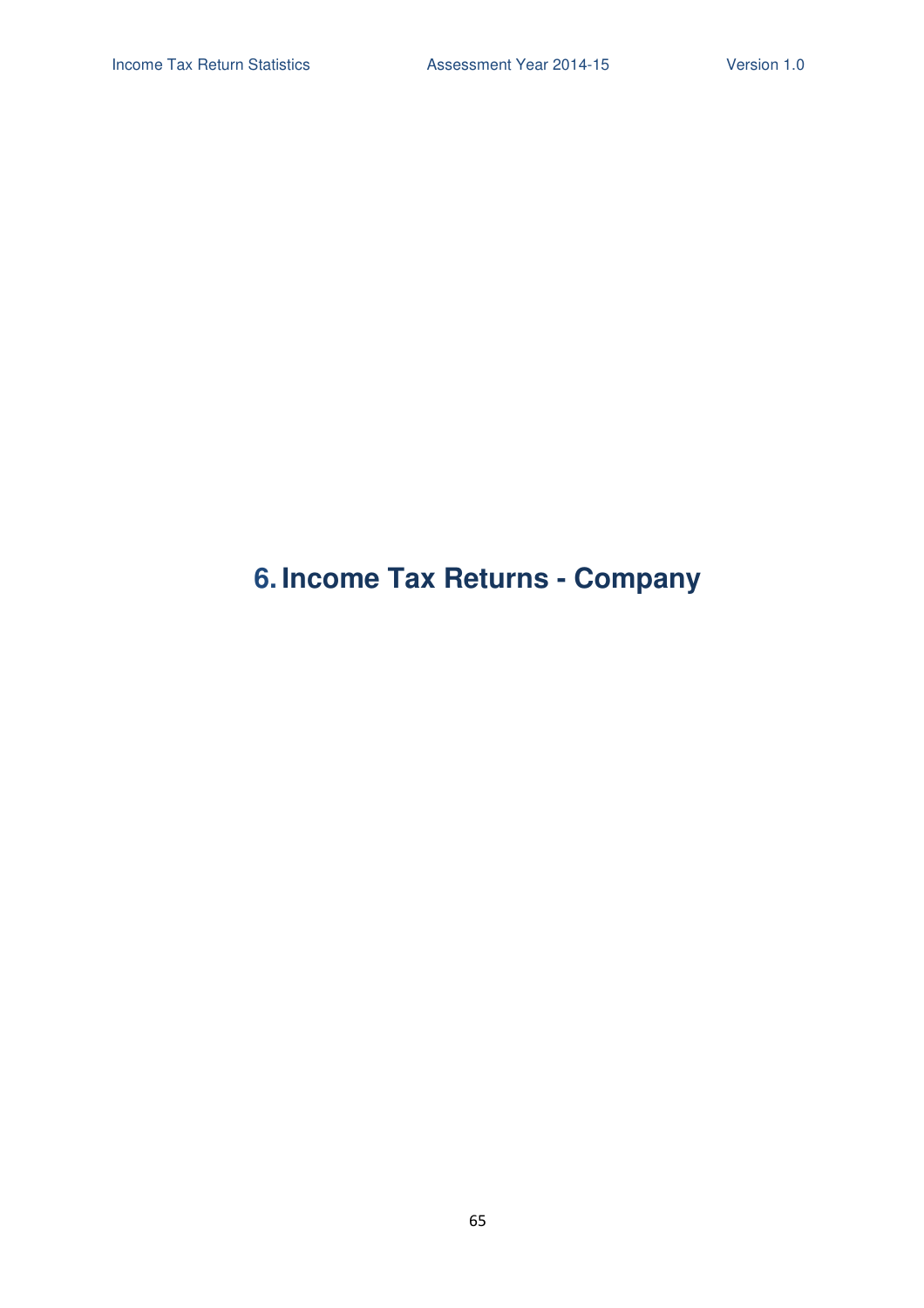# **6.1 Company – Gross Total Income (AY 2014-15)**

| Range (in INR)                         | No. of<br><b>Returns</b> | <b>Sum of Gross</b><br><b>Total Income (in</b><br>Crore INR) | <b>Average Gross</b><br><b>Total Income</b><br>(in Lakh INR) |
|----------------------------------------|--------------------------|--------------------------------------------------------------|--------------------------------------------------------------|
| < 0                                    | 0                        |                                                              |                                                              |
| $= 0$                                  | 3,49,176                 |                                                              |                                                              |
| $>0$ and $\lt=1,50,000$                | 1,40,333                 | 598                                                          | 0.43                                                         |
| $>150,000$ and $<= 2,00,000$           | 17,631                   | 311                                                          | 1.76                                                         |
| $>2,00,000$ and $\lt=2,50,000$         | 12,749                   | 284                                                          | 2.23                                                         |
| $>2,50,000$ and $\leq 3,50,000$        | 17,912                   | 533                                                          | 2.97                                                         |
| $>3,50,000$ and $<=4,00,000$           | 6,850                    | 256                                                          | 3.74                                                         |
| $>4,00,000$ and $\leq 4,50,000$        | 6,131                    | 260                                                          | 4.24                                                         |
| $>4,50,000$ and $\leq 5,00,000$        | 5,705                    | 271                                                          | 4.75                                                         |
| $>5,00,000$ and $<= 5,50,000$          | 5,068                    | 266                                                          | 5.24                                                         |
| $>5,50,000$ and $<=9,50,000$           | 27,690                   | 2,024                                                        | 7.31                                                         |
| $>9,50,000$ and $<= 10,00,000$         | 2,639                    | 257                                                          | 9.75                                                         |
| $>10,00,000$ and $<-15,00,000$         | 18,936                   | 2,329                                                        | 12.30                                                        |
| $>15,00,000$ and $<= 20,00,000$        | 12,386                   | 2,148                                                        | 17.34                                                        |
| $>20,00,000$ and $\leq$ 25,00,000      | 8,934                    | 1,997                                                        | 22.36                                                        |
| $>25,00,000$ and $<= 50,00,000$        | 23,411                   | 8,314                                                        | 35.51                                                        |
| $>50,00,000$ and $\leq 1,00,00,000$    | 17,648                   | 12,596                                                       | 71.37                                                        |
| $>1,00,00,000$ and $\lt=5,00,00,000$   | 19,241                   | 41,971                                                       | 218.14                                                       |
| $>5,00,00,000$ and $\lt=10,00,00,000$  | 3,731                    | 26,284                                                       | 704.48                                                       |
| $>10,00,00,000$ and $<-25,00,00,000$   | 2,796                    | 42,994                                                       | 1,537.71                                                     |
| $>25,00,00,000$ and $<=50,00,00,000$   | 1,176                    | 40,931                                                       | 3,480.50                                                     |
| >50,00,00,000 and <=100,00,00,000      | 673                      | 46,941                                                       | 6,974.88                                                     |
| $>100,00,00,000$ and $<=500,00,00,000$ | 575                      | 1,20,477                                                     | 20,952.53                                                    |
| >500,00,00,000                         | 175                      | 3,80,410                                                     | 2,17,377.22                                                  |
| <b>Total</b>                           | 7,01,566                 | 7,32,453                                                     |                                                              |

- 1. Gross Total Income is the income before chapter VI-A deduction as computed in the "Computation of total income" schedule of return of income.
- 2. In cases where Gross Total Income in the "Computation of total income" schedule of return of income is 0, the amount of losses of current year to be carried forward stated in the "Computation of total income" schedule of return of income is taken as Gross Total Income.
- 3. The "Sum of Gross Total Income" is the sum of Gross Total Income of all returns within the value range slab.
- 4. The "Average Gross Total Income" is the average Gross Total Income within the value range slab i.e. "Sum of Gross Total Income" divided by total number of returns within the value range slab.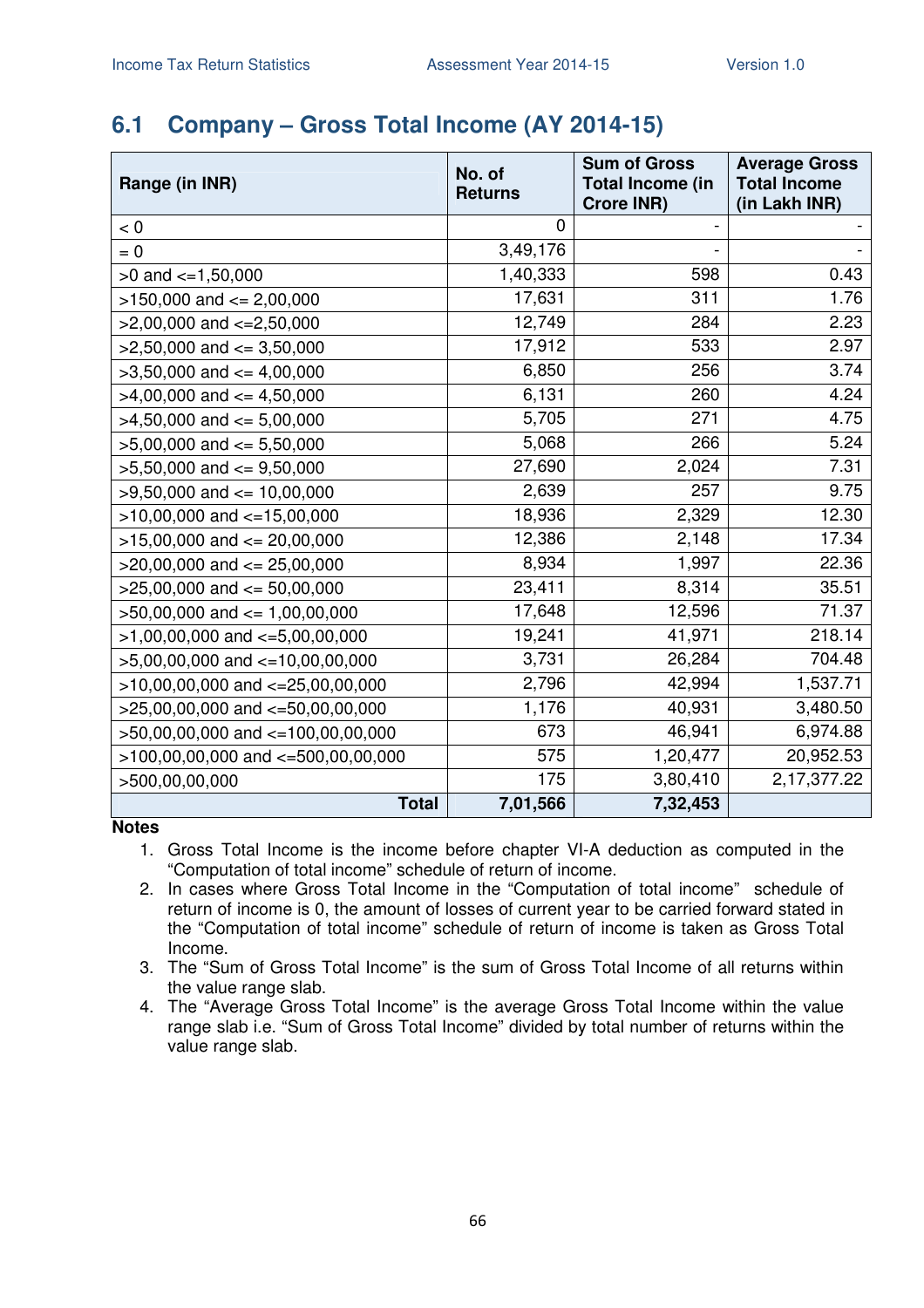### **6.2 Company- Range of House Property Income (AY 2014-15)**

|                                       | No. of         | <b>Sum of House</b>                      | <b>Average House</b>                    |
|---------------------------------------|----------------|------------------------------------------|-----------------------------------------|
| Range (in INR)                        | <b>Returns</b> | <b>Property Income</b><br>(in Crore INR) | <b>Property Income</b><br>(in Lakh INR) |
| < 0                                   |                |                                          |                                         |
| $= 0$                                 | 6,72,995       |                                          |                                         |
| $>0$ and $\leq$ =1,50,000             | 7,661          | 52                                       | 0.68                                    |
| $>150,000$ and $<= 2,00,000$          | 1,405          | 24                                       | 1.73                                    |
| $>2,00,000$ and $\lt=2,50,000$        | 1,305          | 29                                       | 2.22                                    |
| $>2,50,000$ and $\leq 3,50,000$       | 2,053          | 61                                       | 2.97                                    |
| $>3,50,000$ and $<=4,00,000$          | 808            | 30                                       | 3.75                                    |
| $>4,00,000$ and $\leq 4,50,000$       | 889            | 38                                       | 4.23                                    |
| $>4,50,000$ and $\leq 5,00,000$       | 651            | 31                                       | 4.76                                    |
| $>5,00,000$ and $<= 5,50,000$         | 688            | 36                                       | 5.24                                    |
| $>5,50,000$ and $<=9,50,000$          | 3,273          | 232                                      | 7.10                                    |
| $>9,50,000$ and $\leq 10,00,000$      | 207            | 20                                       | 9.74                                    |
| $>10,00,000$ and $\lt=15,00,000$      | 1,897          | 233                                      | 12.28                                   |
| $>15,00,000$ and $<= 20,00,000$       | 1,303          | 225                                      | 17.30                                   |
| $>20,00,000$ and $\leq$ 25,00,000     | 968            | 216                                      | 22.30                                   |
| $>25,00,000$ and $<= 50,00,000$       | 2,446          | 865                                      | 35.35                                   |
| $>50,00,000$ and $<= 1,00,00,000$     | 1,577          | 1,096                                    | 69.51                                   |
| $>1,00,00,000$ and $\lt=5,00,00,000$  | 1,218          | 2,419                                    | 198.58                                  |
| $>5,00,00,000$ and $\lt=10,00,00,000$ | 135            | 938                                      | 695.08                                  |
| $>10,00,00,000$ and $<=25,00,00,000$  | 56             | 775                                      | 1,384.48                                |
| $>25,00,00,000$ and $<=50,00,00,000$  | 21             | 724                                      | 3,449.01                                |
| >50,00,00,000 and <=100,00,00,000     | 7              | 481                                      | 6,873.67                                |
| >100,00,00,000 and <=500,00,00,000    | 3              | 662                                      | 22,075.73                               |
| >500,00,00,000                        |                |                                          |                                         |
| <b>Total</b>                          | 7,01,566       | 9,189                                    |                                         |

- 1. House Property Income is the income under the head "Income from house property" as computed in the return of income
- 2. Loss under the head "Income from house property" is also included in the House Property Income
- 3. The "Sum of House Property Income" is the sum of House Property Income of all returns within the value range slab.
- 4. The "Average House Property Income" is the average House Property Income within the value range slab i.e. "Sum of House Property Income" divided by total number of returns within the value range slab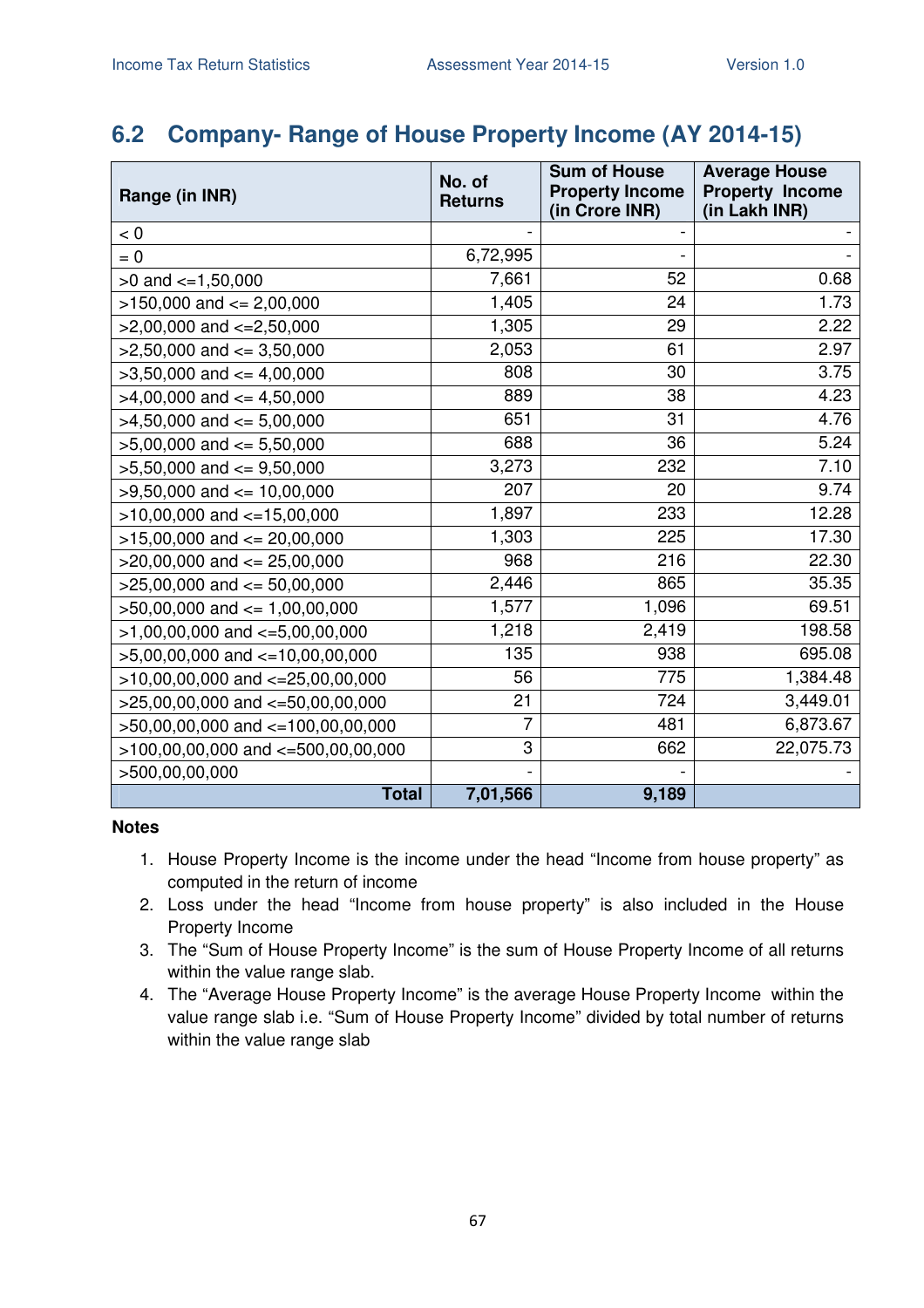### **6.3 Company- Range of Business Income (AY 2014-15)**

| Range (in INR)                         | No. of<br><b>Returns</b> | <b>Sum of Business</b><br><b>Income (in Crore</b> | <b>Average Business</b><br>Income (in Lakh |
|----------------------------------------|--------------------------|---------------------------------------------------|--------------------------------------------|
| < 0                                    | 0                        | INR)                                              | INR)                                       |
| $= 0$                                  | 3,83,221                 |                                                   |                                            |
| $>0$ and $\lt=1,50,000$                | 1,29,593                 | 533                                               | 0.41                                       |
| $>150,000$ and $<= 2,00,000$           | 13,798                   | 241                                               | 1.75                                       |
| $>2,00,000$ and $\lt=2,50,000$         | 10,699                   | 239                                               | 2.23                                       |
| $>2,50,000$ and $<=3,50,000$           | 15,895                   | 473                                               | 2.97                                       |
| $>3,50,000$ and $<=4,00,000$           | 6,058                    | 227                                               | 3.75                                       |
| $>4,00,000$ and $<=4,50,000$           | 5,446                    | 231                                               | 4.25                                       |
| $>4,50,000$ and $<=5,00,000$           | 5,012                    | 238                                               | 4.75                                       |
| $>5,00,000$ and $<= 5,50,000$          | 4,576                    | 240                                               | 5.24                                       |
| $>5,50,000$ and $<=9,50,000$           | 25,030                   | 1,831                                             | 7.31                                       |
| $>9,50,000$ and $\leq 10,00,000$       | 2,483                    | 242                                               | 9.75                                       |
| $>10,00,000$ and $<-15,00,000$         | 17,456                   | 2,147                                             | 12.30                                      |
| $>15,00,000$ and $<= 20,00,000$        | 11,231                   | 1,947                                             | 17.34                                      |
| $>$ 20,00,000 and $\leq$ 25,00,000     | 8,172                    | 1,826                                             | 22.35                                      |
| $>25,00,000$ and $<= 50,00,000$        | 21,389                   | 7,598                                             | 35.52                                      |
| $>50,00,000$ and $<= 1,00,00,000$      | 16,041                   | 11,452                                            | 71.39                                      |
| $>1,00,00,000$ and $\lt=5,00,00,000$   | 17,219                   | 37,633                                            | 218.56                                     |
| $>5,00,00,000$ and $<=10,00,00,000$    | 3,367                    | 23,681                                            | 703.34                                     |
| $>10,00,00,000$ and $<=25,00,00,000$   | 2,528                    | 38,883                                            | 1,538.11                                   |
| $>25,00,00,000$ and $<=50,00,00,000$   | 1,058                    | 36,669                                            | 3,465.91                                   |
| $>50,00,00,000$ and $<=100,00,00,000$  | 611                      | 42,822                                            | 7,008.55                                   |
| $>100,00,00,000$ and $<=500,00,00,000$ | 536                      | 1,12,740                                          | 21,033.67                                  |
| >500,00,00,000                         | 147                      | 3,45,977                                          | 2,35,358.25                                |
| <b>Total</b>                           | 7,01,566                 | 6,67,873                                          |                                            |

- 1. Business Income is the income under the head "Profits and gains of business or profession" as computed in the return of income
- 2. Loss under the head "Profits and gains of business or profession" is also included in the Business Income
- 3. The "Sum of Business Income" is the sum of Business Income of all returns within the value range slab.
- 4. The "Average Business Income" is the average Business Income within the value range slab i.e. "Sum of Business Income" divided by total number of returns within the value range slab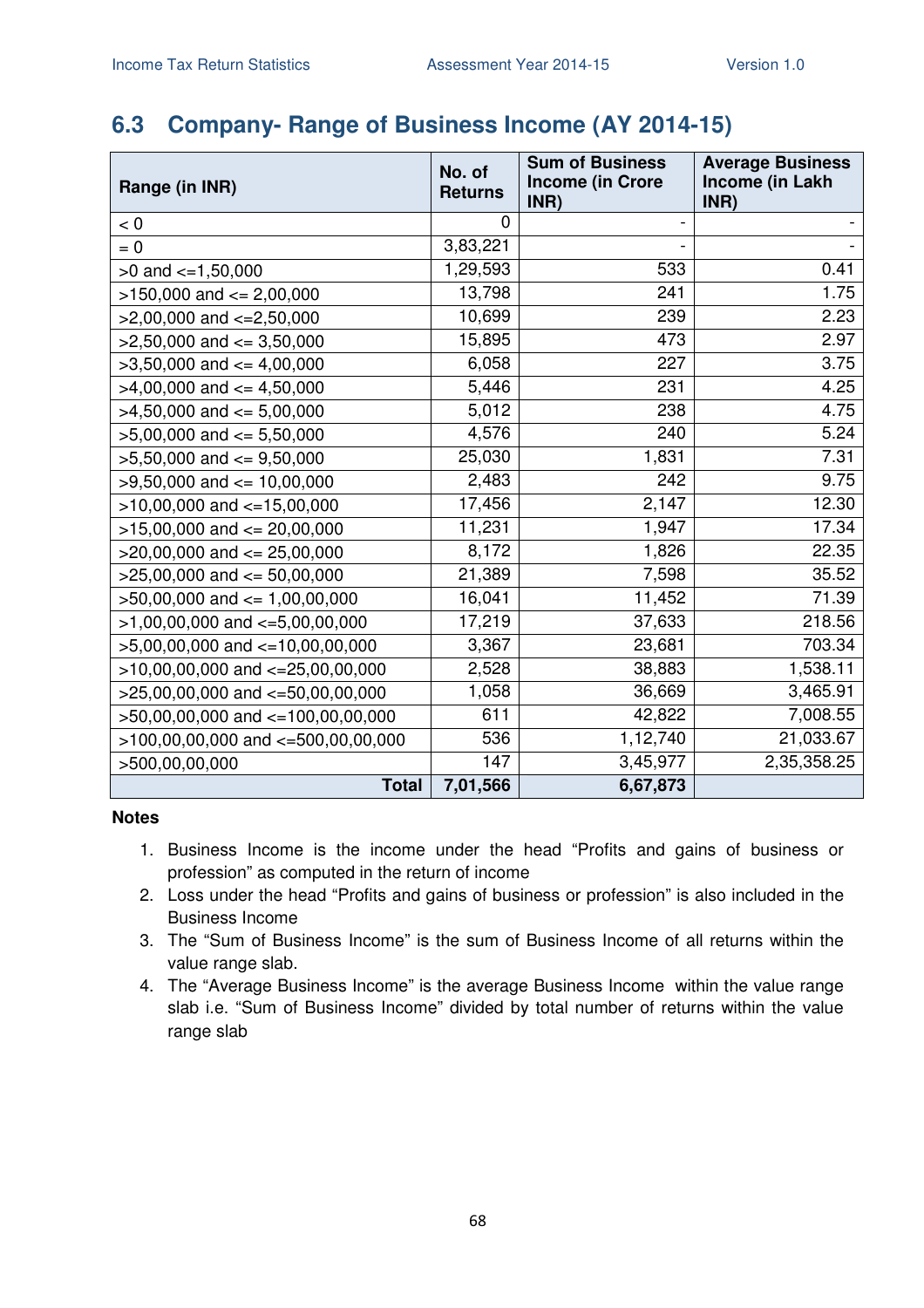### **6.4 Company- Range of Long Term Capital Gains (AY 2014-15)**

| Range (in INR)                         | No. of<br><b>Returns</b> | <b>Sum of Long</b><br><b>Term Capital</b><br><b>Gains Income</b><br>(in Crore INR) | <b>Average Long</b><br><b>Term Capital</b><br><b>Gains Income(in</b><br>Lakh INR) |
|----------------------------------------|--------------------------|------------------------------------------------------------------------------------|-----------------------------------------------------------------------------------|
| < 0                                    | 0                        |                                                                                    |                                                                                   |
| $= 0$                                  | 6,95,815                 |                                                                                    |                                                                                   |
| $>0$ and $<=1,50,000$                  | 1,393                    | 6                                                                                  | 0.44                                                                              |
| $>150,000$ and $<= 2,00,000$           | 154                      | 3                                                                                  | 1.74                                                                              |
| $>2,00,000$ and $<=2,50,000$           | 128                      | 3                                                                                  | 2.24                                                                              |
| $>2,50,000$ and $<=3,50,000$           | 214                      | 6                                                                                  | 2.96                                                                              |
| $>3,50,000$ and $<=4,00,000$           | 77                       | 3                                                                                  | 3.73                                                                              |
| $>4,00,000$ and $<=4,50,000$           | 75                       | 3                                                                                  | 4.25                                                                              |
| $>4,50,000$ and $\leq 5,00,000$        | 67                       | 3                                                                                  | 4.76                                                                              |
| $>5,00,000$ and $<= 5,50,000$          | 56                       | 3                                                                                  | 5.21                                                                              |
| $>5,50,000$ and $<=9,50,000$           | 418                      | 31                                                                                 | 7.42                                                                              |
| $>9,50,000$ and $<= 10,00,000$         | 32                       | 3                                                                                  | 9.80                                                                              |
| $>10,00,000$ and $<-15,00,000$         | 329                      | 41                                                                                 | 12.49                                                                             |
| $>15,00,000$ and $<= 20,00,000$        | 269                      | 47                                                                                 | 17.49                                                                             |
| $>20,00,000$ and $\leq$ 25,00,000      | 207                      | 46                                                                                 | 22.43                                                                             |
| $>25,00,000$ and $<= 50,00,000$        | 613                      | 221                                                                                | 36.03                                                                             |
| $>50,00,000$ and $<= 1,00,00,000$      | 536                      | 383                                                                                | 71.47                                                                             |
| $>1,00,00,000$ and $\lt=5,00,00,000$   | 762                      | 1,716                                                                              | 225.23                                                                            |
| $>5,00,00,000$ and $\lt=10,00,00,000$  | 176                      | 1,210                                                                              | 687.71                                                                            |
| $>10,00,00,000$ and $<=25,00,00,000$   | 120                      | 1,829                                                                              | 1,523.84                                                                          |
| >25,00,00,000 and <= 50,00,00,000      | 46                       | 1,617                                                                              | 3,515.57                                                                          |
| $>50,00,00,000$ and $<=100,00,00,000$  | 31                       | 2,069                                                                              | 6,673.79                                                                          |
| $>100,00,00,000$ and $<=500,00,00,000$ | 36                       | 6,938                                                                              | 19,271.70                                                                         |
| >500,00,00,000                         | 12                       | 12,717                                                                             | 1,05,977.80                                                                       |
| <b>Total</b>                           | 7,01,566                 | 28,899                                                                             |                                                                                   |

- 1. Long Term Capital Gains Income is the income from the transfer of long-term capital asset(s) as computed in the return of income under the head "Capital Gains"
- 2. Loss from the transfer of long-term capital asset(s) under the head "Capital Gains" is also included in the Long Term Capital Gains Income
- 3. The "Sum of Long Term Capital Gains Income" is the sum of Long Term Capital Gains Income of all returns within the value range slab.
- 4. The "Average Long Term Capital Gains Income" is the average Long Term Capital Gains Income within the value range slab i.e. "Sum of Long Term Capital Gains Income" divided by total number of returns within the value range slab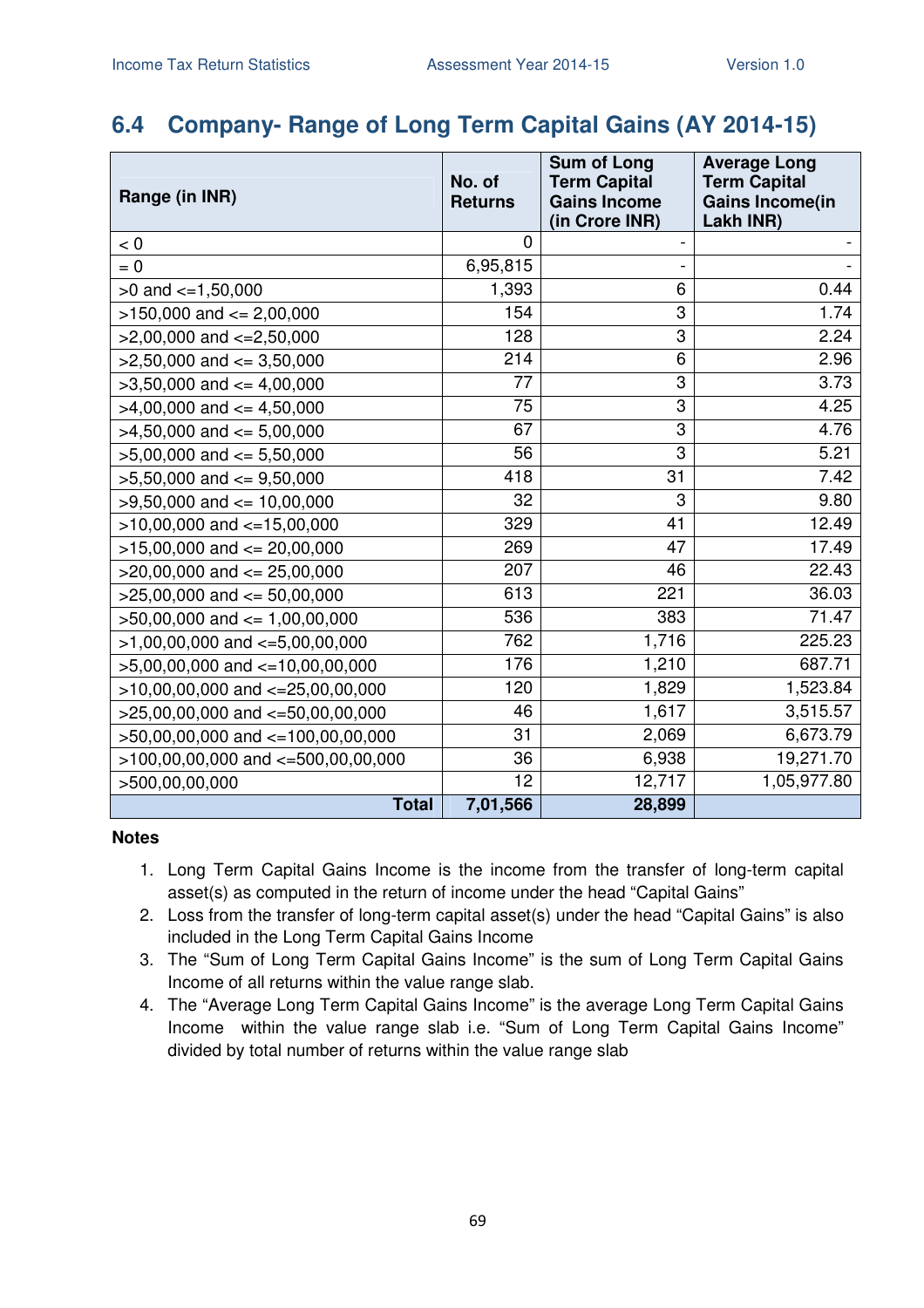### **6.5 Company- Range of Short Term Capital Gains (AY 2014-15)**

| Range (in INR)                         | No. of<br><b>Returns</b> | <b>Sum of Short</b><br><b>Term Capital</b><br><b>Gains Income</b><br>(in Crore INR) | <b>Average Short Term</b><br><b>Capital Gains</b><br><b>Income(in Lakh</b><br>INR) |
|----------------------------------------|--------------------------|-------------------------------------------------------------------------------------|------------------------------------------------------------------------------------|
| < 0                                    | 81                       | $-140$                                                                              | $-172.70$                                                                          |
| $= 0$                                  | 6,86,511                 |                                                                                     |                                                                                    |
| $>0$ and $<=1,50,000$                  | 7,095                    | 28                                                                                  | 0.39                                                                               |
| $>150,000$ and $<= 2,00,000$           | 637                      | 11                                                                                  | 1.75                                                                               |
| $>2,00,000$ and $<=2,50,000$           | 487                      | 11                                                                                  | 2.24                                                                               |
| $>2,50,000$ and $<=3,50,000$           | 739                      | 22                                                                                  | 2.96                                                                               |
| $>3,50,000$ and $<=4,00,000$           | 269                      | 10                                                                                  | 3.75                                                                               |
| $>4,00,000$ and $<=4,50,000$           | 223                      | 9                                                                                   | 4.24                                                                               |
| $>4,50,000$ and $\leq 5,00,000$        | 215                      | 10                                                                                  | 4.75                                                                               |
| $>5,00,000$ and $<= 5,50,000$          | 194                      | 10                                                                                  | 5.26                                                                               |
| $>5,50,000$ and $<=9,50,000$           | 1,005                    | 73                                                                                  | 7.25                                                                               |
| $>9,50,000$ and $\leq 10,00,000$       | 99                       | 10                                                                                  | 9.77                                                                               |
| $>10,00,000$ and $<-15,00,000$         | 587                      | 72                                                                                  | 12.26                                                                              |
| $>15,00,000$ and $<= 20,00,000$        | 441                      | 77                                                                                  | 17.37                                                                              |
| $>20,00,000$ and $\leq$ 25,00,000      | 295                      | 66                                                                                  | 22.40                                                                              |
| $>25,00,000$ and $<= 50,00,000$        | 773                      | 276                                                                                 | 35.65                                                                              |
| $>50,00,000$ and $<= 1,00,00,000$      | 629                      | 447                                                                                 | 71.06                                                                              |
| $>1,00,00,000$ and $\lt=5,00,00,000$   | 886                      | 1,998                                                                               | 225.49                                                                             |
| $>5,00,00,000$ and $\lt=10,00,00,000$  | 178                      | 1,248                                                                               | 701.03                                                                             |
| $>10,00,00,000$ and $<-25,00,00,000$   | 139                      | 2,102                                                                               | 1,512.42                                                                           |
| $>25,00,00,000$ and $<=50,00,00,000$   | 41                       | 1,423                                                                               | 3,470.43                                                                           |
| >50,00,00,000 and <=100,00,00,000      | 27                       | 1,931                                                                               | 7,151.01                                                                           |
| $>100,00,00,000$ and $<=500,00,00,000$ | 15                       | 3,205                                                                               | 21,368.33                                                                          |
| >500,00,00,000                         | $\mathbf 0$              |                                                                                     |                                                                                    |
| <b>Total</b>                           | 7,01,566                 | 12,898                                                                              |                                                                                    |

- 1. Short Term Capital Gains Income is the income from the transfer of short-term capital asset(s) as computed in the return of income under the head "Capital Gains"
- 2. Loss from the transfer of short-term capital asset(s) under the head "Capital Gains" is also included in the Short Term Capital Gains Income
- 3. The "Sum of Short Term Capital Gains Income" is the sum of Short Term Capital Gains Income of all returns within the value range slab.
- 4. The "Average Short Term Capital Gains Income" is the average Short Term Capital Gains Income within the value range slab i.e. "Sum of Short Term Capital Gains Income" divided by total number of returns within the value range slab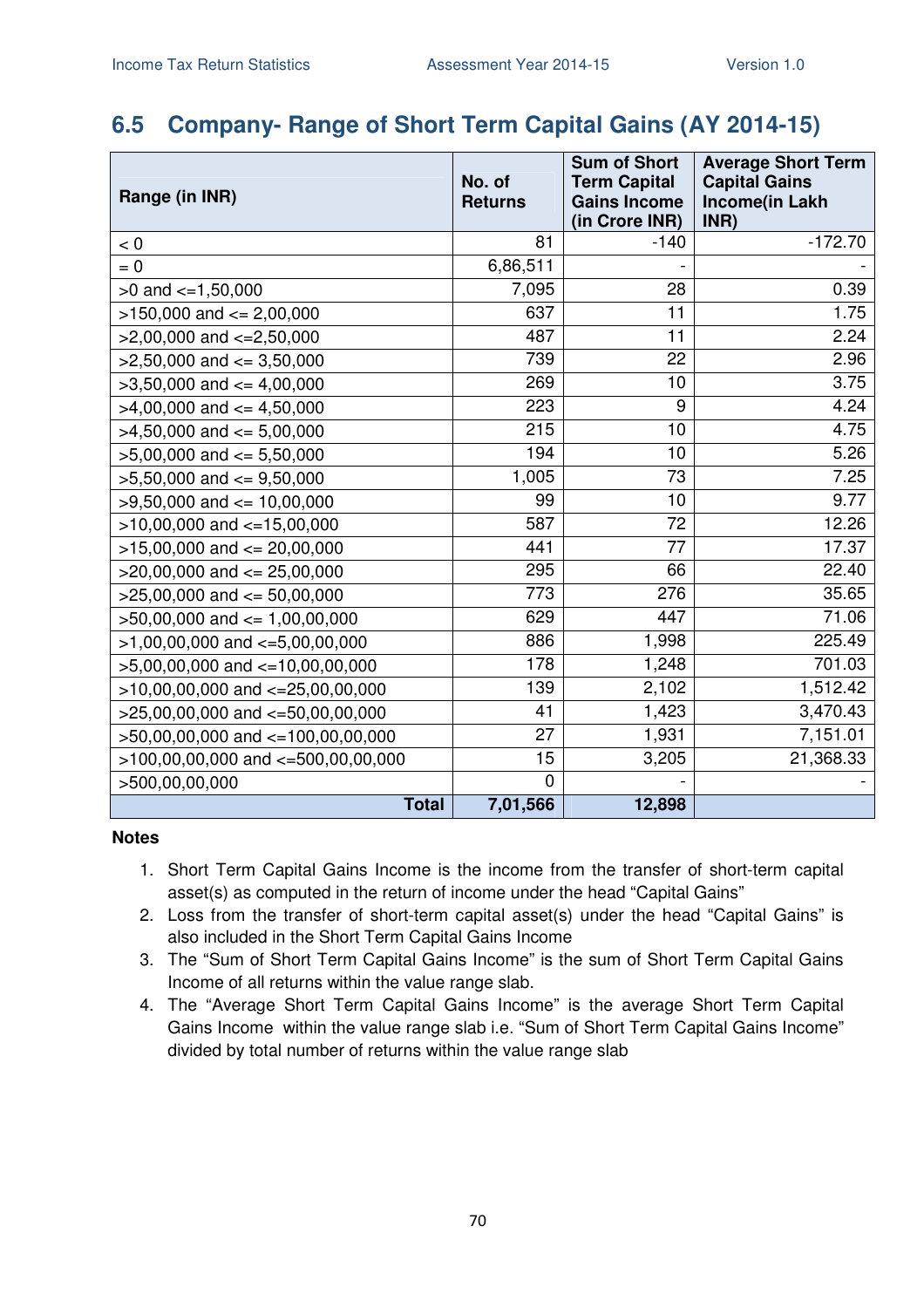### **6.6 Company- Range of Other Sources Income (AY 2014-15)**

| Range (in INR)                         | No. of<br><b>Returns</b> | <b>Sum of Other</b><br><b>Sources Income</b><br>(in Crore INR) | <b>Average Other</b><br><b>Sources Income</b><br>(in Lakh INR) |
|----------------------------------------|--------------------------|----------------------------------------------------------------|----------------------------------------------------------------|
| < 0                                    | 0                        |                                                                |                                                                |
| $= 0$                                  | 6,12,220                 |                                                                |                                                                |
| $>0$ and $\lt=1,50,000$                | 46,528                   | 195                                                            | 0.42                                                           |
| $>150,000$ and $<= 2,00,000$           | 6,328                    | 113                                                            | 1.78                                                           |
| $>2,00,000$ and $\lt=2,50,000$         | 4,013                    | 89                                                             | 2.23                                                           |
| $>2,50,000$ and $<=3,50,000$           | 4,795                    | 142                                                            | 2.96                                                           |
| $>3,50,000$ and $<=4,00,000$           | 1,790                    | 67                                                             | 3.74                                                           |
| $>4,00,000$ and $<=4,50,000$           | 1,427                    | 61                                                             | 4.25                                                           |
| $>4,50,000$ and $<=5,00,000$           | 1378                     | 65                                                             | 4.75                                                           |
| $>5,00,000$ and $<=5,50,000$           | 1092                     | 57                                                             | 5.24                                                           |
| $>5,50,000$ and $<=9,50,000$           | 5,686                    | 411                                                            | 7.22                                                           |
| $>9,50,000$ and $\leq 10,00,000$       | 495                      | 48                                                             | 9.74                                                           |
| $>10,00,000$ and $<=15,00,000$         | 3,343                    | 410                                                            | 12.27                                                          |
| $>15,00,000$ and $<= 20,00,000$        | 2,108                    | 365                                                            | 17.32                                                          |
| $>20,00,000$ and $<= 25,00,000$        | 1,335                    | 298                                                            | 22.34                                                          |
| $>25,00,000$ and $<= 50,00,000$        | 3,233                    | 1,138                                                          | 35.19                                                          |
| $>50,00,000$ and $<= 1,00,00,000$      | 2,239                    | 1,577                                                          | 70.45                                                          |
| $>1,00,00,000$ and $\lt=5,00,00,000$   | 2,517                    | 5,364                                                          | 213.12                                                         |
| $>5,00,00,000$ and $\lt=10,00,00,000$  | 457                      | 3,174                                                          | 694.52                                                         |
| $>10,00,00,000$ and $<=25,00,00,000$   | 332                      | 5,115                                                          | 1,540.60                                                       |
| $>25,00,00,000$ and $<=50,00,00,000$   | 140                      | 4,887                                                          | 3,490.38                                                       |
| >50,00,00,000 and <=100,00,00,000      | 48                       | 3,326                                                          | 6,929.39                                                       |
| $>100,00,00,000$ and $<=500,00,00,000$ | 48                       | 10,012                                                         | 20,858.95                                                      |
| >500,00,00,000                         | 14                       | 12,481                                                         | 89,146.65                                                      |
| <b>Total</b>                           | 7,01,566                 | 49,395                                                         |                                                                |

- 1. Other Sources Income is the income under the head "Income from Other Sources" as computed in the return of income
- 2. Loss under the head "Income from Other Sources" is also included in the Other Sources Income
- 3. The "Sum of Other Sources Income" is the sum of Other Sources Income of all returns within the value range slab.
- 4. The "Average Other Sources Income" is the average Other Sources Income within the value range slab i.e. "Sum of Other Sources Income" divided by total number of returns within the value range slab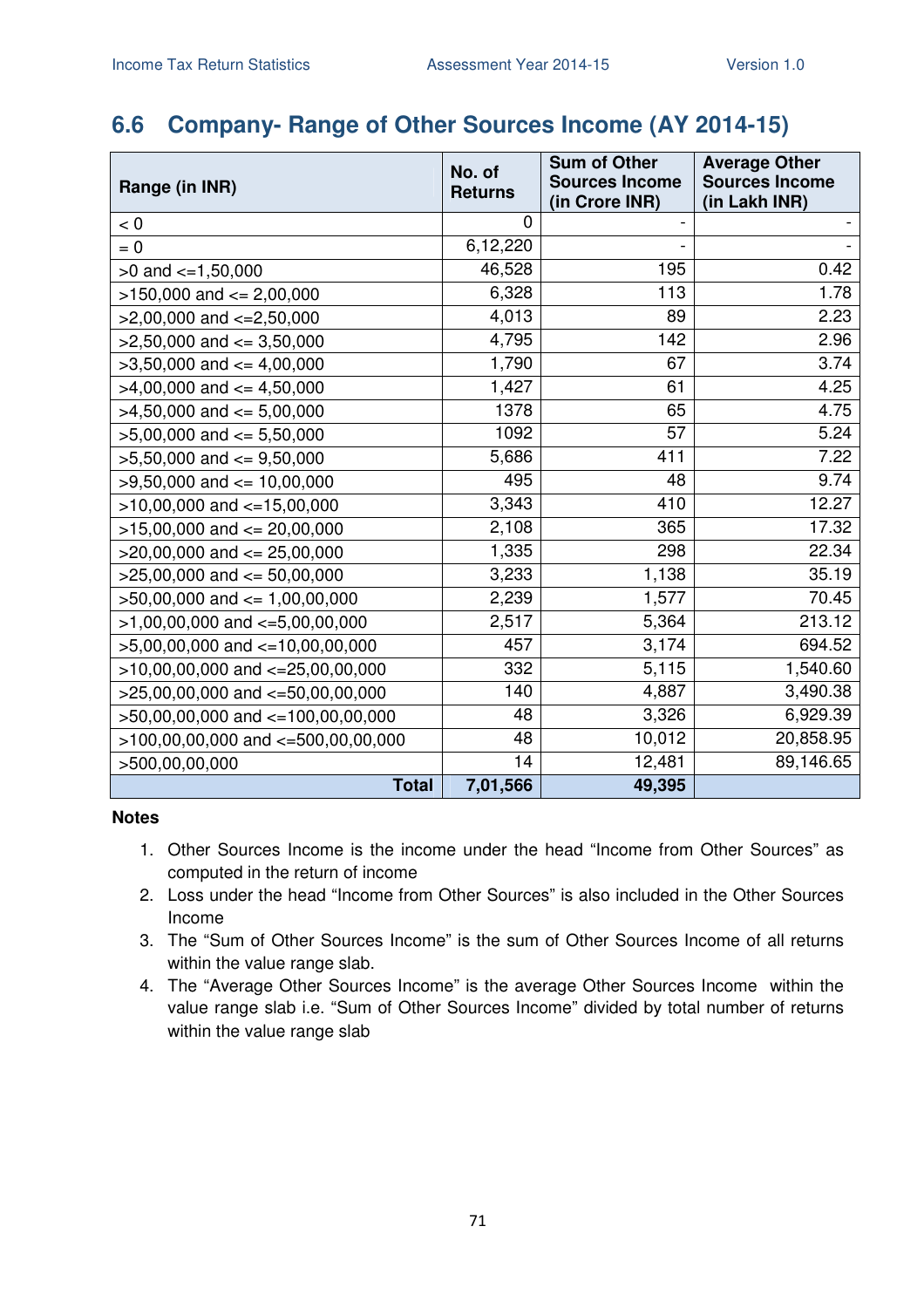## **6.7 Company- Range of Interest Income (AY 2014-15)**

| Range (in INR)                        | No. of<br><b>Returns</b> | <b>Sum of Interest</b><br><b>Income (in Crore</b> | <b>Average Interest</b><br>Income (in Lakh |
|---------------------------------------|--------------------------|---------------------------------------------------|--------------------------------------------|
|                                       |                          | INR)                                              | INR)                                       |
| < 0                                   | 0                        |                                                   |                                            |
| $= 0$                                 | 6,25,989                 |                                                   |                                            |
| $>0$ and $\lt=1,50,000$               | 41,148                   | 173                                               | 0.42                                       |
| $>150,000$ and $<= 2,00,000$          | 4,682                    | 83                                                | 1.76                                       |
| $>2,00,000$ and $\lt=2,50,000$        | 2,990                    | 67                                                | 2.24                                       |
| $>2,50,000$ and $<=3,50,000$          | 3,857                    | 114                                               | 2.96                                       |
| $>3,50,000$ and $<=4,00,000$          | 1,427                    | 53                                                | 3.74                                       |
| $>4,00,000$ and $\leq 4,50,000$       | 1178                     | 50                                                | 4.25                                       |
| $>4,50,000$ and $<= 5,00,000$         | 1065                     | 50                                                | 4.74                                       |
| $>5,00,000$ and $<= 5,50,000$         | 876                      | 46                                                | 5.24                                       |
| $>5,50,000$ and $<=9,50,000$          | 4,809                    | 348                                               | 7.23                                       |
| $>9,50,000$ and $\leq 10,00,000$      | 362                      | 35                                                | 9.74                                       |
| $>10,00,000$ and $<-15,00,000$        | 2,954                    | 362                                               | 12.27                                      |
| $>15,00,000$ and $<= 20,00,000$       | 1,809                    | 314                                               | 17.36                                      |
| $>20,00,000$ and $\leq$ 25,00,000     | 1,148                    | 256                                               | 22.33                                      |
| $>25,00,000$ and $<= 50,00,000$       | 2,730                    | 959                                               | 35.12                                      |
| $>50,00,000$ and $<= 1,00,00,000$     | 1,888                    | 1,329                                             | 70.37                                      |
| $>1,00,00,000$ and $\lt=5,00,00,000$  | 1,984                    | 4,139                                             | 208.60                                     |
| $>5,00,00,000$ and $\lt=10,00,00,000$ | 331                      | 2,291                                             | 692.00                                     |
| $>10,00,00,000$ and $<=25,00,00,000$  | 205                      | 3,104                                             | 1,514.35                                   |
| $>25,00,00,000$ and $<=50,00,00,000$  | 78                       | 2,683                                             | 3,440.24                                   |
| >50,00,00,000 and <=100,00,00,000     | 28                       | 1,986                                             | 7,091.27                                   |
| >100,00,00,000 and <=500,00,00,000    | 23                       | 4,610                                             | 20,044.86                                  |
| >500,00,00,000                        | 5                        | 4,179                                             | 83,584.18                                  |
| <b>Total</b>                          | 7,01,566                 | 27,232                                            |                                            |

- 1. The Interest Income is already included in the Income from other sources.
- 2. Interest Income is the Gross Interest Income in the "Income from other sources" Schedule of Return of Income. Interest Income data is compiled only for those returns where it is explicitly stated in the Return of Income.
- 3. The "Sum of Interest Income" is the sum of Interest Income of all returns within the value range slab.
- 4. The "Average Interest Income" is the average Interest Income within the value range slab i.e. "Sum of Interest Income" divided by total number of returns within the value range slab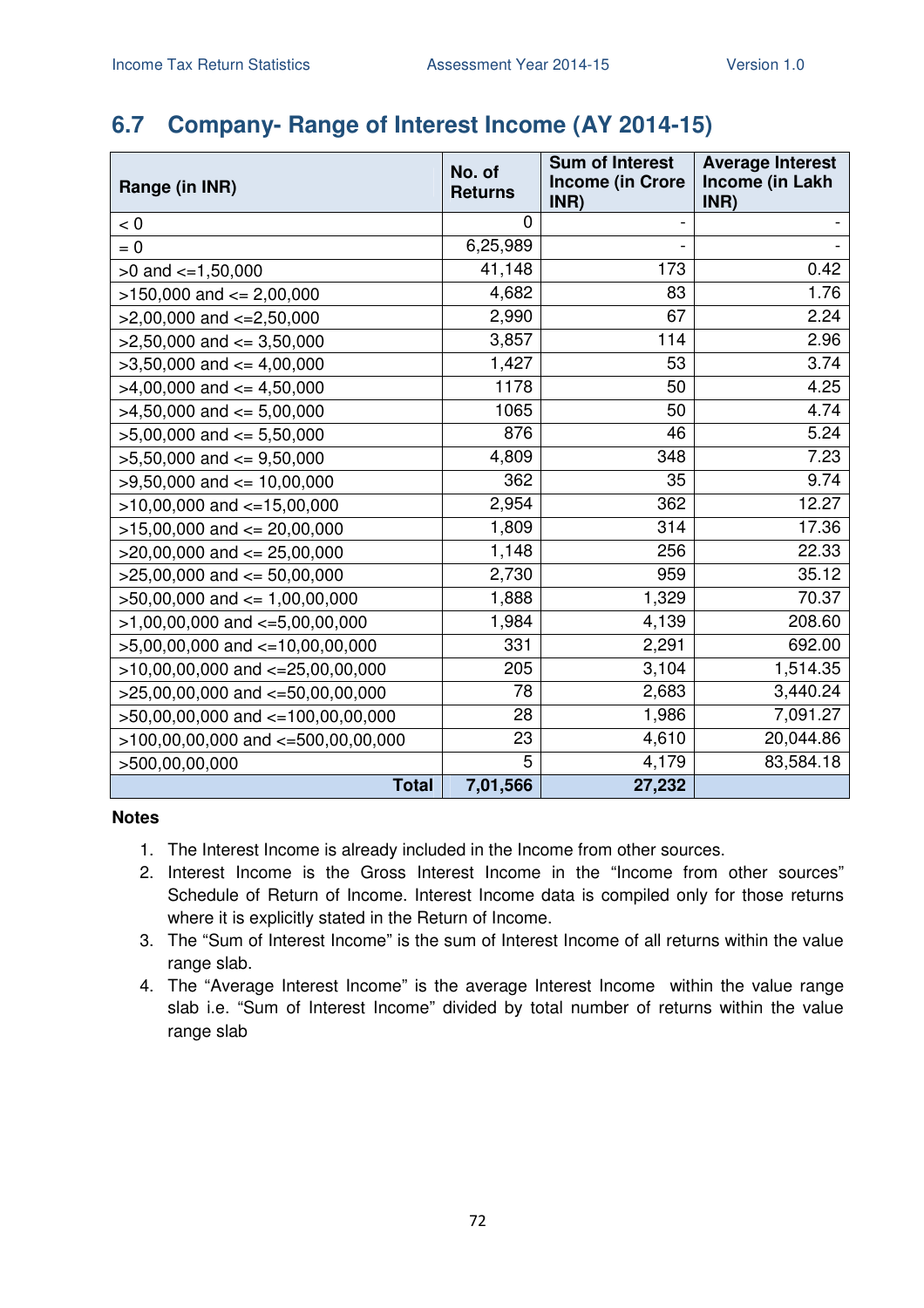## **6.8 Company- Range of Brought Forward Loss Set off (AY 2014- 15)**

| Range (in INR)                           | No. of<br><b>Returns</b> | Sum of<br><b>Brought</b><br><b>Forward Loss</b><br>Set Off(in<br><b>Crore INR)</b> | Average<br><b>Brought</b><br><b>Forward Loss</b><br>Set off (in Lakh<br>INR) |
|------------------------------------------|--------------------------|------------------------------------------------------------------------------------|------------------------------------------------------------------------------|
| < 0                                      | $\mathbf 0$              |                                                                                    |                                                                              |
| $= 0$                                    | 6,24,531                 | $\overline{a}$                                                                     |                                                                              |
| $>0$ and $\lt=1,50,000$                  | 41,119                   | 166                                                                                | 0.40                                                                         |
| $>150,000$ and $<= 2,00,000$             | 3,436                    | 60                                                                                 | 1.74                                                                         |
| $>2,00,000$ and $\lt=2,50,000$           | 2,647                    | 59                                                                                 | 2.24                                                                         |
| $>2,50,000$ and $<=3,50,000$             | 3,980                    | 118                                                                                | 2.96                                                                         |
| $>3,50,000$ and $<=4,00,000$             | 1,456                    | 55                                                                                 | 3.74                                                                         |
| $>4,00,000$ and $\leq 4,50,000$          | 1,312                    | 56                                                                                 | 4.25                                                                         |
| $>4,50,000$ and $<= 5,00,000$            | 1,163                    | 55                                                                                 | 4.75                                                                         |
| $>5,00,000$ and $<= 5,50,000$            | 1,042                    | 55                                                                                 | 5.25                                                                         |
| $>5,50,000$ and $<=9,50,000$             | 5,332                    | 385                                                                                | 7.23                                                                         |
| $>9,50,000$ and $<= 10,00,000$           | 483                      | 47                                                                                 | 9.75                                                                         |
| $>10,00,000$ and $<-15,00,000$           | 3,193                    | 391                                                                                | 12.25                                                                        |
| $>15,00,000$ and $<= 20,00,000$          | 1,960                    | 340                                                                                | 17.37                                                                        |
| $>20,00,000$ and $<= 25,00,000$          | 1,381                    | 309                                                                                | 22.38                                                                        |
| $>25,00,000$ and $<= 50,00,000$          | 3,203                    | 1,127                                                                              | 35.20                                                                        |
| $>50,00,000$ and $<= 1,00,00,000$        | 2,138                    | 1,496                                                                              | 69.98                                                                        |
| $>1,00,00,000$ and $\lt=5,00,00,000$     | 2,337                    | 5,008                                                                              | 214.28                                                                       |
| $>5,00,00,000$ and $<-10,00,00,000$      | 435                      | 3,042                                                                              | 699.38                                                                       |
| $>10,00,00,000$ and $<-25,00,00,000$     | 249                      | 3,751                                                                              | 1,506.38                                                                     |
| $>25,00,00,000$ and $<-50,00,00,000$     | 89                       | 3,149                                                                              | 3,538.03                                                                     |
| >50,00,00,000 and <=100,00,00,000        | 45                       | 3,162                                                                              | 7,027.15                                                                     |
| $>100,00,00,000$ and $\lt=500,00,00,000$ | 30                       | 6,815                                                                              | 22,718.09                                                                    |
| >500,00,00,000                           | 5                        | 6,155                                                                              | 1,23,106.11                                                                  |
| <b>Total</b>                             | 7,01,566                 | 35,803                                                                             |                                                                              |

- 1. Brought Forward Loss Set Off is the amount of brought forward losses set off against current year's income in the "Computation of total income" Schedule of return of income
- 2. The "Sum of Brought Forward Loss Set Off" is the sum of Brought Forward Loss Set Off of all returns within the value range slab.
- 3. The "Average Brought Forward Loss Set Off" is the average Brought Forward Loss Set Off within the value range slab i.e. "Sum of Brought Forward Loss Set Off" divided by total number of returns within the value range slab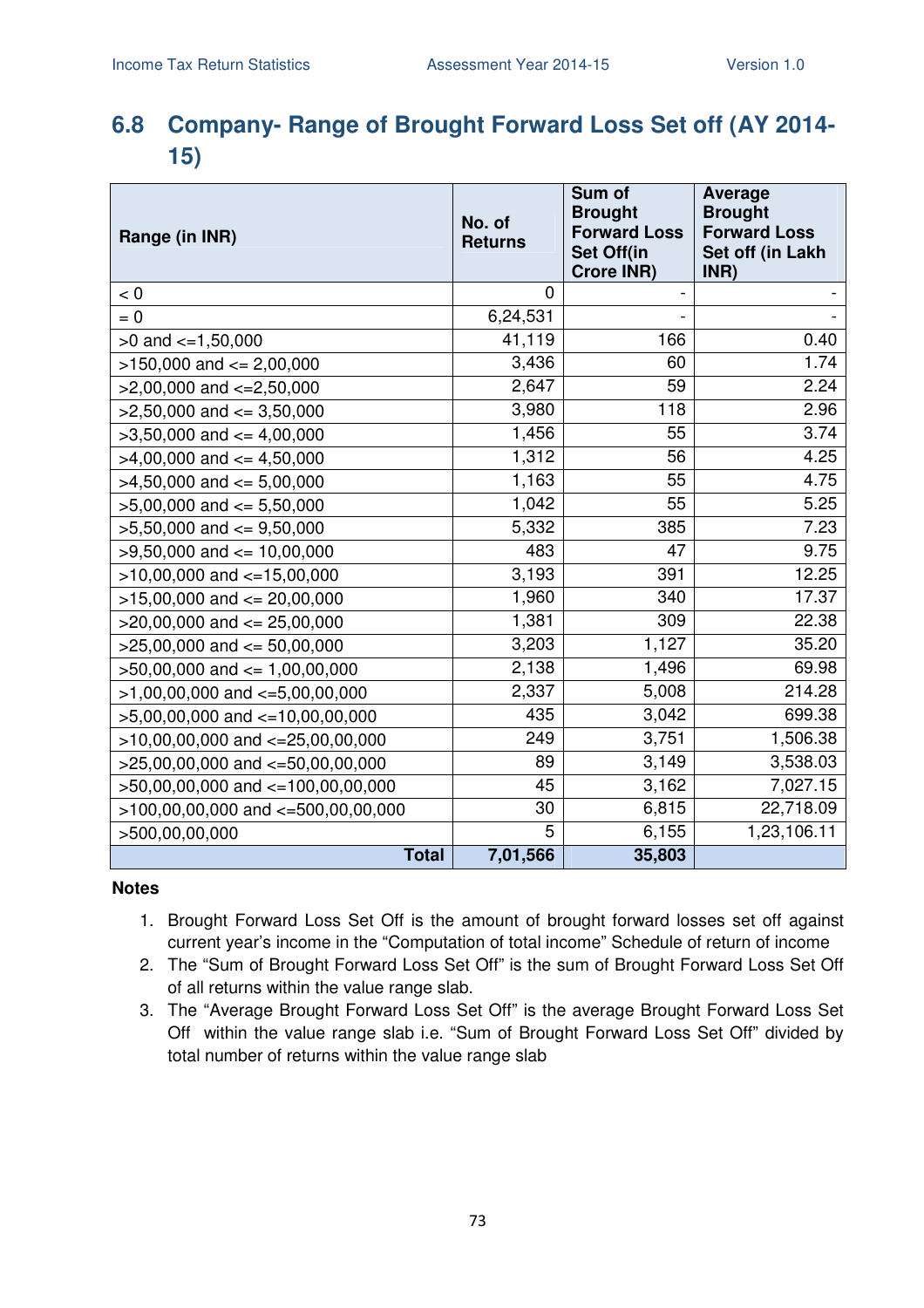### **6.9 Company- Range of Returned Income (AY 2014-15)**

| Range (in INR)                        | No. of<br><b>Returns</b> | <b>Sum of Returned</b><br><b>Income (in Crore</b><br>INR) | <b>Average Returned</b><br>Income (in Lakh<br>INR) |
|---------------------------------------|--------------------------|-----------------------------------------------------------|----------------------------------------------------|
| < 0                                   | 0                        |                                                           |                                                    |
| $= 0$                                 | 3,49,613                 |                                                           |                                                    |
| $>0$ and $\lt=1,50,000$               | 1,40,260                 | 599                                                       | 0.43                                               |
| $>150,000$ and $<= 2,00,000$          | 17,656                   | 311                                                       | 1.76                                               |
| $>2,00,000$ and $\lt=2,50,000$        | 12,754                   | 284                                                       | 2.23                                               |
| $>2,50,000$ and $\leq$ 3,50,000       | 17,916                   | 533                                                       | 2.97                                               |
| $>3,50,000$ and $<=4,00,000$          | 6,852                    | 256                                                       | 3.74                                               |
| $>4,00,000$ and $\leq 4,50,000$       | 6,152                    | 261                                                       | 4.24                                               |
| $>4,50,000$ and $\leq 5,00,000$       | 5,688                    | 270                                                       | 4.75                                               |
| $>5,00,000$ and $<= 5,50,000$         | 5,089                    | 267                                                       | 5.24                                               |
| $>5,50,000$ and $<=9,50,000$          | 27,729                   | 2,027                                                     | 7.31                                               |
| $>9,50,000$ and $<= 10,00,000$        | 2,652                    | 259                                                       | 9.75                                               |
| $>10,00,000$ and $<-15,00,000$        | 18,902                   | 2,326                                                     | 12.30                                              |
| $>15,00,000$ and $<= 20,00,000$       | 12,376                   | 2,146                                                     | 17.34                                              |
| $>20,00,000$ and $<= 25,00,000$       | 8,920                    | 1,994                                                     | 22.36                                              |
| $>25,00,000$ and $<= 50,00,000$       | 23,418                   | 8,317                                                     | 35.52                                              |
| $>50,00,000$ and $\leq 1,00,00,000$   | 17,602                   | 12,566                                                    | 71.39                                              |
| $>1,00,00,000$ and $\lt=5,00,00,000$  | 19,063                   | 41,628                                                    | 218.37                                             |
| $>5,00,00,000$ and $\lt=10,00,00,000$ | 3,683                    | 26,002                                                    | 705.99                                             |
| $>10,00,00,000$ and $<=25,00,00,000$  | 2,740                    | 42,091                                                    | 1,536.17                                           |
| $>25,00,00,000$ and $<=50,00,00,000$  | 1,138                    | 39,477                                                    | 3,469.00                                           |
| $>50,00,00,000$ and $<=100,00,00,000$ | 647                      | 45,146                                                    | 6,977.74                                           |
| >100,00,00,000 and <=500,00,00,000    | 558                      | 1,17,951                                                  | 21,138.15                                          |
| >500,00,00,000                        | 158                      | 3,34,754                                                  | 2,11,869.83                                        |
| <b>Total</b>                          | 7,01,566                 | 6,79,467                                                  |                                                    |

- 1. Returned Income is the total income after chapter VI-A deduction as computed in the "Computation of total income" schedule of return of income
- 2. In cases where Total Income in the "Computation of total income" schedule of return of income is 0, the amount of losses of current year to be carried forward stated in the "Computation of total income" schedule of return of income is taken as Returned Income.
- 3. The "Sum of Returned Income" is the sum of Returned Income of all returns within the value range slab.
- 4. The "Average Returned Income" is the average Returned Income within the value range slab i.e. "Sum of Returned Income" divided by total number of returns within the value range slab.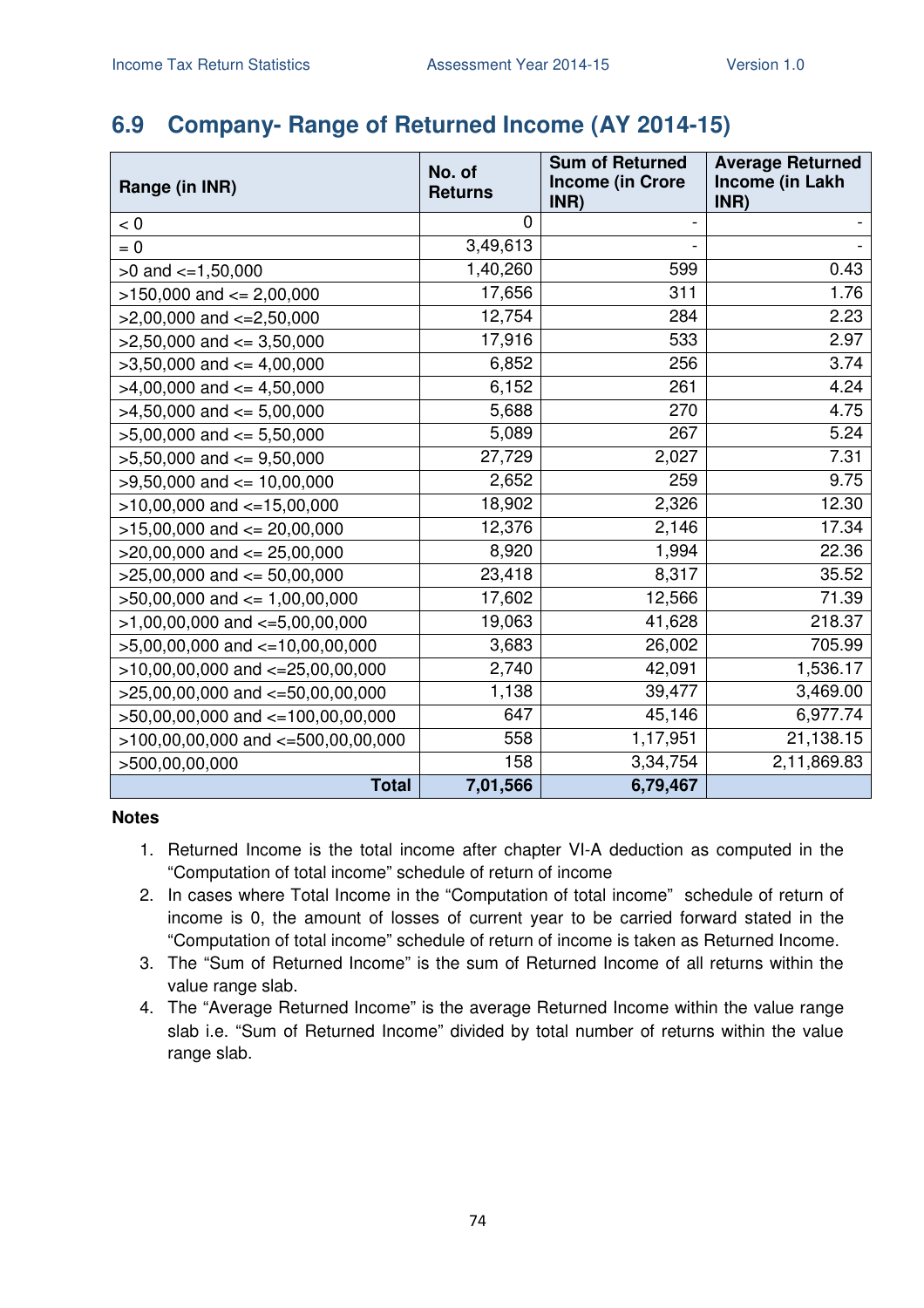## **6.10 Company- Range of Tax Payable (AY 2014-15)**

| Range (in INR)                         | No. of<br><b>Returns</b> | <b>Sum of Tax</b><br><b>Payable(in Crore</b> | <b>Average Tax</b><br>Payable (in Lakh |
|----------------------------------------|--------------------------|----------------------------------------------|----------------------------------------|
| < 0                                    | 0                        | INR)                                         | INR)                                   |
| $= 0$                                  | 3,66,864                 |                                              |                                        |
| $>0$ and $\lt=1,50,000$                | 1,88,297                 | 679                                          | 0.36                                   |
| $>150,000$ and $<= 2,00,000$           | 14,513                   | 252                                          | 1.74                                   |
|                                        | 10,959                   | 245                                          | 2.24                                   |
| $>2,00,000$ and $\lt=2,50,000$         | 16,626                   | 494                                          | 2.97                                   |
| $>2,50,000$ and $<=3,50,000$           | 6,137                    | 230                                          | 3.74                                   |
| $>3,50,000$ and $<=4,00,000$           |                          |                                              |                                        |
| $>4,00,000$ and $\lt=4,50,000$         | 5,410                    | 230                                          | 4.24                                   |
| $>4,50,000$ and $\leq 5,00,000$        | 4,884                    | 232                                          | 4.74                                   |
| $>5,00,000$ and $<= 5,50,000$          | 4,137                    | 217                                          | 5.24                                   |
| $>5,50,000$ and $<=9,50,000$           | 21,698                   | 1,575                                        | 7.26                                   |
| $>9,50,000$ and $\leq 10,00,000$       | 1,853                    | 181                                          | 9.75                                   |
| $>10,00,000$ and $<-15,00,000$         | 13,227                   | 1,621                                        | 12.26                                  |
| $>15,00,000$ and $<= 20,00,000$        | 8,065                    | 1,396                                        | 17.31                                  |
| $>20,00,000$ and $<= 25,00,000$        | 5,406                    | 1,209                                        | 22.36                                  |
| $>25,00,000$ and $<= 50,00,000$        | 12,415                   | 4,346                                        | 35.01                                  |
| $>50,00,000$ and $\leq 1,00,00,000$    | 8,252                    | 5,784                                        | 70.09                                  |
| $>1,00,00,000$ and $\lt=5,00,00,000$   | 9,043                    | 19,132                                       | 211.56                                 |
| $>5,00,00,000$ and $\lt=10,00,00,000$  | 1,658                    | 11,578                                       | 698.30                                 |
| $>10,00,00,000$ and $<=25,00,00,000$   | 1,193                    | 18,324                                       | 1,535.96                               |
| $>25,00,00,000$ and $<=50,00,00,000$   | 446                      | 15,448                                       | 3,463.61                               |
| >50,00,00,000 and <=100,00,00,000      | 225                      | 15,754                                       | 7,001.72                               |
| $>100,00,00,000$ and $<-500,00,00,000$ | 195                      | 36,367                                       | 18,649.80                              |
| >500,00,00,000                         | 63                       | 91,198                                       | 1,44,758.89                            |
| <b>Total</b>                           | 7,01,566                 | 2,26,490                                     |                                        |

- 1. Tax Payable is the aggregate tax liability as computed in the "Computation of tax liability on total income" schedule of return of income. Tax, surcharge, cess& interest after giving credit u/s 115JAA and relief u/s 89/90/90A/91 but before giving credit for taxes paid(advance tax/TDS/TCS/Self-Assessment Tax) constitute Tax Payable.
- 2. The "Sum of Tax Payable" is the sum of Tax Payable of all returns within the value range slab.
- 3. The "Average Tax Payable" is the average Tax Payable within the value range slab i.e. "Sum of Tax Payable" divided by total number of returns within the value range slab.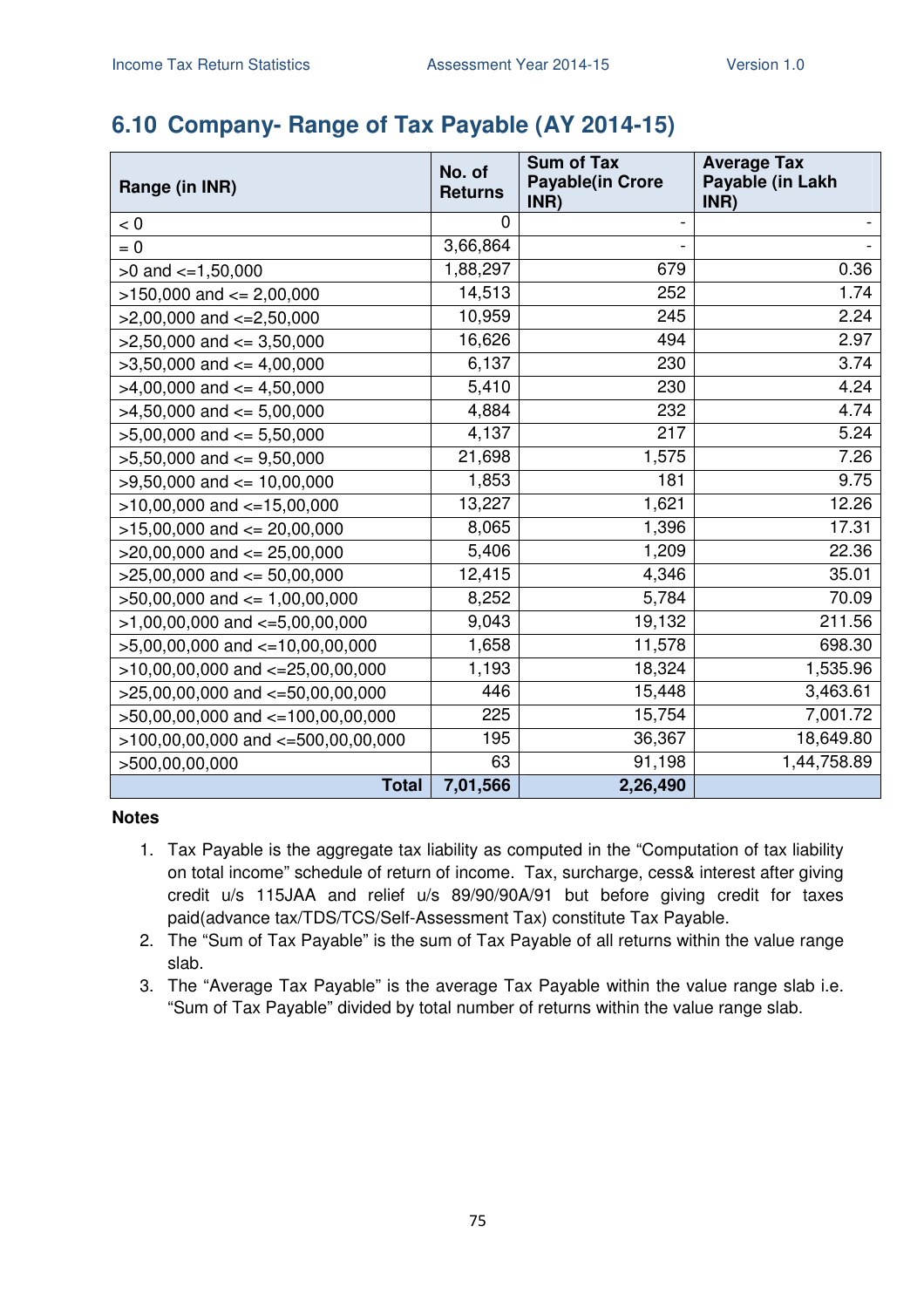# **7. Type of Business**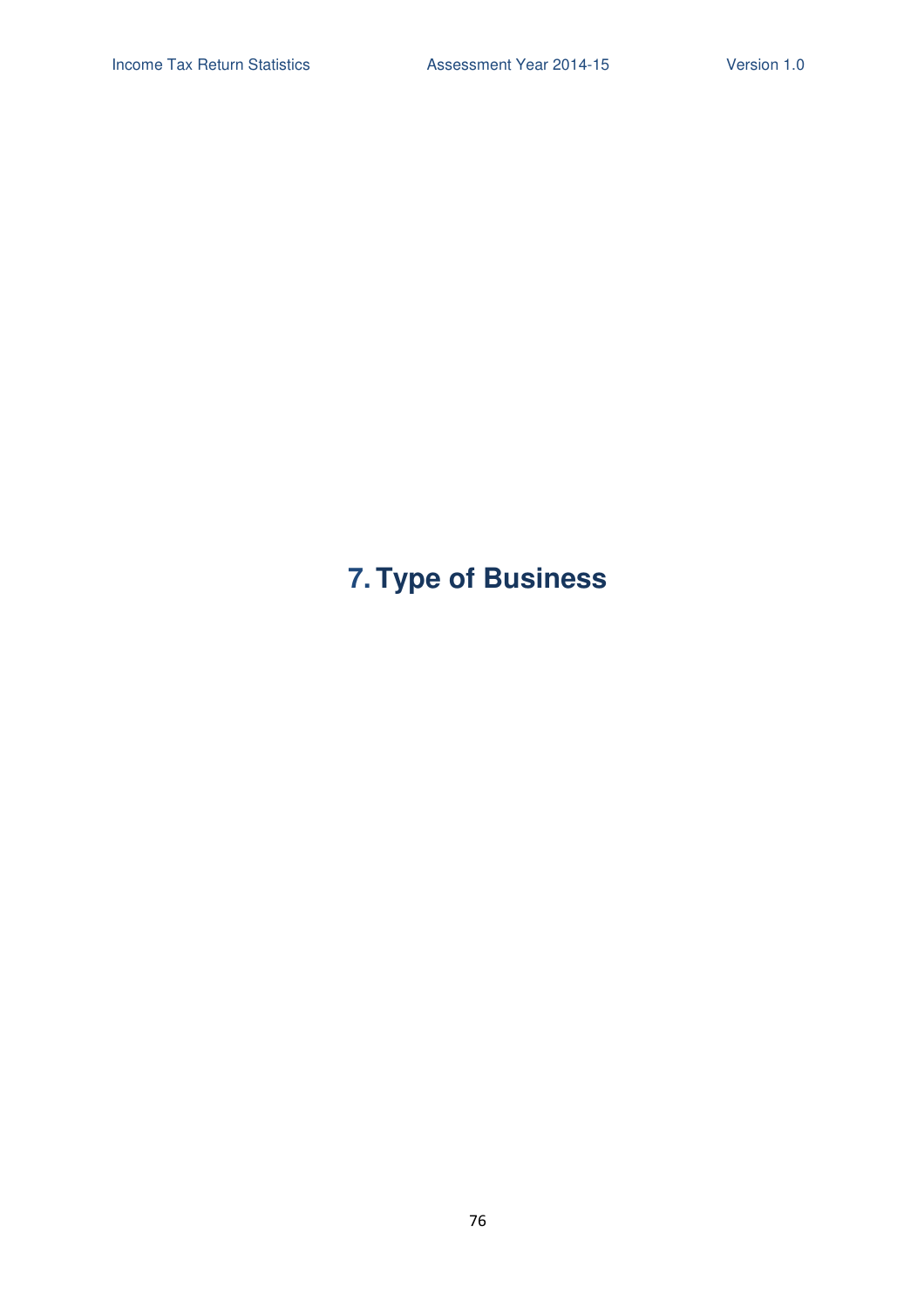| Code | <b>Type of Business</b>                                             | Corporate<br><b>Taxpayers</b> | Non-<br>corporate<br><b>Taxpayers</b> | <b>Total</b><br><b>Taxpayers</b> |
|------|---------------------------------------------------------------------|-------------------------------|---------------------------------------|----------------------------------|
| 101  | Manufacturing Industry [Agro-based industries]                      | 19,340                        | 1,53,061                              | 1,72,401                         |
| 102  | Manufacturing Industry [Automobile and Auto<br>parts]               | 4,208                         | 18,023                                | 22,231                           |
| 103  | Manufacturing Industry [Cement]                                     | 717                           | 3,041                                 | 3,758                            |
| 104  | Manufacturing Industry [Diamond cutting]                            | 431                           | 19,912                                | 20,343                           |
| 105  | Manufacturing Industry [Drugs and<br>Pharmaceuticals]               | 5,502                         | 12,480                                | 17,982                           |
| 106  | Manufacturing Industry [Electronics including<br>Computer Hardware] | 2,539                         | 11,672                                | 14,211                           |
| 107  | Manufacturing Industry [Engineering goods]                          | 9,752                         | 58,206                                | 67,958                           |
| 108  | Manufacturing Industry [Fertilizers, Chemicals,<br>Paints]          | 3,689                         | 8,876                                 | 12,565                           |
| 109  | Manufacturing Industry [Flour & Rice Mills]                         | 1,531                         | 19,910                                | 21,441                           |
| 110  | Manufacturing Industry [Food Processing Units]                      | 3,271                         | 16,215                                | 19,486                           |
| 111  | Manufacturing Industry [Marble & Granite]                           | 1,974                         | 11,690                                | 13,664                           |
| 112  | Manufacturing Industry [Paper]                                      | 1,285                         | 5,506                                 | 6,791                            |
| 113  | Manufacturing Industry [Petroleum and<br>Petrochemicals]            | 681                           | 3,374                                 | 4,055                            |
| 114  | Manufacturing Industry [Power and energy]                           | 4,804                         | 1,734                                 | 6,538                            |
| 115  | Manufacturing Industry [Printing & Publishing]                      | 2,713                         | 26,341                                | 29,054                           |
| 116  | Manufacturing Industry [Rubber]                                     | 879                           | 3,756                                 | 4,635                            |
| 117  | Manufacturing Industry [Steel]                                      | 4,107                         | 9,136                                 | 13,243                           |
| 118  | Manufacturing Industry [Sugar]                                      | 360                           | 659                                   | 1019                             |
| 119  | Manufacturing Industry [Tea, Coffee]                                | 956                           | 2,992                                 | 3,948                            |
| 120  | Manufacturing Industry [Textiles, Handloom,<br>Powerlooms]          | 8,959                         | 1,68,213                              | 1,77,172                         |
| 121  | Manufacturing Industry [Tobacco]                                    | 281                           | 1,921                                 | 2,202                            |
| 122  | Manufacturing Industry [Tyre]                                       | 147                           | 1,254                                 | 1,401                            |
| 123  | Manufacturing Industry [Vanaspati & Edible Oils]                    | 584                           | 2,913                                 | 3,497                            |
| 124  | Manufacturing Industry [Others]                                     | 55,596                        | 6,35,618                              | 6,91,214                         |
| 201  | Trading [Chain stores]                                              | 790                           | 20,224                                | 21,014                           |
| 202  | <b>Trading [Retailers]</b>                                          | 18,883                        | 32,78,285                             | 32,97,168                        |
| 203  | <b>Trading [Wholesalers]</b>                                        | 25,939                        | 7,18,916                              | 7,44,855                         |
| 204  | Trading [Others]                                                    | 1,05,145                      | 23,35,071                             | 24,40,216                        |
| 301  | <b>Commission Agents [General Commission</b><br>Agents]             | 4,839                         | 13,45,003                             | 13,49,842                        |
| 401  | <b>Builders [Builders]</b>                                          | 24,147                        | 45,501                                | 69,648                           |
| 402  | <b>Builders [Estate agents]</b>                                     | 4,784                         | 25,266                                | 30,050                           |

# **7.1 Type of Business –Corporate and Non- corporate Taxpayers (AY 2014-15)**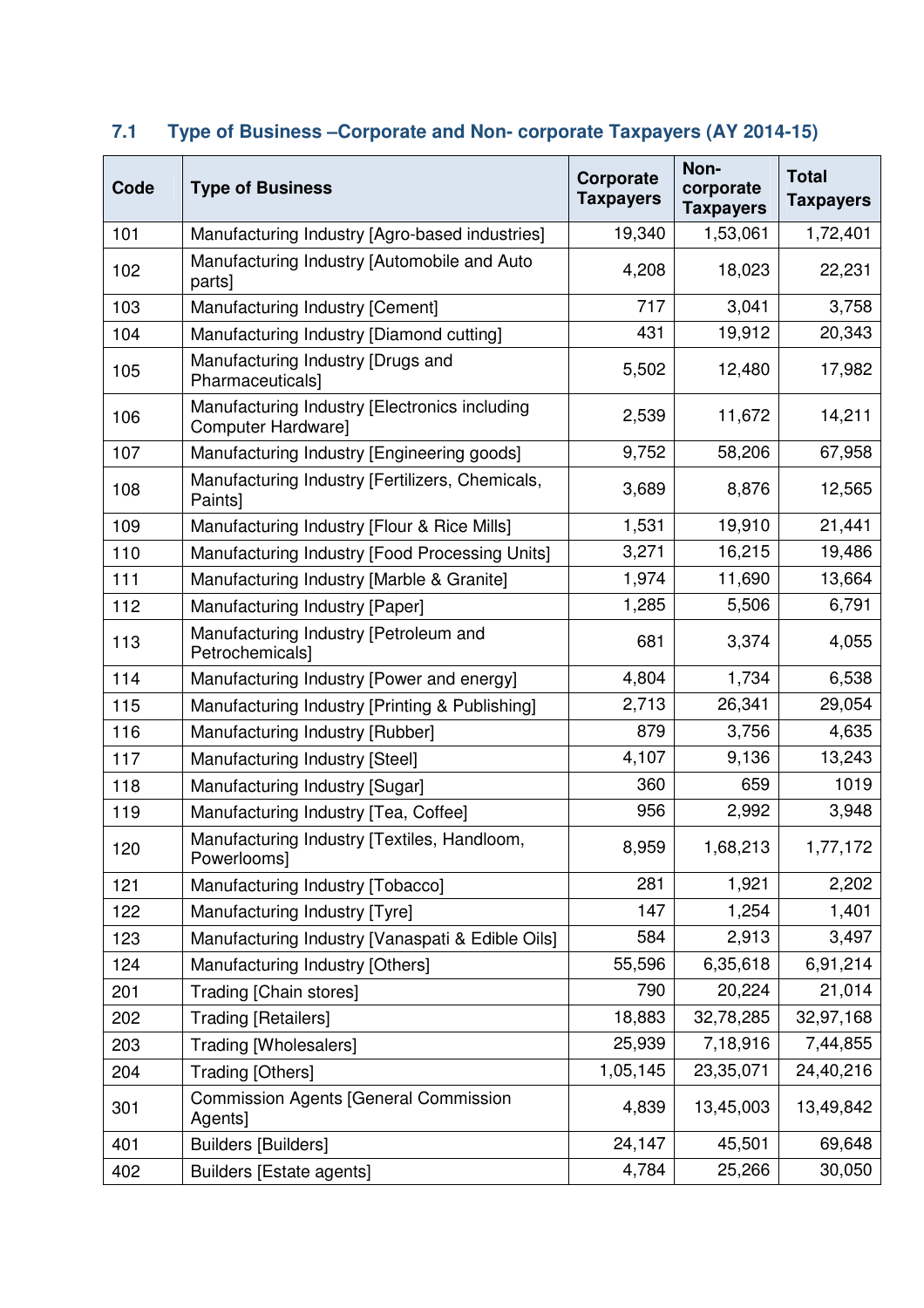| Code | <b>Type of Business</b>                                                   | Corporate<br><b>Taxpayers</b> | Non-<br>corporate<br><b>Taxpayers</b> | <b>Total</b><br><b>Taxpayers</b> |
|------|---------------------------------------------------------------------------|-------------------------------|---------------------------------------|----------------------------------|
| 403  | <b>Builders [Property Developers]</b>                                     | 33,168                        | 36,116                                | 69,284                           |
| 404  | Builders [Others]                                                         | 24,937                        | 76,714                                | 1,01,651                         |
| 501  | Contractors [Civil Contractors]                                           | 15,806                        | 5,30,606                              | 5,46,412                         |
| 502  | <b>Contractors [Excise Contractors]</b>                                   | 49                            | 3,008                                 | 3,057                            |
| 503  | <b>Contractors [Forest Contractors]</b>                                   | 10                            | 1797                                  | 1807                             |
| 504  | <b>Contractors [Mining Contractors]</b>                                   | 982                           | 4,780                                 | 5,762                            |
| 505  | Contractors [Others]                                                      | 16,609                        | 11,16,645                             | 11,33,254                        |
| 601  | Professionals [Chartered Accountants, Auditors,<br>etc.]                  | 141                           | 80,231                                | 80,372                           |
| 602  | Professionals [Fashion designers]                                         | 135                           | 12,581                                | 12,716                           |
| 603  | Professionals [Legal professionals]                                       | 411                           | 1,79,282                              | 1,79,693                         |
| 604  | Professionals [Medical professionals]                                     | 1,926                         | 3,23,508                              | 3,25,434                         |
| 605  | Professionals [Nursing Homes]                                             | 1,201                         | 11,070                                | 12,271                           |
| 606  | Professionals [Specialty hospitals]                                       | 1,202                         | 4,135                                 | 5,337                            |
| 607  | Professionals [Others]                                                    | 7,933                         | 9,91,617                              | 9,99,550                         |
| 701  | Service Sector [Advertisement agencies]                                   | 3,369                         | 18,488                                | 21,857                           |
| 702  | Service Sector [Beauty Parlours]                                          | 347                           | 70,505                                | 70,852                           |
| 703  | Service Sector [Consultancy services]                                     | 20,353                        | 1,47,756                              | 1,68,109                         |
| 704  | Service Sector [Courier Agencies]                                         | 588                           | 11,422                                | 12,010                           |
| 705  | Service Sector [Computer training/educational<br>and coaching institutes] | 5,517                         | 89,262                                | 94,779                           |
| 706  | Service Sector [Forex Dealers]                                            | 837                           | 859                                   | 1,696                            |
| 707  | Service Sector [Hospitality services]                                     | 5,281                         | 18,793                                | 24,074                           |
| 708  | Service Sector [Hotels]                                                   | 7,511                         | 63,228                                | 70,739                           |
| 709  | Service Sector [IT. enabled services, BPO<br>service providers]           | 14,366                        | 15,686                                | 30,052                           |
| 710  | Service Sector [Security agencies]                                        | 2,598                         | 13,189                                | 15,787                           |
| 711  | Service Sector [Software development agencies]                            | 12,393                        | 9,645                                 | 22,038                           |
| 712  | Service Sector [Transporters]                                             | 4,922                         | 2,43,100                              | 2,48,022                         |
| 713  | Service Sector [Travel agents, tour operators]                            | 5,129                         | 71,391                                | 76,520                           |
| 714  | Service Sector [Others]                                                   | 86,370                        | 21,03,459                             | 21,89,829                        |
| 801  | <b>Financial Service Sector [Banking Companies]</b>                       | 568                           | 3,218                                 | 3,786                            |
| 802  | <b>Financial Service Sector [Chit Funds]</b>                              | 3,285                         | 1,458                                 | 4,743                            |
| 803  | <b>Financial Service Sector [Financial Institutions]</b>                  | 827                           | 3,917                                 | 4,744                            |
| 804  | <b>Financial Service Sector [Financial service</b><br>providers]          | 3,282                         | 13,915                                | 17,197                           |
| 805  | <b>Financial Service Sector [Leasing Companies]</b>                       | 527                           | 440                                   | 967                              |
| 806  | Financial Service Sector [Money Lenders]                                  | 1983                          | 79,640                                | 81,623                           |